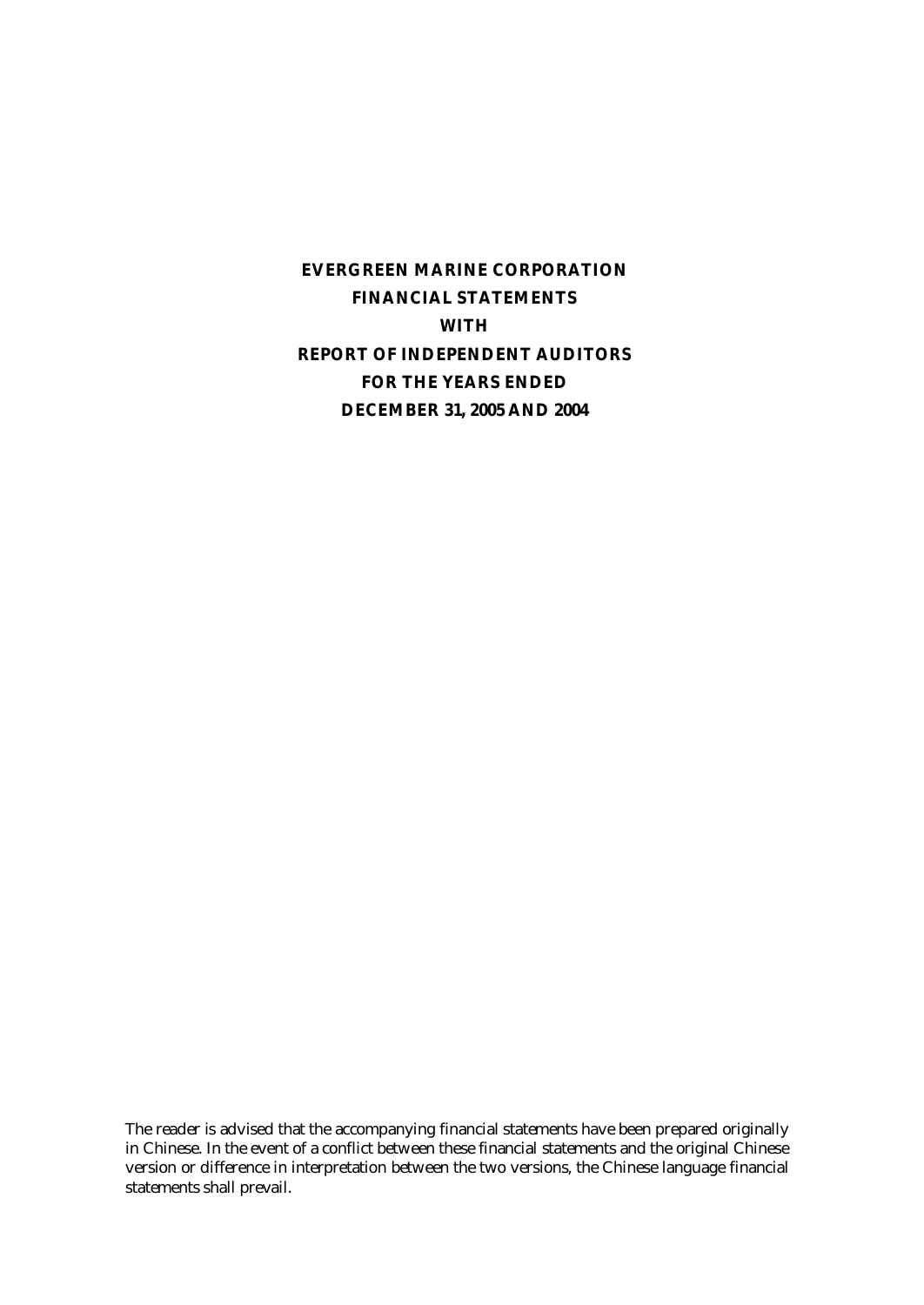#### **English Translation of a Report Originally Issued in Chinese**

#### **Report of Independent Auditors**

The Board of Directors and Stockholders Evergreen Marine Corporation

We have audited the accompanying balance sheets of Evergreen Marine Corporation (the "Company") as of December 31, 2005 and 2004, and the related statements of income, changes in stockholders' equity and cash flows for the years then ended. These financial statements are the responsibility of the Company's management. Our responsibility is to express an opinion on these financial statements based on our audits. We did not audit the financial statements of all the investee companies accounted for under the equity method. Those statements were audited by other auditors whose reports have been furnished to us, and our opinion expressed herein, insofar as it related to amounts included for those investee companies accounted for under the equity method, is based solely on the reports of other auditors. Those statements reflect long-term investments of 50,863,785 thousand New Taiwan dollars and 44,125,248 thousand New Taiwan dollars, constituting 58.77% and 47.58% of the total assets as of December 31, 2005 and 2004, respectively, and reflect net investment income of 7,169,166 thousand New Taiwan dollars and 8,591,961 thousand New Taiwan dollars, constituting 48.88% and 63.16% of the pre-tax net income for the years ended December 31, 2005 and 2004, respectively.

We conducted our audits in accordance with the "Regulations for Auditing and Certification of Financial Statements by Certified Public Accountants" and auditing standards generally accepted in the Republic of China on Taiwan. Those standards require that we plan and perform the audit to obtain reasonable assurance about whether the financial statements are free of material misstatement. An audit includes examining, on a test basis, evidence supporting the amounts and disclosures in the financial statements. An audit also includes assessing the accounting principles used and significant estimates made by management, as well as evaluating the overall financial statement presentation. We believe that our audits and the reports of other auditors provide a reasonable basis for our opinion.

In our opinion, based on our audits and the reports of other auditors, the financial statements referred to above present fairly, in all material respects, the financial position of Evergreen Marine Corporation as of December 31, 2005 and 2004, and the results of its operations and its cash flows for the years then ended in conformity with the "Guidelines for Preparation of Financial Reports by Securities Issuers" and accounting principles generally accepted in the Republic of China on Taiwan.

We have also audited the consolidated financial statements of Evergreen Marine Corporation and its subsidiaries as of and for the years ended December 31, 2005 and 2004, on which we have issued an unqualified opinion with explanatory paragraph thereon.

March 17, 2006 Taipei, Taiwan Republic of China

#### Notice to Readers

The accompanying financial statements are intended only to present the financial position and results of operations and cash flows in accordance with accounting principles and practices generally accepted in the Republic of China on Taiwan and not those of any other jurisdictions. The standards, procedures and practices to audit such financial statements are those generally accepted and applied in the Republic of China on Taiwan.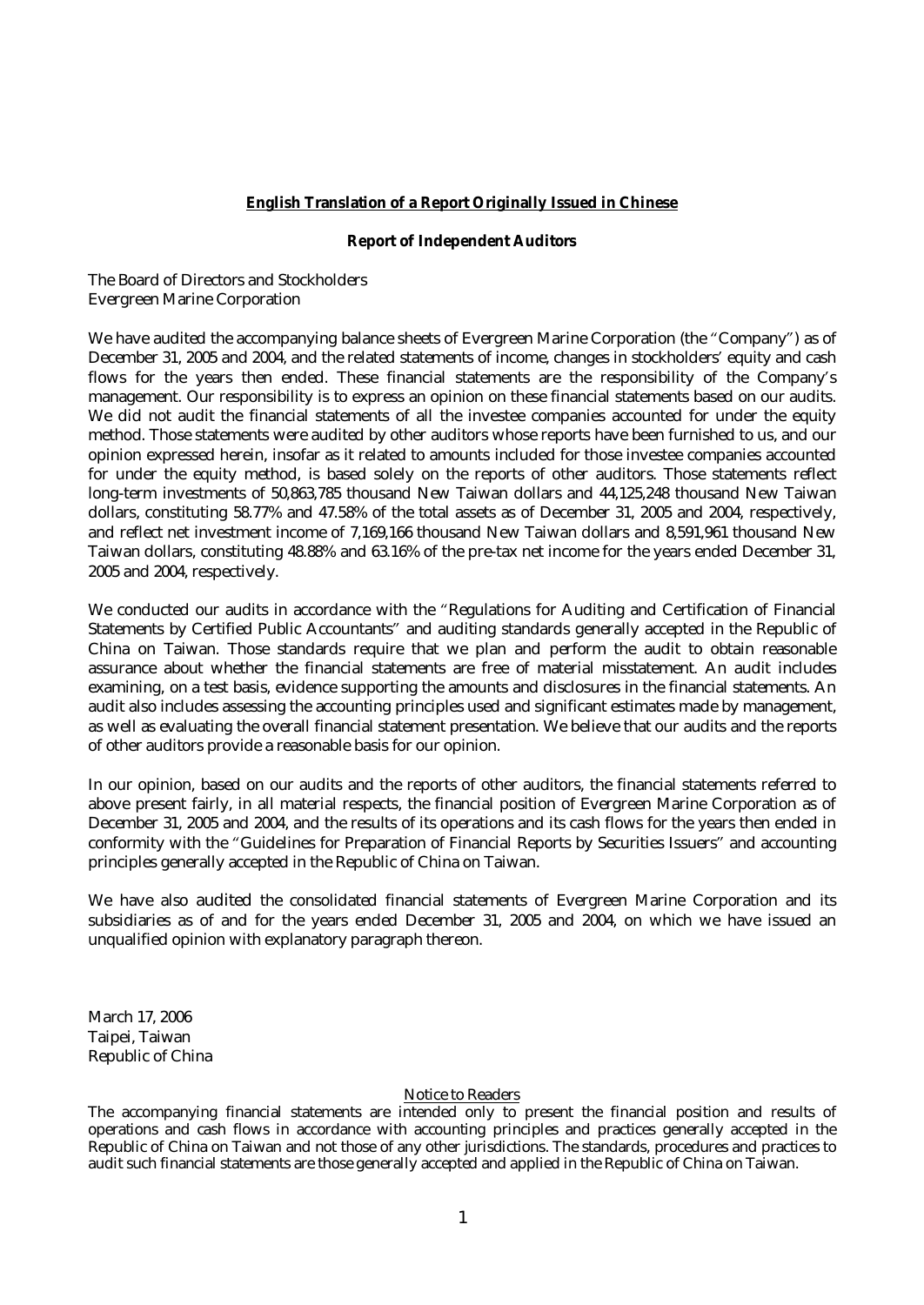#### **English Translation of Financial Statements Originally Issued in Chinese EVERGREEN MARINE CORPORATION BALANCE SHEETS December 31, 2005 and 2004 (Expressed in New Taiwan Thousand Dollars)**

| <b>ASSETS</b>                                           | <b>December 31, 2005</b> | <b>December 31, 2004</b> | LIABILITIES AND STOCKHOLDERS' EQUITY                          | <b>December 31, 2005</b> | <b>December 31, 2004</b> |
|---------------------------------------------------------|--------------------------|--------------------------|---------------------------------------------------------------|--------------------------|--------------------------|
| <b>Current Assets</b>                                   |                          |                          | <b>Current Liabilities</b>                                    |                          |                          |
| Cash and cash equivalents (Notes B & D1)                | \$4,701,240              | \$4,171,007              | Short-term loans (Note D11)                                   | \$1,800,000              | \$2,795,303              |
| Short-term investments, net (Notes B, D2 & F)           | 4,402,881                | 16,990,797               | Short-term bills payable (Note D12)                           | 799,755                  | 2,099,091                |
| Notes receivable                                        | 28                       | 35                       | Notes payable                                                 | 5,175                    | 11,282                   |
| Accounts receivable, net (Notes B & D3)                 | 2,399,846                | 3,066,671                | Notes payable - related parties (Note E)                      |                          | 1,388                    |
| Accounts receivable - related parties (Notes B, D3 & E) | 108,333                  | 365,055                  | <b>Accounts payable</b>                                       | 2.086.067                | 1.426.649                |
| Other receivables (Notes B & D4)                        | 248.098                  | 284,534                  | Accounts payable - related parties (Note E)                   | 679.187                  | 1,843,622                |
| Other receivables - related parties (Notes B, D4 & E)   | 32,611                   | 27,247                   | Income tax payable (Note B & D23)                             | 1,390,787                | 358,918                  |
| Other financial assets - current, net (Notes B & D5)    | 613,203                  | 61,058                   | Accrued expenses (Notes B & D13)                              | 2,734,424                | 3,359,876                |
| Inventories (Notes B & D6)                              | 645,904                  | 439,249                  | Other payables                                                | 142,586                  | 98,016                   |
| <b>Prepayments</b>                                      | 177,558                  | 135,383                  | Other payables - related parties (Note E)                     | 2,590                    | 10,761                   |
| Deferred income tax assets - current (Notes B & D23)    | 27,992                   |                          | Long-term liabilities due within one year (Note B & D14)      | 4,298,000                | 4,525,199                |
| Restricted assets - current (Note F)                    | 132,050                  | 135,200                  | Other current liabilities                                     | 414,524                  | 769,873                  |
| Other current assets (Notes D7)                         | 2,687,875                | 3,071,144                | Deferred income tax liabilities - current (Notes B & D23)     |                          | 19,964                   |
| <b>Total Current Assets</b>                             | 16,177,619               | 28,747,380               | <b>Total Current Liabilities</b>                              | 14,353,095               | 17,319,942               |
| Long-Term Investments (Notes B, D8&E)                   |                          |                          | Long-Term Liabilities (Note B)                                |                          |                          |
| Long-term equity investments                            |                          |                          | Corporate bonds payable (D15)                                 | 7,505,039                | 9,957,832                |
| Under the equity method                                 | 58,638,028               | 51,589,348               | Long-term loans (Note D16)                                    | 963,000                  | 10,735,000               |
| Under the cost method                                   | 2,681,112                | 2,640,919                | <b>Total Long-Term Liabilities</b>                            | 8.468.039                | 20.692.832               |
| Long-term bond investments                              | 12,581                   |                          | <b>Other Liabilities</b>                                      |                          |                          |
| Other long-term investments                             | 312                      | 312                      | Accrued pension liability (Notes B & D17)                     | 406.951                  | 624.127                  |
| Other financial assets - non-current                    |                          | 135,330                  | Guarantee deposits received                                   | 125                      | 85                       |
| <b>Total Long-Term Investments</b>                      | 61,332,033               | 54,365,909               | Deferred income tax liabilities - non-current (Notes B & D23) | 2,272,102                | 1,493,437                |
| Property, Plant and Equipment (Notes B, D9, E & F)      |                          |                          | <b>Deferred credits</b>                                       | 324,289                  | 324,289                  |
| Land                                                    | 1,998,859                | 1,998,859                | <b>Total Other Liabilities</b>                                | 3,003,467                | 2,441,938                |
| <b>Buildings</b>                                        | 1,511,958                | 1,356,403                | <b>Total Liabilities</b>                                      | 25,824,601               | 40,454,712               |
| Loading/discharging equipment                           | 3,616,970                | 3,079,785                |                                                               |                          |                          |
| Computer equipment                                      | 116,851                  | 175,468                  | <b>Capital Stock (Note D18)</b>                               |                          |                          |
| <b>Transportation equipment</b>                         | 16,697,252               | 17,102,718               | Common stock                                                  | 27,075,246               | 24,259,425               |
| Ships and equipment                                     | 9,877,935                | 9,877,935                | Capital Surplus (Note D19)                                    |                          |                          |
| Dock facilities                                         | 625,223                  | 738,990                  | Paid-in capital in excess of par - common stock               | 3,147,552                | 2,545,963                |
| Office equipment                                        | 210.927                  | 203.638                  | Donated capital                                               | 371                      | 371                      |
| Costs and revaluation increments                        | 34,655,975               | 34,533,796               | Long-term investments                                         | 1,485,767                | 1,477,886                |
| Less: Accumulated depreciation                          | (26, 733, 457)           | (25,750,580)             | <b>Others</b>                                                 | 6,713                    | 6,713                    |
| <b>Prepayments for equipment</b>                        | 359,802                  | 28,239                   | <b>Total Capital Surplus</b>                                  | 4,640,403                | 4,030,933                |
| <b>Total Property, Plant and Equipment, Net</b>         | 8,282,320                | 8,811,455                | <b>Retained Earnings (Note D20)</b>                           |                          |                          |
| <b>Intangible Assets</b>                                |                          |                          | Legal reserve                                                 | 5,220,594                | 4,012,127                |
| Deferred pension costs (Notes B & D17)                  | 124,492                  | 146,175                  | Special reserve                                               | 957,344                  | 957,344                  |
| <b>Other Assets</b>                                     |                          |                          | Unappropriated retained earnings                              | 22,189,422               | 18,681,936               |
| Refundable deposits                                     | 169,208                  | 42,408                   | <b>Total Retained Earnings</b>                                | 28,367,360               | 23,651,407               |
| Deferred charges (Note B)                               | 113,702                  | 198,997                  | <b>Equity Adjustments</b>                                     |                          |                          |
| Long-term installment receivables (Note D10)            | 351,221                  | 418,933                  | Cumulative translation adjustments (Note B)                   | 897,009                  | 856,564                  |
| <b>Total Other Assets</b>                               | 634,131                  | 660.338                  | Net loss not recognized as pension cost (Note B)              | (298, 003)               | (594, 695)               |
|                                                         |                          |                          | Deferred credits                                              | 43,979                   | 72,911                   |
|                                                         |                          |                          | <b>Total Equity Adjustments</b>                               | 642.985                  | 334.780                  |
|                                                         |                          |                          | <b>Total Stockholders' Equity</b>                             | 60,725,994               | 52,276,545               |
|                                                         |                          |                          |                                                               |                          |                          |
| <b>TOTAL ASSETS</b>                                     | \$86,550,595             | \$92,731,257             | TOTAL LIABILITIES AND STOCKHOLDERS' EQUITY                    | \$86,550,595             | \$92,731,257             |

The accompanying notes are an integral part of the consolidated financial statements. (Please refer to Diwan, Ernst & Young independent auditors' report dated March 17, 2006.)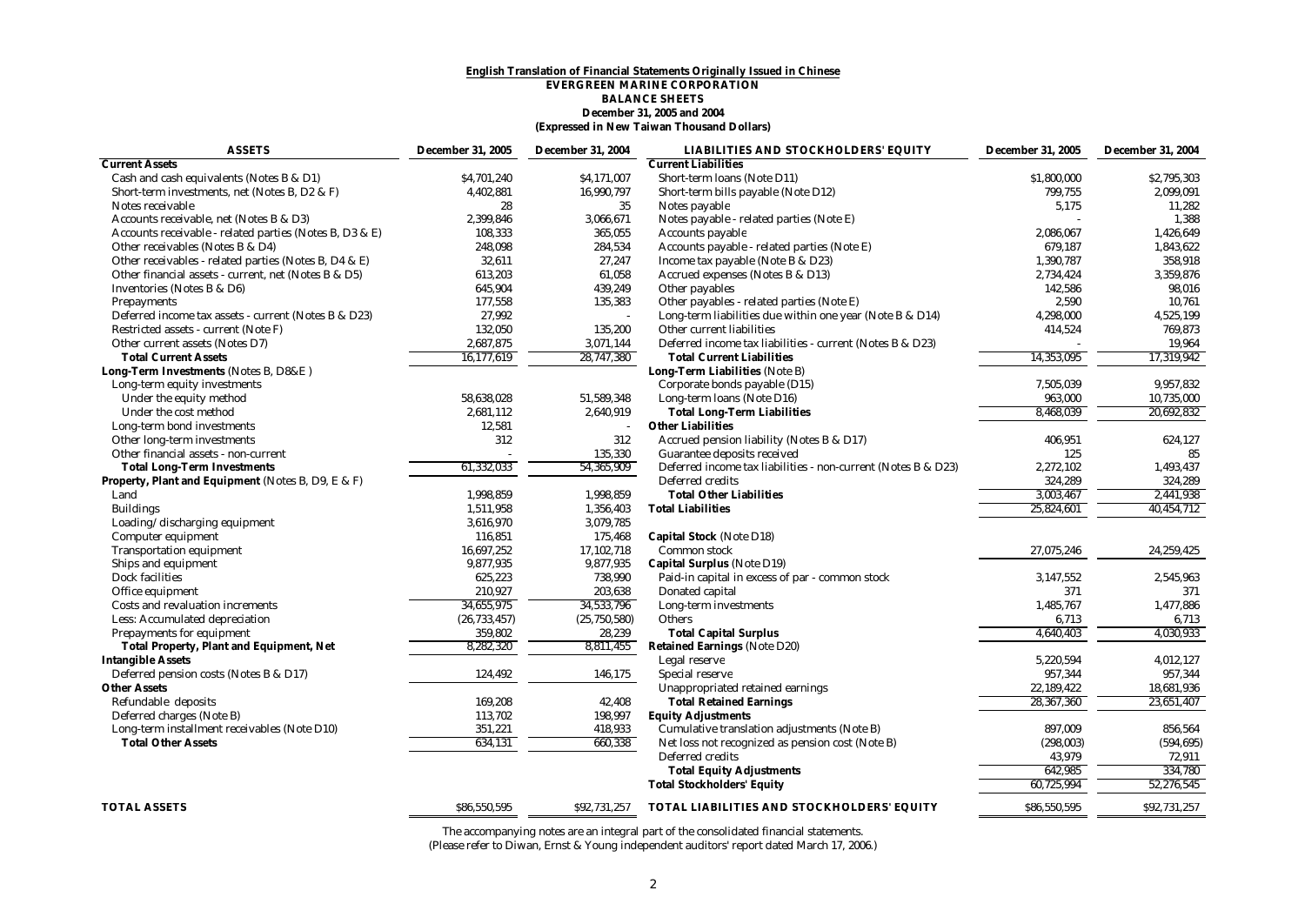## **English Translation of Financial Statements Originally Issued in Chinese EVERGREEN MARINE CORPORATION AND SUBSIDIARIES STATEMENTS OF INCOME**

**For the Years Ended December 31, 2005 and 2004**

**(Expressed in New Taiwan Thousand Dollars, Except Earnings Per Share)**

|                                                                                 | <b>Year Ended</b><br>December 31,<br>2005 | <b>Year Ended</b><br>December 31,<br>2004 |
|---------------------------------------------------------------------------------|-------------------------------------------|-------------------------------------------|
| <b>Operating Revenues (Notes B, D21 &amp; E)</b>                                | \$41,975,536                              | \$41,924,420                              |
| <b>Operating Costs (Notes D22 &amp; E)</b>                                      | (32, 486, 820)                            | (34, 102, 562)                            |
| <b>Gross Profit</b>                                                             | 9,488,716                                 | 7,821,858                                 |
| <b>Operating Expenses (Notes D22 &amp; E)</b>                                   | (2,695,367)                               | (2,734,209)                               |
| General and administrative expenses                                             | (2,695,367)                               | (2,734,209)                               |
| <b>Operating Profit</b>                                                         | 6,793,349                                 | 5,087,649                                 |
| <b>Non-Operating Income</b>                                                     |                                           |                                           |
| <b>Interest income</b>                                                          | 134,141                                   | 62,721                                    |
| Investment income accounted for under the equity method (Note B& D8)            | 7,683,397                                 | 8,959,281                                 |
| Dividend income                                                                 | 93,222                                    | 52,007                                    |
| Gain on disposal of property, plant and equipment (Notes B & E)                 | 120,395                                   | 72,807                                    |
| Gain on disposal of investments                                                 | 200,281                                   |                                           |
| Foreign exchange gain (Note B)                                                  | 42,262                                    |                                           |
| Rent income (Note E)                                                            | 59,240                                    | 49,298                                    |
| Gain on market price recovery of short-term investments (Note B)                |                                           | 3,619                                     |
| Others(Note D8)                                                                 | 144,483                                   | 88,391                                    |
| <b>Total Non-Operating Income</b>                                               | 8,477,421                                 | 9,288,124                                 |
| <b>Non-Operating Expenses</b>                                                   |                                           |                                           |
| <b>Interest expense</b>                                                         | (465, 553)                                | (602, 444)                                |
| Other investment loss(Note B & D8)                                              | (28, 343)                                 |                                           |
| Loss on disposal of property, plant and equipment (Notes B)                     | (11,019)                                  | (4,575)                                   |
| Gain on disposal of investments                                                 |                                           | (4, 867)                                  |
| Foreign exchange loss (Note B)                                                  |                                           | (32,579)                                  |
| <b>Financial expenses</b>                                                       | (77, 895)                                 | (80, 549)                                 |
| <b>Others</b>                                                                   | (22,170)                                  | (47, 278)                                 |
| <b>Total Non-Operating Income</b>                                               | (604,980)                                 | (772, 292)                                |
| Net Income before Income Tax                                                    | 14,665,790                                | 13,603,481                                |
| Income Tax Expense (Notes B & D23)                                              | (2,441,879)                               | (1,518,812)                               |
| <b>Net Income</b>                                                               | \$12,223,911                              | 12,084,669                                |
| Earnings Per Share (after retroactive adjustments) (in dollars) (Notes B & D24) |                                           |                                           |
| Basic earning per share                                                         |                                           |                                           |
| Income before income tax                                                        | \$5.44                                    | \$5.41                                    |
| Net income                                                                      | \$4.53                                    | \$4.81                                    |
| Diluted earnings per share                                                      |                                           |                                           |
| Income before income tax                                                        | \$5.13                                    | \$4.99                                    |
| Net income                                                                      | \$4.27                                    | \$4.43                                    |

The accompanying notes are an integral part of the consolidated financial statements. (Please refer to Diwan, Ernst & Young independent auditors' report dated March 17, 2006.)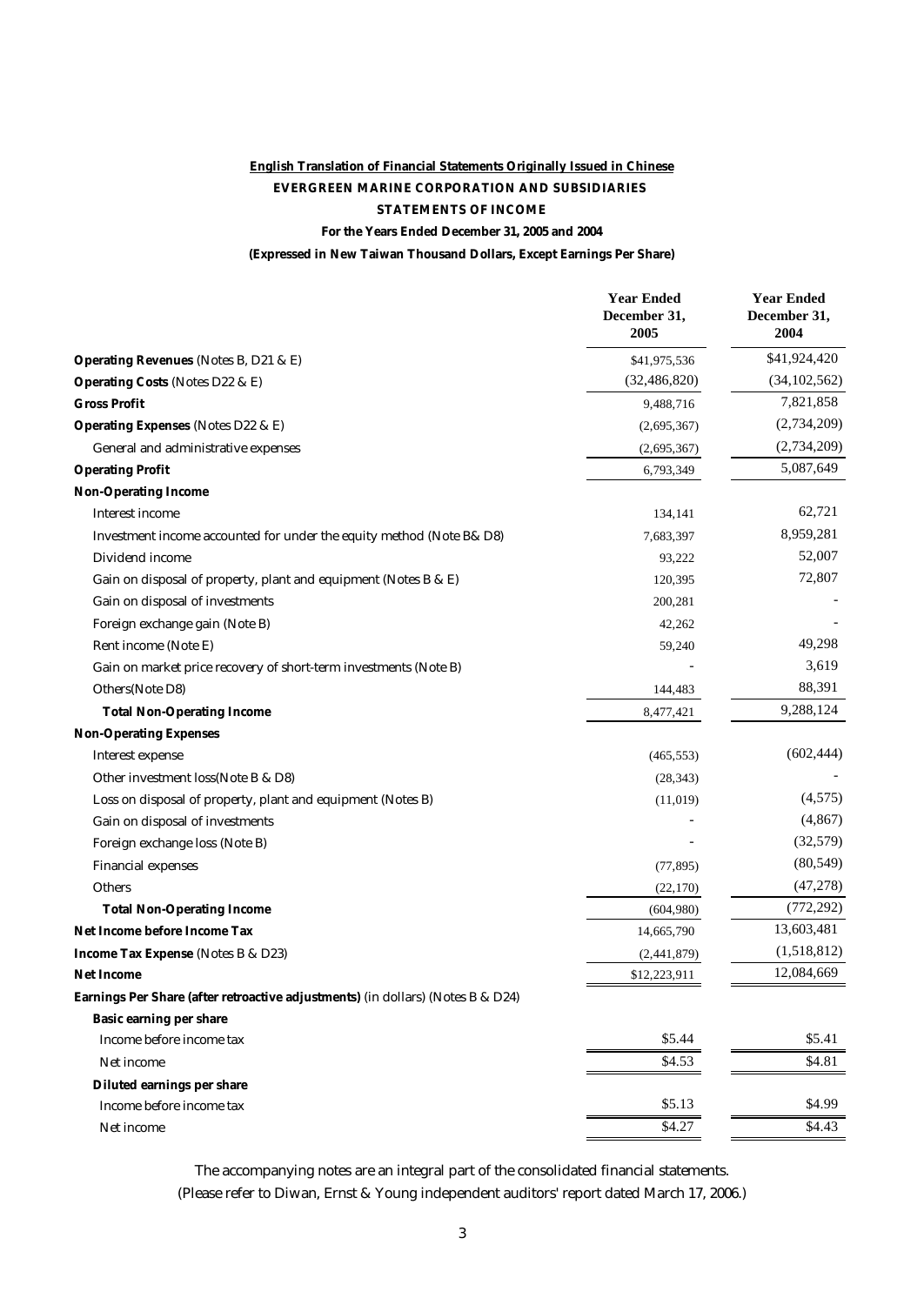#### **English Translation of Financial Statements Originally Issued in Chinese EVERGREEN MARINE CORPORATION STATEMENTS OF CHANGES IN STOCKHOLDERS' EQUITY For the Years Ended December 31, 2005 and 2004 (Expressed in New Taiwan Thousand Dollars)**

|                                                                                                      |              |                        |                      | <b>Retained Earnings</b> | Unappropriated  | <b>Unrealized Loss</b><br>on Decline in<br><b>Market Value of</b><br>Long-Term<br><b>Equity</b> | <b>Cumulative</b>  | <b>Net Loss not</b><br><b>Recognized as</b> |                         |               |
|------------------------------------------------------------------------------------------------------|--------------|------------------------|----------------------|--------------------------|-----------------|-------------------------------------------------------------------------------------------------|--------------------|---------------------------------------------|-------------------------|---------------|
|                                                                                                      | <b>Stock</b> | <b>Capital Surplus</b> | <b>Legal Reserve</b> | <b>Special Reserve</b>   | <b>Earnings</b> | <b>Investments</b>                                                                              | <b>Adjustments</b> | <b>Pension Cost</b>                         | <b>Deferred Credits</b> | <b>Total</b>  |
| <b>Balance, January 1, 2004</b>                                                                      | \$21,468,777 | \$1,577,479            | \$3,651,650          | \$957,344                | \$9,606,098     | S(11, 948)                                                                                      | \$3,150,328        | \$(156, 126)                                | \$43,481                | \$40,287,083  |
| Appropriation of 2003 earnings                                                                       |              |                        |                      |                          |                 |                                                                                                 |                    |                                             |                         |               |
| Legal reserve                                                                                        |              |                        | 360,477              |                          | (360, 477)      |                                                                                                 |                    |                                             |                         |               |
| <b>Stock dividends</b>                                                                               | 1,288,127    |                        |                      |                          | (1, 288, 127)   |                                                                                                 |                    |                                             |                         |               |
| Cash dividends                                                                                       |              |                        |                      |                          | (1, 288, 127)   |                                                                                                 |                    |                                             |                         | (1, 288, 127) |
| <b>Bonuses to employees</b>                                                                          |              |                        |                      |                          | (50,000)        |                                                                                                 |                    |                                             |                         | (50,000)      |
| Remuneration to directors and supervisors                                                            |              |                        |                      |                          | (22, 100)       |                                                                                                 |                    |                                             |                         | (22, 100)     |
| Conversion of convertible bonds into common stock                                                    | 1,502,521    | 2,545,963              |                      |                          |                 |                                                                                                 |                    |                                             |                         | 4,048,484     |
| Adjustments arising from long-term equity investments accounted for under equity method              |              |                        |                      |                          |                 |                                                                                                 |                    |                                             |                         |               |
| Adjustments due to conversion of convertible bonds                                                   |              | 48,751                 |                      |                          |                 |                                                                                                 |                    |                                             |                         | 48,751        |
| Adjustments on capital surplus due to changes in percentage of shareholding                          |              | (141, 991)             |                      |                          |                 |                                                                                                 |                    |                                             |                         | (141, 991)    |
| Recognition of changes in investees' capital surplus based on percentage of shareholding             |              | 731                    |                      |                          |                 |                                                                                                 |                    |                                             |                         | 731           |
| Unrealized loss on decline in market value of long-term equity investments                           |              |                        |                      |                          |                 | 11,948                                                                                          |                    |                                             |                         | 11.948        |
| <b>Cumulative translation adjustments</b>                                                            |              |                        |                      |                          |                 |                                                                                                 | (790, 804)         |                                             |                         | (790, 804)    |
| Adjustments on deferred credits                                                                      |              |                        |                      |                          |                 |                                                                                                 |                    |                                             | 29,430                  | 29,430        |
| Net loss not recognized as pension cost                                                              |              |                        |                      |                          |                 |                                                                                                 |                    | (18, 207)                                   |                         | (18, 207)     |
| Translation adjustments arising from investees' financial statement denominated in foreign currenicy |              |                        |                      |                          |                 |                                                                                                 | (1, 493, 549)      |                                             |                         | (1, 493, 549) |
| Adjustments arising from foreign currency of long-term investments accounted for under cost method   |              |                        |                      |                          |                 |                                                                                                 | (9, 411)           |                                             |                         | (9, 411)      |
| Net loss not recognized as pension costs                                                             |              |                        |                      |                          |                 |                                                                                                 |                    | (420, 362)                                  |                         | (420, 362)    |
| Net income for 2004                                                                                  |              |                        |                      |                          | 12,084,669      |                                                                                                 |                    |                                             |                         | 12,084,669    |
| Balance, December 31, 2004                                                                           | 24,259,425   | 4,030,933              | 4,012,127            | 957,344                  | 18,681,936      |                                                                                                 | 856,564            | (594, 695)                                  | 72,911                  | 52,276,545    |
| Appropriation of 2004 earnings                                                                       |              |                        |                      |                          |                 |                                                                                                 |                    |                                             |                         |               |
| Legal reserve                                                                                        |              |                        | 1,208,467            |                          | (1,208,467)     |                                                                                                 |                    |                                             |                         |               |
| <b>Stock dividends</b>                                                                               | 2,461,386    |                        |                      |                          | (2,461,386)     |                                                                                                 |                    |                                             |                         |               |
| Cash dividends                                                                                       |              |                        |                      |                          | (4,922,772)     |                                                                                                 |                    |                                             |                         | (4,922,772)   |
| <b>Bonuses to employees</b>                                                                          |              |                        |                      |                          | (80,000)        |                                                                                                 |                    |                                             |                         | (80,000)      |
| Remuneration to directors and supervisors                                                            |              |                        |                      |                          | (43,800)        |                                                                                                 |                    |                                             |                         | (43,800)      |
| Conversion of convertible bonds into common stock                                                    | 354,435      | 601,589                |                      |                          |                 |                                                                                                 |                    |                                             |                         | 956,024       |
| Adjustments arising from long-term equity investments accounted for under equity method              |              |                        |                      |                          |                 |                                                                                                 |                    |                                             |                         |               |
| Adjustments on capital surplus due to changes in percentage of shareholding                          |              | 7,859                  |                      |                          |                 |                                                                                                 |                    |                                             |                         | 7,859         |
| Recognition of changes in investees' capital surplus based on percentage of shareholding             |              | 22                     |                      |                          |                 |                                                                                                 |                    |                                             |                         | 22            |
| <b>Cumulative translation adjustments</b>                                                            |              |                        |                      |                          |                 |                                                                                                 | 149,382            |                                             |                         | 149.382       |
| Adjustments on deferred credits                                                                      |              |                        |                      |                          |                 |                                                                                                 |                    |                                             | (28, 932)               | (28, 932)     |
| Net loss not recognized as pension cost                                                              |              |                        |                      |                          |                 |                                                                                                 |                    | (595)                                       |                         | (595)         |
| Translation adjustments arising from investees' financial statement denominated in foreign currenicy |              |                        |                      |                          |                 |                                                                                                 | (118, 348)         |                                             |                         | (118, 348)    |
| Adjustments arising from foreign currency of long-term investments accounted for under cost method   |              |                        |                      |                          |                 |                                                                                                 | 9,411              |                                             |                         | 9,411         |
| Net loss not recognized as pension costs                                                             |              |                        |                      |                          |                 |                                                                                                 |                    | 297,287                                     |                         | 297,287       |
| Net income for 2005                                                                                  |              |                        |                      |                          | 12,223,911      |                                                                                                 |                    |                                             |                         | 12,223,911    |
| <b>Balance, December 31, 2005</b>                                                                    | \$27,075,246 | \$4,640,403            | \$5,220,594          | \$957,344                | \$22,189,422    | $S-$                                                                                            | \$897,009          | \$(298,003)                                 | \$43,979                | \$60,725,994  |

The accompanying notes are an integral part of the consolidated financial statements.

(Please refer to Diwan, Ernst & Young independent auditors' report dated March 17, 2006.)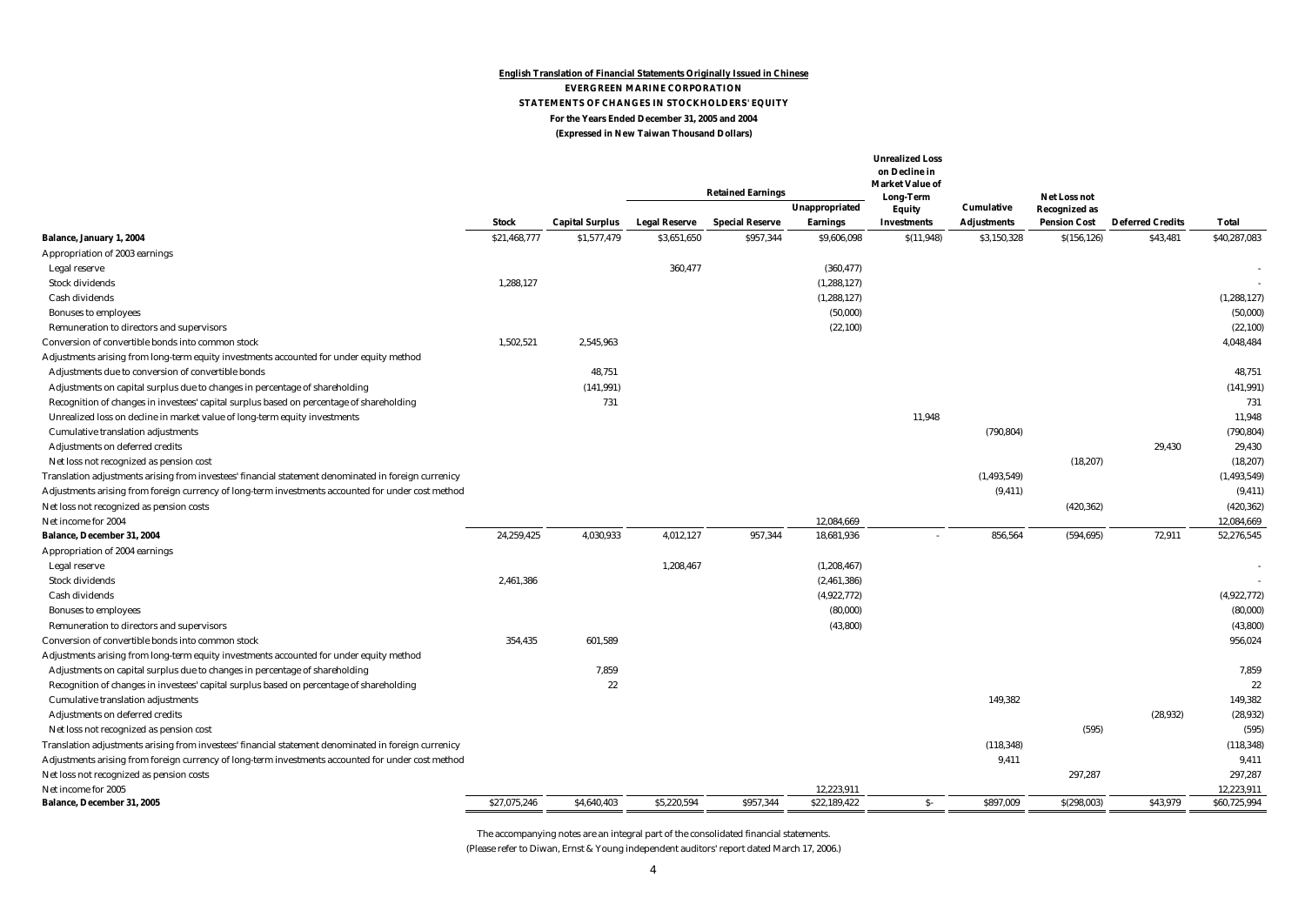#### **English Translation of Financial Statements Originally Issued in Chinese EVERGREEN MARINE CORPORATION STATEMENTS OF CASH FLOWS For the Years Ended December 31, 2005 and 2004 (Expressed in New Taiwan Thousand Dollars)**

|                                                                                                            | <b>Year Ended December</b><br>31, 2005 | <b>Year Ended December</b><br>31, 2004 |
|------------------------------------------------------------------------------------------------------------|----------------------------------------|----------------------------------------|
| <b>Cash Flows from Operating Activities</b><br>Net income                                                  | \$12,223,911                           | \$12,084,669                           |
| Adjustments to reconcile net income to net cash provided by (used in) operating activities<br>Depreciation | 1,123,480                              | 1,503,442                              |
| Amortization                                                                                               | 61,386                                 | 59,536                                 |
| Reclassification of depreciation of dock facilities to operation costs and others                          | 186,275                                | 183,598                                |
| Reclassification of amortization of deferred charges to others                                             | 77,717                                 | 78,948                                 |
| Net gain on disposal of property, plant and equipment                                                      | (109, 376)                             | (68, 232)                              |
| Excess of equity-accounted investment income over cash dividends                                           | (7,039,292)                            | (8,741,750)                            |
| Realized income from capital reduction                                                                     |                                        | (3,968)                                |
| Realized loss from long-term investments                                                                   | 1,300                                  |                                        |
| Gain on acquisition of long-term bonds                                                                     | (12, 581)                              |                                        |
| Net (gain) loss on disposal of investments                                                                 | (200, 281)                             | 4,867                                  |
| Loss on decline (gain on recovery) of market value of short-term investments                               | 27,043                                 | (3,619)                                |
| <b>Interest Compensation</b>                                                                               | 3,400                                  | 7,029                                  |
| <b>Change In Operating Assets and Liability</b>                                                            |                                        |                                        |
| Short-term investments held for trading purposes                                                           | 12,761,154                             | (11, 581, 469)                         |
| Notes and accounts receivable                                                                              | 923,554                                | (491, 960)                             |
| Other receivables                                                                                          | 13,654                                 | 403,586                                |
| Other financial assets - current                                                                           | (552, 145)                             | (61, 058)                              |
|                                                                                                            |                                        |                                        |
| <b>Inventories</b>                                                                                         | (206, 655)                             | (3,047)                                |
| <b>Prepayments</b>                                                                                         | (42, 175)                              | 32,228                                 |
| <b>Agent accounts</b>                                                                                      | 597,243                                | (457, 047)                             |
| Agency reciprocal accounts                                                                                 | (935)                                  | (752)                                  |
| <b>Restricted assets</b>                                                                                   | 3,150                                  | (848)                                  |
| Other current assets                                                                                       | 8,733                                  | 9,627                                  |
| Notes and accounts payable                                                                                 | (512, 512)                             | 1,385,883                              |
| Income tax payable                                                                                         | 1,031,869                              | 302,685                                |
| <b>Accrued expenses</b>                                                                                    | (625, 452)                             | 609,494                                |
| Other payables                                                                                             | 4,509                                  | (14, 934)                              |
| Other current liabilities                                                                                  | (182, 553)                             | 254,836                                |
| <b>Accrued pension liability</b>                                                                           | 101,796                                | 27,481                                 |
| Deferred income tax assets/liabilities                                                                     | 730,708                                | 1,174,885                              |
| Net cash provided by (used in) operating activities                                                        | 20,396,925                             | (3,305,890)                            |
| <b>Cash Flows from Investing Activities</b>                                                                |                                        |                                        |
| <b>Acquisition of long-term investments</b>                                                                | (64, 220)                              | (61, 737)                              |
| Proceeds from disposal of long-term investments                                                            |                                        | 40,041                                 |
| Proceed from capital reduction by investee                                                                 | 22,727                                 | 413,371                                |
| Decrease (increase) in other financial assets - non-current                                                | 144,741                                | (144, 741)                             |
| Acquisition of property, plant and equipment                                                               | (1, 161, 681)                          | (857, 255)                             |
| Proceeds from disposal of property, plant and equipment                                                    | 127,134                                | 756,755                                |
| (Increase) decrease in refundable deposit                                                                  | (126, 800)                             | 912                                    |
| Increase in deferred charges                                                                               | (64, 973)                              | (95, 542)                              |
| Decrease in long-term receivables                                                                          | 85,130                                 | 106,542                                |
| Net cash provided by (used in) investing activities                                                        | (1,037,942)                            | 158,346                                |
| <b>Cash Flows from Financing Activities</b>                                                                |                                        |                                        |
| Decrease in short-term loans                                                                               | (995, 303)                             | (1, 270, 211)                          |
| (Decrease) increase in short-term bills payable                                                            | (1, 299, 336)                          | 529,536                                |
| (Decrease) increase in corporate bonds payable                                                             | (1,500,000)                            | 6,000,000                              |
|                                                                                                            |                                        |                                        |
| (Decrease) increase in long-term loans                                                                     | (9,999,199)                            | 446,140                                |
| Decrease in restricted assets                                                                              |                                        | 349,666                                |
| Decrease in guarantee deposit                                                                              | 40                                     |                                        |
| Distribution of cash dividends                                                                             | (4,916,710)                            | (1, 288, 127)                          |
| Distribution of remuneration to directors and supervisors and bonus to employees                           | (118, 242)                             | (72, 100)                              |
| Net cash provided by (used in) financing activities                                                        | (18, 828, 750)                         | 4,694,904                              |
| Net Increase in Cash and Cash Equivalents                                                                  | 530,233                                | 1,547,360                              |
| Cash and Cash Equivalents, Beginning of Year                                                               | 4,171,007                              | 2,623,647                              |
| Cash and Cash Equivalents, End of Year                                                                     | \$4,701,240                            | \$4,171,007                            |
| <b>Supplemental Information:</b>                                                                           |                                        |                                        |
| Interest paid                                                                                              | \$498,221                              | \$701,983                              |
| Less: Interest capitalized                                                                                 |                                        |                                        |
| Interest paid, excluding interest capitalized                                                              | \$498,221                              | \$701,983                              |
| Income tax paid                                                                                            | \$679,302                              | \$41,130                               |
| Financing Activities not Affecting Cash Flows:                                                             |                                        |                                        |
| Long-term liabilities due within one year                                                                  | \$4,298,000                            | \$4,525,199                            |
| Capitalization of retained earnings                                                                        | \$2,461,386                            | \$1,288,127                            |
| Conversion of convertible bonds into common stock                                                          | \$956,024                              | \$4,048,484                            |

The accompanying notes are an integral part of the consolidated financial statements. (Please refer to Diwan, Ernst & Young independent auditors' report dated March 17, 2006.)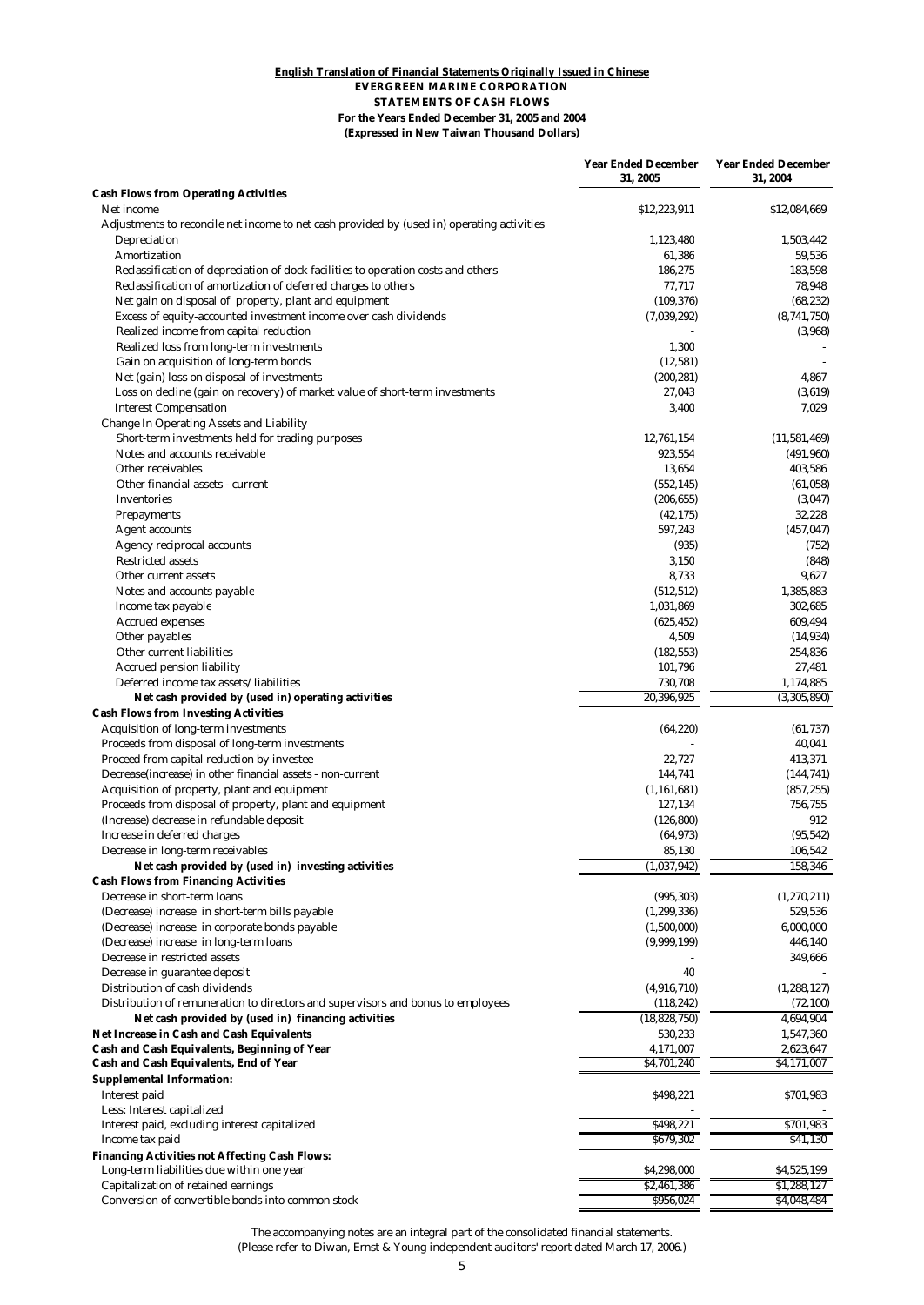# **Evergreen Marine Corporation Summary of Terms on Corporate Bonds December 31, 2005**

| <b>Type of Corporate Bonds</b>            | <b>Eighth Secured Corporate Bonds</b>                    | <b>Ninth Secured Corporate Bonds</b>                                                                                                              |  |  |  |
|-------------------------------------------|----------------------------------------------------------|---------------------------------------------------------------------------------------------------------------------------------------------------|--|--|--|
|                                           | Bond A: December 13 ~ 19, 2001                           | Bond A: May 14, 2002                                                                                                                              |  |  |  |
| Date of issuance                          | Bond B: December 13 ~ 14, 2001                           | Bond B: May 15, 2002                                                                                                                              |  |  |  |
|                                           |                                                          | Bond C: May 16, 2002                                                                                                                              |  |  |  |
|                                           |                                                          | Bond D: May 17, 2002                                                                                                                              |  |  |  |
| <b>Face value</b>                         | NT\$1,000,000                                            | NT\$1,000,000                                                                                                                                     |  |  |  |
| Place of issuance                         | <b>Taiwan</b>                                            | <b>Taiwan</b>                                                                                                                                     |  |  |  |
| <b>Issue price</b>                        | <b>Market price</b>                                      | Market price                                                                                                                                      |  |  |  |
| Principal amount                          | NTD\$1,500,000,000                                       | NT\$1,000,000,000                                                                                                                                 |  |  |  |
| <b>Interest rate</b>                      | 2.600%                                                   | 3.400%                                                                                                                                            |  |  |  |
| Period                                    | 5 years                                                  | 5 years                                                                                                                                           |  |  |  |
|                                           | Bond A: December 13 ~ 19, 2006                           | Bond A: May 14, 2007                                                                                                                              |  |  |  |
|                                           | Bond B: December 13 ~ 14, 2006                           | Bond B: May 15, 2007                                                                                                                              |  |  |  |
| <b>Maturity</b>                           |                                                          | Bond C: May 16, 2007                                                                                                                              |  |  |  |
|                                           |                                                          | Bond D: May 17, 2007                                                                                                                              |  |  |  |
|                                           | <b>Taiwan Cooperative Bank</b>                           |                                                                                                                                                   |  |  |  |
| <b>Guarantor</b>                          | <b>Bank of Taiwan</b>                                    | Hua Nan Commercial Bank                                                                                                                           |  |  |  |
| Trustee                                   | <b>Cathy United Bank</b>                                 | <b>Bank of Taiwan</b>                                                                                                                             |  |  |  |
|                                           |                                                          | <b>SinoPac Securities</b>                                                                                                                         |  |  |  |
| Underwriter                               | Polaris Securities Co., Ltd                              | KGI                                                                                                                                               |  |  |  |
| Lawyer                                    | <b>Chens Law and Patent Office</b>                       | <b>Chens Law and Patent Office</b>                                                                                                                |  |  |  |
| Certified public accountant               | Diwan, Ernst & Young                                     | Diwan, Ernst & Young                                                                                                                              |  |  |  |
| Principal repayment                       | Principals of Bonds A and B are to be<br>the face value. | Principals of Bonds A, B, C and D are to<br>repaid in lump sum at maturity based on be repaid in lump sum at maturity based<br>on the face value. |  |  |  |
| <b>Interest payment</b>                   | Simple interest, payable annually                        | Simple interest, payable annually                                                                                                                 |  |  |  |
| <b>Principal outstanding</b>              | \$1,500,000,000                                          | NT\$1,000,000,000                                                                                                                                 |  |  |  |
| Clauses on redemption and early repayment | <b>None</b>                                              | None                                                                                                                                              |  |  |  |
| <b>Restricted clauses</b>                 | <b>None</b>                                              | None                                                                                                                                              |  |  |  |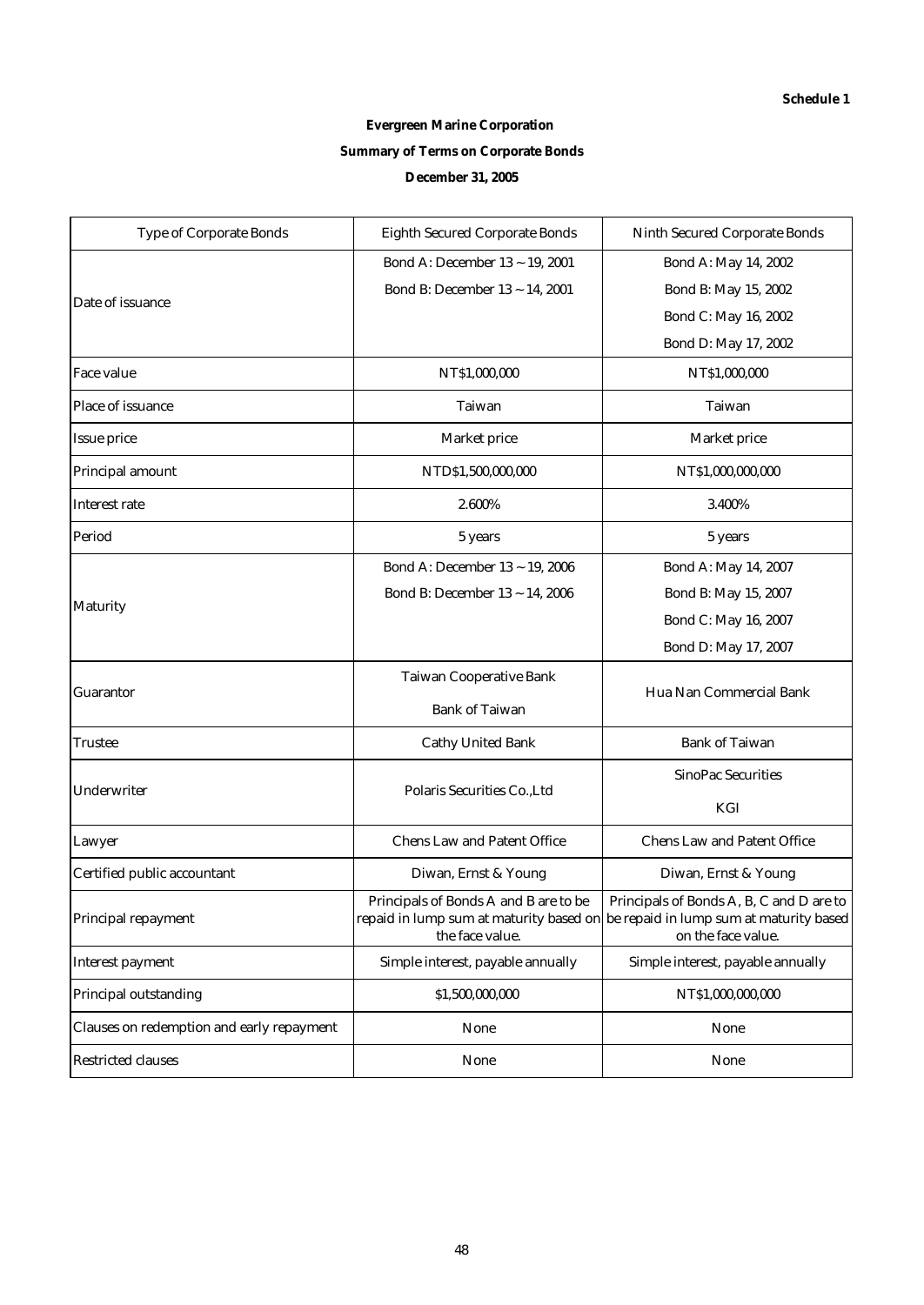## **Evergreen Marine Corporation**

### **Summary of Terms on Corporate Bonds**

#### **December 31, 2005**

| <b>Type of Corporate Bonds</b>            | <b>Tenth Secured Corporate Bonds</b>                                                                            | <b>Eleventh Secured Corporate Bonds</b>                                                             |  |  |  |
|-------------------------------------------|-----------------------------------------------------------------------------------------------------------------|-----------------------------------------------------------------------------------------------------|--|--|--|
|                                           | Bond A: June 13, 2002                                                                                           | Bond A: June 2 ~ 6, 2003                                                                            |  |  |  |
|                                           | Bond B: June 14, 2002                                                                                           | Bond B: June $3 \sim 5, 2003$                                                                       |  |  |  |
| Date of issuance                          | Bond C: June 17, 2002                                                                                           |                                                                                                     |  |  |  |
|                                           | Bond D: June 18, 2002                                                                                           |                                                                                                     |  |  |  |
|                                           | Bond E: June 19, 2002                                                                                           |                                                                                                     |  |  |  |
|                                           | Bond F: June 20, 2002                                                                                           |                                                                                                     |  |  |  |
| <b>Face value</b>                         | NT\$1,000,000                                                                                                   | NT\$5,000,000                                                                                       |  |  |  |
| Place of issuance                         | <b>Taiwan</b>                                                                                                   | Taiwan                                                                                              |  |  |  |
| <b>Issue price</b>                        | <b>Market price</b>                                                                                             | <b>Market price</b>                                                                                 |  |  |  |
| <b>Principal amount</b>                   | NT\$1,500,000,000                                                                                               | NT\$1,500,000,000                                                                                   |  |  |  |
|                                           |                                                                                                                 | <b>Bond A: 1.47%</b>                                                                                |  |  |  |
| <b>Interest rate</b>                      | 3.900%                                                                                                          | Bond B: 4% - Six-month LIBOR                                                                        |  |  |  |
| Period                                    | 5 years                                                                                                         | 5 years                                                                                             |  |  |  |
|                                           | Bond A: June 13, 2007                                                                                           | Bond A: June 2 ~ 6, 2008                                                                            |  |  |  |
|                                           | Bond B: June 14, 2007                                                                                           | Bond B: June $3 \sim 5$ , 2008                                                                      |  |  |  |
|                                           | Bond C: June 17, 2007                                                                                           |                                                                                                     |  |  |  |
| <b>Maturity</b>                           | Bond D: June 18, 2007                                                                                           |                                                                                                     |  |  |  |
|                                           | Bond E: June 19, 2007                                                                                           |                                                                                                     |  |  |  |
|                                           | Bond F: June 20, 2007                                                                                           |                                                                                                     |  |  |  |
|                                           |                                                                                                                 | <b>Bank of Taiwan</b>                                                                               |  |  |  |
| <b>Guarantor</b>                          | <b>Bank of Taiwan</b>                                                                                           | <b>Land Bank</b>                                                                                    |  |  |  |
| <b>Trustee</b>                            | <b>Cathay United Bank</b>                                                                                       | <b>International Commercial Bank of China</b>                                                       |  |  |  |
|                                           | <b>SinoPac Securities</b>                                                                                       |                                                                                                     |  |  |  |
| Underwriter                               | KGI                                                                                                             | Fuh-Hwa Securities Co., Ltd<br>Citi Securities Corp.                                                |  |  |  |
|                                           | <b>Yunata Core Pacific Securities</b>                                                                           |                                                                                                     |  |  |  |
| Lawyer                                    | <b>Chens Law and Patent Office</b>                                                                              | <b>Chens Law and Patent Office</b>                                                                  |  |  |  |
| Certified public accountant               | Diwan, Ernst & Young                                                                                            | Diwan, Ernst & Young                                                                                |  |  |  |
| <b>Principal repayment</b>                | Principals of Bonds A, B, C, D, E and F<br>are to be repaid in lump sum at<br>maturity based on the face value. | Principals of Bonds A and B are to be<br>repaid in lump sum at maturity based<br>on the face value. |  |  |  |
|                                           |                                                                                                                 | Bond A: Simple interest, payable<br>annually                                                        |  |  |  |
| <b>Interest payment</b>                   | Simple interest, payable annually                                                                               | Bond B: Interest is payable semi-<br>annually                                                       |  |  |  |
| Principal outstanding                     | NT\$1,500,000,000                                                                                               | NT\$1,500,000,000                                                                                   |  |  |  |
| Clauses on redemption and early repayment | None                                                                                                            | None                                                                                                |  |  |  |
| <b>Restricted clauses</b>                 | None                                                                                                            | None                                                                                                |  |  |  |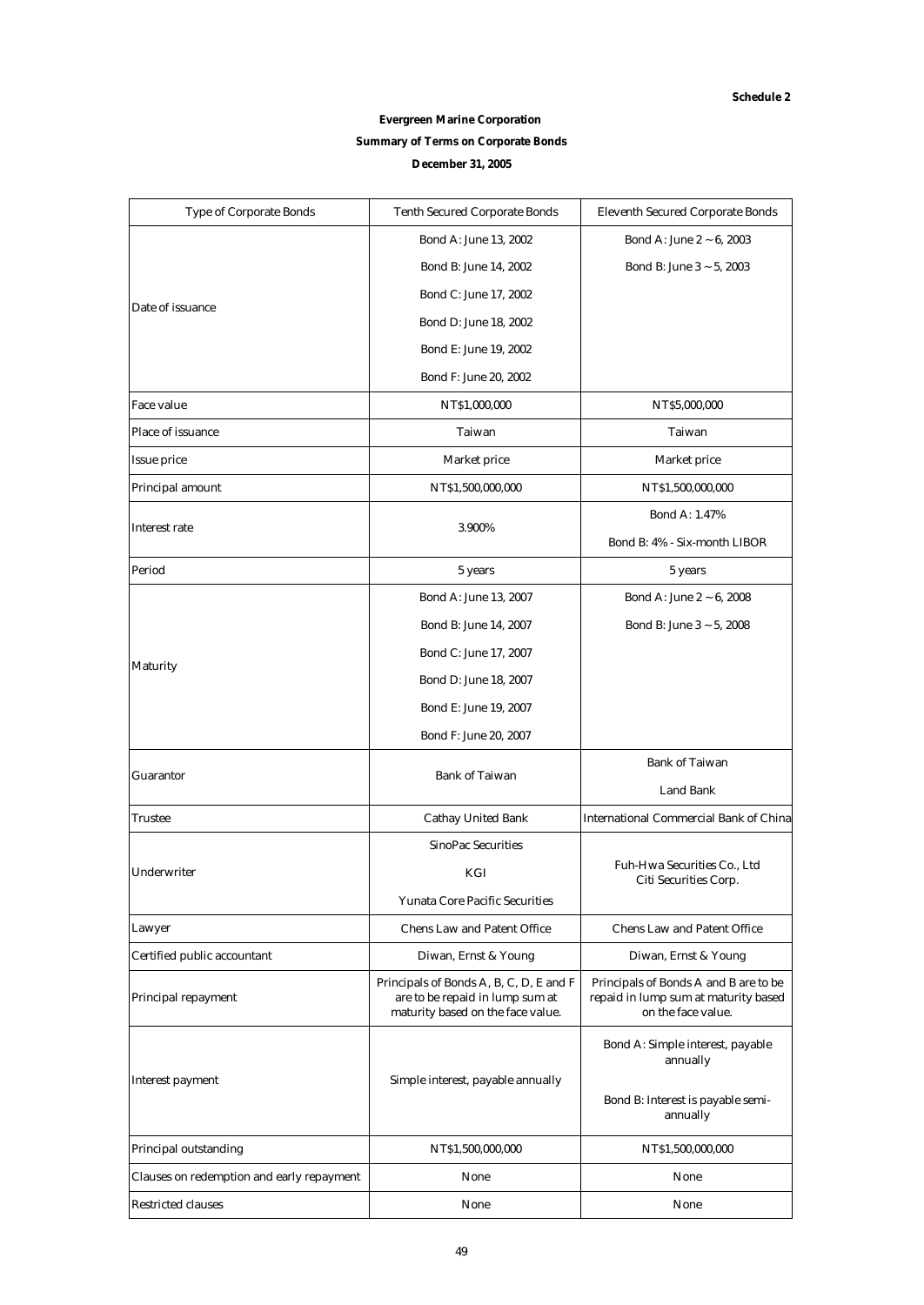# **Evergreen Marine Corporation Summary of Terms on Corporate Bonds December 31, 2005**

| <b>Type of Corporate Bonds</b>            | <b>First Unsecured Corporate Bonds</b>                                                                                                                                                                                                                      | <b>Second Unsecured Corporate Bonds</b>                                                                                     |
|-------------------------------------------|-------------------------------------------------------------------------------------------------------------------------------------------------------------------------------------------------------------------------------------------------------------|-----------------------------------------------------------------------------------------------------------------------------|
| Date of issuance                          | <b>January 12, 2004</b>                                                                                                                                                                                                                                     | September 6, 2004                                                                                                           |
| <b>Face value</b>                         | NT\$100,000                                                                                                                                                                                                                                                 | NT\$100,000                                                                                                                 |
| Place of issuance                         | <b>Taiwan</b>                                                                                                                                                                                                                                               | Taiwan                                                                                                                      |
| <b>Issue price</b>                        | <b>Face value</b>                                                                                                                                                                                                                                           | Face value                                                                                                                  |
| Principal amount                          | NT\$4,000,000,000                                                                                                                                                                                                                                           | NT\$4,500,000,000                                                                                                           |
| <b>Interest rate</b>                      | $0.00\%$                                                                                                                                                                                                                                                    | $0.00\%$                                                                                                                    |
| Period                                    | 5 years                                                                                                                                                                                                                                                     | 5 years                                                                                                                     |
| <b>Maturity</b>                           | <b>January 11, 2009</b>                                                                                                                                                                                                                                     | September 5, 2009                                                                                                           |
| <b>Guarantor</b>                          | <b>None</b>                                                                                                                                                                                                                                                 | <b>None</b>                                                                                                                 |
| Trustee                                   | Hua Nan Commercial Bank                                                                                                                                                                                                                                     | <b>SinoPac Commercial Bank</b>                                                                                              |
| <b>Underwriter</b>                        | <b>SinoPac Securities</b>                                                                                                                                                                                                                                   | <b>President Securities</b>                                                                                                 |
| Lawyer                                    | <b>Chens Law and Patent Office</b>                                                                                                                                                                                                                          | Law Office of S. S. Lai                                                                                                     |
| Certified public accountant               | Diwan, Ernst & Young                                                                                                                                                                                                                                        | Diwan, Ernst & Young                                                                                                        |
| Principal repayment                       | To be repaid in lump sum at maturity<br>based on the face value.                                                                                                                                                                                            | To be repaid in lump sum at maturity<br>based on the face value.                                                            |
| Principal outstanding                     | NT\$1,634,400,000                                                                                                                                                                                                                                           | NT\$1,864,300,000                                                                                                           |
| Clauses on redemption and early repayment | During the 30 days before the bonds are<br>issued for 3 years, the bondholders may<br>exercise their redemption option at a<br>yield rate of 0.20% per annum. When the face value.<br>bonds mature on January 11, 2009, they<br>are redeemed at face value. | During the 30 days before the bonds are<br>issued for 3.5 years, the bondholders<br>may exercise their redemption option at |
| <b>Restricted clauses</b>                 | <b>None</b>                                                                                                                                                                                                                                                 | None                                                                                                                        |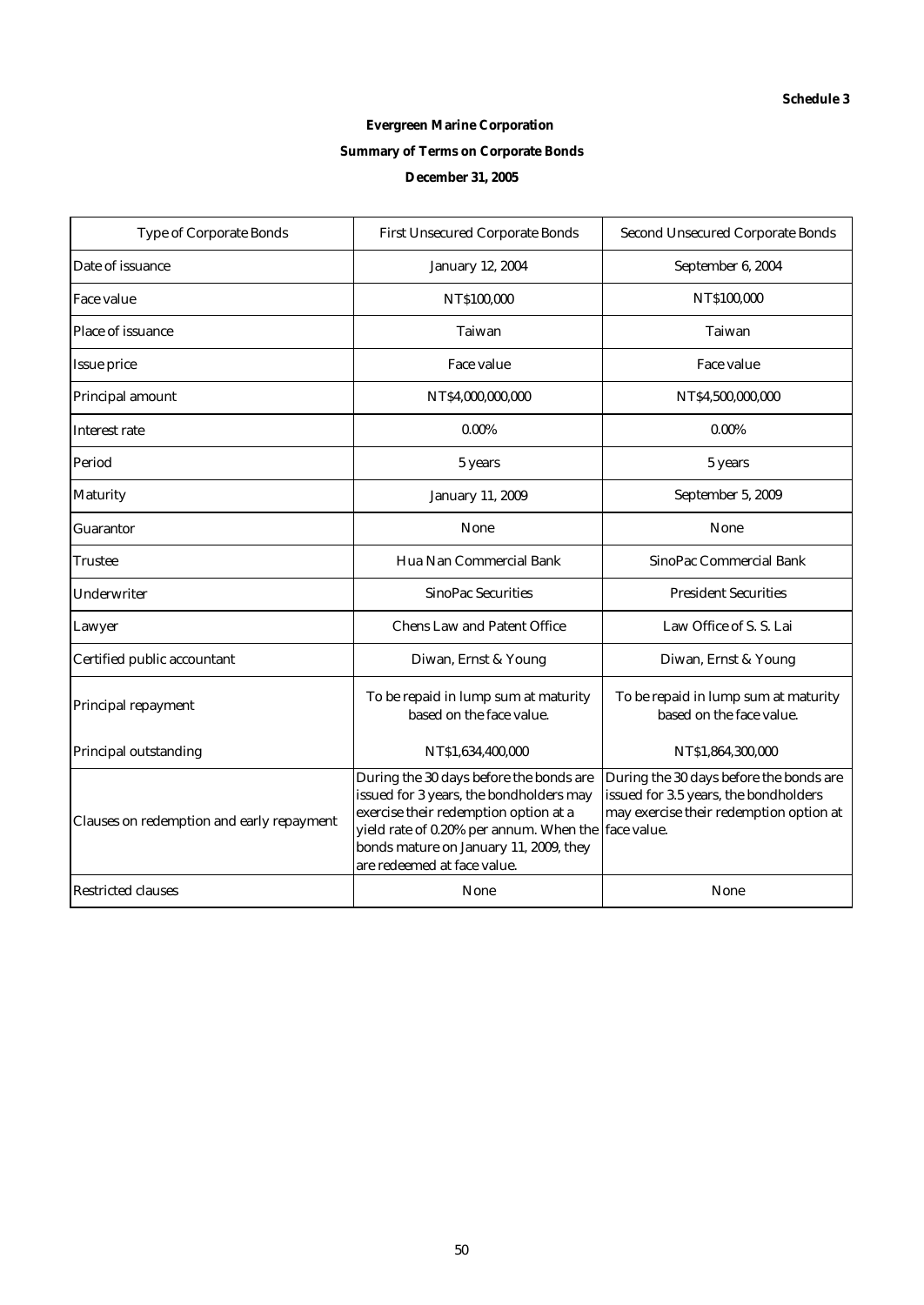#### **(Expressed in Thousands of Dollars) Evergreen Marine Corporation and Subsidiaries Loans Extended For the Year Ended December 31, 2005**

|                                             |                                 |                                            |                                       |                            |                              |                                          |                                          |                                           |                                |                | Collateral    |                                | <b>Maximum Amount of</b>                                      |
|---------------------------------------------|---------------------------------|--------------------------------------------|---------------------------------------|----------------------------|------------------------------|------------------------------------------|------------------------------------------|-------------------------------------------|--------------------------------|----------------|---------------|--------------------------------|---------------------------------------------------------------|
|                                             |                                 |                                            |                                       |                            |                              |                                          | <b>Annual Amount of</b>                  |                                           |                                |                |               | <b>Limit on Loans Extended</b> | <b>Loans Allowed to be</b>                                    |
| Lender                                      | <b>Borrower</b>                 | <b>Financial Statement</b><br>Account      |                                       | Balance as at Dec 31, 2005 |                              |                                          | Transactions with the<br><b>Borrower</b> | <b>Reason for Short-Term</b><br>Financing | <b>Allowance for Bad Debts</b> |                |               | to a Single Company<br>(Note2) | <b>Extended by the Company</b><br>or its Subsidiaries (Note2) |
| <b>Evergreen Marine</b>                     | <b>Greencompass Marine S.A.</b> | <b>Other Receivables from</b>              | <b>Highest Balance</b><br>NTD 636,990 | $NTD -$                    | <b>Interest Rate</b><br>3.82 | Nature of Loan (Note1)<br>$\overline{2}$ | 115,163<br>Revenue                       | Working capital                           | NTD-                           | Item<br>$\sim$ | Value<br>NTD- | NTD 11,811,453                 | NTD 23,622,906                                                |
| Corporation                                 |                                 | related parties                            |                                       |                            |                              |                                          |                                          | requirement                               |                                |                |               |                                |                                                               |
|                                             |                                 |                                            | (USD 20,000)                          |                            |                              |                                          | Expenditure 1,045,103                    |                                           |                                |                |               |                                |                                                               |
| Peony Investment S.A.                       | Evergreen India Pte. Ltd.       | <b>Receivables from related</b><br>parties | <b>USD 250</b>                        | <b>USD 250</b>             | 3.755-4.509                  | $\overline{2}$                           | USD-                                     | $\mathbf{u}$                              | USD-                           | $\sim$         | USD-          | <b>USD 231,091</b>             | <b>USD 462,182</b>                                            |
| <b>Greencompass Marine</b><br>S.A.          | Peony Investment S.A            | $\boldsymbol{\pi}$                         | <b>USD 60,000</b>                     | USD-                       | $SIBOR+0.9$                  | $\overline{2}$                           | USD-                                     |                                           | USD-                           | $\sim$         | USD-          | <b>USD 158,242</b>             | <b>USD 316,484</b>                                            |
| <b>Clove Holding Ltd.</b>                   | <b>Peony Investment S.A</b>     | $\boldsymbol{\pi}$                         | <b>USD 7,050</b>                      | USD-                       |                              | $\overline{2}$                           | USD-                                     | $\mathbf{u}$                              | USD-                           | $\sim$         | USD-          | NTD 11,811,453                 | NTD 23,622,906                                                |
|                                             | <b>Island Equipment LLC.</b>    | $^{\prime\prime}$                          | <b>USD 14,085</b>                     | <b>USD 14,085</b>          | $4.7 - 5.74$                 | $\overline{2}$                           | USD-                                     | $\mathbf{u}$                              | USD-                           | $\sim$         | USD-          | NTD 11,811,453                 | NTD 23,622,906                                                |
| PT. Multi Bina Pura<br>International        | PT Multi Bina Transport         | $\boldsymbol{\pi}$                         | <b>USD 350</b>                        | <b>USD 150</b>             | 1.5                          | $\mathbf{2}$                             | Expenditure USD74                        | $\mathbf{u}$                              | USD-                           | $\sim$         | USD-          | NTD 11,811,453                 | NTD 23,622,906                                                |
| Armand International N.V Armand Estate B.V. |                                 | $\boldsymbol{\pi}$                         | <b>USD 2,691</b>                      | <b>USD 2,691</b>           | 3.82                         | $\overline{2}$                           | USD-                                     | $\mathbf{u}$                              | USD-                           | $\sim$         | USD-          | NTD 11,811,453                 | NTD 23,622,906                                                |
| <b>Hatsu Marine Limited</b>                 | <b>Island Equipment LLC.</b>    | $^{\prime\prime}$                          | <b>USD 6,035</b>                      | <b>USD 6,035</b>           | 3.79-5.43                    | $\boldsymbol{2}$                         | USD-                                     | $\mathbf{u}$                              | USD-                           | $\sim$         | USD-          | NTD 11,811,453                 | NTD 23,622,906                                                |
| Vigor Enterprise S.A.                       | Peony Investment S.A            | $^{\prime\prime}$                          | <b>USD 2,995</b>                      | USD-                       | 4.38                         | $\overline{2}$                           | USD-                                     | $\boldsymbol{\eta}$                       | USD-                           | $\sim$         | USD-          | NTD 11,811,453                 | NTD 23,622,906                                                |

Note 1: Nature of loans extended

"1" denotes the loans extended to the companies which have transactions with the Company or its subsidiaries. The annual amount of the transactions is stated accordingly.

"2" denotes the loans extended to the companies which require short-term financing. The reason for short-term financing is stated accordingly.

Note 2: Limit on loans extended

1. According to the Company's credit policy, the total amount of loans granted to a single company should not exceed 20% of the net worth stated in the latest financial statements. The calculation is as follows:

The Company: NTD\$ 59,057, 266 thousand \* 20%= NTD\$11,811,453 thousand

Peony: US\$1,155,454 thousand \* 20% = US\$231,091 thousand

Greencompass Marine S.A. USD791,210\* 20% = USD 158,242 thousand

2. According to the Company's credit policy, the total amount of loans granted by the Company or its subsidiaries should not exceed 40% of the net worth stated in the latest financial statements. The calculation is as foll

The Company: NTD\$ 59,057,266 thousand \* 40 = NTD\$23,622, 906 thousand

Peony: US\$1,155,454 thousand \* 40% = US\$462,182 thousand

Greencompass Marine S.A. USD791,210\* 40% = USD 316,484 thousand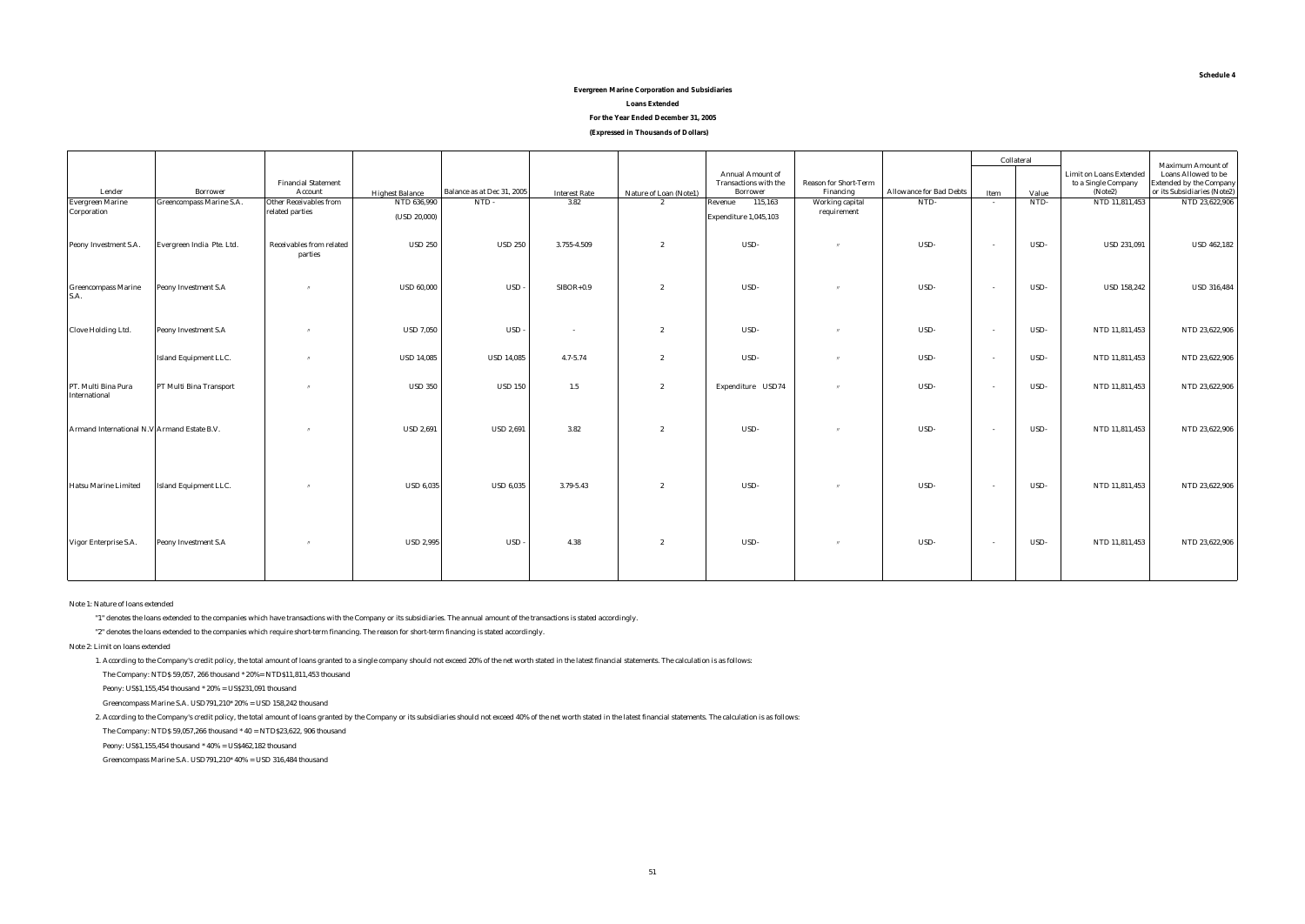#### **Evergreen Marine Corporation and Subsidiaries Endorsements and Guarantees Provided For the Year Ended December 31, 2005 (Expressed in Thousands of Dollars)**

| Endorser/Guarantor                     |                                          | Nature of<br>Relationship | Limit on<br>Endorsements/Guarantees<br><b>Provided to a Single</b> |                                        | <b>Balance as at</b><br><b>December 31, 2005</b> | <b>Amount</b> of<br>Endorsements/Guarantees<br><b>Secured with Collaterals</b> | <b>Ratio of Accumulated</b><br><b>Amount of</b><br>Endorsements/Guarantees | <b>Maximum Amount of</b><br>Endorsements/Guarantees<br>Allowed to be Provided by<br>the Company or its |
|----------------------------------------|------------------------------------------|---------------------------|--------------------------------------------------------------------|----------------------------------------|--------------------------------------------------|--------------------------------------------------------------------------------|----------------------------------------------------------------------------|--------------------------------------------------------------------------------------------------------|
|                                        | Counterparty                             | (Note 1)                  | Company                                                            | <b>Highest Balance</b><br>\$14,385,047 |                                                  |                                                                                | to Net Worth (%)<br>16.07                                                  | <b>Subsidiaries (Note 2)</b>                                                                           |
| <b>Evergreen Marine</b><br>Corporation | Greencompass Marine S.A.                 | 3                         | \$118,114,532                                                      | (USD447, 185)                          | \$9,493,080<br>(USD290,197)                      | $S-$                                                                           |                                                                            | \$177,171,798                                                                                          |
| <b>Evergreen Marine</b><br>Corporation | Peony Investment S.A.                    | $\boldsymbol{2}$          | 118,114,532                                                        | 2,544,489<br>(USD79, 100)              | $(USD-)$                                         |                                                                                |                                                                            |                                                                                                        |
| <b>Evergreen Marine</b><br>Corporation | <b>Taranto Container Terminal S.P.A.</b> | -1                        | 29,528,633                                                         | 2.803.730<br>(EUR 47,909)              | 1.600.742<br>(EUR 41,213)                        |                                                                                | 2.71                                                                       |                                                                                                        |
| <b>Evergreen Marine</b><br>Corporation | <b>Hatsu Marine Limited</b>              | 3                         | 118,114,532                                                        | 13,286,478<br>(USD413,034)             | 13,499,979<br>(USD412, 686)                      |                                                                                | 22.86                                                                      |                                                                                                        |
| <b>Evergreen Marine</b><br>Corporation | <b>Whitney Equipment LLC.</b>            | 3                         | 118,114,532                                                        | 302,186<br>(USD9, 394)                 | 282,017<br>(USD8, 621)                           |                                                                                | 0.48                                                                       |                                                                                                        |
| <b>Evergreen Marine</b><br>Corporation | <b>Helmlock Equipment LLC.</b>           | 3                         | 118,114,532                                                        | 1,763,578<br>(USD54, 824)              | 1,447,905<br>(USD44, 262)                        |                                                                                | 2.45                                                                       |                                                                                                        |
| <b>Evergreen Marine</b><br>Corporation | <b>Colon Container Terminal S.A.</b>     | $6\phantom{1}6$           | 29,528,633                                                         | 613,765<br>(USD19,080)                 | 600,380<br>(USD18, 353)                          |                                                                                | 1.02                                                                       |                                                                                                        |
| <b>Evergreen Marine</b><br>Corporation | <b>Island Equipment LLC</b>              | 3                         | 118,114,532                                                        | 2,097,000<br>(USD 65,189)              | $(USD-)$                                         |                                                                                |                                                                            |                                                                                                        |

Note 1: Nature of the counterparty's relationship with the Company or its subsidiaries

"1" denotes the endorsements/guarantees provided to the companies which have transactions with the Company or its subsidiaries.

"2" denotes the endorsements/guarantees provided to the subsidiaries of which the Company holds more than 50% of the common stock.

"3" denotes the endorsements/guarantees provided to the investees of which the Company together with its subsidiaries hold more than 50% of the common stock.

"4" denotes the endorsements/guarantees provided to the companies which directly or indirectly hold more than 50% of the Company's common stock.

"5" denotes the endorsements/guarantees provided pursuant to construction contracts.

"6" denotes the endorsements/guarantees provided to joint venture companies based on the Company's or its subsidiaries' proportionate equity interest in the company.

Note 2: According to the Company's credit policy, the total amount of endorsements or guarantees provided by the Company or its subsidiaries should not exceed 300% of the net worth stated in the latest financial statements The calculation is as follows:

The Company: NT\$59,057,266 thousand \* 300% = NT\$177,171,798 thousand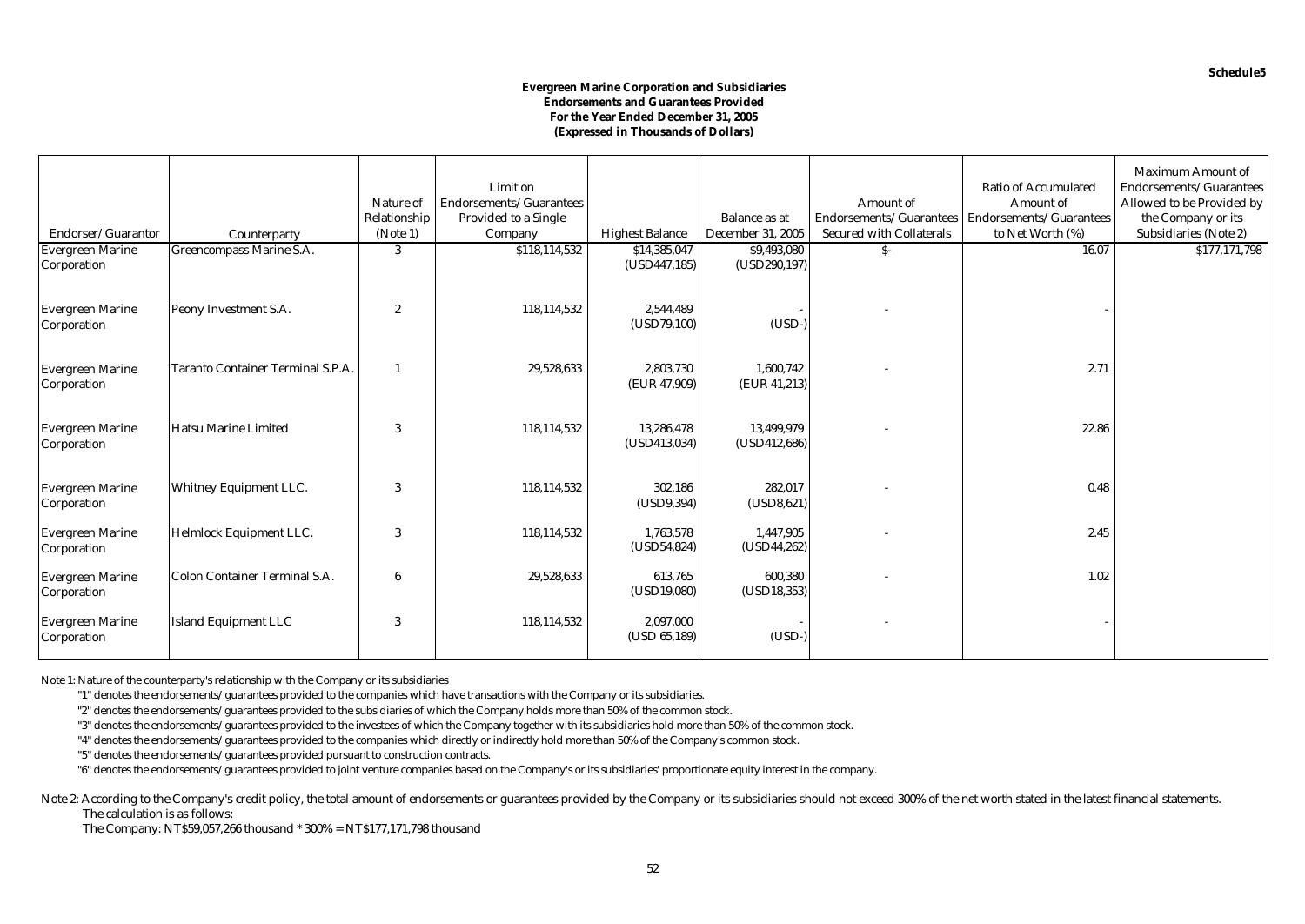#### **Marketable Securities Held as at December 31, 2005 (Expressed in Thousands of Dollars / Thousand Shares) Evergreen Marine Corporation and Subsidiaries**

|             |                                                     |                                                                              | Financial                   | Balance as at December 31, 2005 |                       |               |                  |        |
|-------------|-----------------------------------------------------|------------------------------------------------------------------------------|-----------------------------|---------------------------------|-----------------------|---------------|------------------|--------|
|             |                                                     |                                                                              | <b>Statement</b>            | No. of                          |                       |               | Market Value /   |        |
| Investor    | <b>Marketable Securities</b>                        | <b>Relationship with the Company</b>                                         | Account                     | Shares/Units                    | <b>Carrying Value</b> | Ownership (%) | <b>Net Worth</b> | Remark |
| Evergreen   | Stocks:                                             |                                                                              |                             |                                 |                       |               |                  |        |
| Marine      | Peony Investment S.A.                               | <b>Subsidiary of the Company</b>                                             | Long-term equity investment | 4,765                           | \$41,434,463          | 100.00        | \$41,498,097     |        |
| Corporation | Taiwan Terminal Services Co., Ltd.                  | <b>Subsidiary of the Company</b>                                             | Long-term equity investment | 5,500                           | 72,714                | 55.00         | 72,714           |        |
|             | Charng Yang Development Co., Ltd.                   | Investee company accounted for under equity method                           | Long-term equity investment | 32,000                          | 401,997               | 40.00         | 401,997          |        |
|             | Evergreen International Storage and Transport Corp. | Investee company accounted for under equity method                           | Long-term equity investment | 424,062                         | 7,548,310             | 39.74         | 7,542,420        |        |
|             | <b>Evergreen Security Corporation</b>               | Investee company accounted for under equity method                           | Long-term equity investment | 3,125                           | 40,827                | 31.25         | 40.827           |        |
|             | <b>EVA Airways Corporation</b>                      | Investee company accounted for under equity method                           | Long-term equity investment | 692,412                         | 8,982,435             | 20.43         | 8,982,436        |        |
|             | <b>Taipei Port Container Terminal Corporation</b>   | Investee company accounted for under equity method                           | Long-term equity investment | 16,000                          | 153,219               | 20.00         | 153,219          |        |
|             | <b>Toplogis Technology Corp.</b>                    | Investee company accounted for under equity method                           | Long-term equity investment | 1,000                           | 4,063                 | 25.00         | 4,063            |        |
|             | Power World Fund Inc.                               | Investee company accounted for under cost method                             | Long-term equity investment | 2,727                           | 27,273                | 5.68          | 41,618           |        |
|             | Fubon Securities Finance Co., Ltd.                  | Investee company accounted for under cost method                             | Long-term equity investment | 19,717                          | 190,322               | 4.93          | 258,880          |        |
|             | <b>Taiwan HSR Consortium</b>                        | Investee company accounted for under cost method                             | Long-term equity investment | 126,735                         | 1,250,000             | 2.53          | 888,412          |        |
|             | Linden Technologies Inc.                            | Investee company accounted for under cost method                             | Long-term equity investment | 50                              | 15,372                | 2.53          | 15,372           |        |
|             | Taiwan Fixed Network Corp.                          | Investee company accounted for under cost method                             | Long-term equity investment | 70,000                          | 700,000               | 1.08          | 296,100          |        |
|             | Central Reinsurance Corp.                           | Investee company accounted for under lower of cost or<br>market value method | Long-term equity investment | 42,231                          | 490,801               | 8.45          | 487,778          |        |
|             | Fubon Financial Holding Co., Ltd.                   | Investee company accounted for under lower of cost or<br>market value method | Long-term equity investment | 2,853                           | 7,344                 | 0.04          | 79,213           |        |
|             | <b>AGV PRODUCTS CORP.</b>                           | None                                                                         | Short-term investment       | 200                             | 1,550                 |               | 1,348            |        |
|             | TYC BROTHER INDUSTRIAL CO, LTD.                     | None                                                                         | Short-term investment       | 125                             | 2,868                 |               | 2,740            |        |
|             | JENN FENG INDUSTRIAL CO., LTD.                      | None                                                                         | Short-term investment       | 70                              | 2,769                 |               | 2,784            |        |
|             | China Man-Made Fiber Corporation                    | None                                                                         | Short-term investment       | 22                              | 290                   |               | 184              |        |
|             | <b>China Motor Corporation</b>                      | None                                                                         | Short-term investment       | 301                             | 11,376                |               | 9,625            |        |
|             | <b>CMC Magnetics Corporation</b>                    | None                                                                         | Short-term investment       | 1.069                           | 17.962                |               | 12,391           |        |
|             | Compal Electronics, Inc.                            | None                                                                         | Short-term investment       | 351                             | 10,930                |               | 10,634           |        |
|             | MOSEL VITELIC INC.                                  | None                                                                         | Short-term investment       | 2,000                           | 24,657                |               | 16,240           |        |
|             | Everlight Electronics Co., Ltd.                     | None                                                                         | Short-term investment       | 50                              | 2.705                 |               | 3,346            |        |
|             | <b>AU Optronics Corps.</b>                          | None                                                                         | Short-term investment       | 151                             | 6,583                 |               | 7,031            |        |
|             | <b>Enlight Corporation</b>                          | None                                                                         | Short-term investment       | 300                             | 4,045                 |               | 3,402            |        |
|             | <b>Epistar Corporation</b>                          | None                                                                         | Short-term investment       | 50                              | 2,588                 |               | 3,067            |        |
|             | Hung Sheng Construction Ltd.                        | None                                                                         | Short-term investment       | 100                             | 2.378                 |               | 2,299            |        |
|             | Yang Ming Marine Transport Corp.                    | None                                                                         | Short-term investment       | 2,050                           | 63,796                |               | 42,818           |        |
|             | Taiwan Life Insurance., Ltd                         | None                                                                         | Short-term investment       | 110                             | 5.288                 |               | 4,714            |        |
|             | <b>Waterland Financial Holdings</b>                 | None                                                                         | Short-term investment       | 600                             | 7,856                 |               | 6,696            |        |
|             | Chinatrust Financial Holding Company Ltd.           | None                                                                         | Short-term investment       | 120                             | 3,440                 |               | 3,156            |        |
|             | Chi Mei Optoelectronics                             | None                                                                         | Short-term investment       | 250                             | 11.091                |               | 10,288           |        |
|             | Quanta Display Inc.                                 | None                                                                         | Short-term investment       | 509                             | 7,480                 |               | 5,383            |        |
|             | Edom Technology Co,. Ltd.                           | None                                                                         | Short-term investment       | 150                             | 4,131                 |               | 3,207            |        |
|             | <b>Epitech Technology Corp.</b>                     | None                                                                         | Short-term investment       | 450                             | 13,304                |               | 13,752           |        |
|             | Genius Electronic Optical Co., Ltd.                 | None                                                                         | Short-term investment       | 20                              | 7,006                 |               | 9,608            |        |
|             | Powerchip Semiconductor Corp.                       | None                                                                         | Short-term investment       | 200                             | 4,664                 |               | 4,052            |        |
|             | Nan Ren Lake Leisure Amusement Co., Ltd.            | None                                                                         | Short-term investment       | 275                             | 5,315                 |               | 4,879            |        |
|             | <b>Capital Securities Corp.</b>                     | None                                                                         | Short-term investment       | 300                             | 4,191                 |               | 3,720            |        |
|             | Cameo Communication, Inc.                           | None                                                                         | Short-term investment       | 100                             | 4,311                 |               | 4,048            |        |
|             | Sporton International Inc.                          | None                                                                         | Short-term investment       | 100                             | 5,651                 |               | 5,039            |        |
|             | Unifosa Corp.                                       | None                                                                         | Short-term investment       | 350                             | 11,192                |               | 8,225            |        |
|             | Advanced International Multitech Co., Ltd.          | None                                                                         | Short-term investment       | 227                             | 14.202                |               | 11,935           |        |
|             | Xxentria Technology Materials Co., Ltd.             | None                                                                         | Short-term investment       | $\mathbf{1}$                    | 41                    |               | 42               |        |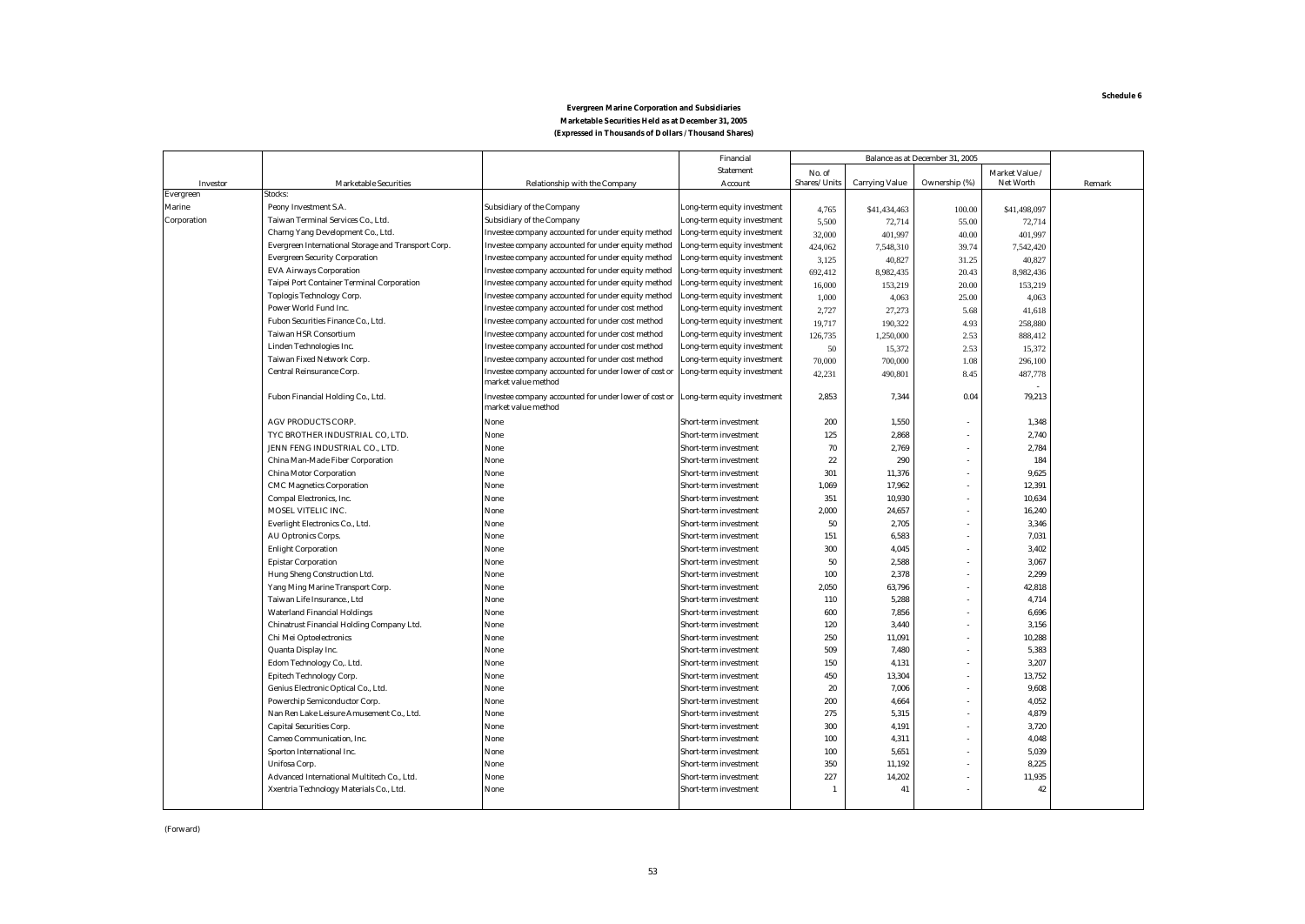#### **Marketable Securities Held as at December 31, 2005 (Expressed in Thousands of Dollars / Thousand Shares) Evergreen Marine Corporation and Subsidiaries**

|               |                                                                   |                                      | Financial                                      | Balance as at December 31, 2005 |                       |               |                  |                                    |
|---------------|-------------------------------------------------------------------|--------------------------------------|------------------------------------------------|---------------------------------|-----------------------|---------------|------------------|------------------------------------|
|               |                                                                   |                                      | <b>Statement</b>                               | No. of                          |                       |               | Market Value     |                                    |
| Investor      | <b>Marketable Securities</b>                                      | <b>Relationship with the Company</b> | Account                                        | Shares/Units                    | <b>Carrying Value</b> | Ownership (%) | Net Worth        | Remark                             |
| Evergreen     | <b>Mutual Funds:</b>                                              |                                      |                                                |                                 |                       |               |                  |                                    |
| <b>Marine</b> | Cathay Small Cap Growth Fund                                      | None                                 | Short-term investment                          | 588                             | \$10,000              |               | \$12,165         |                                    |
| Corporation   | Capital Balanced Fund                                             | None                                 | Short-term investment                          | 3,000                           | 30,030                |               | 31,740           |                                    |
|               | New Light Tech Fund                                               | None                                 | Short-term investment                          | 3.000                           | 30.000                |               | 30,000           |                                    |
|               | <b>Transcend Balanced Fund</b>                                    | None                                 | Short-term investment                          | 1,413                           | 15,000                |               | 15,886           |                                    |
|               | Cathay High Dividend Balanced Fund                                | None                                 | Short-term investment                          | 2,000                           | 20,000                |               | 22,200           |                                    |
|               | <b>SKIT Strategy Balanced Fund</b>                                | None                                 | Short-term investment                          | 2,840                           | 30,000                |               | 30,333           |                                    |
|               | Capital Strategic Alpha Fund                                      | None                                 | Short-term investment                          | 4,335                           | 50,125                |               | 52,758           |                                    |
|               | JF (Taiwan) Pacific Balanced Fund                                 | None                                 | Short-term investment                          | 4,938                           | 50,000                |               | 51,392           |                                    |
|               | New Light Fortune Balanced Fund                                   | None                                 | Short-term investment                          | 3,900                           | 40,000                |               | 45,579           |                                    |
|               | Grand Cathay High ROE & Dividend Balanced Fund None               |                                      | Short-term investment                          | 3,000                           | 30,000                |               | 32,910           |                                    |
|               | Allianz Global Investors Target 2015 Fund                         | None                                 | Short-term investment                          | 5,000                           | 50,100                |               | 50,200           |                                    |
|               | Ta chong global growth portfolio Fund                             | None                                 | Short-term investment                          | 1,969                           | 20,000                |               | 21,339           |                                    |
|               | Franklin Templeton Global Bond Fund of Funds                      | None                                 | Short-term investment                          | 3,000                           | 30,000                |               | 31,064           |                                    |
|               | Capital Multi-Income Allocation Fund                              | None                                 | Short-term investment                          | 5,000                           | 50,040                |               | 51,050           |                                    |
|               | Polaris Global ETFs Fund of Funds                                 | None                                 | Short-term investment                          | 4,881                           | 50,000                |               | 52,275           |                                    |
|               | New Light Global Champion Fund                                    | None                                 | Short-term investment                          | 2,000                           | 20,000                |               | 19,997           |                                    |
|               | Tlam Happy Go Go fund                                             | None                                 | Short-term investment                          | 10,000                          | 100,000               |               | 99,553           |                                    |
|               | AIG Global medallion fund of funds                                | None                                 | Short-term investment                          | 3,006                           | 30,000                |               | 31,563           |                                    |
|               | <b>KGI GAMA Strategy Fund</b>                                     | None                                 | Short-term investment                          | 3,000                           | 30,000                |               | 29,790           |                                    |
|               | Cathay Global Balance Fund of Funds                               | None                                 | Short-term investment                          | 4,000                           | 40,000                |               | 40,040           |                                    |
|               | ING chb tri-go defensive portfolio                                | None                                 | Short-term investment                          | 3.000                           | 30.000                |               | 30.000           |                                    |
|               | <b>TIIM Asia Win-Win Fund</b><br>Dresdner Global Biotech DAM Fund | None                                 | Short-term investment                          | 3.000                           | 30.000                |               | 35.160           |                                    |
|               | adam Global Bond Fund                                             | None<br>None                         | Short-term investment<br>Short-term investment | 1,954<br>7,412                  | 30,060<br>80,080      |               | 29,726<br>79,622 |                                    |
|               | Truswell global balanced Fund                                     | None                                 |                                                | 2.902                           | 30.000                |               | 31,519           |                                    |
|               | adam Global Emerging Markets Fund                                 | None                                 | Short-term investment<br>Short-term investment | 2.465                           | 30.060                |               | 31.997           |                                    |
|               | JPMF (Taiwan) Global Balanced Fund                                | None                                 | Short-term investment                          | 2.654                           | 30.000                |               | 30,418           |                                    |
|               | Polaris Global ABS Fund (A)                                       | None                                 | Short-term investment                          | 10.000                          | 100.000               |               | 99,809           |                                    |
|               | Shinkong Guaranteed Fund                                          | None                                 | <b>Short-term investment</b>                   | 3.000                           | 30.000                |               | 29,801           |                                    |
|               | Jih sun win-tide quaranteed Fund                                  | None                                 | Short-term investment                          | 3.000                           | 30.000                |               | 29.520           |                                    |
|               | Transcend strategic balanced Fund (series1)                       | None                                 | <b>Short-term investment</b>                   | 10.000                          | 100.000               |               | 108.289          |                                    |
|               | KGI 100% Principal Guaranteed Fund No.1                           | None                                 | Short-term investment                          | 5.000                           | 50.000                |               | 49,490           |                                    |
|               | Fubon Principal Protect Fund I                                    | None                                 | Short-term investment                          | 3,000                           | 30.000                |               | 30,153           |                                    |
|               | TIIM Privately offered Fund NO.1                                  | None                                 | Short-term investment                          | 3.000                           | 30.000                |               | 30.330           |                                    |
|               | Fuhwa high dividend twll private fund                             | None                                 | Short-term investment                          | 5.000                           | 50.000                |               | 50.247           |                                    |
|               | HUA nan Private placed Bond Fund NO.1                             | None                                 | <b>Short-term investment</b>                   | 5.000                           | 50.000                |               | 50.130           |                                    |
|               | Transcend strategic growth fund I                                 | None                                 | Short-term investment                          | 5.000                           | 50.000                |               | 49.922           |                                    |
|               | <b>KGI SUPER NICHE FUND</b>                                       | None                                 | Short-term investment                          | 3,000                           | 30.000                |               | 30,092           |                                    |
|               | <b>Grand Cathay Bond Fund</b>                                     | None                                 | <b>Short-term investment</b>                   | 7.823                           | 100,000               |               | 100,010          |                                    |
|               | Paradigm pion fund                                                | None                                 | Short-term investment                          | 9.475                           | 100.000               |               | 100.009          |                                    |
|               | Jih sun bond fund                                                 | None                                 | Short-term investment                          | 30.292                          | 403.200               |               | 407,961          | 28,549 thousand units are pledged. |
|               | <b>TLAM solomon bond fund</b>                                     | None                                 | Short-term investment                          | 8.696                           | 100.000               |               | 100,012          |                                    |
|               | JF(Taiwan) Bond Fund                                              | None                                 | <b>Short-term investment</b>                   | 6,644                           | 100.000               |               | 100,011          |                                    |
|               | Fuhwa advantage bond fund                                         | None                                 | Short-term investment                          | 19.450                          | 200,000               |               | 200,132          |                                    |
|               | <b>TIIM Bond Fund</b>                                             | None                                 | Short-term investment                          | 7,156                           | 100.000               |               | 100,011          |                                    |
|               | <b>Prudential Financial Bond Fund</b>                             | None                                 | Short-term investment                          | 2.083                           | 30.000                |               | 30,041           |                                    |
|               | <b>Cathay Fund</b>                                                | None                                 | Short-term investment                          | 8.786                           | 100.000               |               | 100,011          |                                    |
|               | <b>President Home Run</b>                                         | None                                 | <b>Short-term investment</b>                   | 7,222                           | 100,000               |               | 100,010          |                                    |
|               | FuBon Ju-1 11                                                     | None                                 | Short-term investment                          | 6.958                           | 100,000               |               | 100,003          |                                    |
|               | <b>Fu Hwa Bond</b>                                                | None                                 | <b>Short-term investment</b>                   | 7.604                           | 100,000               |               | 100,011          |                                    |
|               | Transcend strategic bond fund                                     | None                                 | <b>Short-term investment</b>                   | 8.330                           | 100,000               |               | 100,010          |                                    |
|               | <b>Dresdner Bond DAM Fund</b>                                     | None                                 | Short-term investment                          | 8.751                           | 100,000               |               | 100,011          |                                    |
|               |                                                                   |                                      |                                                |                                 |                       |               |                  |                                    |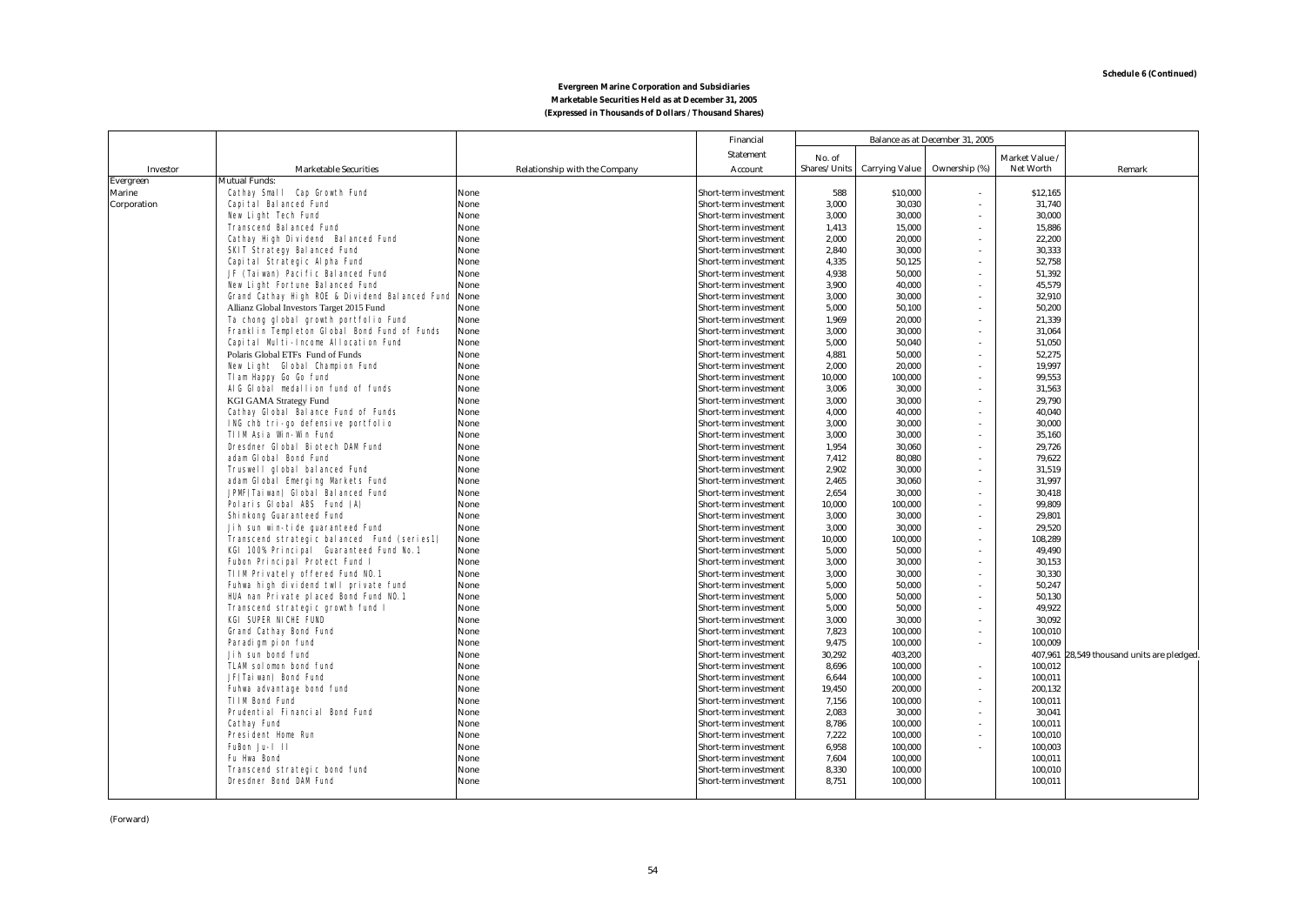#### **Marketable Securities Held as at December 31, 2005 Evergreen Marine Corporation and Subsidiaries (Expressed in Thousands of Dollars / Thousand Shares)**

|                 |                                                      |                                                             | Financial                    |                          |                       | Balance as at December 31, 2005 |                    |        |
|-----------------|------------------------------------------------------|-------------------------------------------------------------|------------------------------|--------------------------|-----------------------|---------------------------------|--------------------|--------|
|                 |                                                      |                                                             | <b>Statement</b>             | No. of                   |                       |                                 | Market Value       |        |
| <b>Investor</b> | <b>Marketable Securities</b>                         | Relationship with the Company                               | Account                      | Shares/Units             | <b>Carrying Value</b> | Ownership (%)                   | <b>Net Worth</b>   | Remark |
| Evergreen       | Ploaris De Bao Fund                                  | None                                                        | Short-term investment        | 9,146                    | \$100,000             |                                 | \$100,011          |        |
| Marine          | New Light Taiwan Bond Fund                           | None                                                        | Short-term investment        | 9,887                    | 100,000               | ٠                               | 100,011            |        |
| Corporation     | Taishin Lucky Fund                                   | None                                                        | <b>Short-term investment</b> | 11,365                   | 115,000               |                                 | 115,034            |        |
|                 | Franklin US Government Fund                          | None                                                        | <b>Short-term investment</b> | 111                      | 34,670                |                                 | 33,463             |        |
|                 | MFS Meridian Emerg MKTS DEBT FD                      | None                                                        | Short-term investment        | 117                      | 67,562                |                                 | 67,652             |        |
|                 | MFS Inflation Adjusted Bond Fund                     | None                                                        | <b>Short-term investment</b> | 248                      | 80,468                |                                 | 82,338             |        |
|                 | MFS Global Balanced Fund                             | None                                                        | <b>Short-term investment</b> | 31                       | 15,913                |                                 | 16,726             |        |
|                 | PERMAL FUND                                          | None                                                        | Short-term investment        | $\mathbf{1}$             | 8,601                 |                                 | 9,455              |        |
|                 | Forsyth Alternative Income Fund Class R (EUR)        | None                                                        | Short-term investment        | 88                       | 42.530                |                                 | 39.968             |        |
|                 | Forsyth Alternative Income Fund Class R (JPY)        | None                                                        | Short-term investment        | 85                       | 31.580                |                                 | 27.332             |        |
|                 | Skandia Global Bond Fund Class B                     | None                                                        | Short-term investment        | 41                       | 15,792                |                                 | 15,841             |        |
|                 | ABN AMRO HONG KONG EQUITY GUARANTEED                 | None                                                        | Short-term investment        | 10                       | 31,735                |                                 | 31,116             |        |
|                 | Alexandra Global Inv. (ASIA) B                       | None                                                        | Short-term investment        | 39                       | 16,953                |                                 | 17,102             |        |
|                 | Investec Global Energy Fund "C" Inc                  | None                                                        | Short-term investment        | $\overline{\mathbf{4}}$  | 33,755                |                                 | 32,345             |        |
|                 | ABN ASIA BOND FUND A                                 | None                                                        | <b>Short-term investment</b> | 10                       | 33,540                |                                 | 32,713             |        |
|                 | JULIUS BAER DIVERSIFIED FIXED INCOME HEDGE None      |                                                             | Short-term investment        | 10                       | 29,871                |                                 | 27,885             |        |
|                 | Government Bonds                                     |                                                             |                              |                          |                       |                                 |                    |        |
|                 | Korea Container Authority Bonds                      | None                                                        | <b>Short-term investment</b> | $\overline{\phantom{a}}$ | 20,472                | ٠                               | 24,834             |        |
|                 | oreign Corporate Bonds:                              |                                                             |                              |                          |                       |                                 |                    |        |
|                 | TUNTEX (THAILAND) PUBLIC COMPANY                     | None                                                        | Long-term bond investment    | 16                       | 12,581                |                                 | 12,581             |        |
|                 | Corporate Bonds                                      |                                                             |                              |                          |                       |                                 |                    |        |
|                 | <b>MERRILL LYNCH</b>                                 | None                                                        | <b>Short-term investment</b> | $\mathbf{1}$             | 3.948                 |                                 | 3,406              |        |
|                 | Quanta Display Inc.                                  | None                                                        | <b>Short-term investment</b> | 80                       | 6.639                 |                                 | 6,800              |        |
|                 | Jihsun FHC Inc                                       | None                                                        | <b>Short-term investment</b> | 500                      | 50.000                |                                 | 48.885             |        |
|                 | Bonds with resell agreements                         |                                                             |                              |                          |                       |                                 |                    |        |
|                 | <b>Financial Bonds</b>                               | None                                                        | Short-term investment        | ٠                        | 80,000                |                                 | 80,000             |        |
|                 |                                                      |                                                             |                              |                          |                       |                                 |                    |        |
| Peony           | Greencompass Marine S.A.                             | <b>Indirect subsidiary of the Company</b>                   | Long-term equity investment  | 3,535                    | <b>USD 799,146</b>    | 100.00                          | <b>USD 799,146</b> |        |
| Investment      | Vigor Enterprise S.A.                                | <b>Indirect subsidiary of the Company</b>                   | Long-term equity investment  | 80                       | <b>USD 4,575</b>      | 100.00                          | <b>USD 4,575</b>   |        |
| S.A.            | Clove Holding Ltd.                                   | <b>Indirect subsidiary of the Company</b>                   | Long-term equity investment  | 10                       | <b>USD 59,968</b>     | 100.00                          | <b>USD 59,968</b>  |        |
|                 | Evergreen Heavy Industrial Corp. (M) Berhad          | <b>Indirect subsidiary of the Company</b>                   | Long-term equity investment  | 42,120                   | <b>USD 36,371</b>     | 84.44                           | <b>USD 36,371</b>  |        |
|                 | PT. Multi Bina Pura International                    | <b>Indirect subsidiary of the Company</b>                   | Long-term equity investment  | 68                       | <b>USD 9,518</b>      | 95.30                           | <b>USD 9,518</b>   |        |
|                 | PT. Multi Bina Transport                             | <b>Indirect subsidiary of the Company</b>                   | Long-term equity investment  | $\boldsymbol{2}$         | <b>USD 185</b>        | 17.39                           | <b>USD 185</b>     |        |
|                 | Armand Investment (Nether Lands) N.V.                | <b>Indirect subsidiary of the Company</b>                   | Long-term equity investment  | $\overline{4}$           | <b>USD 1,700</b>      | 70.00                           | <b>USD 1,700</b>   |        |
|                 | Shenzhen Greentrans Transportation Co., Ltd.         | <b>Indirect subsidiary of the Company</b>                   | Long-term equity investment  |                          | <b>USD 3,279</b>      | 55.00                           | <b>USD 3,279</b>   |        |
|                 | Hatsu Marine Limited                                 | <b>Indirect subsidiary of the Company</b>                   | Long-term equity investment  | 765                      | <b>USD 105,674</b>    | 51.00                           | <b>USD 105,674</b> |        |
|                 | Luanta Investment (Netherlands) N.V.                 | Investee company of Peony accounted for under equity method | Long-term equity investment  |                          | <b>USD 17,788</b>     | 50.00                           | <b>USD 17,788</b>  |        |
|                 | Evergreen Container Terminal (Thailand) Ltd.         | Investee company of Peony accounted for under equity method | Long-term equity investment  | 12,250                   | <b>USD 18,439</b>     | 48.18                           | <b>USD 18,439</b>  |        |
|                 | Shanghai Jifa Logistics Co., Ltd.                    | Investee company of Peony accounted for under equity method | Long-term equity investment  |                          | <b>USD 8,143</b>      | 21.06                           | <b>USD 8,143</b>   |        |
|                 | Ningbo Victory Container Co., Ltd.                   | Investee company of Peony accounted for under equity method | Long-term equity investment  | ٠                        | <b>USD 2,473</b>      | 40.00                           | <b>USD 2,473</b>   |        |
|                 | Qingdao Evergreen Container Storage & Transportation | Investee company of Peony accounted for under equity method | Long-term equity investment  |                          | <b>USD 5,261</b>      | 40.00                           | <b>USD 5,261</b>   |        |
|                 | Co., Ltd.                                            |                                                             |                              |                          |                       |                                 |                    |        |
|                 | Balsam Investment (Nether lands) N.V.                | Investee company of Peony accounted for under equity method | Long-term equity investment  |                          | <b>USD 184,387</b>    | 49.00                           | <b>USD 184,387</b> |        |
|                 | Evergreen Shipping Singapore Pte. Ltd.               | Investee company of Peony accounted for under equity method | Long-term equity investment  | 383                      | <b>USD 1,198</b>      | 25.50                           | <b>USD 1,198</b>   |        |
|                 | <b>Evergreen Korea Corporation</b>                   | Investee company of Peony accounted for under equity method | Long-term equity investment  | 61                       | <b>USD 2,720</b>      | 50.00                           | <b>USD 2,720</b>   |        |
|                 | Evergreen Star (Thailand) Co., Ltd.                  | Investee company of Peony accounted for under equity method | Long-term equity investment  | 204                      | <b>USD 734</b>        | 25.50                           | <b>USD 734</b>     |        |
|                 | PT. Evergreen Marine Indonesia                       | Investee company of Peony accounted for under equity method | Long-term equity investment  |                          | <b>USD 753</b>        | 25.40                           | <b>USD 753</b>     |        |
|                 | Evergreen India Pte Ltd.                             | Investee company of Peony accounted for under equity method | Long-term equity investment  | $\overline{\mathbf{5}}$  | <b>USD 29</b>         | 49.99                           | <b>USD 29</b>      |        |
|                 | Evergreen Marine Australia Pty Ltd.                  | Investee company of Peony accounted for under equity method | Long-term equity investment  |                          | <b>USD 245</b>        | 25.50                           | <b>USD 245</b>     |        |
|                 | Hutchison Inland Container Depots Limited            | Investee company of Peony accounted for under cost method   | Long-term equity investment  | $\mathbf{1}$             | <b>USD 1,492</b>      | 7.50                            | <b>USD 1,492</b>   |        |
|                 | South Asia Gateway Terminals                         | Investee company of Peony accounted for under cost method   | Long-term equity investment  | 6,211                    | <b>USD 2.412</b>      | 5.00                            | <b>USD 2,412</b>   |        |
|                 | Dongbu Pusan Container Terminal Co., Ltd.            | Investee company of Peony accounted for under cost method   | Long-term equity investment  | 300                      | <b>USD 1.556</b>      | 15.00                           | <b>USD 1,556</b>   |        |
|                 |                                                      |                                                             |                              |                          |                       |                                 |                    |        |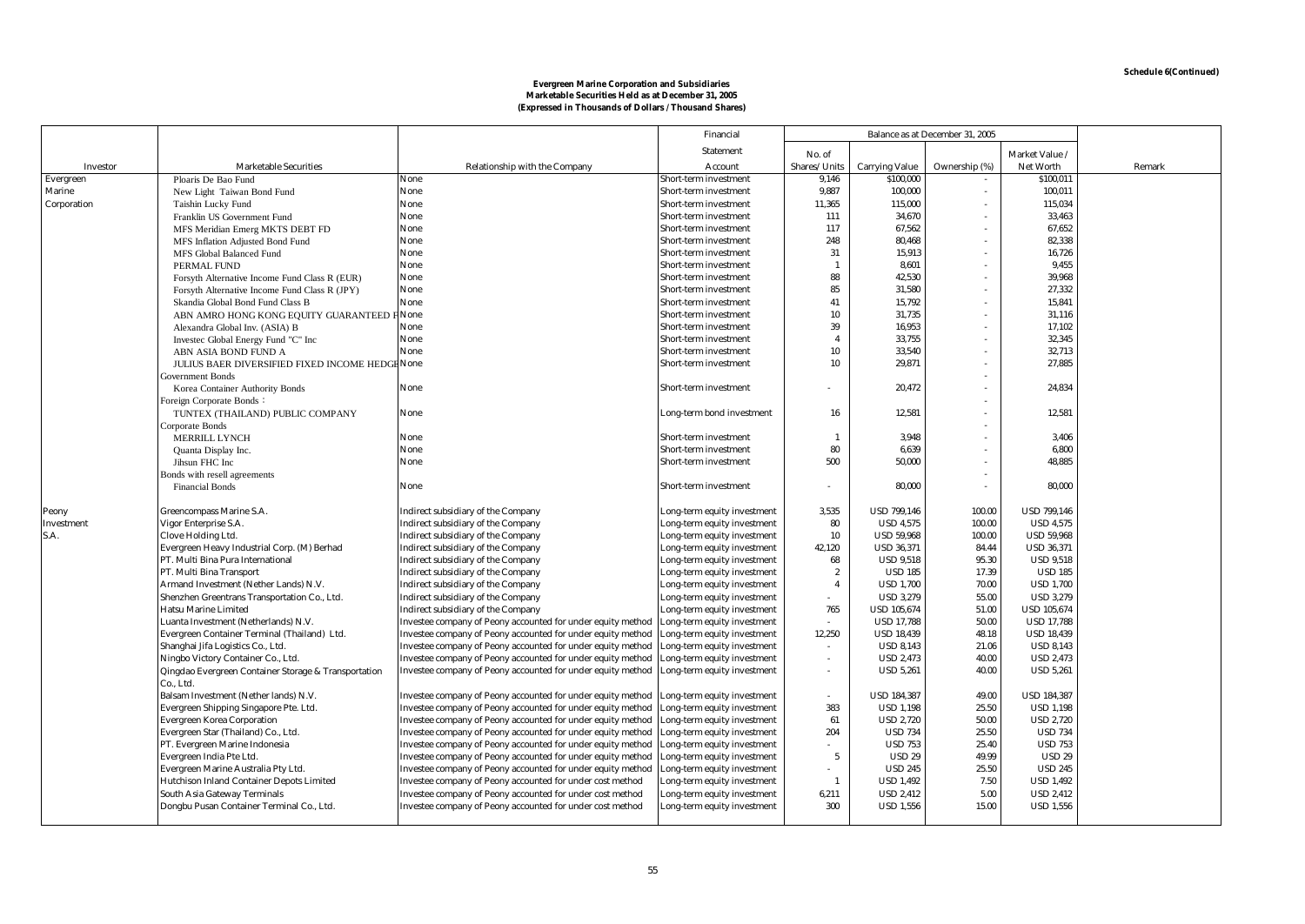#### **Marketable Securities Held as at December 31, 2005 (Expressed in Thousands of Dollars / Thousand Shares) Evergreen Marine Corporation and Subsidiaries**

|                                                |                                                            |                                                                                          | Financial                   | Balance as at December 31, 2005 |                       |                             |                   |        |
|------------------------------------------------|------------------------------------------------------------|------------------------------------------------------------------------------------------|-----------------------------|---------------------------------|-----------------------|-----------------------------|-------------------|--------|
|                                                |                                                            |                                                                                          | <b>Statement</b>            | No. of                          |                       |                             | Market Value /    |        |
| Investor                                       | <b>Marketable Securities</b>                               | Relationship with the Company                                                            | Account                     | Shares/Units                    | <b>Carrying Value</b> | Ownership (%)               | <b>Net Worth</b>  | Remark |
| PT. Multi Bina Pura                            | PT. Multi Bina Transport                                   | <b>Indirect subsidiary of Peony</b>                                                      | Long-term equity investment | 8                               | <b>USD705</b>         | 72.95                       | <b>USD705</b>     |        |
| <b>International</b>                           |                                                            |                                                                                          |                             |                                 |                       |                             |                   |        |
| Clove Holding Ltd.                             | Ample Holding LTD.                                         | <b>Indirect subsidiary of Peony</b>                                                      | Long-term equity investment | 9                               | <b>USD18,154</b>      | 90.00                       | <b>USD18,154</b>  |        |
|                                                | Classic Outlook Investment Ltd.                            | Investee company of Clove accounted for under cost method                                | Long-term equity investment | $\sim$                          | <b>USD102,359</b>     | 2.25                        | <b>USD102,359</b> |        |
|                                                | Everup profits ltd.                                        | Investee company of Clove accounted for under cost method                                | Long-term equity investment | $\sim$                          |                       | 2.25                        |                   |        |
|                                                | <b>Island Equipment LLC</b>                                | <b>Indirect subsidiary of Peony</b>                                                      | Long-term equity investment | $\sim$                          | <b>USD409</b>         | 36.00                       | <b>USD409</b>     |        |
| Ample Holding Ltd.                             | <b>Colon Container Terminal S.A.</b>                       | Investee company of Ample accounted for under equity method Long-term equity investment  |                             | 22,860                          | <b>USD51,564</b>      | 40.00                       | <b>USD51,564</b>  |        |
| <b>Island Equipment LLC</b>                    | <b>Whitney Equipment LLC</b>                               | Investee company of Island accounted for under equity method Long-term equity investment |                             | $\sim$                          | <b>USD437</b>         | 100.00                      | <b>USD437</b>     |        |
|                                                | <b>Hemlock Equipment LLC</b>                               | Investee company of Island accounted for under equity method                             | Long-term equity investment |                                 | <b>USD506</b>         | 100.00                      | <b>USD506</b>     |        |
|                                                |                                                            |                                                                                          |                             |                                 |                       |                             |                   |        |
| <b>Hatsu Marine Limited</b>                    | <b>Island Equipment LLC</b>                                | <b>Indirect subsidiary of Peony</b>                                                      | Long-term equity investment |                                 | <b>USD166</b>         | 15.00                       | <b>USD166</b>     |        |
| <b>Armand Investment</b><br>(Netherlands) N.V. | Armand Estate (Netherlands) B.V.                           | <b>Indirect subsidiary of Peony</b>                                                      | Long-term equity investment | 40                              | (USD280)              | 100.00                      | (USD280)          |        |
| <b>Armand Estated</b><br>(Netherlands)B.V.     | <b>Taipei Port Container Terminal</b>                      | Investee company of Armand Estate B.V. accounted for under<br>equity method              | Long-term equity investment | 80,000                          | <b>USD2,332</b>       | 10.00                       | <b>USD2,332</b>   |        |
|                                                | Greencompass Marines S.A. UG. Hidden Dragon Balance Fund B | None                                                                                     | Short-term investment       | 103                             | <b>USD1,030</b>       | ٠                           | <b>USD1,039</b>   |        |
|                                                | Portus Banc Notes Series X                                 | None                                                                                     | Short-term investment       | 98                              | <b>USD1,000</b>       | $\sim$                      | <b>USD1,000</b>   |        |
|                                                | ABN AMRO Global Emerging Bonds Capital Protected           | None                                                                                     | Short-term investment       | $\mathbf{1}$                    | <b>USD1,000</b>       | $\mathcal{L}_{\mathcal{A}}$ | <b>USD1,114</b>   |        |
|                                                | <b>Notes</b>                                               |                                                                                          |                             |                                 |                       |                             |                   |        |
|                                                | <b>UBS Forward Arbitrage Strategy Fast Notes</b>           | None                                                                                     | Short-term investment       | 50                              | <b>USD5,000</b>       | ä,                          | <b>USD4,703</b>   |        |
|                                                |                                                            |                                                                                          |                             |                                 |                       |                             |                   |        |
|                                                |                                                            |                                                                                          |                             |                                 |                       |                             |                   |        |
|                                                |                                                            |                                                                                          |                             |                                 |                       |                             |                   |        |
|                                                |                                                            |                                                                                          |                             |                                 |                       |                             |                   |        |
|                                                |                                                            |                                                                                          |                             |                                 |                       |                             |                   |        |
|                                                |                                                            |                                                                                          |                             |                                 |                       |                             |                   |        |
|                                                |                                                            |                                                                                          |                             |                                 |                       |                             |                   |        |
|                                                |                                                            |                                                                                          |                             |                                 |                       |                             |                   |        |
|                                                |                                                            |                                                                                          |                             |                                 |                       |                             |                   |        |
|                                                |                                                            |                                                                                          |                             |                                 |                       |                             |                   |        |
|                                                |                                                            |                                                                                          |                             |                                 |                       |                             |                   |        |
|                                                |                                                            |                                                                                          |                             |                                 |                       |                             |                   |        |
|                                                |                                                            |                                                                                          |                             |                                 |                       |                             |                   |        |
|                                                |                                                            |                                                                                          |                             |                                 |                       |                             |                   |        |
|                                                |                                                            |                                                                                          |                             |                                 |                       |                             |                   |        |
|                                                |                                                            |                                                                                          |                             |                                 |                       |                             |                   |        |
|                                                |                                                            |                                                                                          |                             |                                 |                       |                             |                   |        |
|                                                |                                                            |                                                                                          |                             |                                 |                       |                             |                   |        |
|                                                |                                                            |                                                                                          |                             |                                 |                       |                             |                   |        |
|                                                |                                                            |                                                                                          |                             |                                 |                       |                             |                   |        |
|                                                |                                                            |                                                                                          |                             |                                 |                       |                             |                   |        |
|                                                |                                                            |                                                                                          |                             |                                 |                       |                             |                   |        |
|                                                |                                                            |                                                                                          |                             |                                 |                       |                             |                   |        |
|                                                |                                                            |                                                                                          |                             |                                 |                       |                             |                   |        |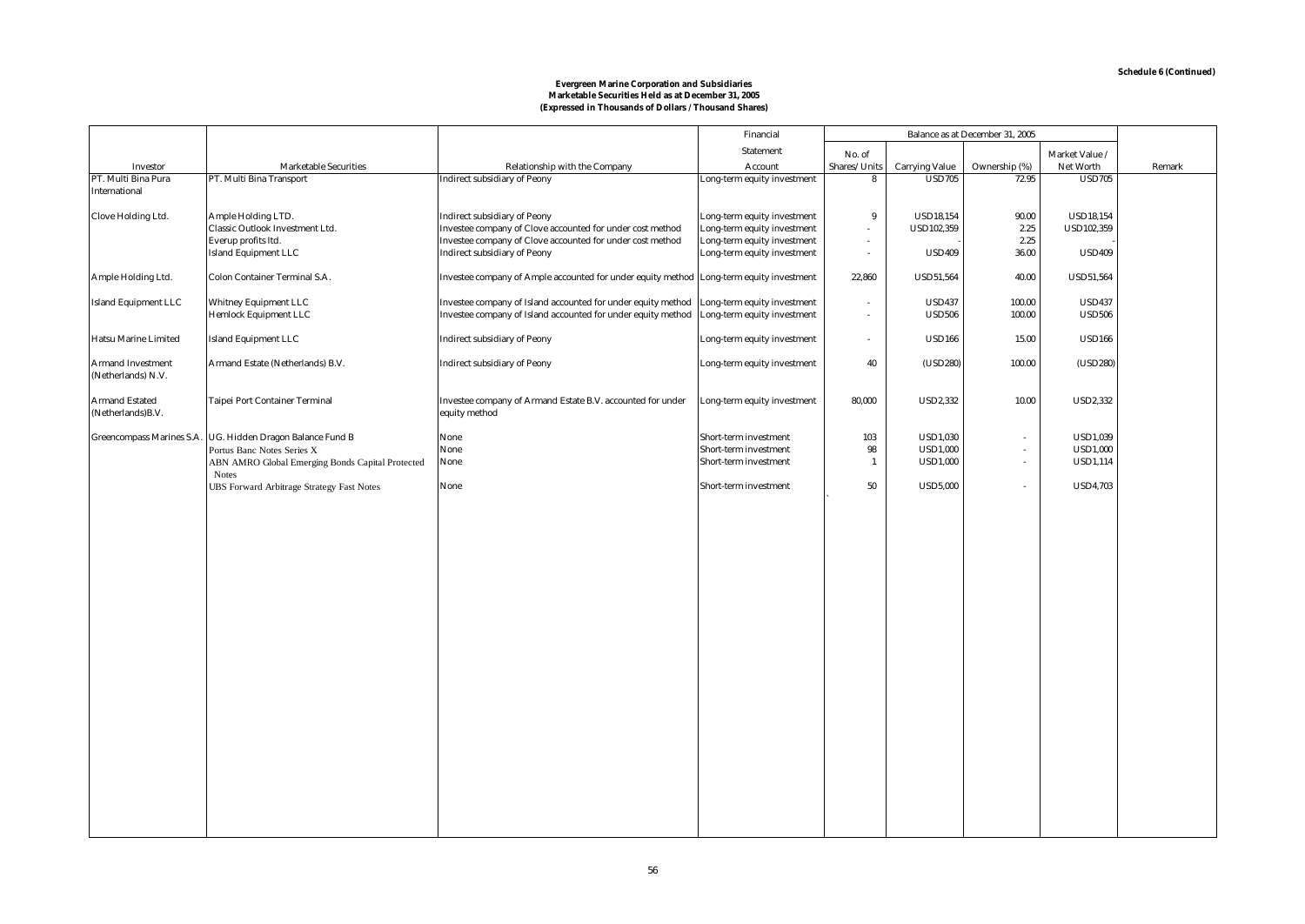# **For the Year Ended December 31, 2005 (Expressed in Thousands of Dollars / Thousand Shares)** Evergreen Marine Corporation and Subsidiaries<br>Summary of Significant Transactions on One Specific Security<br>Exceeding NT\$100 Million or 20 Percent of the Paid-in Capital

|              |                                                             | <b>Financial Statement</b>                     |                                                    |                      | <b>January 1, 2005</b> |                          |               | <b>Buy</b>         |                  | Sell                 |                       |                 |                  | December 31, 2005 |
|--------------|-------------------------------------------------------------|------------------------------------------------|----------------------------------------------------|----------------------|------------------------|--------------------------|---------------|--------------------|------------------|----------------------|-----------------------|-----------------|------------------|-------------------|
| Buver/Seller | <b>Marketable Securities</b>                                | Account                                        | Counterparty                                       | <b>Related Party</b> | Shares/Units           | Amount                   | Shares/Units  | Amount             | Shares/Units     | <b>Selling Price</b> | <b>Carrying Value</b> | <b>Disposal</b> | Shares/Units     | Amount            |
| Evergreen    | Mutual Funds:                                               |                                                |                                                    |                      |                        |                          |               |                    |                  |                      |                       |                 |                  |                   |
| Marine       | Sheng Hua 9966 Global Balance Fund                          | Short-term investment                          | Open market transaction                            | No                   | 5.000                  | \$50,000                 | 5.007         | \$50,000           | 10.007           | \$100.918            | \$100,000             | <b>S918</b>     |                  | $S-$              |
| Corporation  | <b>Polaris Global ETFs Fund</b>                             | Short-term investment                          | Open market transaction                            | No                   |                        |                          | 9.762         | 100,000            | 4,881            | 51,592               | 50,000                | 1.592           | 4.881            | 50,000            |
|              | TI am Happy Go Go fund                                      | Short-term investment                          | Open market transaction                            | N <sub>0</sub>       | $\mathbf{r}$           | $\sim$                   | 10.000        | 100.000            |                  |                      |                       | - 0             | 10,000           | 100,000           |
|              | <b>Fubon Global REIT Fund</b>                               | Short-term investment                          | Open market transaction                            | No                   |                        | $\overline{\phantom{a}}$ | 10,000        | 100,000            | 10,000           | 102,300              | 100,000               | 2,300           |                  |                   |
|              | Polaris Global ABS Fund (A)                                 | Short-term investment                          | Open market transaction                            | No                   | $\bar{a}$              | $\sim$                   | 10,000        | 100.000            |                  |                      |                       |                 | 10,000           | 100,000           |
|              | <b>Polaris Global REITs Fund</b>                            | Short-term investment                          | Open market transaction                            | No                   | ÷.                     | ×.                       | 10.000        | 100.000            | 10.000           | 105.350              | 100.000               | 5.350           |                  |                   |
|              | New Light Lucky Star Fund                                   | Short-term investment                          | Open market transaction                            | No                   | $\bar{a}$              | $\sim$                   | 19.939        | 200.000            | 19.939           | 201,558              | 200.000               | 1,558           | $\sim$           |                   |
|              | <b>Fait Fullwin Bond Fund</b>                               | Short-term investment                          | Open market transaction                            | No                   | $\bar{a}$              | ×,                       | 19.826        | 200,000            | 19.826           | 200,684              | 200.000               | 684             |                  |                   |
|              | Transcend strategic balanced fund                           | Short-term investment                          | Open market transaction                            | No                   | ÷                      |                          | 10,000        | 100,000            |                  |                      |                       | $\bf{0}$        | 10,000           | 100,000           |
|              | <b>Saker Bond Fund</b>                                      | Short-term investment                          | Open market transaction                            | No                   |                        |                          | 9.952         | 100.000            | 9.952            | 100.420              | 100.000               | 420             |                  |                   |
|              | <b>Ta Chong Bond</b>                                        | Short-term investment                          | Open market transaction                            | No                   | 30.023                 | 380,000                  | 2.751         | 35,000             | 32,774           | 416.968              | 415,000               | 1.968           |                  |                   |
|              | <b>Grand Cathay Bond Fund</b>                               | Short-term investment                          | Open market transaction                            | N <sub>0</sub>       | 10.323                 | 130,000                  | 15,731        | 200,000            | 18.231           | 231.499              | 230,000               | 1.499           | 7,823            | 100,000           |
|              | Mega Diamond Bond                                           | Short-term investment                          | Open market transaction                            | No                   | 90,388                 | 1,008,000                | 34,773        | 390,000            | 125,161          | 1,409,588            | 1,398,000             | 11,588          |                  |                   |
|              | Paradiam pion fund                                          | Short-term investment                          | Open market transaction                            | No                   | 36,045                 | 375,000                  | 44,898        | 470.000            | 71,468           | 748.523              | 745.000               | 3,523           | 9,475            | 100,000           |
|              | <b>Fait Benefit</b>                                         | Short-term investment                          | Open market transaction                            | No                   |                        |                          | 21.134        | 343,000            | 21.134           | 343.130              | 343,000               | 130             |                  |                   |
|              | <b>Fgit Benefit II</b>                                      | Short-term investment                          | Open market transaction                            | No                   | 20.993                 | 298,000                  | 32.453        | 463.000            | 53,446           | 763.187              | 761.000               | 2,187           |                  |                   |
|              | Jih sun bond fund                                           | Short-term investment                          | Open market transaction                            | No                   | 45,133                 | 598.200                  | 30,332        | 405,000            | 45,173           | 604,218              | 600,000               | 4,218           | 30,292           | 403,200           |
|              | <b>Fuhwa Apex Bond Fund</b>                                 | Short-term investment                          | Open market transaction                            | No                   | 10,054                 | 115,000                  |               |                    | 10,054           | 116,510              | 115,000               | 1,510           |                  |                   |
|              | <b>TLAM solomon bond fund</b>                               | Short-term investment                          | Open market transaction                            | N <sub>0</sub>       |                        |                          | 11.313        | 130.000            | 2.617            | 30.053               | 30.000                | 53              | 8,696            | 100,000           |
|              | <b>TLAM B.B Bond Fund</b>                                   | Short-term investment                          | Open market transaction                            | No                   | 31,412                 | 345,000                  | 28,581        | 315,000            | 59,993           | 662,971              | 660,000               | 2,971           |                  |                   |
|              | Hua Nan Phoenix                                             | Short-term investment                          | Open market transaction                            | N <sub>0</sub>       | 36.323                 | 531,000                  | 25.759        | 380,000            | 62.082           | 917,549              | 911.000               | 6,549           | $\sim$           | $\sim$            |
|              | Hua Nan Unicorn                                             | Short-term investment                          | Open market transaction                            | No                   | 11,466                 | 122,000                  | 35,620        | 385,000            | 47.086           | 511,593              | 507.000               | 4,593           |                  |                   |
|              | JF(Taiwan) Bond Fund                                        | Short-term investment                          | Open market transaction                            | No                   | 3,380                  | 50,000                   | 21,707        | 325,000            | 18,443           | 276,097              | 275,000               | 1,097           | 6,644            | 100,000           |
|              | <b>JF First Bond Fund</b>                                   | Short-term investment                          | Open market transaction                            | N <sub>0</sub>       | 10.956                 | 150,000                  | $\sim$        |                    | 10.956           | 150,078              | 150.000               | 78              |                  |                   |
|              | Fu Hwa Bond Fund                                            | Short-term investment                          | Open market transaction                            | No                   | 21.696                 | 268,000                  |               |                    | 21.696           | 272,853              | 268,000               | 4.853           |                  |                   |
|              | Fu Hwa Adventage Bond Fund                                  | Short-term investment                          | Open market transaction                            | No                   | 72.376                 | 730,000                  | 19.450        | 200.000            | 72,376           | 741.198              | 730,000               | 11.198          | 19.450           | 200.000           |
|              | <b>TIIM Bond Fund</b>                                       | Short-term investment                          | Open market transaction                            | No                   | 45,266                 | 621,000                  | 36,090        | 500,000            | 74,200           | 1,029,181            | 1,021,000             | 8,181           | 7,156            | 100,000           |
|              | <b>PCA Bond Fund</b>                                        | Short-term investment                          | Open market transaction                            | No                   | 18,490                 | 280,000                  |               |                    | 18.490           | 280.550              | 280.000               | 550             | $\sim$           |                   |
|              | <b>NITC Bond</b>                                            | Short-term investment                          | Open market transaction                            | No                   | 472                    | 75,000                   | 1,727         | 278,000            | 2,199            | 355,688              | 353,000               | 2.688           | $\sim$           |                   |
|              | <b>NITC Taiwan ROND</b>                                     | Short-term investment                          | Open market transaction                            | No                   | 17.905                 | 245.000                  | 25.479        | 350,000            | 43.384           | 598,705              | 595,000               | 3.705           |                  |                   |
|              | <b>Cathy Bond</b>                                           | Short-term investment                          | Open market transaction                            | N <sub>0</sub>       | 13.410                 | 150,000                  | 21.179        | 240,000            | 25.803           | 291.943              | 290,000               | 1.943           | 8,786            | 100,000           |
|              | Cathy Capital Income Growth Bond Fund                       | Short-term investment                          | Open market transaction                            | No                   | 25,628                 | 272,000                  | 9,768         | 104,000            | 35,396           | 378,968              | 376,000               | 2,968           |                  |                   |
|              | <b>IIT Wan Pao Fund</b>                                     | Short-term investment                          | Open market transaction                            | No                   |                        |                          | 6,741         | 100.000            | 6.741            | 100.099              | 100.000               | 99              |                  |                   |
|              | <b>IIT Increment Fund</b>                                   | Short-term investment                          | Open market transaction                            | No                   | 36,153                 | 535,000                  | 53,105        | 790,000            | 89,258           | 1,331,073            | 1,325,000             | 6,073           | $\sim$           |                   |
|              | Sheng Hua 1699 Fund                                         | Short-term investment                          | Open market transaction                            | No                   | 49.803                 | 600.000                  | 23.142        | 280,000            | 72.945           | 886.853              | 880.000               | 6,853           | $\sim$           |                   |
|              | Sheng Hua 5599 Fund                                         | Short-term investment                          | Open market transaction                            | No                   | 13,272                 | 143,000                  | 19,655        | 215,000            | 32,927           | 362,111              | 358,000               | 4,111           |                  |                   |
|              | <b>President Home Run</b>                                   | Short-term investment                          | Open market transaction                            | No                   | 20,002                 | 273,000                  | 21,657        | 298,043            | 34,437           | 472,409              | 471,043               | 1,366           | 7,222            | 100,000           |
|              | ABN amro bond                                               | Short-term investment                          | Open market transaction                            | N <sub>0</sub>       |                        |                          | 14,223        | 210,000            | 14.223           | 210.627              | 210,000               | 627             |                  |                   |
|              | ABN AMRO Select Bond                                        | Short-term investment                          | Open market transaction                            | N <sub>0</sub>       | 9.081                  | 100.000                  | $\sim$        |                    | 9.081            | 100.204              | 100,000               | 204             | $\sim$           |                   |
|              | ABN AMRO Taiwan Bond Fund                                   | Short-term investment                          | Open market transaction                            | N <sub>0</sub>       | 9.432                  | 100.000                  | $\sim$        |                    | 9.432            | 100.596              | 100,000               | 596             | $\sim$           |                   |
|              | ABN AMRO Aggressive Taiwan Bond Fund                        | <b>Short-term investment</b>                   | Open market transaction                            | No                   | 46,504                 | 500,000                  |               |                    | 46,504           | 501,618              | 500,000               | 1,618           | $\sim$           |                   |
|              | <b>KGI Victory Fund</b>                                     | Short-term investment                          | Open market transaction                            | N <sub>0</sub>       | 33,514                 | 350,000                  | 16.609        | 175,000            | 50.123           | 526,998              | 525,000               | 1.998           |                  |                   |
|              | FuBon Ju-1 11                                               | Short-term investment                          | Open market transaction                            | No                   | 6,707                  | 93,000                   | 6,958         | 100,000            | 6,707            | 96,257               | 93,000                | 3,257           | 6,958            | 100,000           |
|              | FuBon Ju-1 111                                              | Short-term investment                          | Open market transaction                            | No                   | 31.514                 | 373,000                  | 4.600         | 55,000             | 36.114           | 432.593              | 428.000               | 4.593           |                  |                   |
|              | <b>Fubon Dragon Bond Fund</b>                               | Short-term investment                          | Open market transaction                            | N <sub>0</sub>       | 7.628                  | 87.000                   | 8.481         | 98.000             | 16.109           | 186.978              | 185,000               | 1.978           | a.               |                   |
|              | <b>Truswell Bond Fund</b>                                   | Short-term investment                          | Open market transaction                            | No                   | 60,471                 | 749,000                  | 15,635        | 195,000            | 76,107           | 950,853              | 944,000               | 6,853           |                  |                   |
|              | Fu Hwa Bond Fund                                            | Short-term investment                          | Open market transaction                            | N <sub>0</sub>       | 8.271                  | 106.500                  | 7,604         | 100.000            | 8.271            | 108.045              | 106,500               | 1.545           | 7,604            | 100,000           |
|              | <b>Fu Hwa Albatross Fund</b>                                | Short-term investment                          | Open market transaction                            | No                   | 11,207                 | 122,500                  |               |                    | 11,207           | 123,845              | 122,500               | 1,345           | $\sim$           |                   |
|              | <b>Invesco Income Fund</b>                                  | Short-term investment                          | Open market transaction                            | No                   | 4.493                  | 50.000                   | 14.743        | 165,000<br>390,000 | 19.236           | 215,919              | 215,000               | 919             | a.               |                   |
|              | <b>Transecond Fortune</b>                                   | Short-term investment                          | Open market transaction                            | No                   | 26,910                 | 318,000                  | 32,756        |                    | 51,336           | 612,222              | 608,000               | 4,222           | 8,330            | 100,000           |
|              | ShinKong Taiwan Luck                                        | Short-term investment<br>Short-term investment | Open market transaction                            | No<br>No             | 13,099<br>42.544       | 211,000<br>608.000       | 17,248        | 280,000<br>235,000 | 30,347<br>58.887 | 493,952<br>847.497   | 491,000<br>843.000    | 2,952<br>4.497  | $\sim$           |                   |
|              | ShinKong Chi-Xiang                                          |                                                | Open market transaction                            |                      |                        |                          | 16,343        |                    |                  |                      |                       |                 |                  |                   |
|              | <b>Capital CashReserves Fund</b>                            | Short-term investment                          | Open market transaction                            | No                   | 13.049<br>21.318       | 148,000<br>300.000       | 263<br>21.926 | 3.000<br>310,000   | 13.312<br>43.244 | 152.786<br>613.044   | 151.000<br>610,000    | 1.786<br>3.044  | $\sim$<br>$\sim$ |                   |
|              | <b>Reliance Foever</b>                                      | Short-term investment<br>Short-term investment | Open market transaction                            | No                   |                        |                          | 13,453        | 145,000            | 38.865           | 419,610              | 416,000               |                 |                  |                   |
|              | <b>RSIT Enchanced Bond Fund</b><br><b>Dresdner Bond DAM</b> | Short-term investment                          | Open market transaction<br>Open market transaction | No<br>N <sub>0</sub> | 25,412                 | 271,000                  | 26.396        | 300.000            | 17.646           | 201.391              | 200.000               | 3,610<br>1,391  | 8,751            | 100,000           |
|              | Fu Bond Chi-Hsiang I Fund                                   | Short-term investment                          | Open market transaction                            | No                   | 42,275                 | 535,000                  | 4,453         | 57,000             | 46,728           | 601.588              | 592.000               | 9.588           |                  |                   |
|              | <b>Union Bond</b>                                           | Short-term investment                          | Open market transaction                            | No                   | 33,871                 | 400.000                  | 26,140        | 310,000            | 60.011           | 713.447              | 710,000               | 3.447           | $\sim$           |                   |
|              | Union Yo-Li Bond Fund                                       | Short-term investment                          | Open market transaction                            | No                   | 29.442                 | 315,000                  |               |                    | 29.442           | 317,599              | 315,000               | 2,599           | $\sim$           | $\sim$<br>$\sim$  |
|              | <b>Polaris De-Li Bond Fund</b>                              | Short-term investment                          | Open market transaction                            | No                   | 13,604                 | 200,000                  | 13,594        | 200.000            | 27,198           | 400,688              | 400,000               | 688             |                  |                   |
|              | Polaris De-Bao Bond Fund                                    | Short-term investment                          | Open market transaction                            | N <sub>0</sub>       | 43.872                 | 472.000                  | 47.887        | 520,000            | 82.612           | 897.668              | 892.000               | 5.668           | 9.146            | 100.000           |
|              | New Light Taiwan Bond Fund                                  | Short-term investment                          | Open market transaction                            | No                   |                        |                          | 21,310        | 215,000            | 11,423           | 115,118              | 115,000               | 118             | 9,887            | 100,000           |
|              | <b>Taishin Lucky Fund</b>                                   | Short-term investment                          | Open market transaction                            | No                   | 20.000                 | 200.000                  | 24.753        | 250,000            | 33.388           | 335.253              | 335,000               | 253             | 11.365           | 115,000           |
|              |                                                             |                                                |                                                    |                      |                        |                          |               |                    |                  |                      |                       |                 |                  |                   |
|              |                                                             |                                                |                                                    |                      |                        |                          |               |                    |                  |                      |                       |                 |                  |                   |
|              |                                                             |                                                |                                                    |                      |                        |                          |               |                    |                  |                      |                       |                 |                  |                   |
|              |                                                             |                                                |                                                    |                      |                        |                          |               |                    |                  |                      |                       |                 |                  |                   |
|              |                                                             |                                                |                                                    |                      |                        |                          |               |                    |                  |                      |                       |                 |                  |                   |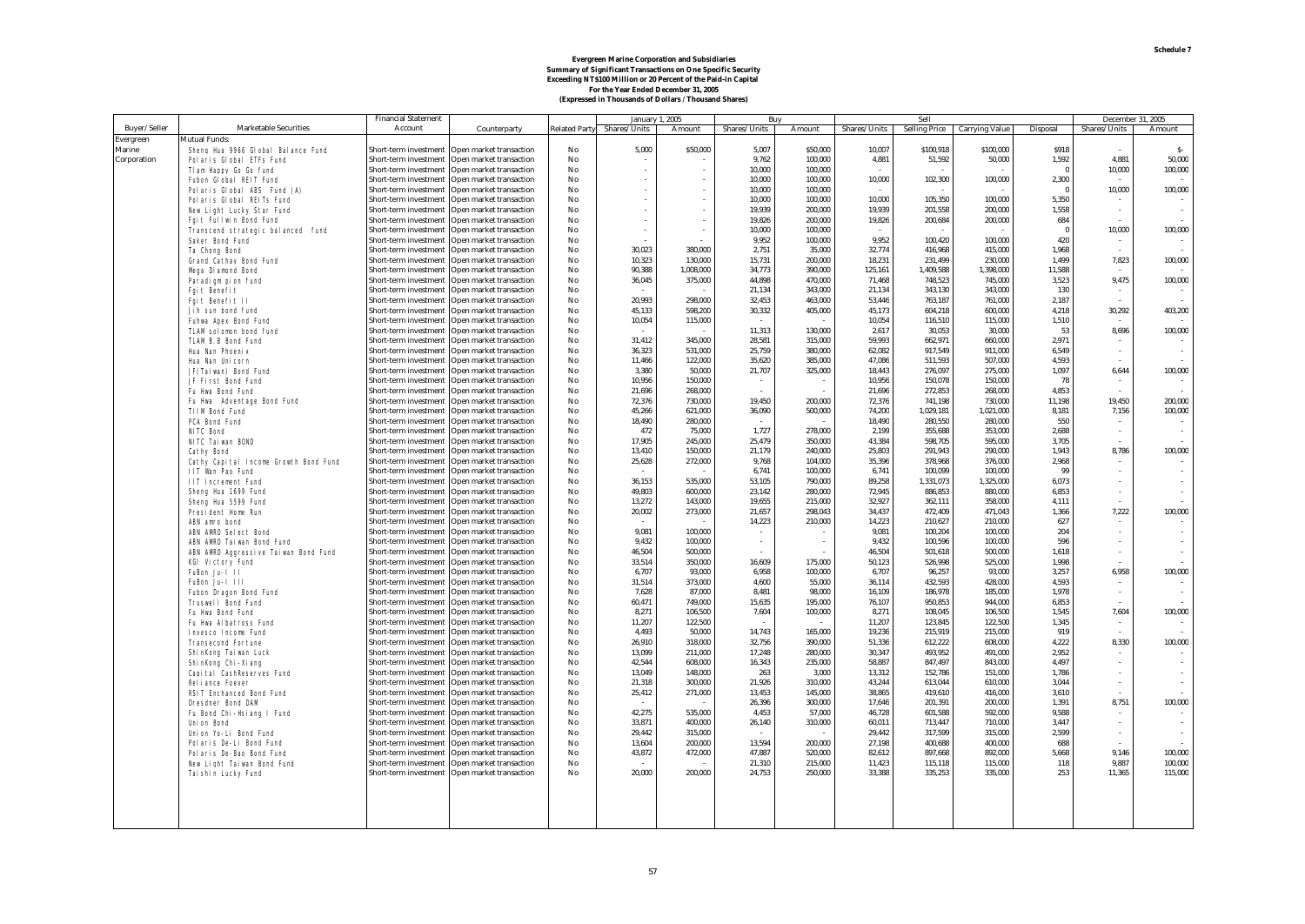#### **(Expressed in Thousands of Dollars) Evergreen Marine Corporation and Subsidiaries Purchases from and Sales to Related Parties Exceeding NT\$100 Million or 20 Percent of the Paid-in Capital For the Year Ended December 31, 2005**

|                                            |                                                                    |                                                                              |                   | Transaction       |                   | Reason for Difference in the<br><b>Terms on Related Party</b><br><b>Transactions</b> |                   |                          | Notes/Accounts Receivable (Payable) |                              |        |
|--------------------------------------------|--------------------------------------------------------------------|------------------------------------------------------------------------------|-------------------|-------------------|-------------------|--------------------------------------------------------------------------------------|-------------------|--------------------------|-------------------------------------|------------------------------|--------|
|                                            |                                                                    |                                                                              |                   |                   | % of the Total    |                                                                                      |                   |                          |                                     | % of Total<br>Notes/Accounts |        |
| Purchaser/Seller                           | Counterparty                                                       | Nature of Relationship                                                       | Purchases / Sales | Amount            | Purchases / Sales | <b>Credit Term</b>                                                                   | <b>Unit Price</b> | <b>Credit Term</b>       | <b>Balance</b>                      | Receivable (Payable)         | Remark |
| Evergreen<br>Marine                        | <b>Evergreen International</b><br>Storage & Transport Corp. (EITC) | Investee accounted for by                                                    | <b>Purchases</b>  | \$1,403,285       | 3.89              | $30 - 60$ days                                                                       | $S-$              | $\overline{\phantom{a}}$ | S(4,828)                            | 0.17                         |        |
| Corporation                                |                                                                    | equity method                                                                | <b>Sales</b>      | 101,742           | 0.24              | $30 - 60$ days                                                                       | $\sim$            | ÷                        | 24,731                              | 0.99                         |        |
|                                            | <b>Evergreen International Corp.</b>                               | <b>Investee of the Company's</b><br>major stockholder                        | <b>Purchases</b>  | 497,692           | 1.41              | $30 - 60$ days                                                                       | $\sim$            | $\sim$                   | (17, 660)                           | 0.64                         |        |
|                                            | Taiwan Terminal Services Co., Ltd.                                 | <b>Subsidiary of the Company</b>                                             | <b>Purchases</b>  | 626,034           | 1.78              | $30 - 60$ days                                                                       | $\sim$            | $\overline{a}$           | (36, 486)                           | 1.32                         |        |
|                                            | <b>Hatsu Marine Limited</b>                                        | Indirect subsidiary of<br>the Company                                        | <b>Purchases</b>  | 734,806           | 2.09              | $30 - 60$ days                                                                       | $\sim$            | $\overline{\phantom{a}}$ | (167, 176)                          | 6.05                         |        |
|                                            |                                                                    |                                                                              | <b>Sales</b>      | 284,850           | 0.68              | $30 - 60$ days                                                                       | $\sim$            | ÷                        |                                     | $\sim$                       |        |
|                                            | Greencompass Marine S.A.                                           | Indirect subsidiary of<br>the Company                                        | <b>Purchases</b>  | 1,045,103         | 2.97              | $30 - 60$ days                                                                       | $\sim$            | $\overline{\phantom{a}}$ | (7, 413)                            | 0.27                         |        |
|                                            |                                                                    |                                                                              | <b>Sales</b>      | 115,163           | 0.28              | $30 - 60$ days                                                                       |                   |                          | ٠                                   | $\sim$                       |        |
|                                            | <b>Gaining Enterprise S.A.</b>                                     | <b>Subsidiary of EITC accounted</b><br>for by equity method                  | <b>Purchases</b>  | 1,954,468         | 5.56              | $30 - 60$ days                                                                       | ÷                 | ÷                        |                                     |                              |        |
|                                            | <b>Evergreen International S.A.</b>                                | Major stockholder                                                            | <b>Purchases</b>  | 117,826           | 0.33              | $30 - 60$ days                                                                       | $\sim$            | $\overline{\phantom{a}}$ | (15,028)                            | 0.54                         |        |
|                                            | Lloyd Triestino Di Navigazione<br>S.P.A.                           | <b>Investee of the Company's</b><br>subsidiary with significant<br>influence | Sales             | 640,013           | 1.52              | $30 - 60$ days                                                                       | $\sim$            | $\sim$                   | $\overline{\phantom{a}}$            | $\sim$                       |        |
| <b>Taiwan Teminal Service</b><br>Co., Ltd. | <b>Evergreen Marine Corporation</b>                                | Parent company                                                               | <b>Sales</b>      | 624,075           | 99.88             | $30 - 60$ days                                                                       | ÷                 |                          | 56,779                              | 99.25                        |        |
| <b>Hatsu Marine Limited</b>                | <b>Evergreen Marine Corporation</b>                                | Parent company                                                               | <b>Sales</b>      | GBP 13,712        | 3.11              | $30 - 60$ days                                                                       | $\sim$            | $\overline{\phantom{a}}$ | GBP 3,029                           | 10.33                        |        |
|                                            |                                                                    |                                                                              | Purchase          | <b>GBP 588</b>    | 0.15              | $30 - 60$ days                                                                       | $\sim$            | ÷                        | GBP                                 | $\sim$                       |        |
| Greencompass Marine S.A.                   | <b>Evergreen Marine Corporation</b>                                | Parent company                                                               | <b>Sales</b>      | <b>USD 32,214</b> | 1.43              | $30 - 60$ days                                                                       | $\sim$            | $\overline{\phantom{a}}$ | <b>USD</b>                          | ٠                            |        |
|                                            |                                                                    |                                                                              | Purchase          | <b>USD 3,561</b>  | 0.18              | $30 - 60$ days                                                                       | $\sim$            | $\overline{a}$           | <b>USD</b>                          | ÷                            |        |
|                                            |                                                                    |                                                                              |                   |                   |                   |                                                                                      |                   |                          |                                     |                              |        |
|                                            |                                                                    |                                                                              |                   |                   |                   |                                                                                      |                   |                          |                                     |                              |        |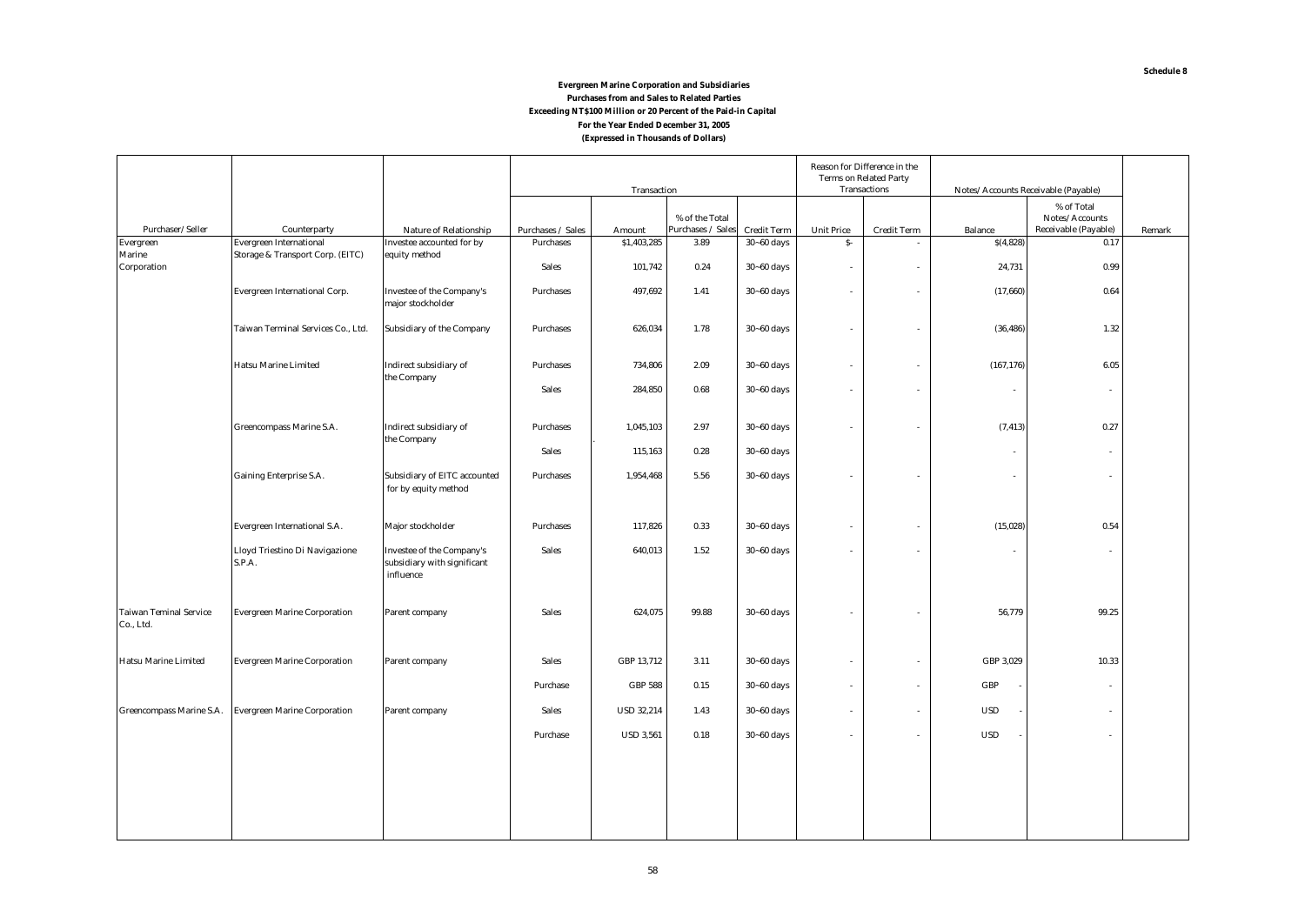#### **(Expressed in Thousands of Dollars) Evergreen Marine Corporation and Subsidiaries Receivables from Related Parties December 31, 2005 Exceeding NT\$100 Million or 20 Percent of the Paid-in Capital**

|                             |                               |                                     |                                        |                      |                      | <b>Overdue Receivables</b> |                                     |              |
|-----------------------------|-------------------------------|-------------------------------------|----------------------------------------|----------------------|----------------------|----------------------------|-------------------------------------|--------------|
|                             |                               |                                     |                                        |                      |                      |                            | <b>Amount Received</b>              |              |
|                             |                               |                                     |                                        | <b>Turnover Rate</b> |                      |                            | Subsequent to the Allowance for Bad |              |
| <b>Creditor</b>             | Counterparty                  | Nature of Relationship              | Balance as at December 31, 2005        | (No. of Times)       | Amount               | <b>Action Taken</b>        | <b>Balance Sheet Date</b>           | <b>Debts</b> |
| <b>Evergreen Marine</b>     | Evergreen International Corp. | Investee of the Company's           | <b>Accounts receivable</b><br>\$83,602 | $\sim$               | $NTD -$              | ÷.                         | NTD 82,812                          | $NTD -$      |
| Corporation                 |                               | major stockholder                   |                                        |                      |                      |                            |                                     |              |
|                             |                               |                                     | Other receivable<br>\$17,521           | $\sim$               | <b>NTD</b><br>$\sim$ | $\bar{a}$                  | NTD 17,354                          | NTD -        |
|                             |                               |                                     |                                        |                      |                      |                            |                                     |              |
| <b>Hatsu Marine Limited</b> | Island Equipment LLC.         | <b>Indirect subsidiary of Peony</b> | Accounts receivable -                  |                      |                      |                            |                                     |              |
|                             |                               |                                     | related party<br><b>USD\$6,035</b>     | $\sim$               | USD -                | $\overline{\phantom{a}}$   | <b>USD 2,458</b>                    | USD -        |
|                             |                               |                                     |                                        |                      |                      |                            |                                     |              |
| <b>Clove Holding Ltd.</b>   | Island Equipment LLC.         | <b>Indirect subsidiary of Peony</b> | Accounts receivable -                  |                      |                      |                            |                                     |              |
|                             |                               |                                     | related party<br><b>USD\$14,085</b>    | $\sim$               | USD -                | $\sim$                     | <b>USD 5,500</b>                    | USD -        |
|                             |                               |                                     |                                        |                      |                      |                            |                                     |              |
|                             |                               |                                     |                                        |                      |                      |                            |                                     |              |
|                             |                               |                                     |                                        |                      |                      |                            |                                     |              |
|                             |                               |                                     |                                        |                      |                      |                            |                                     |              |
|                             |                               |                                     |                                        |                      |                      |                            |                                     |              |
|                             |                               |                                     |                                        |                      |                      |                            |                                     |              |
|                             |                               |                                     |                                        |                      |                      |                            |                                     |              |
|                             |                               |                                     |                                        |                      |                      |                            |                                     |              |
|                             |                               |                                     |                                        |                      |                      |                            |                                     |              |
|                             |                               |                                     |                                        |                      |                      |                            |                                     |              |
|                             |                               |                                     |                                        |                      |                      |                            |                                     |              |
|                             |                               |                                     |                                        |                      |                      |                            |                                     |              |
|                             |                               |                                     |                                        |                      |                      |                            |                                     |              |
|                             |                               |                                     |                                        |                      |                      |                            |                                     |              |
|                             |                               |                                     |                                        |                      |                      |                            |                                     |              |
|                             |                               |                                     |                                        |                      |                      |                            |                                     |              |
|                             |                               |                                     |                                        |                      |                      |                            |                                     |              |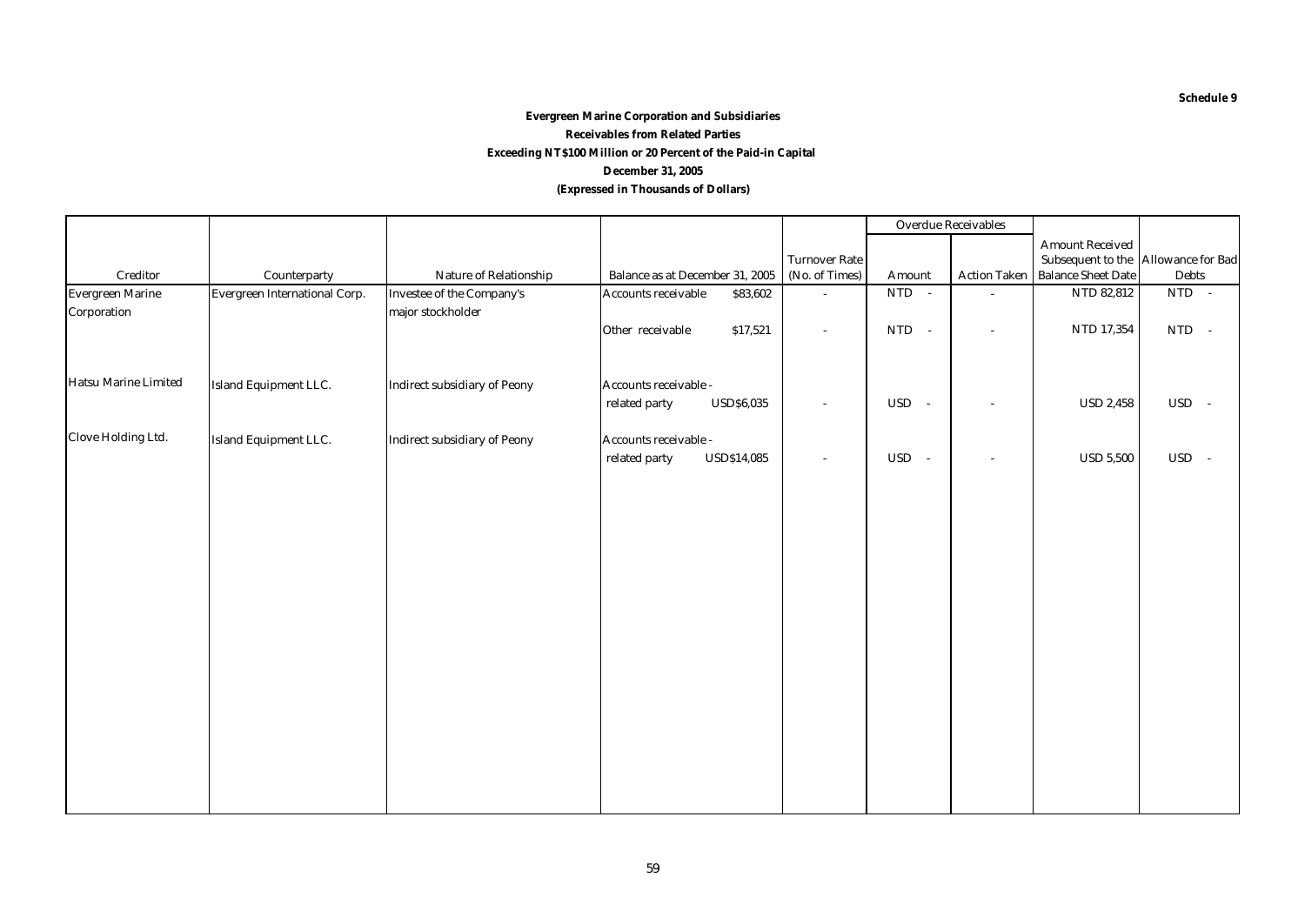#### **Schedule 10**

#### **Evergreen Marine Corporation and Subsidiaries**

**Information on Investee Companies**

**For the Year Ended December 31, 2005**

**(Expressed in Thousands of Dollars / Thousand Shares)**

|                  |                                        |                                                                             |                                      | <b>Initial Investment Amount</b>          |                                                |               | Shares Held as at December 31, 2005 |                       |                                         |                                  |                            |
|------------------|----------------------------------------|-----------------------------------------------------------------------------|--------------------------------------|-------------------------------------------|------------------------------------------------|---------------|-------------------------------------|-----------------------|-----------------------------------------|----------------------------------|----------------------------|
| Investor         | Investee                               | <b>Address</b>                                                              | <b>Main Business</b>                 | <b>Balance</b> as at<br>December 31, 2005 | <b>Balance</b> as at<br><b>January 1, 2005</b> | No. of Shares | Ownership<br>(%)                    | <b>Carrying Value</b> | Net Income<br>(Loss) of the<br>Investee | <b>Investment Gain</b><br>(Loss) | Remark                     |
| <b>Evergreen</b> | Peony Investment S.A.                  | 53Rd Street, Urbanizacion Obarrio                                           | <b>Investment activities</b>         | <b>USD 476,500</b>                        | <b>USD 476,500</b>                             | 4,765         | 100.00                              | \$41,434,463          | \$6,878,598                             | \$6,879,847                      | Subsidiary of the          |
| Marine           |                                        | Torre Swiss Bank, 2nd Floor, Panama                                         |                                      |                                           |                                                |               |                                     |                       |                                         |                                  | Company                    |
| Corporation      |                                        |                                                                             |                                      |                                           |                                                |               |                                     |                       |                                         |                                  |                            |
|                  |                                        |                                                                             |                                      |                                           |                                                |               |                                     |                       |                                         |                                  |                            |
|                  | <b>Taiwan Terminal Services</b>        | 2F, No.177, Ssu Wei 4th Rd., Lingya District,                               | Loading and discharging operations   | 55,000                                    | 55,000                                         | 5,500         | 55.00                               | 72,714                | (1,037)                                 |                                  | (1,368) Subsidiary of the  |
|                  | Co., Ltd.                              | Kaohsiung, Taiwan                                                           | of container yards                   |                                           |                                                |               |                                     |                       |                                         |                                  | Company                    |
|                  |                                        |                                                                             |                                      |                                           |                                                |               |                                     |                       |                                         |                                  |                            |
|                  |                                        |                                                                             |                                      |                                           |                                                |               |                                     |                       |                                         |                                  |                            |
|                  | <b>Charng Yang Development</b>         | 2F, No.369, Jingguo Rd., Taoyuan City,                                      | Development, rental and sale of      | 320,000                                   | 320,000                                        | 32,000        | 40.00                               | 401,997               | 69,714                                  | 27,886                           | Investee accounted         |
|                  | Co., Ltd.                              | Taoyuan County, Taiwan                                                      | residential and commercial buildings |                                           |                                                |               |                                     |                       |                                         |                                  | for by equity method       |
|                  |                                        |                                                                             |                                      |                                           |                                                |               |                                     |                       |                                         |                                  |                            |
|                  |                                        |                                                                             |                                      |                                           |                                                |               |                                     |                       |                                         |                                  |                            |
|                  | <b>Evergreen International Storage</b> | No.899, Jingguo Rd., Taoyuan City,                                          | Container transportation and         | 4,753,514                                 | 4,753,514                                      | 424,062       | 39.74                               | 7,548,310             | 1,334,218                               | 517,375                          | <b>Investee accounted</b>  |
|                  | and Transport Corporation              | Taoyuan County, Taiwan                                                      | gas stations                         |                                           |                                                |               |                                     |                       |                                         |                                  | for by equity method       |
|                  |                                        |                                                                             |                                      |                                           |                                                |               |                                     |                       |                                         |                                  |                            |
|                  |                                        |                                                                             |                                      |                                           |                                                |               |                                     |                       |                                         |                                  |                            |
|                  |                                        | Evergreen Security Corporation 4&5F, No. 111, Sungjiang Rd., Taipei, Taiwan | General security guards services     | 25.000                                    | 25,000                                         | 3,125         | 31.25                               | 40,827                | 24,066                                  | 6,895                            | Investee accounted         |
|                  |                                        |                                                                             |                                      |                                           |                                                |               |                                     |                       |                                         |                                  | for by equity method       |
|                  |                                        |                                                                             |                                      |                                           |                                                |               |                                     |                       |                                         |                                  |                            |
|                  | <b>EVA Airways Corporation</b>         | 11F, No.376, Hsinnan Rd., Section 1,                                        | International passenger and cargo    | 8,569,973                                 | 8,569,973                                      | 692,412       | 20.43                               | 8,982,435             | 1,326,060                               | 259,284                          | Investee accounted         |
|                  |                                        | Lu Chu Hsiang, Taoyuan County, Taiwan                                       | transportation                       |                                           |                                                |               |                                     |                       |                                         |                                  | for by equity method       |
|                  |                                        |                                                                             |                                      |                                           |                                                |               |                                     |                       |                                         |                                  |                            |
|                  |                                        |                                                                             |                                      |                                           |                                                |               |                                     |                       |                                         |                                  |                            |
|                  | <b>Taipei Port Container Terminal</b>  | 6F-1, No.220, Songjiang Rd., Taipei, Taiwan                                 | Container distribution and cargo     | 160,000                                   | 160,000                                        | 16,000        | 20.00                               | 153,219               | (8, 881)                                |                                  | (1,776) Investee accounted |
|                  | Corporation                            |                                                                             | stevedoring                          |                                           |                                                |               |                                     |                       |                                         |                                  | for by equity method       |
|                  |                                        |                                                                             |                                      |                                           |                                                |               |                                     |                       |                                         |                                  |                            |
|                  |                                        |                                                                             |                                      |                                           |                                                |               |                                     |                       |                                         |                                  |                            |
|                  |                                        |                                                                             |                                      |                                           |                                                |               |                                     |                       |                                         |                                  |                            |
|                  | Toplogis Technology Corporation        | 3F-3, No.185, Kewang Rd., Gaoyuan Village,                                  | IT services and design and wholesale | 10,000                                    | 10,000                                         | 1,000         | 25.00                               | 4,063                 | (18, 984)                               |                                  | (4,746) Investee accounted |
|                  |                                        | Longtan Shiang, Taoyuan County                                              | of software                          |                                           |                                                |               |                                     |                       |                                         |                                  | for by equity method       |
|                  |                                        |                                                                             |                                      |                                           |                                                |               |                                     |                       |                                         |                                  |                            |
|                  |                                        |                                                                             |                                      |                                           |                                                |               |                                     |                       |                                         |                                  |                            |
|                  |                                        |                                                                             |                                      |                                           |                                                |               |                                     |                       |                                         |                                  |                            |
|                  |                                        |                                                                             |                                      |                                           |                                                |               |                                     |                       |                                         |                                  |                            |
|                  |                                        |                                                                             |                                      |                                           |                                                |               |                                     |                       |                                         |                                  |                            |
|                  |                                        |                                                                             |                                      |                                           |                                                |               |                                     |                       |                                         |                                  |                            |
|                  |                                        |                                                                             |                                      |                                           |                                                |               |                                     |                       |                                         |                                  |                            |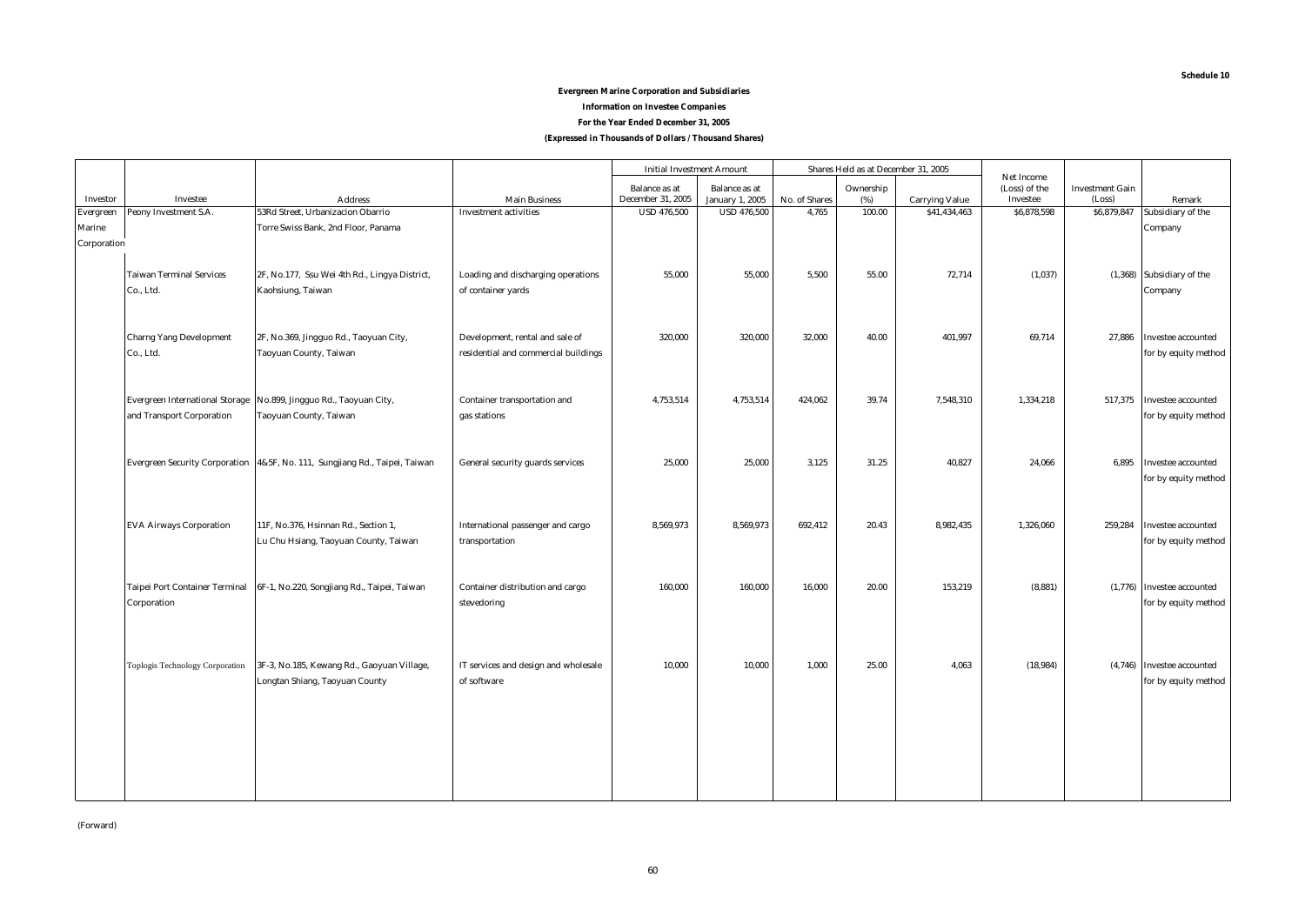#### **For the Year Ended December 31, 2005 (Expressed in Thousands of Dollars / Thousand Shares) Evergreen Marine Corporation and Subsidiaries Information on Investee Companies**

|                        |                                                                   |                                                                                                                               |                                                                                                                                     | <b>Initial Investment Amount</b>        |                                              |                        | Shares Held as at December 31, 2005 |                                             | <b>Net Income</b>              |                                   |                                                                            |
|------------------------|-------------------------------------------------------------------|-------------------------------------------------------------------------------------------------------------------------------|-------------------------------------------------------------------------------------------------------------------------------------|-----------------------------------------|----------------------------------------------|------------------------|-------------------------------------|---------------------------------------------|--------------------------------|-----------------------------------|----------------------------------------------------------------------------|
|                        |                                                                   |                                                                                                                               |                                                                                                                                     | <b>Balance</b> as at                    | <b>Balance</b> as at                         |                        | Ownership                           |                                             | (Loss) of the                  | Investment                        |                                                                            |
| Investor<br>Peony      | Investee<br>Greencompass Marine S.A.                              | <b>Address</b><br>53rd Street, Urbanizacion                                                                                   | <b>Main Business</b><br><b>Marine transportation</b>                                                                                | December 31, 2005<br><b>USD 353,500</b> | <b>January 1, 2005</b><br><b>USD 353,500</b> | No. of Shares<br>3,535 | (%)<br>100.00                       | <b>Carrying Value</b><br><b>USD 799,145</b> | Investee<br><b>USD 139,444</b> | Gain (Loss)<br><b>USD 139,444</b> | Remark<br>Indirect subsidiary of the Company                               |
| <b>Investment S.A.</b> |                                                                   | Obarrio Torre Swiss Bank,<br>2nd Floor, Panama, Republic of Panama                                                            |                                                                                                                                     |                                         |                                              |                        |                                     |                                             |                                |                                   |                                                                            |
|                        | Vigor Enterprise S.A.                                             | 53rd Street, Urbanizacion<br><b>Obarrio Torre Swiss Bank,</b><br>2nd Floor, Panama, Republic of Panama                        | Investment holding company                                                                                                          | <b>USD 8,000</b>                        | <b>USD 8.000</b>                             | 80                     | 100.00                              | <b>USD 4,575</b>                            | (USD 724)                      |                                   | (USD 724) Indirect subsidiary of the Company                               |
|                        | <b>Clove Holding Ltd.</b>                                         | Craigmuir Chambers, P. O. Box71, Road Town,<br>Tortola, B.V.I.                                                                | <b>Investment holding company</b>                                                                                                   | <b>USD 10</b>                           | <b>USD 10</b>                                | 10                     | 100.00                              | <b>USD 59,968</b>                           | <b>USD 7,827</b>               |                                   | USD 7,827 Indirect subsidiary of the Company                               |
|                        | <b>Hatsu Marine Limited</b>                                       | 160 Euston Road, London NW 12 DX, U.K.                                                                                        | <b>Marine transportation</b>                                                                                                        | <b>USD 1.503</b>                        | <b>USD 1.503</b>                             | 765                    | 51.00                               | <b>USD 105.674</b>                          | <b>USD 10,532</b>              | <b>USD 7,627</b>                  | Indirect subsidiary of the Company                                         |
|                        | Evergreen Heavy Industrial Co.<br>(Malaysia) Berhad               | Lot 139, Jalan, Cecair, Phase 2 Free Trade Zone<br>Johor Port Authority, B1700 Pasir Gudang,<br>Johor, Johore Bahru, Malaysia | <b>Container manufacturing</b>                                                                                                      | <b>USD 27.295</b>                       | <b>USD 27.295</b>                            | 42.120                 | 84.44                               | <b>USD 36.371</b>                           | <b>USD 5.027</b>               |                                   | USD 4,792 Indirect subsidiary of the Company                               |
|                        | PT. Multi Bina Pura International                                 | JL Raya Cakung Cilincing, RT, 002-05, Desa<br>Rorotan P.O. Box 6043 Jakarta 14260. Indonesia<br>Lot 139, Jalan                | Loading and discharging operations<br>of container yards and<br>inland transportation                                               | <b>USD 20,204</b>                       | <b>USD 20,204</b>                            | 68                     | 95.30                               | <b>USD 9,518</b>                            | <b>USD 675</b>                 |                                   | USD 644 Indirect subsidiary of the Company                                 |
|                        | PT. Multi Bina Transport                                          | JL Raya Cakung Cilincing, RT, 002-05, Desa<br>Rorotan P.O. Box 6043 Jakarta 14260. Indonesia<br>Lot 139, Jalan                | Loading and discharging operations<br>of container yards and<br>inland transportation                                               | Rp 1,800,000                            | Rp 1,800,000                                 | $\overline{2}$         | 17.39                               | <b>USD 185</b>                              | <b>USD 320</b>                 |                                   | USD 56 Indirect subsidiary of the Company                                  |
|                        | PT. Evergreen Marine Indonesia                                    | Gedung Pricewaterhouse Coopers 9-10th<br>Floors Jl. H.R. Rasuna said kav. C-03<br>Jakarta 12920. Indonesia                    | Shipping agency                                                                                                                     | <b>USD 258</b>                          | <b>USD 258</b>                               | $\sim$                 | 25.44                               | <b>USD 753</b>                              | <b>USD 1,237</b>               |                                   | USD 315 Investee company of Peony<br>accounted for under equity method     |
|                        | Luanta Investment (Netherlands) N.V.                              | 21-A Van Engelenweg, Curacao, Netherlands, Antilles                                                                           | Investment holding company                                                                                                          | <b>USD 21,973</b>                       | <b>USD 15,785</b>                            | $\sim$                 | 50.00                               | <b>USD 17,788</b>                           | (USD 4.157)                    |                                   | (USD 2,079) Investee company of Peony<br>accounted for under equity method |
|                        | Balsam Investment (Netherlands) N.V.                              | 21-A Van Englenweg, Curacao, Netherlands,<br><b>Antilles</b>                                                                  | <b>Investment holding company</b>                                                                                                   | <b>USD 50,715</b>                       | <b>USD 50,715</b>                            | $\sim$                 | 49.00                               | <b>USD 184.387</b>                          | <b>USD 93,213</b>              |                                   | USD 45,674 Investee company of Peony<br>accounted for under equity method  |
|                        | Shanghai Jifa Logistics Co., Ltd.                                 | 12F, Jifa Building, No.4049C, Jungong Rd.,<br>Shanghai City                                                                   | Inland container transportation,<br>container storage, loading, discharging,<br>leasing, repair, cleaning and related<br>activities | <b>USD 6,635</b>                        | <b>USD 6,635</b>                             |                        | 21.06                               | <b>USD 8.143</b>                            | <b>USD 1,957</b>               | <b>USD 385</b>                    | <b>Investee company of Peony</b><br>accounted for under equity method      |
|                        | Shenzhen Greentrans Transportation Co.,<br>Ltd.                   | San Jiao Long Warehouse & Storage Zone,<br>Fu Kang Road, Hengang Town, Shenzhen,<br>China                                     | Loading, discharging, storage, repair,<br>cleaning and transportation of<br>containers                                              | <b>USD 3,134</b>                        | <b>USD 3,134</b>                             |                        | 55.00                               | <b>USD 3,279</b>                            | <b>USD 133</b>                 |                                   | USD 69 Indirect subsidiary of the Company                                  |
|                        | Qingdao Evergreen Container<br>Storage & Transportation Co., Ltd. | Unit 403, 3F, Eastern Garden, No.138<br>A-Li Mountain Rd., Huangdao Development Dist.<br>Qingdao City                         | Inland container transportation,<br>container storage, loading, discharging,<br>leasing, repair, cleaning and related<br>activities | <b>USD 4,447</b>                        | <b>USD 4,447</b>                             |                        | 40.00                               | <b>USD 5,261</b>                            | <b>USD 1,256</b>               | <b>USD 462</b>                    | <b>Investee company of Peony</b><br>accounted for under equity method      |
|                        | Ningbo Victory Container Co., Ltd.                                | No.1 Area, Beilnn Xiaoshan<br>Industrial Estate, Ningbo Economic and<br>Technical Development Zone, China                     | Inland container transportation,<br>container storage, loading, discharging,<br>leasing, repair, cleaning and related<br>activities | <b>USD 1,199</b>                        | <b>USD 1,199</b>                             |                        | 40.00                               | <b>USD 2,473</b>                            | <b>USD 2,004</b>               |                                   | USD 802 Investee company of Peony<br>accounted for under equity method     |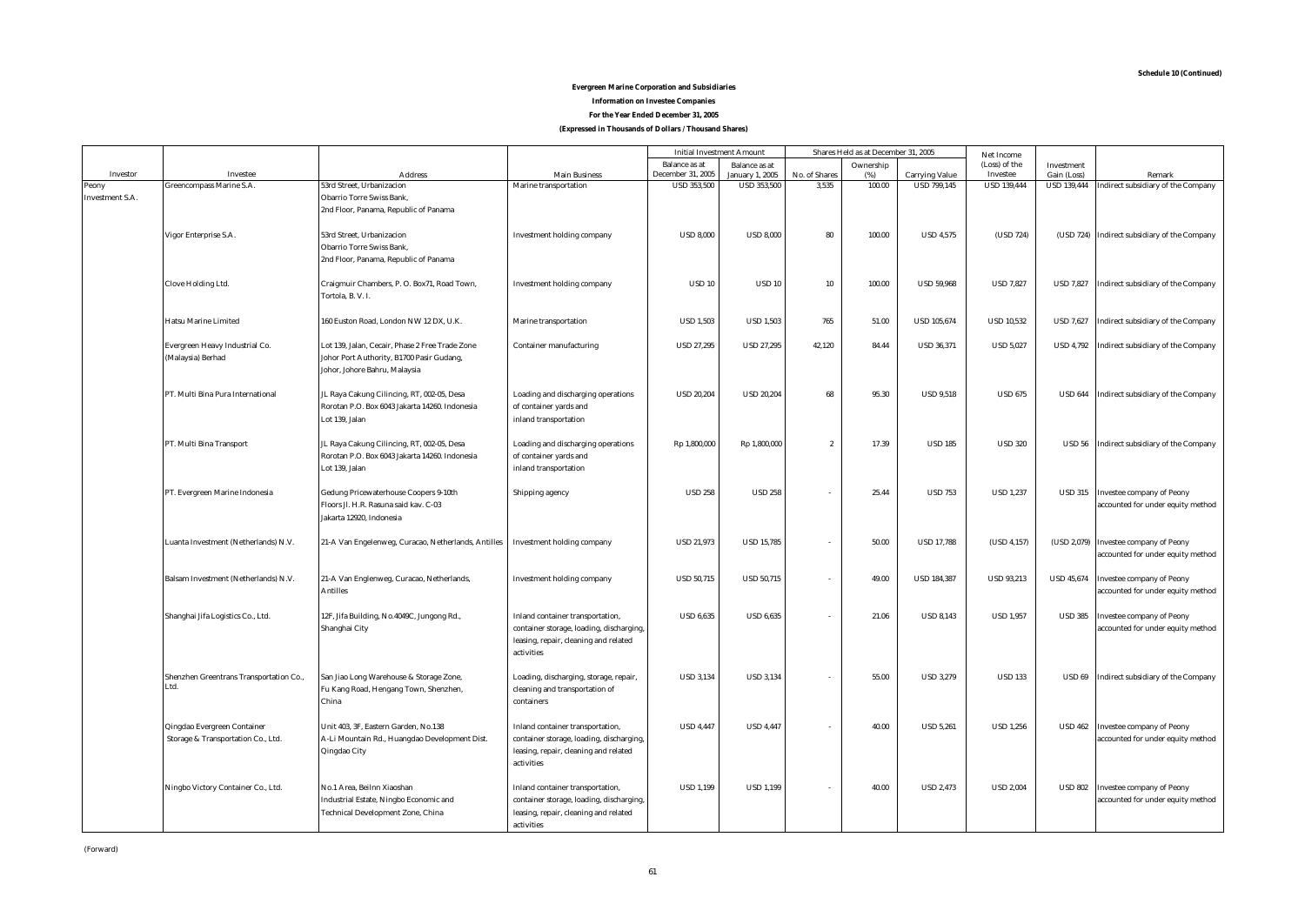#### **Evergreen Marine Corporation and Subsidiaries**

#### **Information on Investee Companies**

**For the Year Ended December 31, 2005**

**(Expressed in Thousands of Dollars / Thousand Shares)**

|                        |                                     |                                                                              |                                       | <b>Initial Investment Amount</b> |                        |                          | Shares Held as at December 31, 2005 |                       | Net Income       |                        |                                             |
|------------------------|-------------------------------------|------------------------------------------------------------------------------|---------------------------------------|----------------------------------|------------------------|--------------------------|-------------------------------------|-----------------------|------------------|------------------------|---------------------------------------------|
|                        |                                     |                                                                              |                                       | <b>Balance</b> as at             | <b>Balance as at</b>   |                          | Ownership                           |                       | (Loss) of the    | Investment             |                                             |
| Investor               | <b>Investee</b>                     | <b>Address</b>                                                               | <b>Main Business</b>                  | December 31, 2005                | <b>January 1, 2005</b> | No. of Shares            | (%)                                 | <b>Carrying Value</b> | Investee         | Gain (Loss)            | Remark                                      |
| Peony                  | <b>Evergreen Container Terminal</b> | 33/4 Moo 1, Chaokhun Tahan Road,                                             | Loading and discharging of containers | <b>USD 28,636</b>                | <b>USD 28,636</b>      | 12,250                   | 48.18                               | <b>USD 18,439</b>     | <b>USD 5,305</b> | $\overline{$ USD 2,556 | Investee company of Peony accounted         |
| <b>Investment S.A.</b> | (Thailand) Ltd.                     | Sun District Klong 3,                                                        |                                       |                                  |                        |                          |                                     |                       |                  |                        | for under equity method                     |
|                        |                                     | Lat Krabang District, Bangkok 10520                                          |                                       |                                  |                        |                          |                                     |                       |                  |                        |                                             |
|                        |                                     |                                                                              |                                       |                                  |                        |                          |                                     |                       |                  |                        |                                             |
|                        |                                     |                                                                              |                                       |                                  |                        |                          |                                     |                       |                  |                        |                                             |
|                        | Evergreen Shipping (S) Pte. Ltd.    | 333 Jalan Besar, Singapore 209018                                            | Shipping agency                       | <b>USD 219</b>                   | <b>USD 219</b>         | 383                      | 25.50                               | <b>USD 1,198</b>      | <b>USD 1,422</b> | <b>USD 363</b>         | Investee company of Peony accounted         |
|                        |                                     |                                                                              |                                       |                                  |                        |                          |                                     |                       |                  |                        | for under equity method                     |
|                        |                                     |                                                                              |                                       |                                  |                        |                          |                                     |                       |                  |                        |                                             |
|                        | Evergreen Star (Thailand) Co. Ltd.  | Green Tower, 24-25th Floors                                                  | Shipping agency                       | <b>USD 238</b>                   | <b>USD 238</b>         | 204                      | 25.50                               | <b>USD 734</b>        | <b>USD 3,421</b> |                        | USD 872 Investee company of Peony accounted |
|                        |                                     | 3656/81 Rama IV Road                                                         |                                       |                                  |                        |                          |                                     |                       |                  |                        | for under equity method                     |
|                        |                                     | Klongton Klongtoey Bangkok 10110                                             |                                       |                                  |                        |                          |                                     |                       |                  |                        |                                             |
|                        |                                     |                                                                              |                                       |                                  |                        |                          |                                     |                       |                  |                        |                                             |
|                        |                                     |                                                                              |                                       |                                  |                        |                          |                                     |                       |                  |                        |                                             |
|                        | <b>Evergreen Korea Corporation</b>  | 15th Fl., Korea Express Center, 83-5, 4-Ka,                                  | Shipping agency                       | <b>USD 238</b>                   | <b>USD 238</b>         | 61                       | 50.00                               | <b>USD 2,720</b>      | <b>USD 1,780</b> |                        | USD 890 Investee company of Peony accounted |
|                        |                                     | Jung-Ang Dong Jung-Ku, Pusan, Republic of Korea                              |                                       |                                  |                        |                          |                                     |                       |                  |                        | for under equity method                     |
|                        |                                     |                                                                              |                                       |                                  |                        |                          |                                     |                       |                  |                        |                                             |
|                        | <b>Armand Investment</b>            | Van Engelenweg 21A Curacao                                                   | Investment holding company            | <b>USD 1,750</b>                 | <b>USD 1,622</b>       | $\overline{4}$           | 70.00                               | <b>USD 1,700</b>      | (USD 114)        |                        | (USD 80) Indirect subsidiary of the Company |
|                        | (Netherlands) N.V.                  | <b>Netherlands Antilles</b>                                                  |                                       |                                  |                        |                          |                                     |                       |                  |                        |                                             |
|                        |                                     |                                                                              |                                       |                                  |                        |                          |                                     |                       |                  |                        |                                             |
|                        | Evergreen India Pte. Ltd.           | J.N. Heredia Marg Ballard Estate                                             |                                       | <b>USD 12</b>                    | <b>USD 12</b>          | $5\phantom{.0}$          | 49.98                               | <b>USD 29</b>         | <b>USD 25</b>    |                        | USD 13 Investee company of Peony accounted  |
|                        |                                     |                                                                              | Shipping agency                       |                                  |                        |                          |                                     |                       |                  |                        |                                             |
|                        |                                     | Mumbai 400 038, India                                                        |                                       |                                  |                        |                          |                                     |                       |                  |                        | for under equity method                     |
|                        |                                     |                                                                              |                                       |                                  |                        |                          |                                     |                       |                  |                        |                                             |
|                        |                                     | Evergreen Marine Australia Pty Ltd. Level 13,181 Miller Street, North Sydney | Shipping agency                       | USD-                             | USD-                   | $\overline{\phantom{a}}$ | 25.50                               | <b>USD 245</b>        | <b>USD 768</b>   |                        | USD 196 Investee company of Peony accounted |
|                        |                                     | NSW 2060 Australia                                                           |                                       |                                  |                        |                          |                                     |                       |                  |                        | for under equity method                     |
|                        |                                     |                                                                              |                                       |                                  |                        |                          |                                     |                       |                  |                        |                                             |
|                        |                                     |                                                                              |                                       |                                  |                        |                          |                                     |                       |                  |                        |                                             |
|                        |                                     |                                                                              |                                       |                                  |                        |                          |                                     |                       |                  |                        |                                             |
|                        |                                     |                                                                              |                                       |                                  |                        |                          |                                     |                       |                  |                        |                                             |
|                        |                                     |                                                                              |                                       |                                  |                        |                          |                                     |                       |                  |                        |                                             |
|                        |                                     |                                                                              |                                       |                                  |                        |                          |                                     |                       |                  |                        |                                             |
|                        |                                     |                                                                              |                                       |                                  |                        |                          |                                     |                       |                  |                        |                                             |
|                        |                                     |                                                                              |                                       |                                  |                        |                          |                                     |                       |                  |                        |                                             |
|                        |                                     |                                                                              |                                       |                                  |                        |                          |                                     |                       |                  |                        |                                             |
|                        |                                     |                                                                              |                                       |                                  |                        |                          |                                     |                       |                  |                        |                                             |
|                        |                                     |                                                                              |                                       |                                  |                        |                          |                                     |                       |                  |                        |                                             |
|                        |                                     |                                                                              |                                       |                                  |                        |                          |                                     |                       |                  |                        |                                             |
|                        |                                     |                                                                              |                                       |                                  |                        |                          |                                     |                       |                  |                        |                                             |
|                        |                                     |                                                                              |                                       |                                  |                        |                          |                                     |                       |                  |                        |                                             |
|                        |                                     |                                                                              |                                       |                                  |                        |                          |                                     |                       |                  |                        |                                             |
|                        |                                     |                                                                              |                                       |                                  |                        |                          |                                     |                       |                  |                        |                                             |
|                        |                                     |                                                                              |                                       |                                  |                        |                          |                                     |                       |                  |                        |                                             |
|                        |                                     |                                                                              |                                       |                                  |                        |                          |                                     |                       |                  |                        |                                             |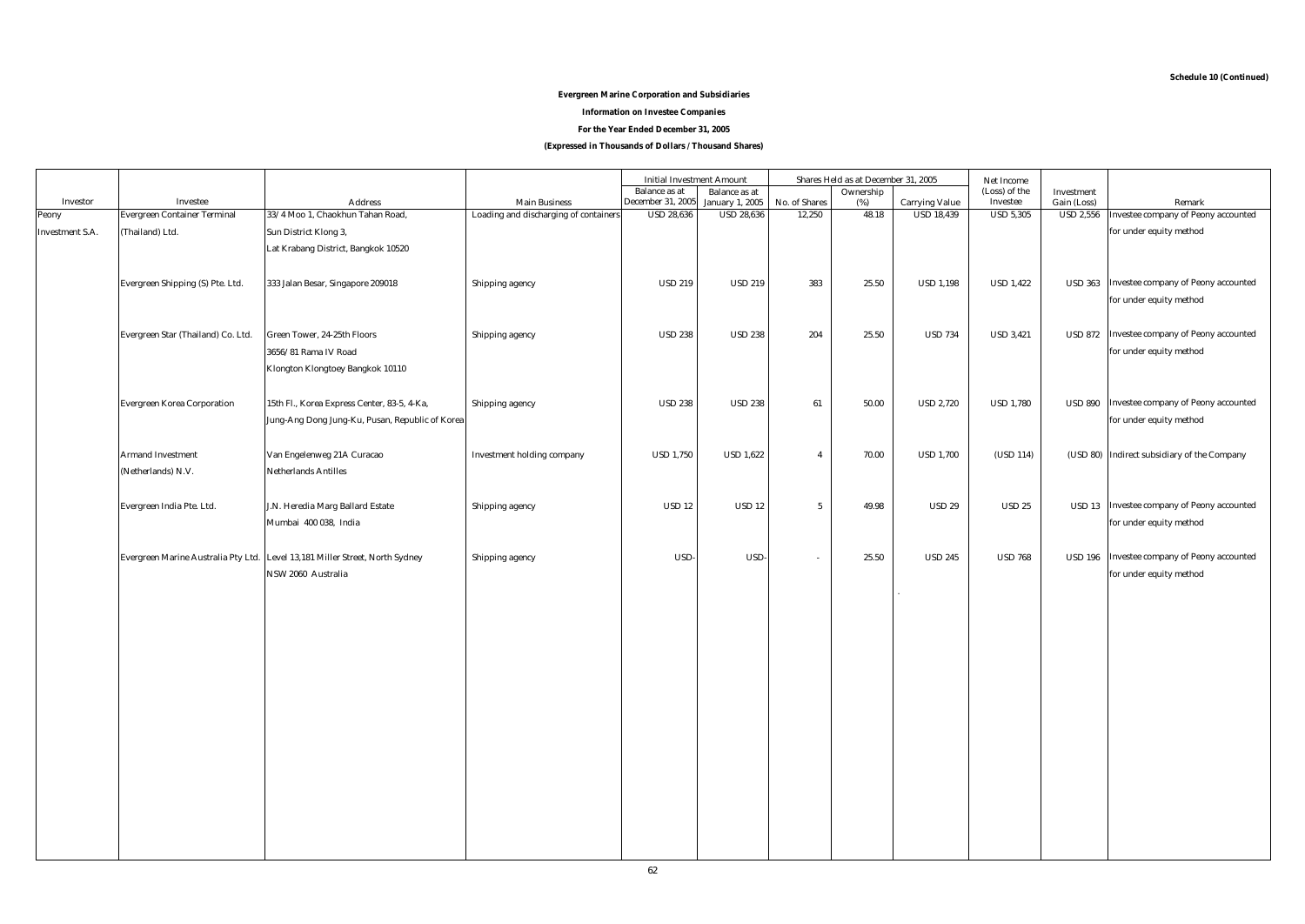## **English Translation of Financial Statements Originally Issued in Chinese**

## **EVERGREEN MARINE CORPORATION Notes to Financial Statements December 31, 2005 and 2004 (Expressed in New Taiwan thousand dollars unless otherwise stated)**

## **A. ORGANIZATION AND OPERATIONS**

- 1. Established on September 25, 1968, Evergreen Marine Corporation (the "Company") is mainly engaged in domestic and international marine transportation, shipping agency services and the distribution of containers.
- 2. The Company was approved by the Securities and Futures Commission (SFC), Ministry of Finance (MOF) (currently known as the Securities and Futures Bureau (SFB), Financial Supervisory Commission, Executive Yuan) to be a public company on November 2, 1982 and was further approved by the SFC to be a listed company on July 6, 1987. The Company's shares have been publicly traded on the Taiwan Stock Exchange since September 21, 1987. The Company had 1,427 and 1,306 employees as of December 31, 2005 and 2004, respectively.

## **B. SUMMARY OF SIGNIFICANT ACCOUNTING POLICIES**

The accompanying financial statements are prepared in conformity with the "Guidelines for Preparation of Financial Reports by Securities Issuers" and accounting principles generally accepted in the Republic of China on Taiwan. The significant accounting polices are summarized below.

- **1. Classification of current and non-current assets and liabilities** 
	- (1) Current assets are assets that come from operating activities, which are expected to be converted into cash, consumed, or sold during the operating period; the main purpose is for trade and is expected to be converted into cash within one year from the balance sheet date; cash or cash equivalents except these subject to exchange, curtailment or other restrictions are due one year after the balance sheet date. Any assets that are not classified as current are non-current.
	- (2) Current liabilities are liabilities that come from operating activities, which are expected to be curtailed during the operating period should be paid back within one year from the balance sheet date. Any liabilities that are not classified as current are non-current.
	- (3) Financial liabilities that expire within twelve months from the balance sheet date and match the following terms should be classified as non-current liabilities.
		- a. The period of original contract exceeds twelve months.
		- b. Attempt on long-term refinancing.
		- c. Have completed long-term refinancing and extended the period of liabilities before date of the balance sheet, or have the power to refinance or extend the period of liabilities for one year after balance sheet date.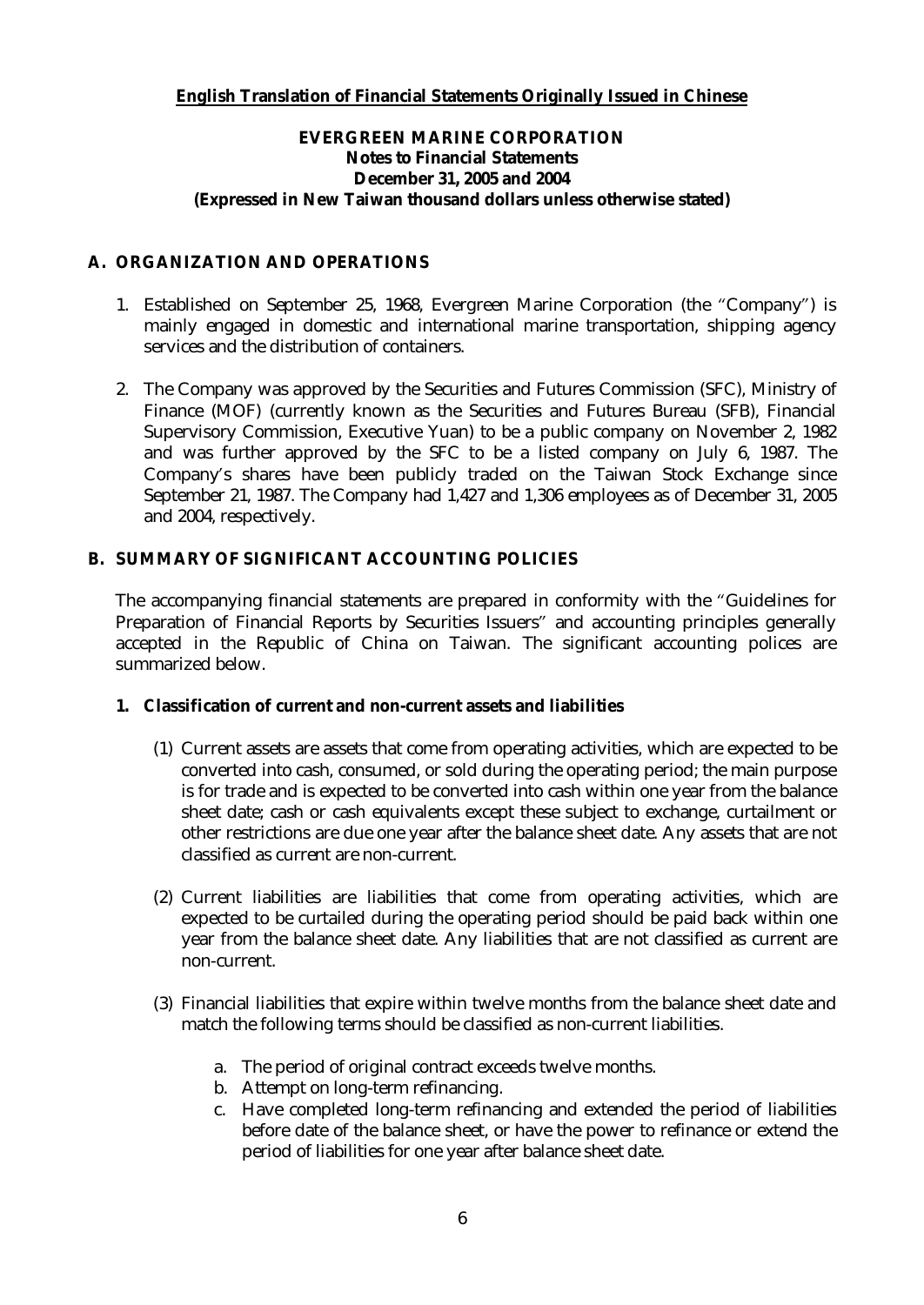### **2. Accounting estimation**

- (1) In preparation of the financial statements, the Company makes significant accounting estimation and assumptions in accordance with the generally accepted accounting principles. These estimation and assumptions would affect the amounts stated in the balance sheet on the balance sheet date, disclosure of contingent assets and liabilities, and the amounts of revenues and expenses for the accounting period. However, there might be differences between the actual result and estimation.
- (2) Accrued expenses are recorded at the amounts stated in the original supporting documents. Foreign port charges without supporting documents are estimated as per past records and period-end sailing schedules. Differences between the expenses actually incurred in the following year and the estimated accrued expenses are credited or charged to operating costs or expenses in the following year.
- **3. Cash and cash equivalents**

Cash and cash equivalents are cash, unrestricted bank deposits and other highly liquid investments.

**4. Short-term investments** 

Short-term investments are initially stated at cost determined by the moving weighted-average method and restated at the lower of cost or market value method on the balance sheet date. The market value of listed equity securities is determined by the average closing prices in the last month of the accounting period. The market values for foreign stocks and domestic open-end mutual funds are determined by their closing prices and the net worth per share on the balance sheet date, respectively. Any loss on declines in market value is recorded as current non-operating loss. The loss on the decline in market value or gain on the market price recovery is recorded as current non-operating loss or income. Stock dividends received are accounted for as an increase in the number of shares held rather than investment income, and the average cost per share is recomputed accordingly on a weighted-average basis.

**5. Allowance for doubtful accounts** 

The allowance for doubtful accounts is provided based on the collectibility and aging analysis of notes and accounts receivable and other receivables.

### **6. Other financial assets**

Other financial assets are the financial assets other than cash and cash equivalents, short-term investments, notes and accounts receivable, long-term equity and bond investments, restricted bank deposits, and refundable deposits.

**7. Inventories** 

Fuel inventories are physically measured by the crew of each ship and reported back to the Head Office through telegraph for recording purpose at year-end. Valuation of inventories is based on the exchange rate prevailing at the end of the fiscal year.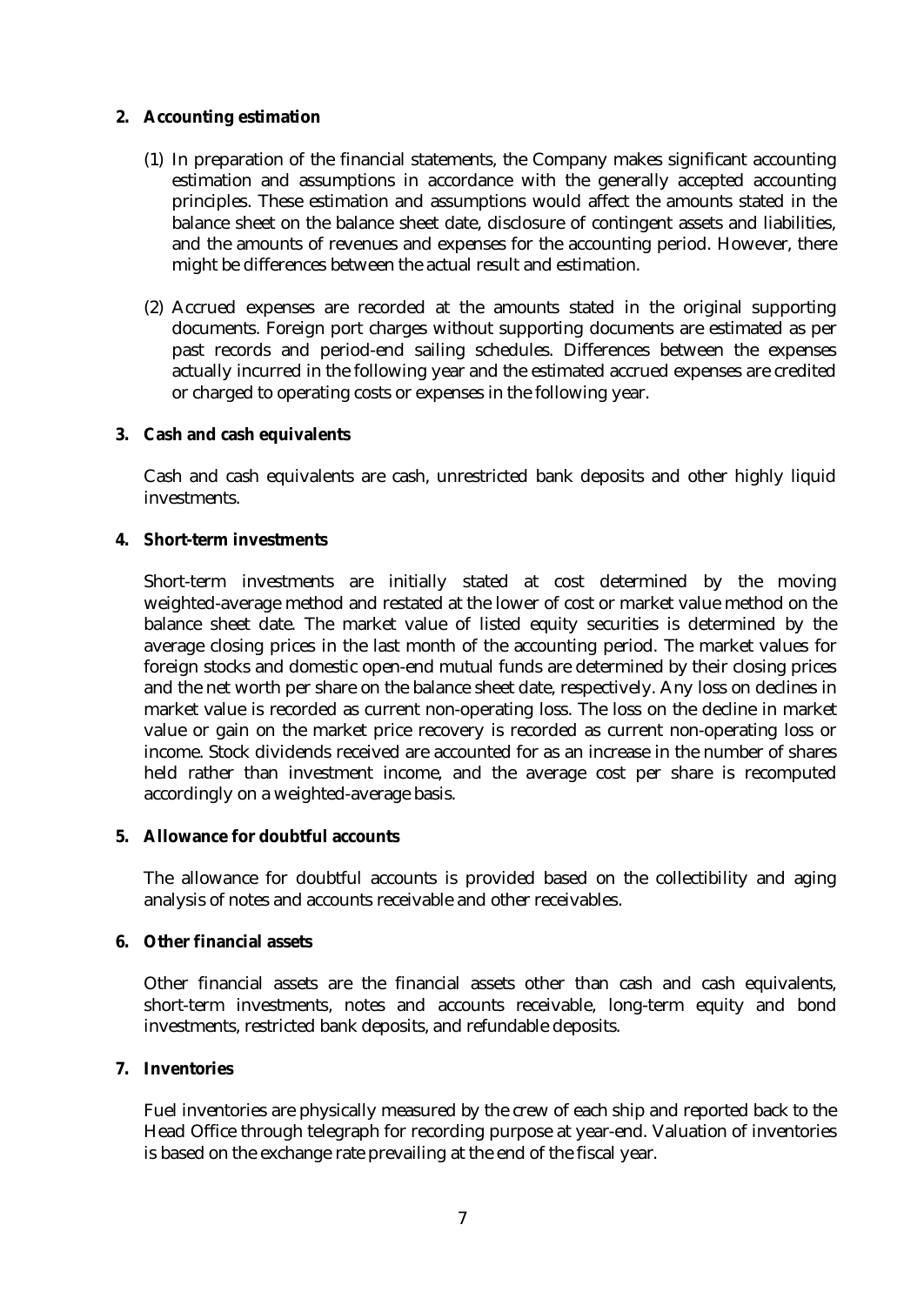- **8. Long-term equity investments** 
	- (1) Long-term equity investments are stated at historical cost and revalued at the end of the fiscal year. For the investee companies in which the Company holds less than 20% of the voting shares or over which the Company cannot exercise significant influence, the lower of cost or market value method is applied if the investees are listed companies. The unrealized loss resulting from the decline in market value of such investments is charged to stockholders' equity. If the investees are non-listed companies, the cost method is applied. When the loss in investment value is permanent and the possibility of a recovery in value is remote, the book value is adjusted and an investment loss is recognized accordingly.
	- (2) The equity method is applied where the Company holds more than 20% of the voting shares or can exercise significant influence over the investees. The difference between the investment cost and the stocks' net worth is amortized over five years on a straightline basis. Unrealized gains (losses) arising from the transactions between the Company and its investees and the inter-investee transactions are eliminated. For the investee companies in which the Company holds more than 50% of the voting shares, the equity method is applied and the accounts of those investees are required to be consolidated into those of the Company. Under the "Guidelines for Preparation of Financial Reports by Securities Issuers", preparing the financial statements of the first quarter and the third quarter are not to be required to prepare consolidated financial statements.
	- (3) Foreign currency denominated financial statements of overseas subsidiaries and investees are translated into New Taiwan dollars in accordance with the Statement of Financial Accounting Standards (SFAS) No. 14, "Accounting for Foreign Currency Transactions and Translation of Foreign Financial Statements". The translation differences are recorded as "cumulative translation adjustments" under stockholders' equity.
	- (4) The consolidated financial statements of the Company and its subsidiaries are prepared in accordance with the SFAS No. 7, "Consolidated Financial Statements". The investees in which the Company directly or indirectly holds more than 50% of the voting shares, and the investees in which the Company directly or indirectly holds less than 50% of the voting shares but has substantial controlling power are required to be included in the consolidated financial statements.
- **9. Property, plant and equipment** 
	- (1) Property, plant and equipment are stated at cost plus capitalized interest and less accumulated depreciation and impairment. Expenditures incurred on major improvements or renewals that will increase the efficiency or prolong the useful lives of the assets are capitalized. Other expenditures related to regular maintenance and repairs are expensed as incurred. Gains or losses on disposal of property, plant and equipment are credited or charged to non-operating income in the year of disposal.
	- (2) Depreciation is calculated on a straight-line basis according to the respective assets' useful lives regulated by the Authority plus one year for salvage value.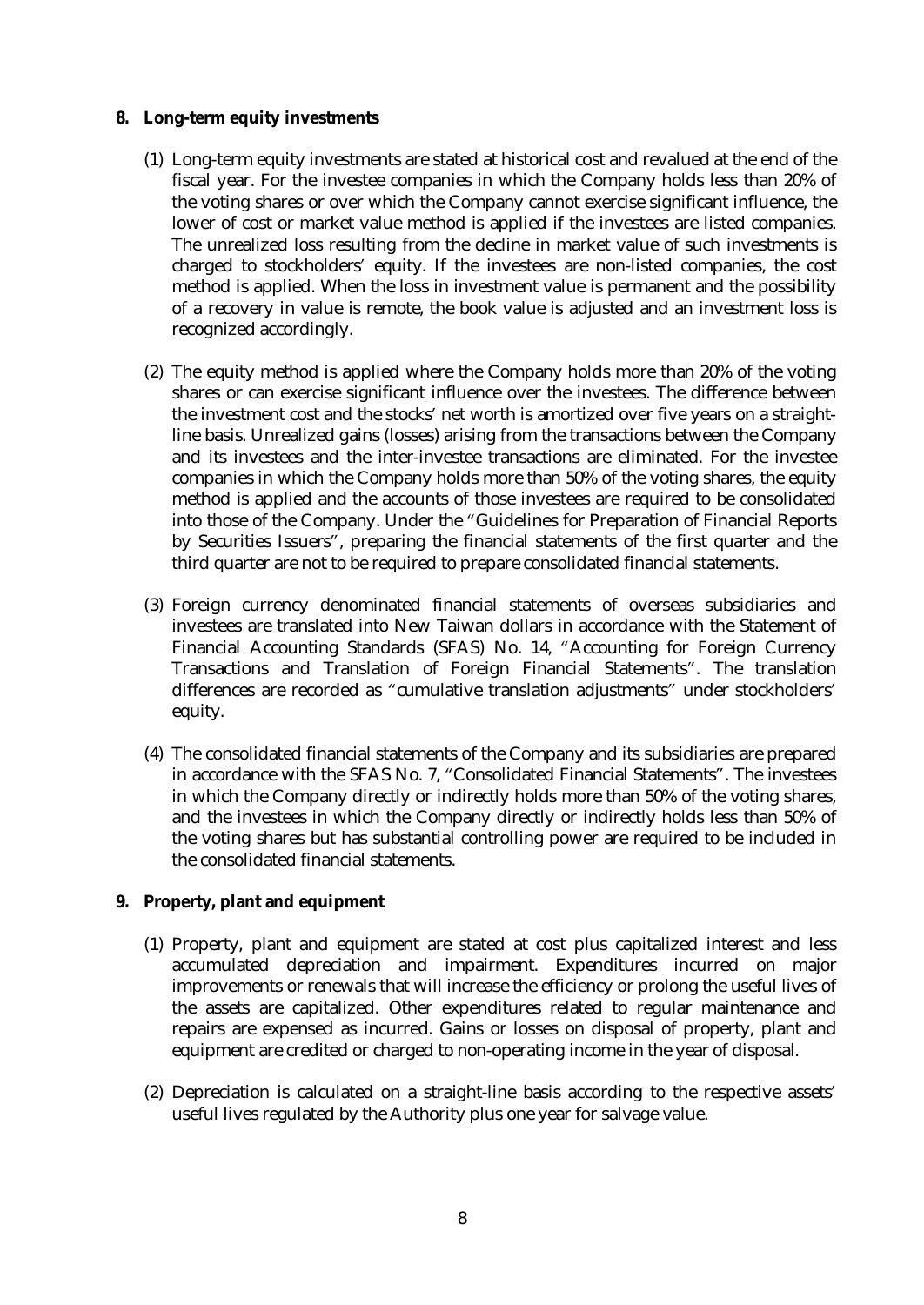(3) For ships and equipment that are still in use after expiration of their useful life, depreciation is provided based on the original method and the reassessed useful life and salvage value. For other assets that are still in use after expiration of their useful life, depreciation is provided based on the original method to the extent that the salvage value falls below \$3,000. Where impairment loss is recognized, property, plant and equipment shall be depreciated over their remaining useful life based on their carrying value adjusted for the impairment loss.

### **10. Asset impairment**

Pursuant to SFAS No. 35, the Company assesses indicators for impairment for all its assets within the scope of SFAS No. 35 on each balance sheet date. If impairment indicators exist, the Company shall then compare the carrying amount with the recoverable amount of the assets or the cash-generating unit ("CGU") and write down the carrying amount to the recoverable amount where applicable. Recoverable amount is defined as the higher of fair values less costs to sell and the values in use.

For previously recognized losses, the Company shall assess, on each balance sheet date, whether there is any indication that the impairment loss may no longer exist or may have decreased. If there is any such indication, the Company is required to recalculate the recoverable amount of the asset. If the recoverable amount increases as a result of the increase in the estimated service potential of the assets, the Company shall reverse the impairment loss to the extent that the carrying amount after the reversal would not exceed the carrying amount that would have been determined (net of amortization or depreciation) had no impairment loss been recognized for the assets in prior years. Impairment loss (reversal) is classified as non-operating losses/(income).

### **11. Deferred charges**

Deferred charges refer to the expenses incurred on the use of decoration, issuance of corporate bonds, computer software and cable installation. The charges are amortized on a straight-line basis over five years for the use of decoration and the issuing period for corporate bond issuance with the rest being amortized over 2-3 years.

### **12. Convertible bonds**

- (1) The difference between the issue price and face value of convertible corporate bonds is accounted for as premium or discount which is required to be amortized over the period from the date of issuance to maturity date in accordance with the interest method. Premium or discount on convertible corporate bonds with redemption options is required to be amortized over the period from the date of issuance to the expiry date of the redemption right. The excess of the redemption price over the face value of the convertible bonds is recognized as liability on interest compensation under the interest method during the period from the date of issuance to the expiry date of the redemption right.
- (2) Conversion of convertible bonds is accounted for by the book value method. The unamortized premium or discount, issuance cost, accrued interest payable, interest payable by the bondholders, liability on interest compensation and the face value of the bonds are netted on the date of conversion, and the resulting net amount is reversed accordingly. The excess of the net amount over the par value of the converted stock is recorded as capital surplus.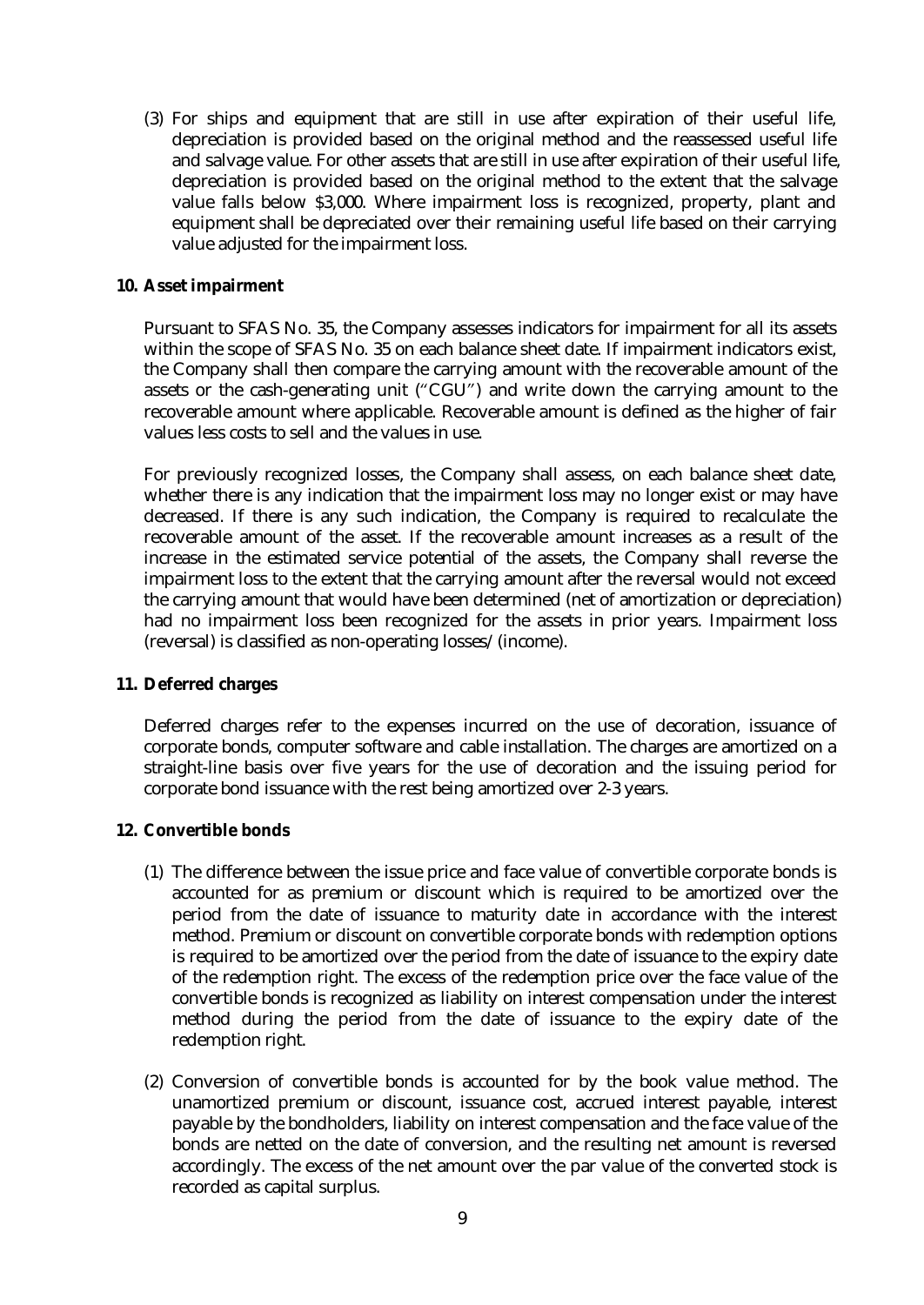(3) Where the bondholders do not exercise the redemption option before it expires, the interest compensation is amortized according to the interest method over the period from the date following the expiry date of the redemption option to the maturity date of the bonds. Where the market price of the stocks that can be converted from the convertible bonds on the expiry date of the redemption option exceeds the redemption price, the interest compensation recognized is reclassified to capital surplus.

### **13. Pensions**

- (1) The Company's pension plan applies to all permanent employees. For the first fifteen years of service, two points are rewarded for each year of service. For service period exceeding 15 years, one point is rewarded for each additional year of service with a maximum of 45 points allowed. Pensions paid upon retirement are based on the service period and the average monthly salary of the six months prior to the approval of retirement. The Company's staff retirement and relief scheme has been revised several times and was approved by the Taipei City Government. The main purpose of the revision is to allow the employees transferred to related companies to apply for pensions as retired employees.
- (2) Pursuant to the letter (91) Fu-Lao-2-Tze 09132271100 issued by the Taipei City Government on May 22, 2002 and the letter (91) Cai-Pei-Kuo-Shui-Shen-1-Tze 091003376 issued by the National Tax Administration (NTA) of Taipei on May 31, 2002, the Company revised the contribution rate for pension fund from 10.76% of the total monthly salary to 8.25% starting from March 2002. Pursuant to the letter (92) Bei-Shi-Lao-2-Tze 09232103200 issued by the Taipei City Government and the letter (92) Cai-Pei-Kuo-Shui-Shen-1-Tze 0920046375 issued by the NTA of Taipei on May 13, 2003, the contribution rate for pension fund was revised again from 8.25% of the total monthly salary to 9.6% starting from April 2003. The pension fund is deposited with the Central Trust of China in an exclusive account.
- (3) The Labor Pension Act ("the Act"), which adopts a defined contribution scheme, takes effect from July 1, 2005. In accordance with the Act, employees of the Company may elect to be subject to either the Act, and maintain their seniority before the enforcement of the Act, or the pension mechanism of the Labor Standards Law. For employees subject to the Act, the Company shall make monthly contributions to the employees' individual pension accounts on a basis no less than 6% of the employees' monthly wages.
- (4) In according with the SFAS No.18, "Accounting for Pension", the Company has recognized pension costs based on the actuarial report since 1995 Under the defined benefit pension scheme, net periodic pension cost was contributed according to the actuarial report, which includes current service cost, interest cost, expected rate of return on plan assets, and amortization of unrecognized net transition assets. The part of accumulated benefit obligation which exceeds fair value of pension fund was recorded as minimum pension liability on the balance sheet. Unrecognized net transition assets and net benefit obligation are amortized on a straight-line basis over 15 years. Prior service cost and gain or loss is amortized by average remaining service period on a straight-line basis. While preparing interim financial statements, the amount of minimum pension liability was adjusted by the difference between net periodic pension cost and contribution. Under the defined benefit pension scheme, contribution is recognized in the year when the expenditures are incurred. The amount of the minimum pension liability wouldn't be re-evaluated.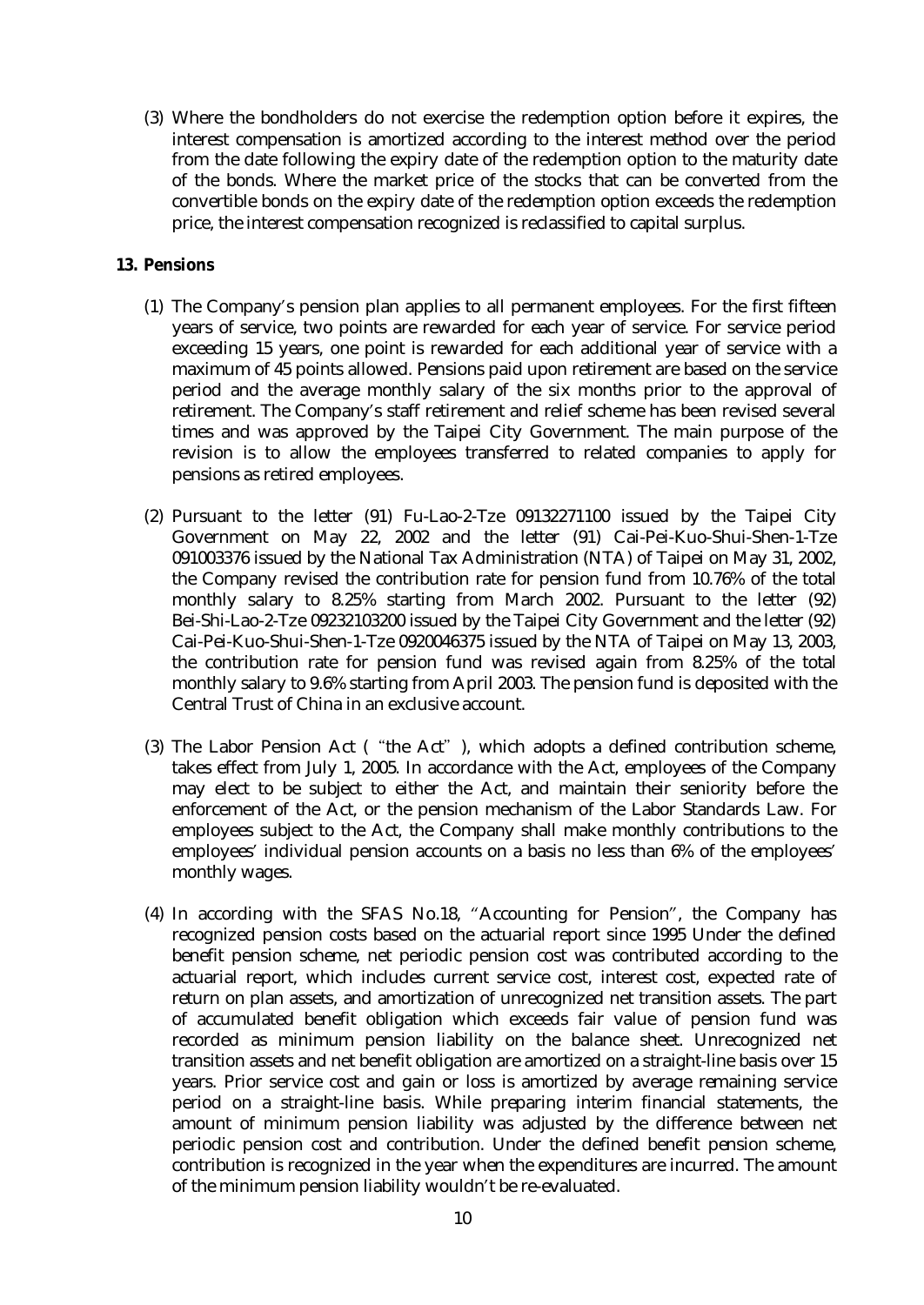#### **14. Revenue recognition**

Recognition of revenues is accounted for in accordance with the SFAS No. 32, "Accounting for Revenue Recognition".

- **15. Income taxes** 
	- (1) Projected income tax is estimated based on the expected taxable income for the current year. Difference between the estimated tax and the actual tax paid is recorded as an adjustment to income tax expense for the current year. An additional 10% tax is levied on unappropriated retained earnings, which is recorded as income tax expense for the year when the tax is levied.
	- (2) Inter-period and intra-period income taxes are allocated in accordance with the SFAS No. 22, "Accounting for Income Taxes". Income tax effects arising from taxable temporary differences are recognized as deferred income tax liabilities. Income tax effects arising from deductible temporary differences, loss carryforwards and income tax credits are recognized as deferred income tax assets and a valuation allowance is provided based on the expected realizability of the deferred income tax assets.
	- (3) Income tax credits are accounted for in accordance with the SFAS No. 12, "Accounting for Income Tax Credits" and are recognized in the year when the related expenditures are incurred.
- **16. Basic (diluted) earnings per share**

Basic earnings per share are calculated based on the net income (loss) attributed to common stockholders and the weighted-average number of common shares outstanding during the period. Any capital increase (reduction) through cash injection (withdrawal), treasury stock transactions or other factors that would cause a change in the number of outstanding shares are incorporated in the calculation on a weighted-average basis according to the circulation period. Adjustments are made retroactively to the weighted-average number of outstanding shares if there is any increase (decrease) in the number of outstanding shares which does not result in changes in the stockholders' percentage of equity interest. Where the effective dates of the above-mentioned events fall between the balance sheet date and the issue date of the financial statements, retroactive adjustments are also required. For the purpose of calculating diluted earnings per share, it is assumed that the convertible bonds are converted into the common stock on the date of issuance of the bonds, and the weighted-average number of outstanding shares is adjusted for the dilutive effects of the convertible bonds.

### **17. Foreign currency transactions**

(1) The Company maintains its books of accounts in New Taiwan dollars. Transactions denominated in foreign currencies are converted into New Taiwan dollars at the exchange rate prevailing on the transaction date. In accordance with the SFAS No. 14, "Accounting for Foreign Currency Transactions and Translation of Foreign Financial Statements", foreign currency denominated receivables and payables are adjusted on the balance sheet date based on the spot exchange rate on that date. The unrealized foreign exchange gain (loss) due to the adjustment as well as the realized foreign exchange gain (loss) due to the exchange rate fluctuation when the foreign currency denominated receivables or payables are collected or paid off is credited or charged to non-operating income.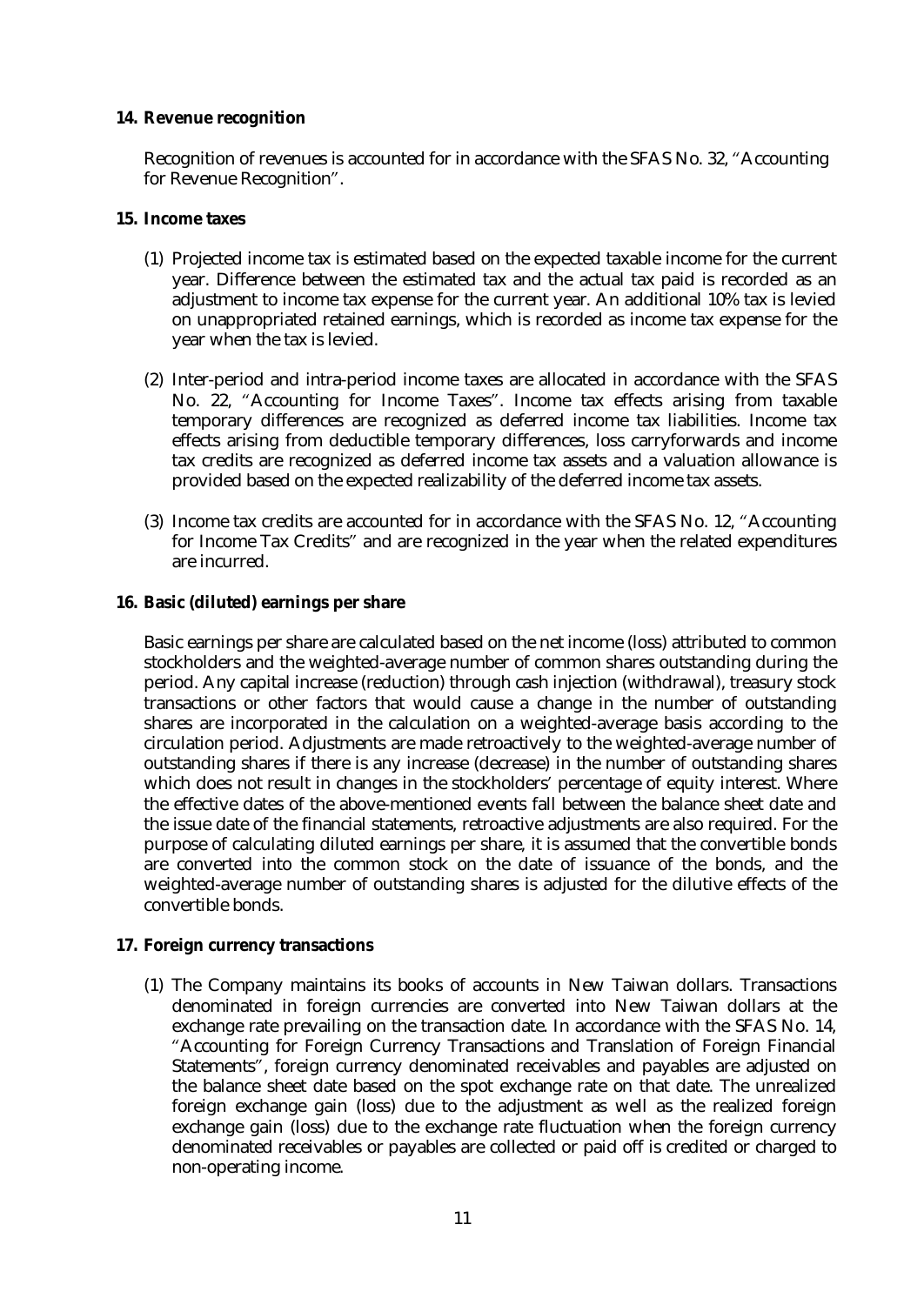(2) The long-term investments accounted for under the cost method are translated into New Taiwan dollars on the balance sheet date at the spot exchange rate on that date. If the translated amount of the long-term investments is less than their initial cost, their carrying amount is written down to the translated amount, and the difference between the translated amount and the initial cost is recorded as "cumulative translation adjustment" under stockholders' equity. If the translated amount exceeds the initial cost, the carrying amount of the long-term investments is maintained at their initial cost.

### **18. Derivative financial instruments**

Disclosure of derivative financial instruments is accounted for in accordance with the SFAS No. 27, "Disclosure of Financial Instruments". The derivative financial instruments undertaken by the Company and the related accounting policies are summarized below.

(1) Options

Premiums received for options written are recorded as a liability, whereas those paid for options bought are recorded as an asset. When the options are exercised, the premiums are reversed, and the gains or losses arising from the exercise of the option contracts are credited or charged to current income. The options that are outstanding or remain unexercised on the balance sheet date are revalued based on their market prices on that date, and the resulting gains or losses are credited or charged to current income.

(2) Interest rate swaps

Interest rate swaps undertaken for risk hedging purposes are recorded in the memorandum account on the contract date. The interest received or paid upon each settlement, or accrued on the balance sheet date, is recorded as an adjustment to current interest income or expense.

(3) Cross currency swaps

Cross currency swap contracts are undertaken for the Company's borrowings denominated in foreign currencies. The difference between the interest received or paid upon each settlement is recorded as an adjustment to foreign exchange gain or loss.

(4) Forward exchange contracts

Forward exchange contracts undertaken to hedge the exchange rate risk arising from foreign currency denominated receivables and payables are recorded at the spot rate on the contract date, and the difference between the spot rate and the contract rate is amortized over the contract period. On the balance sheet date, the contracts are restated based on the spot rate prevailing on that date, and the resulting exchange difference is credited or charged to current foreign exchange gain. The exchange differences arising from the settlement of the contracts are also credited or charged to current foreign exchange gain. For the forward exchange contracts utilized to hedge exchange rate risk arising from foreign operating branches' net investments, the exchange difference is recorded as cumulative translation adjustment under stockholders' equity.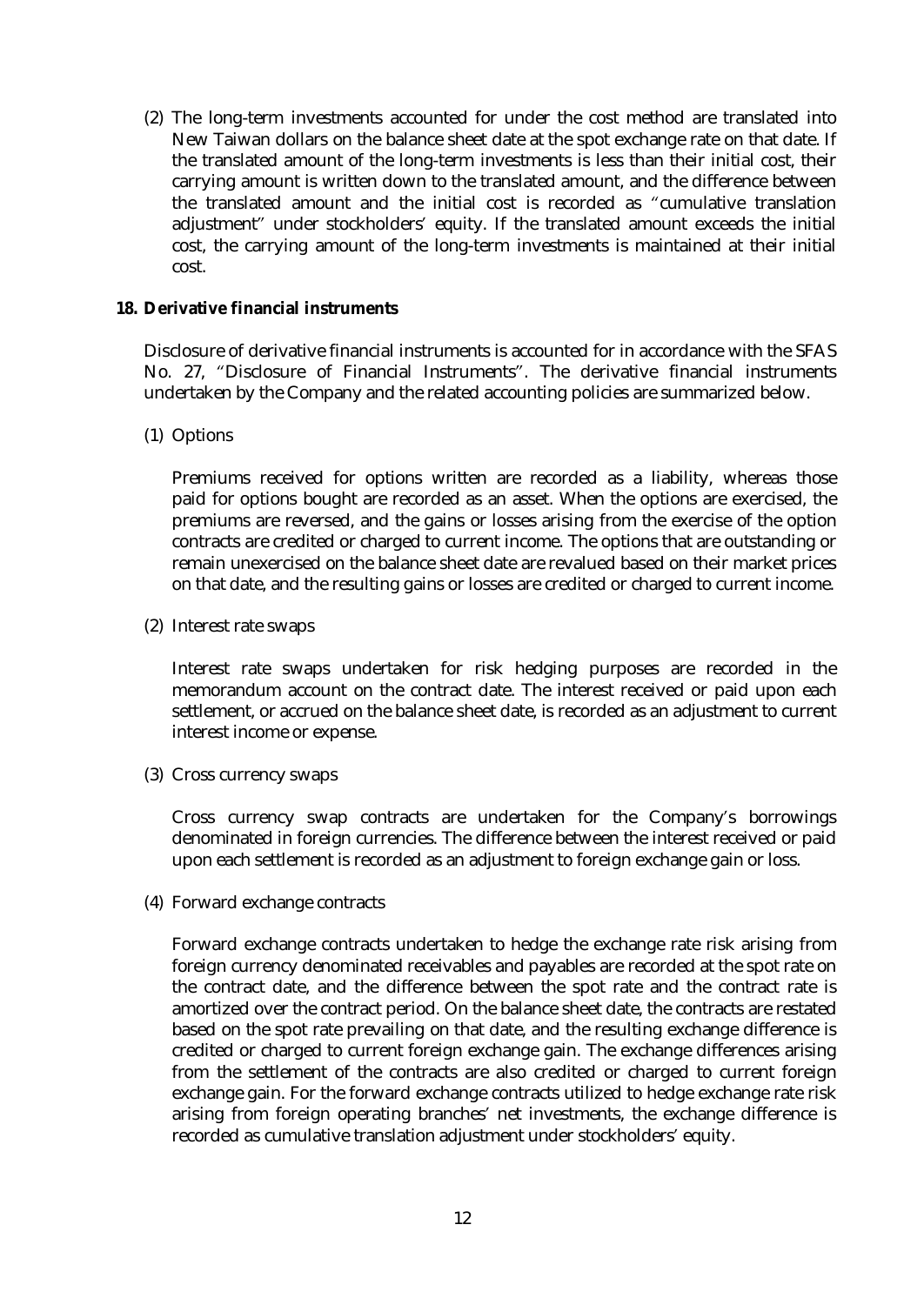### (5) Oil swaps

Oil swap contracts are undertaken to hedge the fluctuations in oil prices. The amount received or paid on the settlement date is credited or charged to current fuel expense.

### **C. CHANGES IN ACCOUNTING PRINCIPLES**

Effective from January 1, 2005, the Company adopted the SFAS No. 35, "Accounting for Asset Impairment" to account for the impairment of its assets. Under the SFAS No. 35, retroactive adjustments are not required for the asset impairment occurring prior to January 1, 2005. Such a change in the accounting principle has no effect on the Company's net income and earnings per share for the year ended December 31, 2005.

### **D. DETAILS OF SIGNIFICANT ACCOUNTS**

#### 1. **Cash and cash equivalents**

|                                                          | <b>December 31, 2005</b> | <b>December 31, 2004</b> |
|----------------------------------------------------------|--------------------------|--------------------------|
| Cash                                                     | \$88,689                 | \$51,006                 |
| <b>Checking account deposits</b>                         | 46,323                   | 82,906                   |
| <b>Demand deposits</b>                                   | 8,379                    | 89,689                   |
| Foreign currency deposits                                | 1,071,828                | 1,474,578                |
| Time deposits (New Taiwan dollars)                       | 47,825                   |                          |
| Time deposits (foreign currencies)                       | 3,547,651                | 2,451,292                |
| Cash equivalents - negotiable certificates of<br>deposit |                          | 50,000                   |
| Less: Unrealized foreign exchange loss                   | (109, 455)               | (28, 464)                |
| <b>Total</b>                                             | \$4,701,240              | \$4,171,007              |

The interest rates on the above time deposits for the years ended December 31, 2005 and 2004 ranged from 1.40% to 4.34%, and 2.18% to 2.42%, respectively. The interest rate on the negotiable certificates of deposit for the year ended December 31, 2004 was 1.20%.

### **2. Short-term investments, net**

|                                                        | <b>December 31, 2005</b> | <b>December 31, 2004</b> |
|--------------------------------------------------------|--------------------------|--------------------------|
| <b>Equity securities</b>                               | \$263,660                | \$233,204                |
| <b>Mutual funds</b>                                    | 4,026,665                | 16,432,370               |
| <b>Government bonds</b>                                | 20,472                   | 40,944                   |
| Corporate bonds                                        | 60,587                   | 3,948                    |
| Bonds purchased under resell agreements                | 80,000                   | 301,791                  |
| <b>Subtotal</b>                                        | 4,451,384                | 17,012,257               |
| Less: Allowance for loss on decline in market<br>value | (48, 503)                | (21, 460)                |
| <b>Net</b>                                             | \$4,402,881              | \$16,990,797             |

As of December 31, 2005 and 2004, certain short-term investments were pledged as collaterals for issuance of commercial papers. Please refer to Note F for details.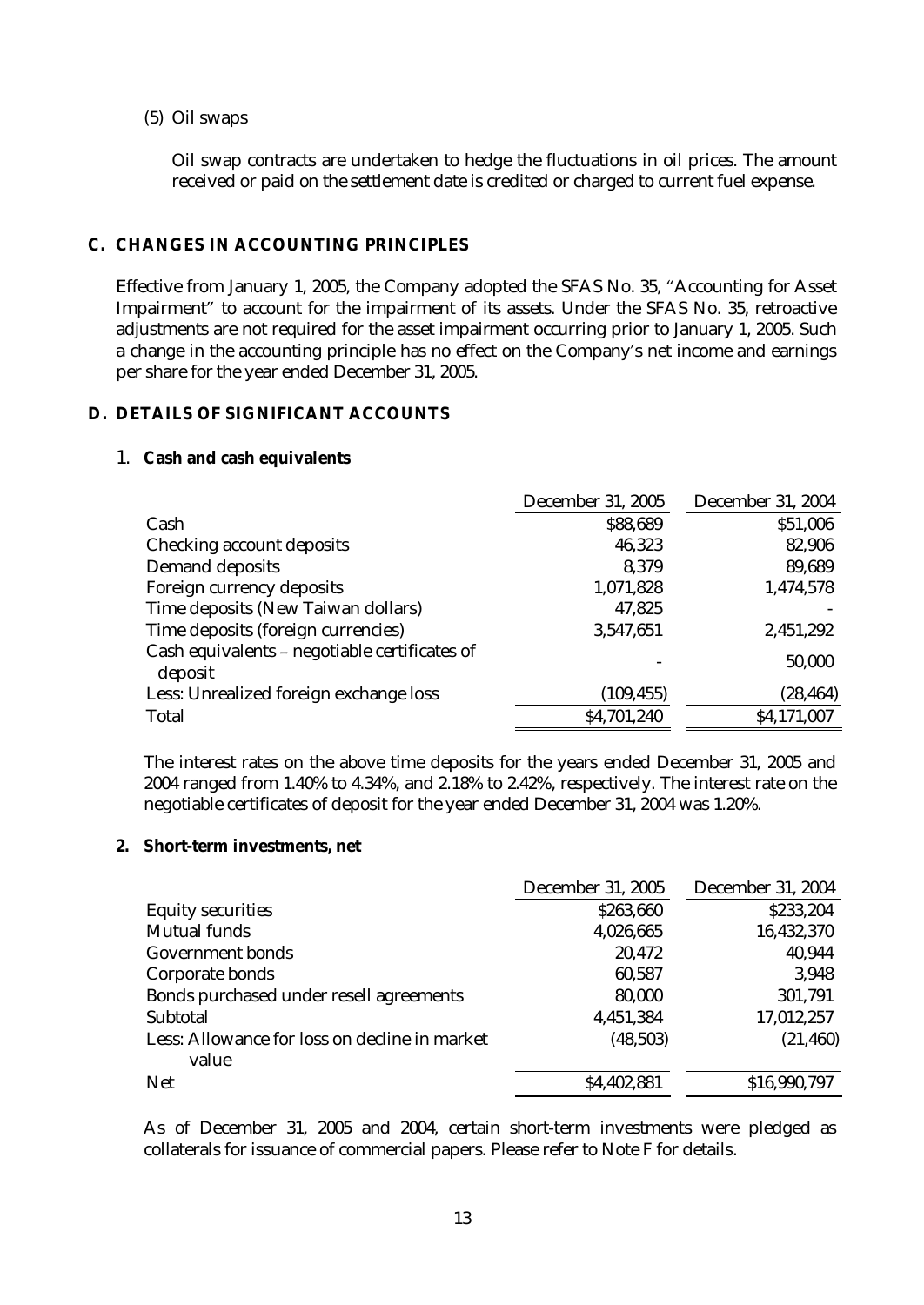### **3. Accounts receivable, net**

|                                        | <b>December 31, 2005</b> | <b>December 31, 2004</b> |
|----------------------------------------|--------------------------|--------------------------|
| Non-related parties                    | \$2,437,056              | \$3,131,294              |
| Less: Unrealized foreign exchange loss | (35, 633)                | (63,046)                 |
| Less: Allowance for doubtful accounts  | (1,577)                  | (1,577)                  |
| <b>Subtotal</b>                        | 2,399,846                | 3,066,671                |
| <b>Related parties</b>                 | 108,333                  | 365,055                  |
| <b>Net</b>                             | \$2,508,179              | \$3,431,726              |

### **4. Other receivables**

|                                                                | <b>December 31, 2005</b> | <b>December 31, 2004</b> |
|----------------------------------------------------------------|--------------------------|--------------------------|
| Non-related parties                                            |                          |                          |
| <b>Accrued income</b>                                          | \$1,571                  | \$6,683                  |
| Tax refund receivable                                          | 40,700                   | 71,968                   |
| <b>Current portion of long-term installment</b><br>receivables | 70,827                   | 88,246                   |
| <b>Others</b>                                                  | 135,000                  | 117,637                  |
| <b>Subtotal</b>                                                | 248,098                  | 284,534                  |
| <b>Related parties</b>                                         | 32,611                   | 27,247                   |
| <b>Total</b>                                                   | \$280,709                | \$311,781                |

Please refer to Note D10 for details of the current portion of long-term installment receivables.

## **5. Other financial assets – current, net**

|                                                        | <b>December 31, 2005</b> | <b>December 31, 2004</b> |
|--------------------------------------------------------|--------------------------|--------------------------|
| <b>Equity-linked notes</b>                             | \$619,754                | \$66,951                 |
| Less: Allowance for loss on decline in market<br>value | (6, 551)                 | (5,893)                  |
| <b>Net</b>                                             | \$613,203                | \$61,058                 |
|                                                        |                          |                          |

As of December 31, 2005 and 2004, none of the above financial assets was pledged as collateral.

### **6. Inventories**

|    |                                   | <b>December 31, 2005</b> | <b>December 31, 2004</b> |
|----|-----------------------------------|--------------------------|--------------------------|
|    | <b>Fuel</b>                       | \$645,904                | \$439,249                |
| 7. | Other current assets              |                          |                          |
|    |                                   | <b>December 31, 2005</b> | <b>December 31, 2004</b> |
|    | <b>Agency accounts</b>            | \$2,629,171              | \$3,004,641              |
|    | <b>Agency reciprocal accounts</b> | 25,705                   | 24,771                   |
|    | <b>Temporary debits</b>           | 32,999                   | 41,732                   |
|    | <b>Total</b>                      | \$2,687,875              | \$3,071,144              |
|    |                                   |                          |                          |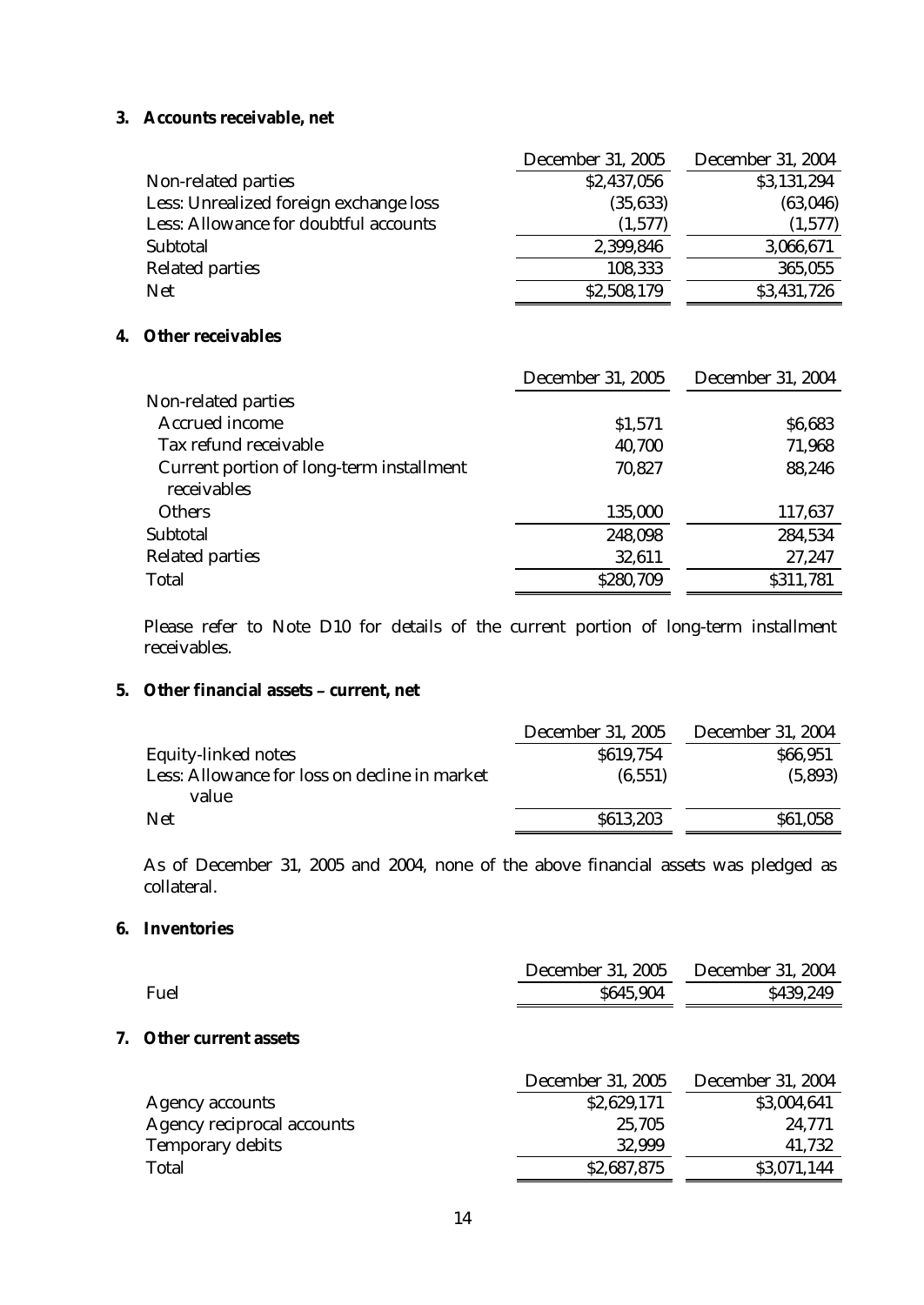#### (1) Agency accounts

The Company has entered into agreements with foreign agents to deal with the port formalities related to foreign ports such as arrival and departure of ships, cargo loading, discharging and forwarding, collection of freight and payment of expenses incurred with foreign ports. The above transactions are booked in the agency accounts.

## (2) Agency reciprocal accounts

The Company has been appointed by Evergreen International S.A., Greencompass Marine S.A., Lloyd Triestino Di Navigazione S.P.A. and Hatsu Marine Limited as their agent to pay the petty cash required by their vessels, crew salaries and insurance premiums in Taiwan. The above transactions are booked in the agency reciprocal accounts.

#### **8. Long-term investments**

|                                      | <b>December 31, 2005</b> | <b>December 31, 2004</b> |
|--------------------------------------|--------------------------|--------------------------|
| Long-term equity investments         | \$61,319,140             | \$54,230,267             |
| Long-term bond investments           | 12,581                   |                          |
| Other long-term investments          | 312                      | 312                      |
| Other financial assets - non-current |                          | 135,330                  |
| <b>Total</b>                         | \$61,332,033             | \$54,365,909             |

#### (1) Long-term equity investments

|                                                                            | <b>December 31, 2005</b> |           | <b>December 31, 2004</b> |           |
|----------------------------------------------------------------------------|--------------------------|-----------|--------------------------|-----------|
|                                                                            |                          | Ownership |                          | Ownership |
|                                                                            | <b>Amount</b>            | (%)       | <b>Amount</b>            | (%)       |
| <b>Equity method</b>                                                       |                          |           |                          |           |
| Peony Investment S.A.                                                      | \$41,434,463             | 100.00    | \$34,672,963             | 100.00    |
| Taiwan Terminal Services Co., Ltd.                                         | 72,714                   | 55.00     | 85,082                   | 55.00     |
| <b>Charng Yang Development Co., Ltd.</b>                                   | 401,997                  | 40.00     | 374,111                  | 40.00     |
| <b>Evergreen International Storage and</b><br><b>Transport Corporation</b> | 7,548,310                | 39.74     | 7,224,023                | 39.74     |
| <b>Evergreen Security Corporation</b>                                      | 40,827                   | 31.25     | 33,932                   | 31.25     |
| <b>EVA Airways Corporation</b>                                             | 8,982,435                | 20.43     | 9,035,433                | 20.96     |
| <b>Taipei Port Container Terminal</b><br>Corporation                       | 153,219                  | 20.00     | 154,995                  | 20.00     |
| <b>Toplogis Technology Corporation</b>                                     | 4,063                    | 25.00     | 8,809                    | 25.00     |
| <b>Subtotal</b>                                                            | 58,638,028               |           | 51,589,348               |           |
| <b>Cost method</b>                                                         |                          |           |                          |           |
| Dongbu Pusan Container Terminal<br>Co., Ltd.                               |                          |           |                          |           |
| Power World Fund Inc.                                                      | 27,273                   | 5.68      | 50,000                   | 5.68      |
| Fubon Securities Finance Co., Ltd.                                         | 190,322                  | 4.93      | 190,322                  | 4.93      |
| <b>Taiwan High Speed Rail Corporation</b>                                  | 1,250,000                | 2.53      | 1,250,000                | 2.53      |
| Linden Technologies, Inc.                                                  | 15,372                   | 2.53      | 15,372                   | 2.53      |
| Taiwan Fixed Network Co., Ltd.                                             | 700,000                  | 1.08      | 700,000                  | 1.08      |
| Well Long Information Co., Ltd.                                            |                          | 0.14      | 1,300                    | 0.14      |
| <b>Subtotal</b>                                                            | 2,182,967                |           | 2,206,994                |           |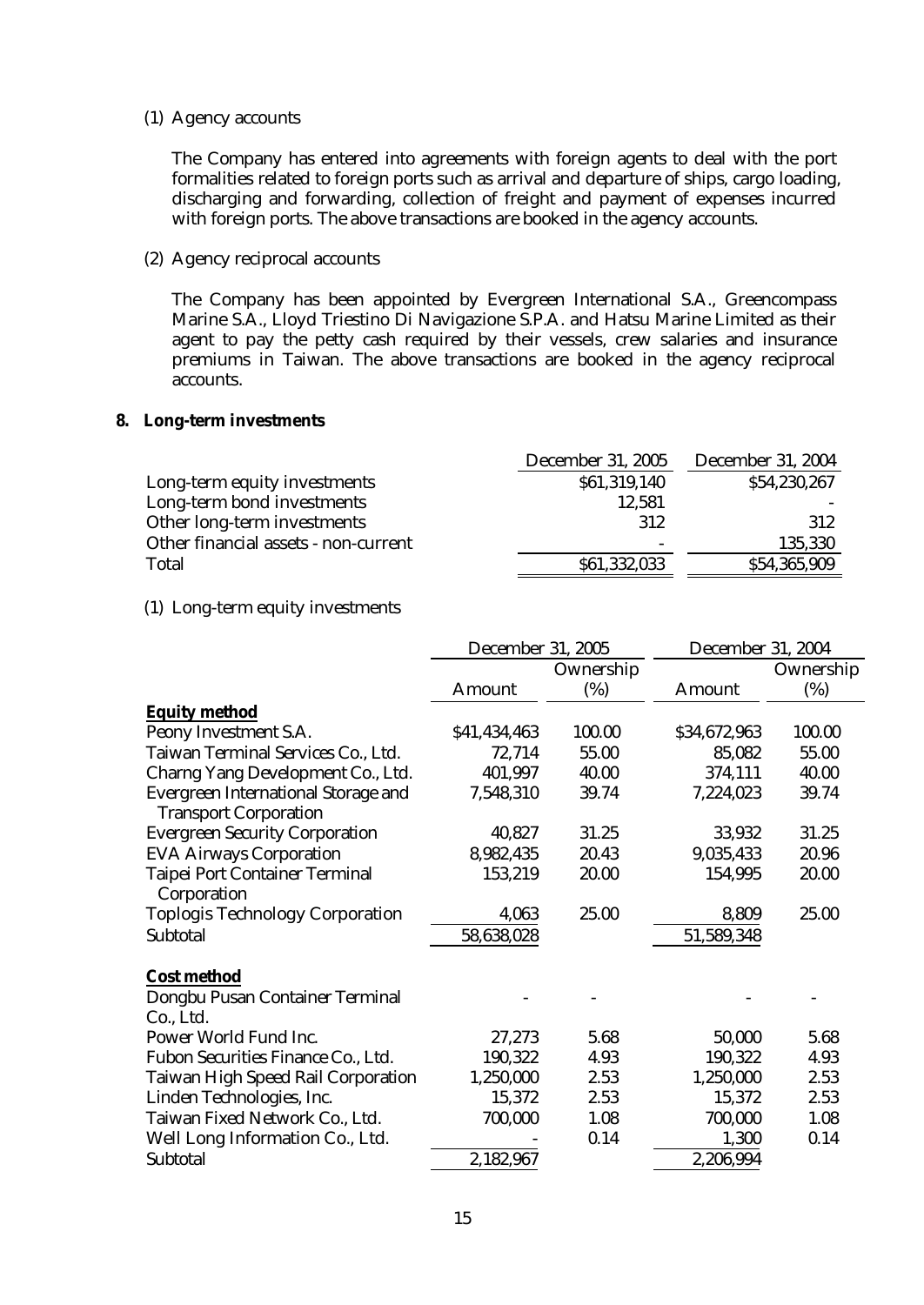|                                                        | <b>December 31, 2005</b> |           | <b>December 31, 2004</b> |           |
|--------------------------------------------------------|--------------------------|-----------|--------------------------|-----------|
|                                                        |                          | Ownership |                          | Ownership |
|                                                        | <b>Amount</b>            | (%)       | <b>Amount</b>            | (%)       |
| Lower of cost or market value                          |                          |           |                          |           |
| method                                                 |                          |           |                          |           |
| <b>Central Reinsurance Corp.</b>                       | 490,801                  | 8.45      | 426,581                  | 8.73      |
| Fubon Financial Holding Co., Ltd.                      | 7,344                    | 0.04      | 7,344                    | 0.04      |
| Less: Allowance for loss on decline in<br>market value |                          |           |                          |           |
| <b>Subtotal</b>                                        | 498,145                  |           | 433,925                  |           |
| <b>Total</b>                                           | \$61,319,140             |           | \$54,230,267             |           |

- (a) The investment income recognized for the above investees accounted for under the equity method was based on their financial statements audited by independent auditors for the corresponding periods. For the years ended December 31, 2005 and 2004, the investment income recognized for these investees amounted to \$7,683,397 thousand and \$8,959,281 thousand, respectively.
- (b) On June 5, 2003, the Company's Board of Directors resolved to purchase the domestic unsecured convertible bonds issued by EVA Airways Corporation(EVA Airways), totaling \$500 million (face value). As the Company intended to hold the investment in the above convertible bonds for long-term purposes, they were recorded under long-term bond investments. In March 2004, the Company converted all the convertible bonds into 46,382 thousand shares of EVA Airways' common stock at \$10.78 per share. As a result of the conversion, the Company's percentage of equity interest in EVA Airways increased and the investment in the above convertible bonds was reclassified to long-term equity investments, resulting in an increase of \$48,751 thousand in capital surplus. In addition, EVA Airways increased its capital through cash injection in September 2004. As a stockholder of EVA Airways, the Company was entitled to a subscription of 39,608 thousand new shares. However, the Company waived its subscription right. Hence, its percentage of equity interest in EVA Airways decreased, resulting in a decrease of \$116,351 thousand in capital surplus.
- (c) The Company's Board of directors resolved to inject additional cash in Central Reinsurance Company as a shareholder on August 25, 2005 and October 27, 2004. The company subscribed to 5,584 thousand shares at \$11.5 per share and 4,311 thousand shares at \$12 per share, issued by Central Reinsurance Corporation due to cash injection. After cash injection, the investment represented 8.45% and 8.73% equity interest in Central Reinsurance Company, respectively.
- (d) On October 22, 2004, the Company's Board of Directors resolved to subscribe to 1,000 thousand new shares, totaling \$10,000 thousand at \$ 10 per share, issued by Toplogis Technology Corporation (Toplogis) due to cash injection. The Company's investment in Toplogis represents 25% of its equity and is accounted for by the equity method.
- (e) In second quarter, 2005, the market value of the investment in Well Long Information Co., Ltd., an investee accounted for under the cost method, declined. The Company assessed that the investment cost could not be recovered. As a result, a realized investment loss of \$1,300 thousand was recognized based on the carrying value and was recorded under non-operating expenses – other investment loss.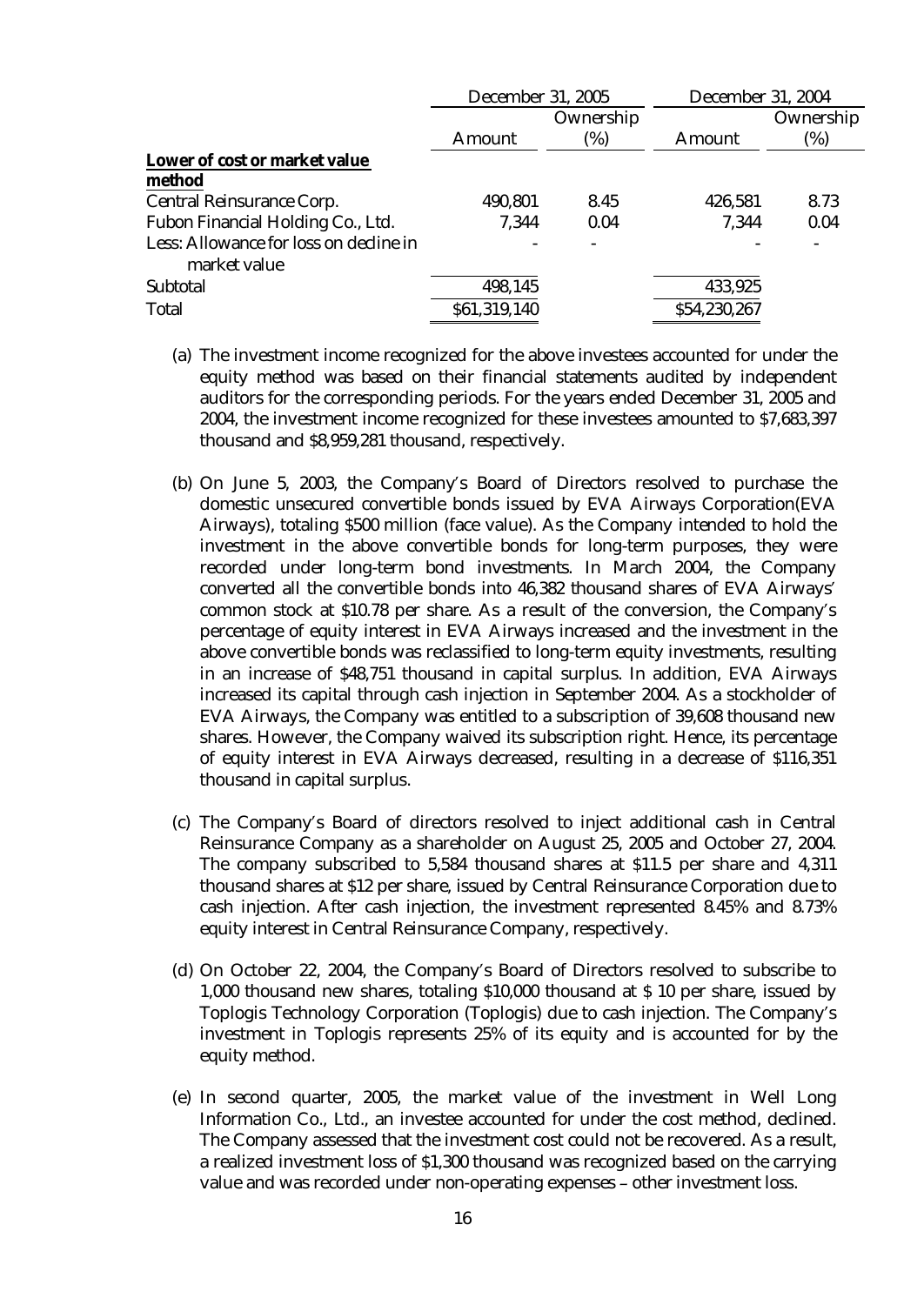- (f) In July 2005, Power World Fund Inc.(PWF), an investee accounted for under the cost method, reduced its capital. The conversion rate on the capital reduction was 545.5 shares for every 1,000 old shares held, and the amount returned to the stockholders was \$10 (par value) per share. As a result of the capital reduction, the proceeds received by the Company based on its proportionate equity interest in PWF were \$22,727 thousand, and the carrying amount of the Company's investment in PWF was written down by \$22,727 thousand. No gain and loss incurred.
- (g) In February 2004, Fubon Securities Finance Co., Ltd.(Fubon Securities), an investee accounted for under the cost method, reduced its capital. The conversion rate on the capital reduction was 634.921 shares for every 1,000 old shares held, and the amount returned to the stockholders was \$10 (par value) per share. As a result of the capital reduction, the proceeds received by the Company based on its proportionate equity interest in Fubon Securities were \$113,371 thousand, and the carrying amount of the Company's investment in Fubon Securities was written down by \$109,403 thousand. Accordingly, \$3,968 thousand of income was generated, which was recorded under "non-operating income – others".
- (h) In August 2004, Taiwan Fixed Network Co., Ltd., an investee accounted for under the cost method, reduced its capital. The conversion rate on the capital reduction was 700 shares for every 1000 old shares held, and the amount returned to the stockholders was \$10 (par value) per share. As a result of the capital reduction, the proceeds received by the Company based on its proportionate equity interest in Taiwan Fixed Network were \$300,000 thousand, and the carrying amount of the Company's investment in Taiwan Fixed Network was written down by \$300,000 thousand. No income and loss were incurred.
- (i) The Company previously pledged 300,000 shares of Dongbu Pusan Container Terminal Co., Ltd. (DPCT), an investee accounted for under the cost method, as collaterals for DPCT's borrowings. In June 2004, the Company's Board of Directors resolved to sell these 300,000 shares of DPCT to its related company, Peony Investment S.A., at book value. Please refer to Notes E for details.
- (j) In 2005, the accounts of Peony Investment S.A. and Taiwan Terminal Service Co. Ltd. (TTSC) have been included in the Company's consolidated financial statements. Total assets and total operating revenues of TTSC didn't reach the criteria of SFAS No. 7 " Consolidate Financial Statements " that was before amendment, so TTSC was not included in the Company's consolidated financial statements in 2004. Under the amended SFAS No.7, retroactive adjustments are not required for consolidated financial statements occurring prior to January 1, 2005.
- (k) As of December 31, 2005 and 2004, none of the above long-term equity investments was pledged or collateralized.

|                                     |                 | Coupon | <b>December</b> | <b>December</b> |
|-------------------------------------|-----------------|--------|-----------------|-----------------|
| Item                                | Period          | Rate   | 31, 2005        | 31, 2004        |
| Convertible bonds - Tuntex          | Mar. 10, 2005 - | $0\%$  | \$12,581        | S-              |
| (Thailand) Public Company           | Mar. 10, 2013   |        |                 |                 |
| Limited                             |                 |        |                 |                 |
| <b>Less: Cumulative translation</b> |                 |        |                 |                 |
| adjustments                         |                 |        |                 |                 |
| <b>Total</b>                        |                 |        | \$12,581        |                 |
|                                     |                 |        |                 |                 |

(2) Long-term bond investments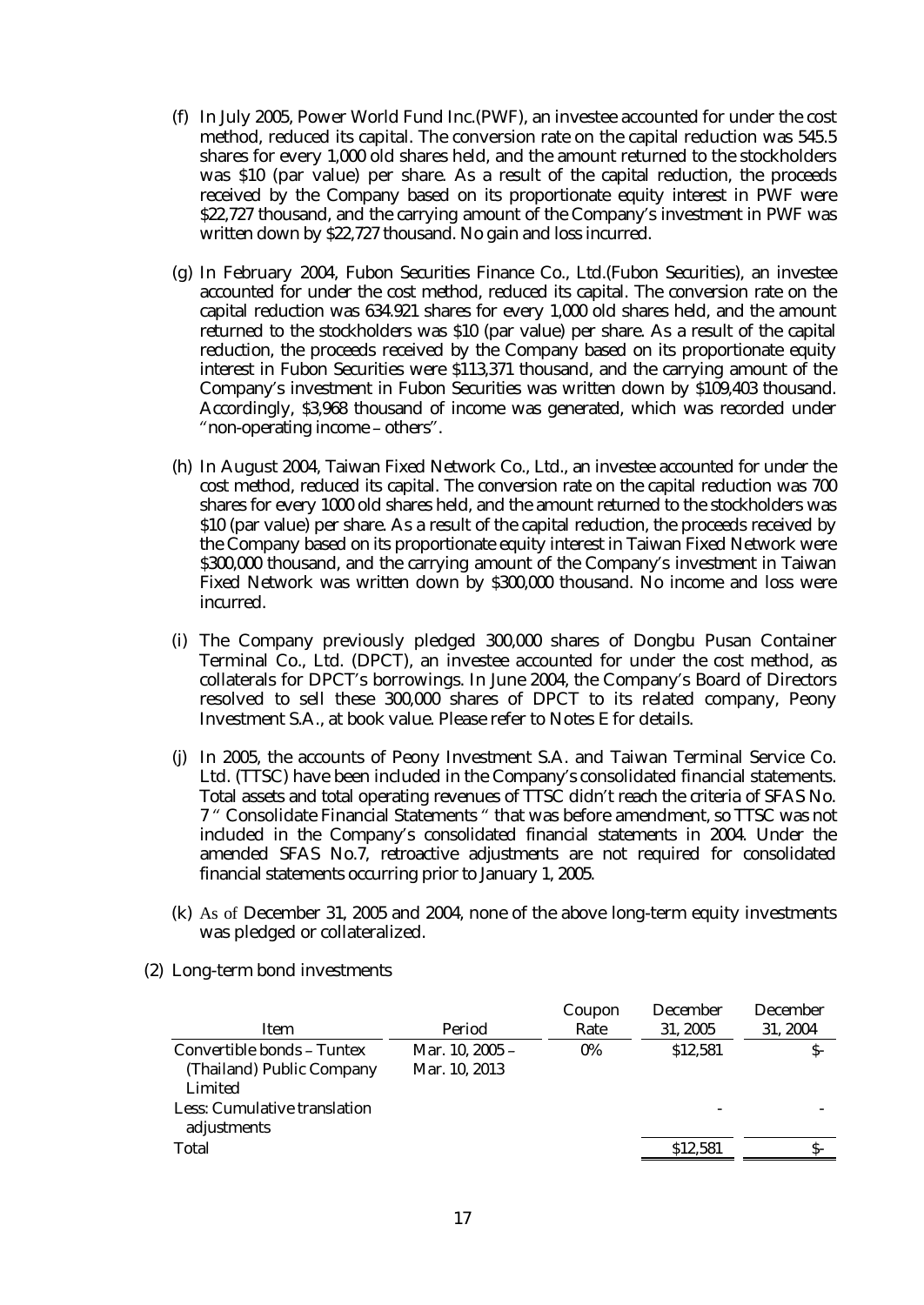In 1997, the Company purchased US\$180 thousand of the convertible bonds issued by Tuntex (Thailand) Public Company Limited. As Tuntex encountered financial difficulties, it defaulted at maturity of the bonds. Accordingly, the Company fully recognized the losses on the bonds in 2001. Tuntex subsequently filed an application to the court for corporate restructuring and reached a consensus with the creditors to reissue the above-mentioned bonds. The convertible bonds allocated to the Company were recorded at their face value of THB15,737 thousand (NTD12,581 thousand), and the Company recognized \$12,581 thousand income under "non-operating income – others" for the three months ended March 31, 2005.

(3) Other long-term investments

|                                                | <b>December</b> | <b>December</b> |
|------------------------------------------------|-----------------|-----------------|
|                                                | 31, 2005        | 31, 2004        |
| Marshal Golf Country Club – membership fee and |                 |                 |
| service charges                                | <b>S312</b>     | <b>S312</b>     |

(4) Other financial assets – non-current

|                                                                 |                           | <b>December</b> | <b>December</b> |
|-----------------------------------------------------------------|---------------------------|-----------------|-----------------|
|                                                                 | <b>Maturity Date</b>      | 31, 2005        | 31, 2004        |
| <b>Taishin International Bank - structured</b><br>time deposits | Sep. 12, 2013             | $S-$            | \$34,175        |
| <b>Banca Del Gottardo - inverse</b><br>floating-rate bills      | Sep. 24, 2013             |                 | 68,410          |
| <b>Banca Del Gottardo - money market</b><br>fund                | No fixed<br>maturity date |                 | 42,156          |
| <b>Subtotal</b>                                                 |                           |                 | 144,741         |
| <b>Less: Cumulative translation</b><br>adjustments              |                           |                 | (9, 411)        |
| <b>Total</b>                                                    |                           | S-              | \$135,330       |

None of the above financial assets has been pledged as collateral. The interest rates ranged from 1.69% to 12.00% during the year ended December 31, 2004, respectively.

**9. Property, plant and equipment, net** 

|                                  | <b>December 31, 2005</b> |                     |                |  |
|----------------------------------|--------------------------|---------------------|----------------|--|
|                                  | <b>Accumulated</b>       |                     |                |  |
|                                  | Cost                     | <b>Depreciation</b> | <b>Balance</b> |  |
| Land                             | \$1,998,859              | S-                  | \$1,998,859    |  |
| <b>Buildings</b>                 | 1,511,958                | 351,503             | 1,160,455      |  |
| Loading/discharging equipment    | 3,616,970                | 2,617,335           | 999,635        |  |
| Computer equipment               | 116,851                  | 58,278              | 58,573         |  |
| <b>Transportation equipment</b>  | 16,697,252               | 13,917,239          | 2,780,013      |  |
| Ships and equipment              | 9,877,935                | 9,647,057           | 230,878        |  |
| <b>Dock facilities</b>           | 625,223                  |                     | 625,223        |  |
| Office equipment                 | 210,927                  | 142,045             | 68,882         |  |
| <b>Subtotal</b>                  | 34,655,975               | 26,733,457          | 7,922,518      |  |
| <b>Prepayments for equipment</b> | 359,802                  |                     | 359,802        |  |
| <b>Total</b>                     | \$35,015,777             | \$26,733,457        | \$8,282,320    |  |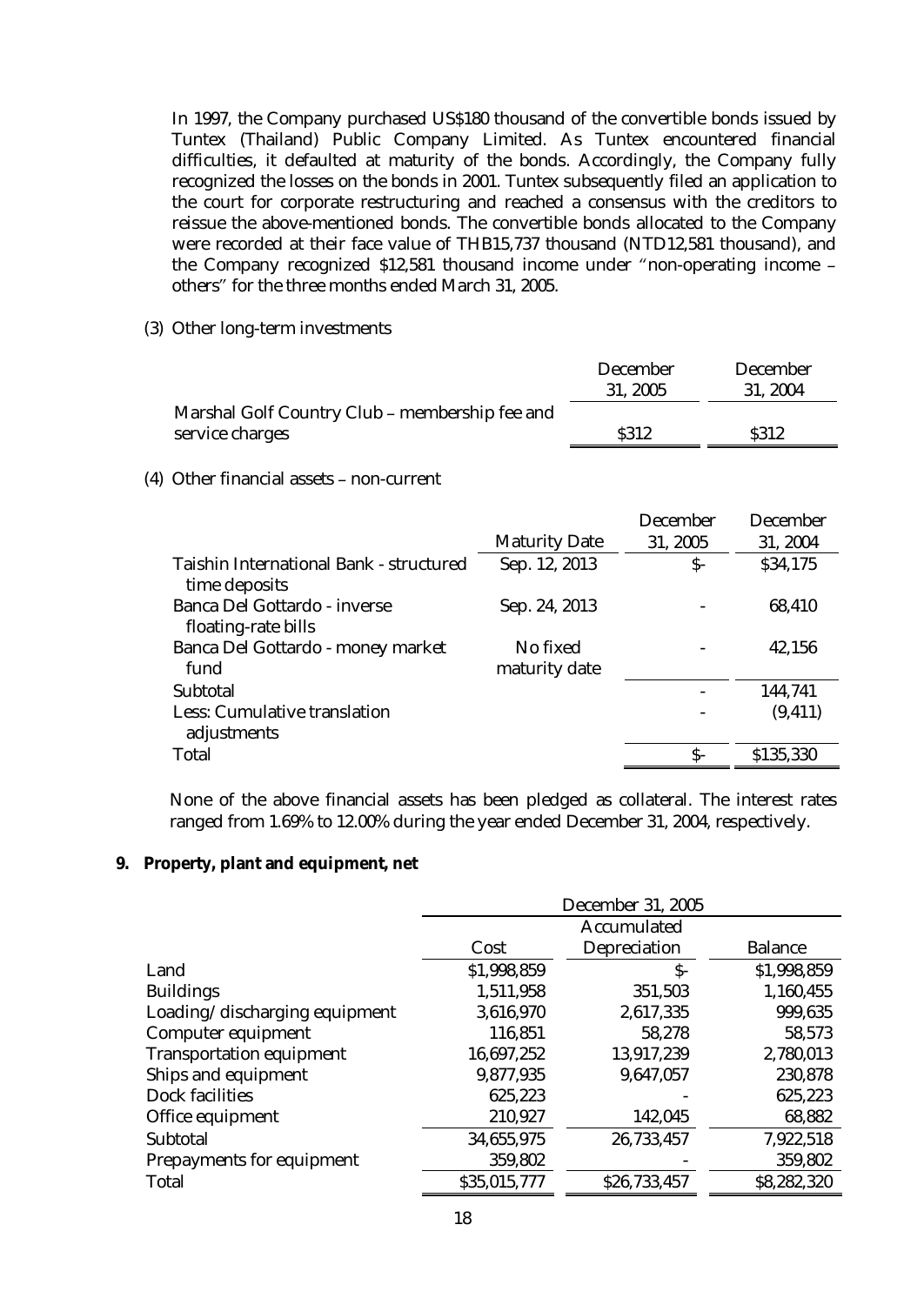|                                  | <b>December 31, 2004</b> |                     |                |  |
|----------------------------------|--------------------------|---------------------|----------------|--|
|                                  | <b>Accumulated</b>       |                     |                |  |
|                                  | Cost                     | <b>Depreciation</b> | <b>Balance</b> |  |
| Land                             | \$1,998,859              | $S-$                | \$1,998,859    |  |
| <b>Buildings</b>                 | 1,356,403                | 324,175             | 1,032,228      |  |
| Loading/discharging equipment    | 3,079,785                | 2,250,658           | 829,127        |  |
| Computer equipment               | 175,468                  | 102,477             | 72,991         |  |
| <b>Transportation equipment</b>  | 17,102,718               | 13,514,725          | 3,587,993      |  |
| Ships and equipment              | 9,877,935                | 9,416,178           | 461,757        |  |
| <b>Dock facilities</b>           | 738,990                  |                     | 738,990        |  |
| Office equipment                 | 203,638                  | 142,367             | 61,271         |  |
| <b>Subtotal</b>                  | 34,533,796               | 25,750,580          | 8,783,216      |  |
| <b>Prepayments for equipment</b> | 28,239                   |                     | 28,239         |  |
| <b>Total</b>                     | \$34,562,035             | \$25,750,580        | \$8,811,455    |  |

- (1) Please refer to Note E for details of the transactions on property, plant and equipment with related parties and Note F for details of the assets pledged as collaterals.
- (2) All the aforementioned ships and equipment have been insured based on the market value of each vessel or the requirement of the creditor banks. As of December 31, 2005 and 2004, the insurance coverage amounted to USD57,500 thousand and USD71,000 thousand, respectively. In addition, the ships were covered by the protection and indemnity insurance with GARD. The indemnity amount was unlimited except for oil pollution which was limited to USD8 billion and USD1 billion for the years ended December 31, 2005 and 2004.
- (3) The Company's loading/discharging equipment has been covered by the general insurance for construction machinery with insurance coverage amounting to \$1,238,667 thousand and \$1,370,174 thousand as of December 31, 2005 and 2004, respectively. The fire insurance coverage for office equipment was \$1,438,964 thousand and \$1,056,963 thousand as of December 31, 2005 and 2004, respectively. Container facilities were insured with full coverage amounting to USD489,093 thousand for both year .
- (4) The Company entered into a construction agreement with Kaohsiung Harbor Bureau to complete the extension project of Pier No. 116 of Kaohsiung Harbor. The Company is entitled to use the pier free of charge for 16 years commencing from the date of completion. At expiration of the 16-year period, the Company is obliged to return the pier to the Bureau but has the priority to lease the pier. The construction project was reclassified to dock facilities upon its completion on January 1, 1992, and is amortized on a straight-line basis over 16 years with the amortization charged to loading/discharging expenses.
- (5) The Company entered into a construction agreement with Kaohsiung Harbor Bureau to complete the extension project of Piers No. 79~81 of Kaohsiung Harbor. The Company is entitled to use the piers free of charge for 10 years commencing from the date of completion. At expiration of the 10-year period, the Company is obliged to return the piers to the Bureau but has the priority to lease the piers. The construction project was reclassified to dock facilities upon its completion in the beginning of 2000, and is amortized on a straight-line basis over 10 years with the amortization charged to loading/discharging expenses.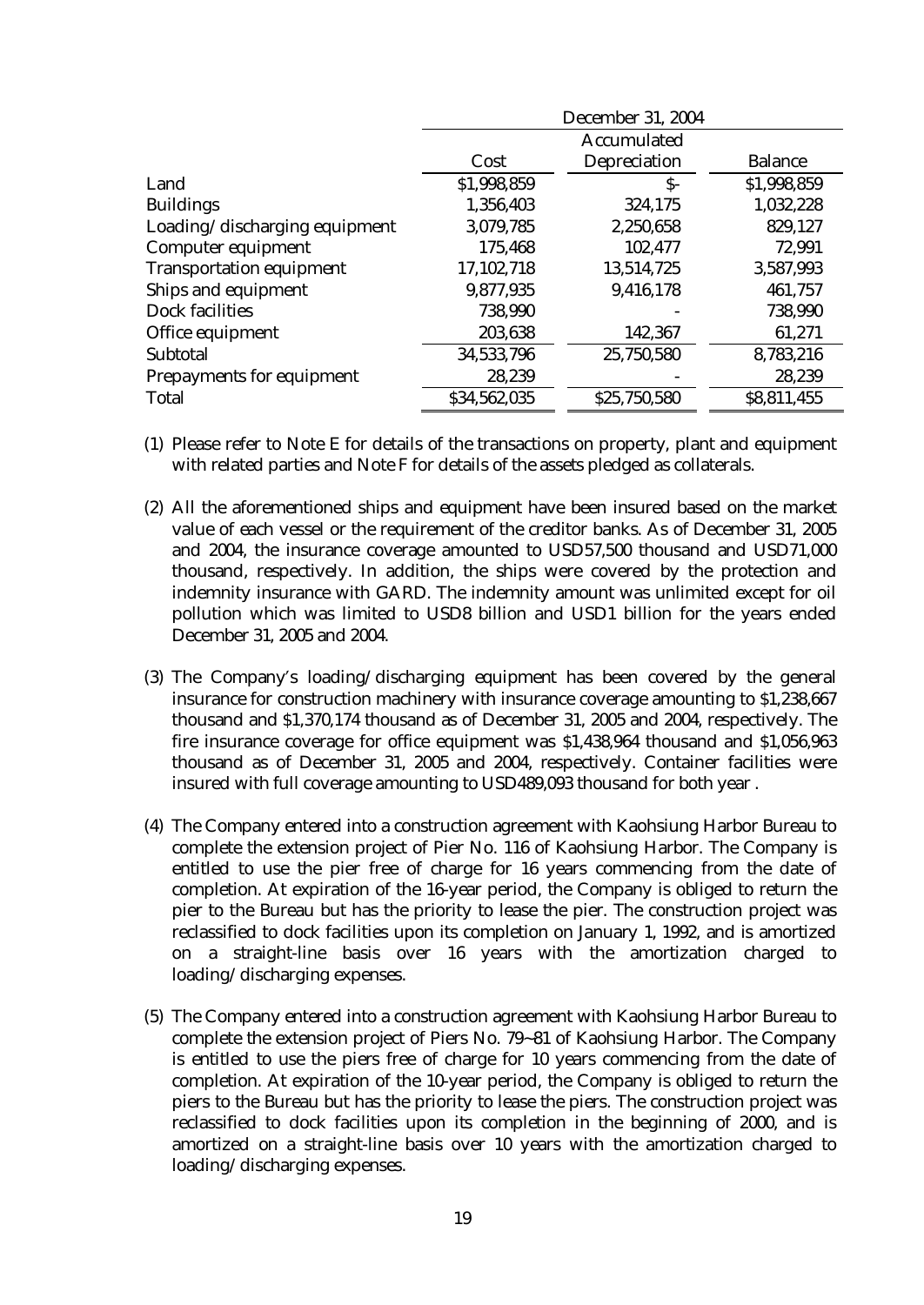### **10. Long-term installment receivables**

|                                        | <b>December 31, 2005</b> | <b>December 31, 2004</b> |
|----------------------------------------|--------------------------|--------------------------|
| Receivables from sales of vessels      | \$446,329                | \$552,491                |
| Less: Unrealized foreign exchange loss | (24, 281)                | (45, 312)                |
| <b>Total</b>                           | 422,048                  | 507,179                  |
| <b>Less: Current portion</b>           | (70, 827)                | (88, 246)                |
| Long-term installment receivables, net | \$351,221                | \$418,933                |

- (1) The above installment receivables derived from the four vessels, GLEE, GLOW, GRUP and GALT sold in 2001 and 2002 with a total price of USD54,648 thousand. The interest charged on the receivables is LIBOR (London InterBank Offered Rate) plus 1.5%. As of December 31, 2005 and 2004, the accrued amount of the receivables was USD12,902 thousand and USD15,965 thousand, respectively.
- (2) As of December 31, 2005, details of the above long-term installment receivables that were to be collected in the following years are as follow (expressed in thousand dollars):

| <b>Expiration</b> | Amount            |  |  |
|-------------------|-------------------|--|--|
| Within 1 year     | <b>USD 2,165</b>  |  |  |
| $1 - 2$ years     | 8,451             |  |  |
| $2 - 3$ years     | 1,143             |  |  |
| $3 - 4$ years     | 1,143             |  |  |
| <b>Total</b>      | <b>USD 12,902</b> |  |  |

### **11. Short-term loans**

|                                   | <b>December 31, 2005</b> |                          | <b>December 31, 2004</b> |               |
|-----------------------------------|--------------------------|--------------------------|--------------------------|---------------|
|                                   | <b>Interest</b>          |                          | <b>Interest</b>          |               |
| <b>Item</b>                       | Rate $(\%)$              | Amount                   | Rate $(\%)$              | <b>Amount</b> |
| <b>New Taiwan dollars</b>         | $1.46 - 1.53$            | \$1,800,000              | $1.20 - 1.35$            | \$2,700,000   |
| <b>Foreign currencies</b>         |                          | $\overline{\phantom{a}}$ | <b>3.10</b>              | 98,790        |
| Less: Unrealized foreign exchange |                          |                          |                          | (3, 487)      |
| gain                              |                          |                          |                          |               |
| <b>Total</b>                      |                          | \$1,800,000              |                          | \$2,795,303   |
|                                   |                          |                          |                          |               |

As the above short-term loans were all credit loans, none of them was secured with collaterals.

#### **12. Short-term bills payable**

|                                    | <b>December 31, 2005</b>                 |                       |               |
|------------------------------------|------------------------------------------|-----------------------|---------------|
|                                    | <b>Guarantor</b>                         | Period                | <b>Amount</b> |
| <b>Commercial paper</b>            | <b>International Bills Finance Corp.</b> | $12.27.05 - 01.10.06$ | \$200,000     |
| $^{\prime\prime}$                  | <b>Taiwan Bills Finance Corp.</b>        | $12.27.05 - 01.10.06$ | 200,000       |
| $^{\prime\prime}$                  | China Bills Finance Corp.                | $12.23.05 - 01.10.06$ | 200,000       |
| $^{\prime\prime}$                  | <b>Chinatrust Bills Finance Corp.</b>    | $12.27.05 - 01.10.06$ | 200,000       |
| <b>Total</b>                       |                                          |                       | 800,000       |
| <b>Less: Unamortized discounts</b> |                                          |                       | (245)         |
| <b>Net</b>                         |                                          |                       | \$799,755     |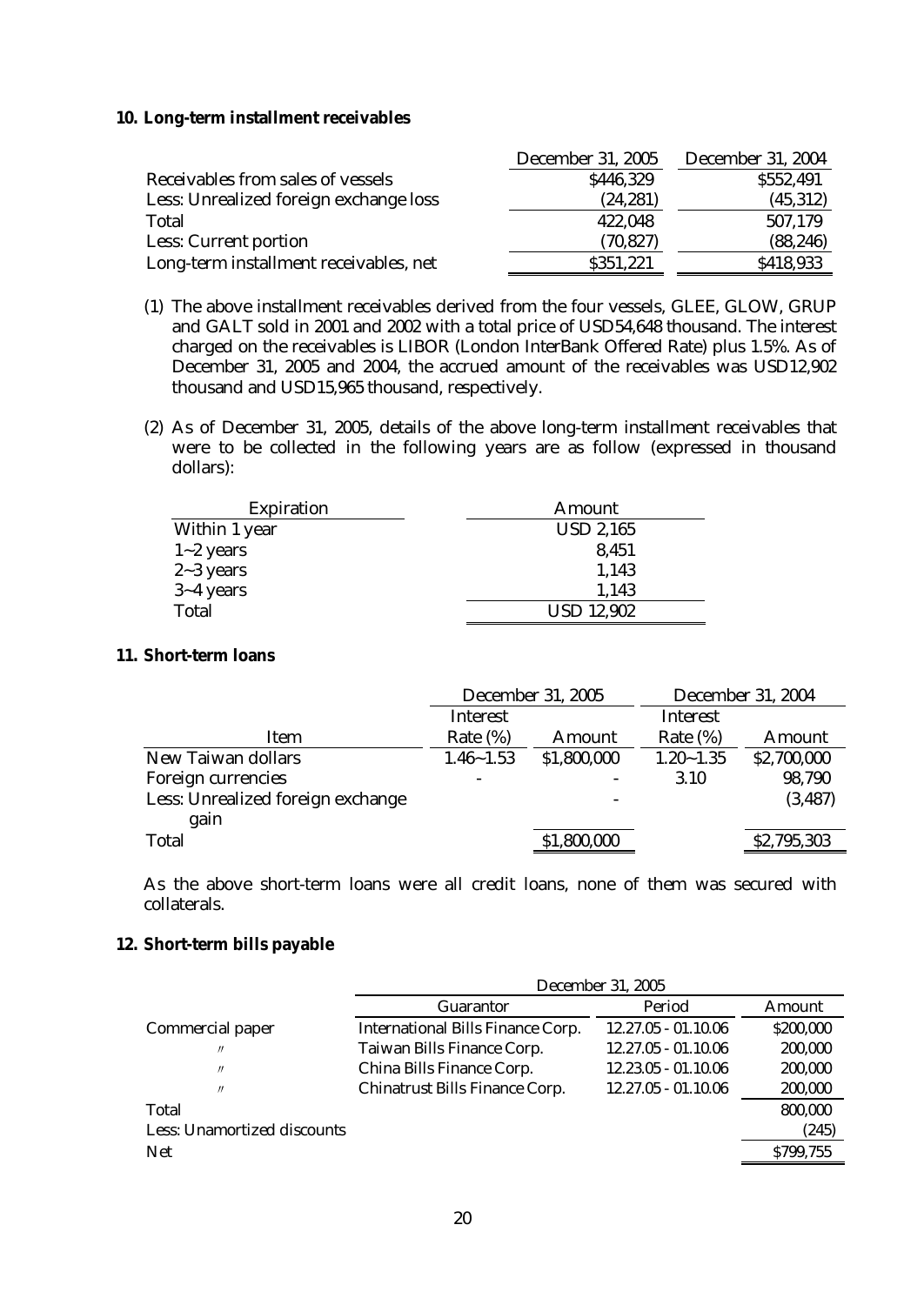|                                    | <b>December 31, 2004</b>                 |                       |               |  |
|------------------------------------|------------------------------------------|-----------------------|---------------|--|
|                                    | <b>Guarantor</b>                         | Period                | <b>Amount</b> |  |
| <b>Commercial paper</b>            | <b>International Bills Finance Corp.</b> | 12.07.04 - 01.06.05   | \$500,000     |  |
| $^{\prime\prime}$                  | <b>Chung Hsing Bills Finance Corp.</b>   | $12.22.04 - 01.21.05$ | 500,000       |  |
| $^{\prime\prime}$                  | <b>Taiwan Bills Finance Corp.</b>        | 12.17.04 - 01.17.05   | 200,000       |  |
| $^{\prime\prime}$                  | Dah Chung Bills Finance Corp.            | 12.27.04 - 01.26.05   | 200,000       |  |
| $^{\prime\prime}$                  | <b>Grand Cathay Securities Corp.</b>     | 12.27.04 - 01.17.05   | 500,000       |  |
| $^{\prime\prime}$                  | <b>Chinatrust Bills Finance Corp.</b>    | 12.28.04 - 01.27.05   | 200,000       |  |
| Total                              |                                          |                       | 2,100,000     |  |
| <b>Less: Unamortized discounts</b> |                                          |                       | (909)         |  |
| <b>Net</b>                         |                                          |                       | \$2,099,091   |  |
|                                    |                                          |                       |               |  |

- (1) Please refer to Note F for details of the marketable securities pledged as collaterals for the above commercial papers.
- (2) The interest rate range on the above commercial papers was 1.18%~1.35% and 1.19%~1.22% for the years ended December 31, 2005 and 2004, respectively.

#### **13. Accrued expenses**

|                                        | <b>December 31, 2005</b> | <b>December 31, 2004</b> |
|----------------------------------------|--------------------------|--------------------------|
| <b>Accrued expenses</b>                | \$189,976                | \$195,005                |
| <b>Estimated accrued expenses</b>      | 2,568,550                | 3,241,837                |
| Less: Unrealized foreign exchange gain | (24, 102)                | (76,966)                 |
| <b>Total</b>                           | \$2,734,424              | \$3,359,876              |

The estimated accrued expenses represent the estimation of the expenses to be incurred with the foreign agents and on the agency services rendered by the Company to the foreign marine transportation companies. The estimated accrued expenses as of December 31, 2004 were \$3,241,837 thousand of which \$2,631,650 thousand was reversed as of December 31, 2005, constituting 81.18% of the estimated amount. The estimated accrued expenses as of December 31, 2003 were \$2,498,087 thousand of which \$2,367,234 thousand was reversed as of December 31, 2004, constituting 94.76% of the estimated amount.

#### **14. Long-term liabilities due within one year**

|                         | <b>December 31, 2005</b> | <b>December 31, 2004</b> |
|-------------------------|--------------------------|--------------------------|
| Corporate bonds payable | \$1,500,000              | \$1,500,000              |
| Long-term bank loans    | 2,798,000                | 3,025,199                |
| Total                   | \$4,298,000              | \$4,525,199              |

#### **15. Corporate bonds payable**

|                                    | <b>December 31, 2005</b> | <b>December 31, 2004</b> |
|------------------------------------|--------------------------|--------------------------|
| Seventh secured corporate bonds    | S-                       | \$1,500,000              |
| Eighth secured corporate bonds     | 1,500,000                | 1,500,000                |
| Ninth secured corporate bonds      | 1,000,000                | 1,000,000                |
| Tenth secured corporate bonds      | 1,500,000                | 1,500,000                |
| Eleventh secured corporate bonds   | 1,500,000                | 1,500,000                |
| First unsecured convertible bonds  | 1,634,400                | 2,179,700                |
| Second unsecured convertible bonds | 1,864,300                | 2,273,900                |
| Add: Accrued interest compensation | 6,339                    | 4,232                    |
| <b>Subtotal</b>                    | 9,005,039                | 11,457,832               |
| <b>Less: Current portion</b>       | (1,500,000)              | (1,500,000)              |
| Non-current portion                | \$7,505,039              | \$9,957,832              |
|                                    |                          |                          |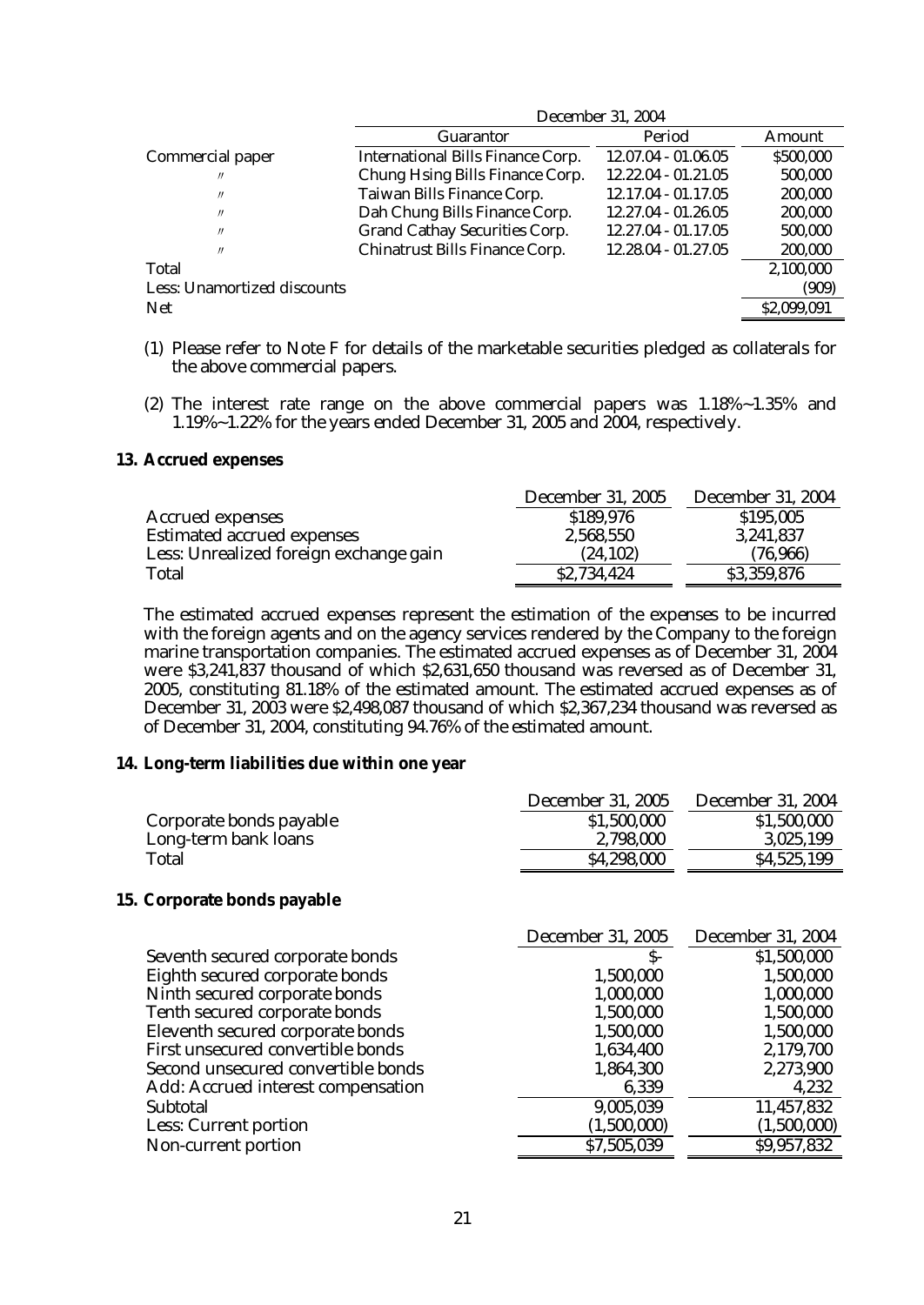- (1) Please refer to Schedules  $1 \sim 3$  for details of the terms on the above corporate bonds.
- (2) On January 12, 2004, the Company issued its first unsecured domestic convertible bonds (hereinafter referred to as the "Bonds") at face value, totaling \$4 billion. The major terms on the issuance are set forth below.
	- (1) Period: 5 years (January 12, 2004 to January 11, 2009).
	- (2) Coupon rate: 0% per annum.
	- (3) Principal repayment and interest payment

Unless the Bonds are redeemed, repurchased, resold, converted or deregistered before maturity, or other events occur due to regulatory reasons, the principal of the Bonds is to be repaid in lump sum by cash at maturity based on the face value of the Bonds.

(4) Collaterals

The Bonds are unsecured. However, if the Company subsequently issues other convertible bonds secured with collaterals, the rights of the holders of the Bonds to claim their credits and the collaterals are set at the same rank as the holders of the convertible bonds issued subsequently.

- (5) Redemption at the Company's option
	- a. During the period from 3 months after the Bonds are issued to 40 days before the maturity of the Bonds, if the closing price of the Company's common stock at the Taiwan Stock Exchange is equal to 50% or above of the conversion price in effect for a period of 30 consecutive trading days, the Company may redeem 100% of the outstanding bonds in cash at the redemption price calculated based on the agreed yield rate on redemption within 30 trading days following the above-mentioned 30 consecutive trading days. The yield rate on redemption is 0.20% per annum during the period from 3 months to 3 years after the Bonds are issued. During the period from 3 years after the Bonds are issued to 40 days before the maturity of the Bonds, the Bonds are redeemable at their face value.
	- b. During the period from 3 months after the Bonds are issued to 40 days before the maturity of the Bonds, if the total amount of the Bonds outstanding after the conversion by the bondholders is less than \$400 million (10% of the total issued amount), the Company may redeem the outstanding bonds in cash in accordance with the terms stated in Paragraph a. above.
	- c. When the Company issues its redemption notice, if the bondholders do not reply before the effective redemption date, the Company may convert the bonds held by those bondholders into common stock at the conversion price in effect at the expiration of the notice period.
- (6) Redemption at the bondholders' option

During the 30 days before the Bonds are issued for 3 years, the bondholders may require the Company to redeem their bonds in cash at the face value plus interest compensation (i.e. 100.60% of the face value with a yield rate of 0.20% per annum).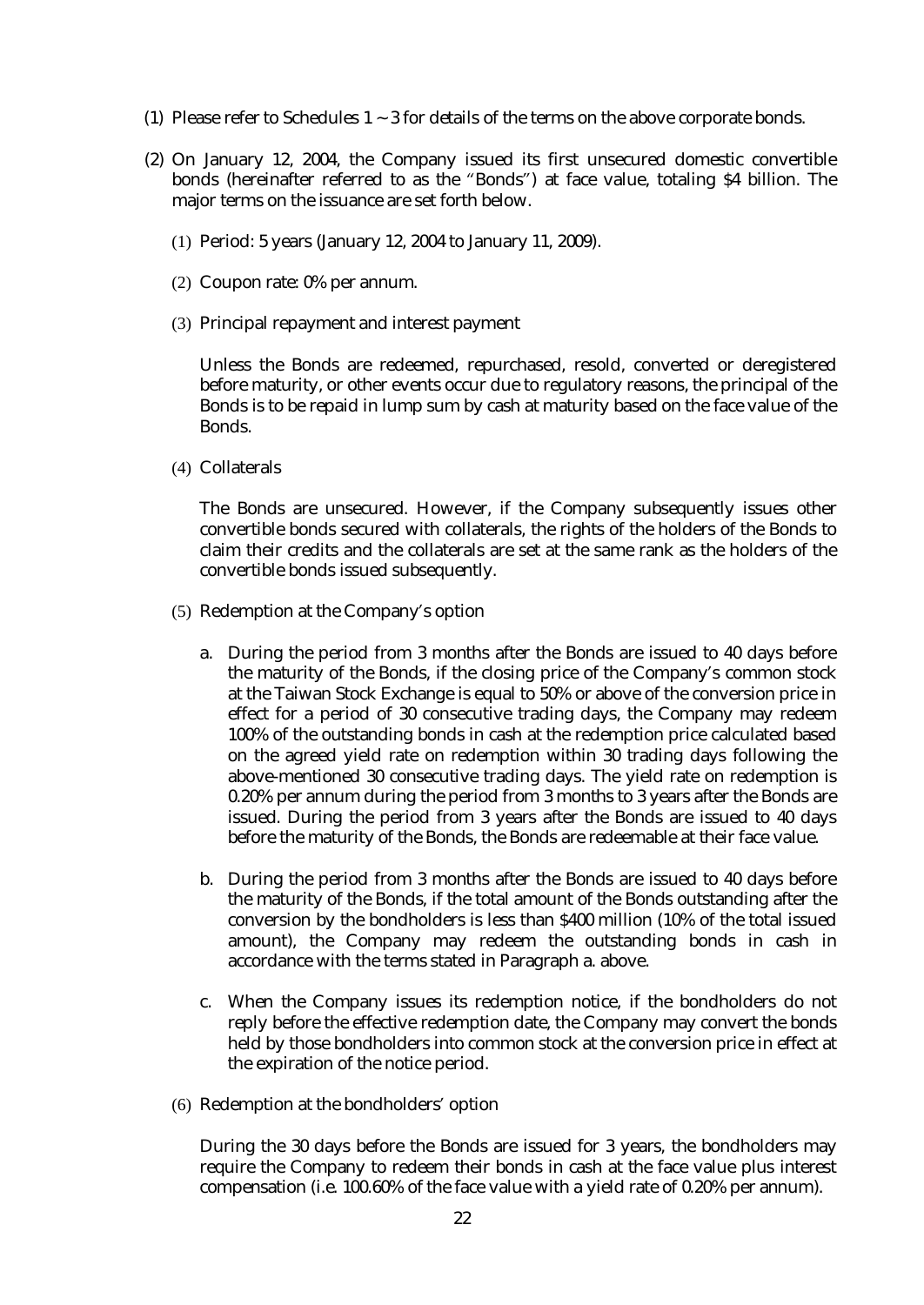- (7) Terms on conversion
	- a. Conversion period

The bondholders may convert the Bonds into the Company's common stock during the period from 3 months after the Bonds are issued to 10 days before the maturity of the Bonds.

The bondholders are prohibited from exercising their conversion right during the period from 3 trading days before the announcement of cash or stock dividends to the date of distribution of the cash or stock dividends.

b. Conversion price

The conversion price is the lower of the three average closing prices of the Company's common stock during the 10, 15 and 20 trading days before October 3, 2003 multiplied by 115%. If any cash or stock dividends are distributed before October 3, 2003, the closing price used in the computation of the conversion price must be adjusted for the effect of the dividend distribution. If any cash or stock dividends are distributed during the period from the date on which the conversion price is set to the date on which the Bonds are converted, the conversion price is required to be adjusted in accordance with the adjusting formula specified in the bond agreement. The conversion price at the issuance of the Bonds was set at \$28.60. On December 31, 2005, the adjusted conversion price was \$24.07.

- (8) Others
	- a. Entitlement to cash dividends

The bondholders who request to convert the Bonds on a date which is more than 3 trading days before the announcement of cash dividends are entitled to the cash dividends resolved by the stockholders in the current year.

The bondholders who request to convert the Bonds 3 trading days before the announcement of cash dividends or later are not entitled to the cash dividends resolved by the stockholders in the current year, but are entitled to the cash dividends resolved by the stockholders in the following year.

- b. The affiliated companies of the Company may subscribe the Bonds, but do not have the right to convert the Bonds into the Company's common stock.
- (3) On September 6, 2004, the Company issued its second unsecured domestic convertible bonds (hereinafter referred to as the "Second Bonds") at face value, totaling \$4.5 billion. The major terms on the issuance are set forth below.
	- (a) Period: 5 years (September 6, 2004 to September 5, 2009).
	- (b) Coupon rate: 0% per annum.
	- (c) Principal repayment and interest payment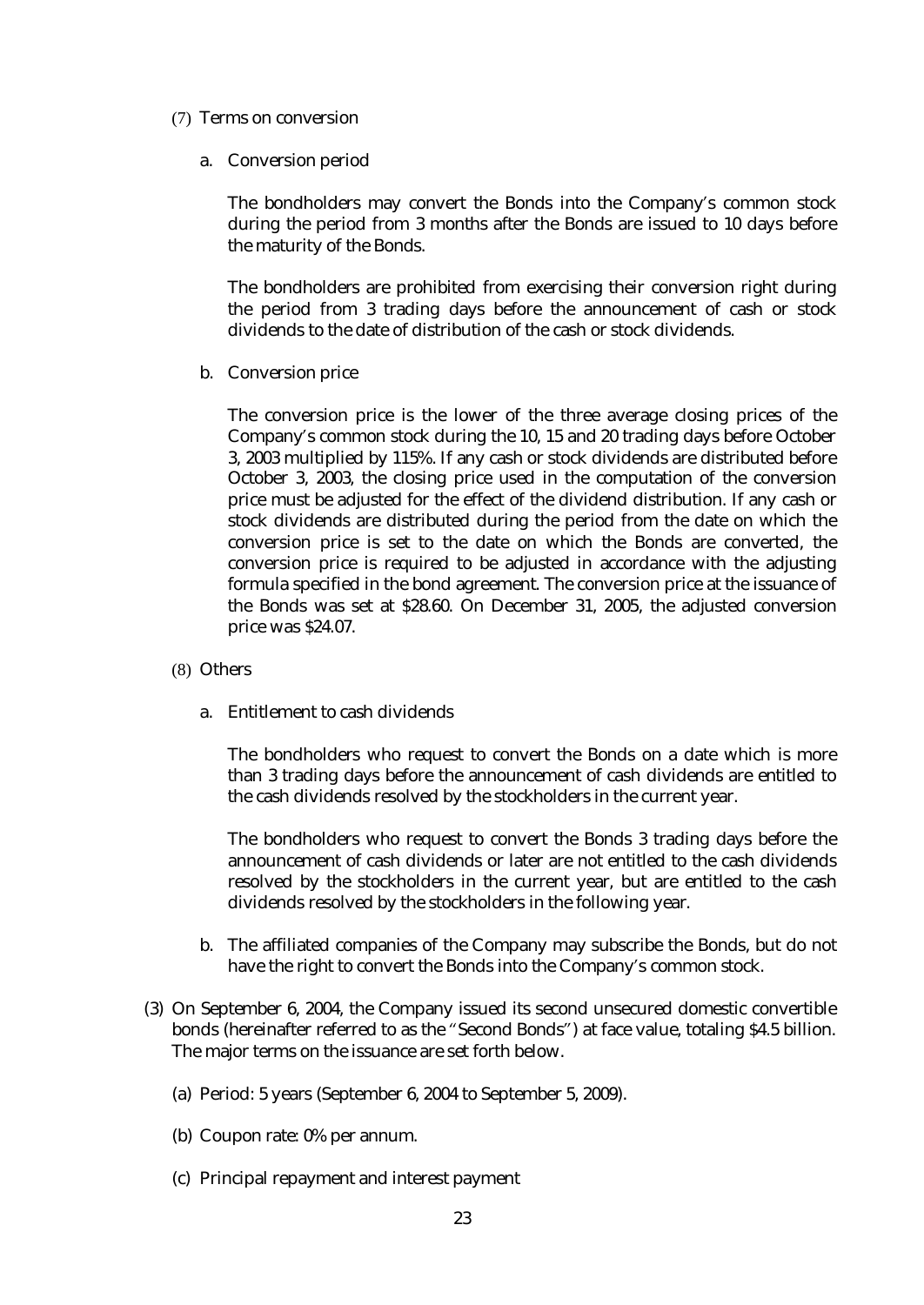Unless the Second Bonds are redeemed, repurchased, resold, converted or deregistered before maturity, or other events occur due to regulatory reasons, the principal of the Second Bonds is to be repaid in lump sum by cash at maturity based on the face value of the Second Bonds.

(d) Collaterals

The Second Bonds are unsecured. However, if the Company subsequently issues other convertible bonds secured with collaterals, the rights of the holders of the Second Bonds to claim their credits and the collaterals are set at the same rank as the holders of the convertible bonds issued subsequently.

- (e) Redemption at the Company's option
	- a. During the period from 3 months after the Second Bonds are issued to 40 days before the maturity of the Second Bonds, if the closing price of the Company's common stock at the Taiwan Stock Exchange is equal to 50% or above of the conversion price in effect for a period of 30 consecutive trading days, the Company may redeem the outstanding bonds in cash at the face value of the Second Bonds within 30 trading days following the above-mentioned 30 consecutive trading days.
	- b. During the period from 3 months after the Second Bonds are issued to 40 days before the maturity of the Second Bonds, if the total amount of the Second Bonds outstanding after the conversion by the bondholders is less than \$450 million (10% of the total issued amount), the Company may redeem the outstanding bonds at their face value any time during the 40 days before the maturity of the Second Bonds.
	- c. When the Company issues its redemption notice, if the bondholders do not reply before the effective redemption date, the Company may convert the bonds held by those bondholders into common stock at the conversion price in effect at the expiration of the notice period.
- (f) Redemption at the bondholders' option

During the 30 days before the Second Bonds are issued for 3.5 years, the bondholders may require the Company to redeem their bonds in cash at the face value.

- (g) Terms on conversion
	- a. Conversion period

The bondholders may convert the Second Bonds into the Company's common stock during the period from 1 month after the Second Bonds are issued to 10 days before the maturity of the second Bonds.

The bondholders are prohibited from exercising their conversion right during the period from 3 trading days before the announcement of cash or stock dividends to the date of distribution of the cash or stock dividends.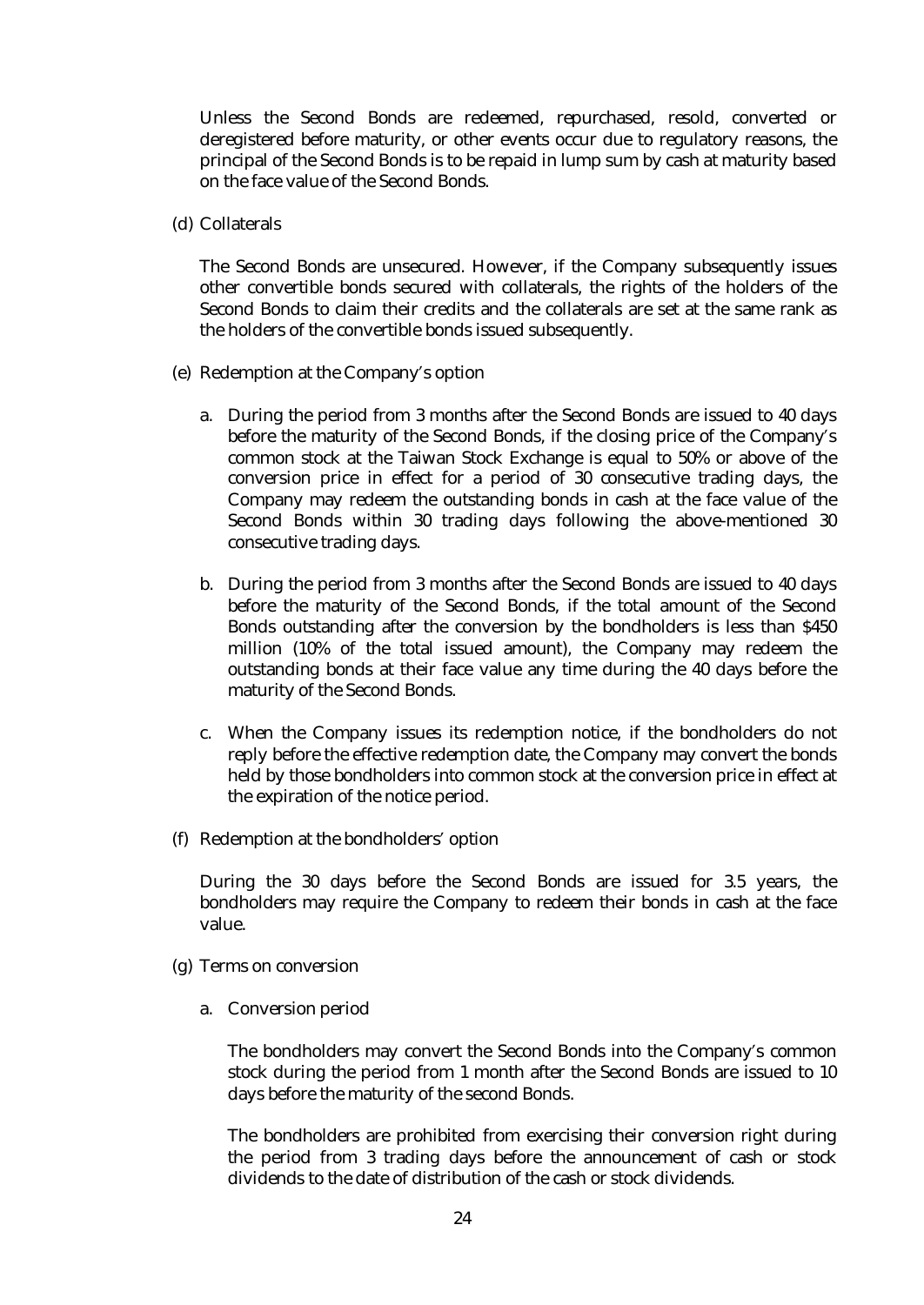#### b. Conversion price

The conversion price can be any of the three average closing prices of the Company's common stock during the 1, 3 and 5 trading days before August 24, 2004 multiplied by 103%. If any cash or stock dividends are distributed before August 24, 2004, the closing price used in the computation of the conversion price must be adjusted for the effect of the dividend distribution. If any cash or stock dividends are distributed during the period from the date on which the conversion price is set to the date on which the Second Bonds are converted, the conversion price is required to be adjusted in accordance with the adjusting formula specified in the bond agreement. The conversion price at the issuance of the Second Bonds was set at \$28.50. On December 31, 2005, the adjusted conversion price was \$21.68.

#### (h) Entitlement to cash dividends

The bondholders who request to convert the Second Bonds during the period from January 1 of the current year to any date which is more than 3 trading days before the announcement of cash or stock dividends are entitled to the cash or stock dividends resolved by the stockholders in the current year. Conversion of the Second Bonds is prohibited during the period from 3 trading days before the announcement of cash or stock dividends to the ex-dividend date.

The bondholders who request to convert the Second Bonds during the period from the date following the ex-dividend date to December 31 of the current year are not entitled to the cash or stock dividends resolved by the stockholders in the current year, but are entitled to the cash or stock dividends resolved by the stockholders in the following year.

#### **16. Long-term loans**

#### Long-term bank loans:

|                                |                  |                       | <b>December</b> | <b>December</b> |
|--------------------------------|------------------|-----------------------|-----------------|-----------------|
| Creditor                       | <b>Type</b>      | Period                | 31, 2005        | 31, 2004        |
| <b>Chiao Tung Bank</b>         | <b>Secured</b>   | $04.21.98 - 04.21.05$ | $S-$            | \$28,450        |
| <b>Chiao Tung Bank</b>         | <b>Secured</b>   | $01.31.00 - 01.31.07$ |                 | 181,800         |
| <b>Chiao Tung Bank</b>         | <b>Secured</b>   | $06.26.01 - 03.01.08$ |                 | 254,520         |
| <b>Bank of Taiwan</b>          | <b>Secured</b>   | $10.20.98 - 10.20.05$ |                 | 400,000         |
| <b>Bank of Taiwan</b>          | <b>Secured</b>   | 12.17.02 - 08.06.07   | 396,000         | 300,000         |
| <b>Bank of Taiwan</b>          | <b>Secured</b>   | $03.07.03 - 08.06.07$ |                 | 294,000         |
| <b>Bank of Taiwan</b>          | <b>Secured</b>   | $10.27.05 - 01.25.06$ | 500,000         |                 |
| <b>Bank of Taiwan</b>          | <b>Unsecured</b> | $05.27.02 - 05.27.07$ | 375,000         | 625,000         |
| The Bank of                    | <b>Secured</b>   | $02.25.05 - 08.25.07$ |                 | 165,832         |
| Tokyo-Mitsubishi               |                  |                       |                 |                 |
| The Mizuho Corporate Bank      | <b>Secured</b>   | $03.31.03 - 03.31.07$ |                 | 762,891         |
| The Mizuho Corporate Bank      | <b>Secured</b>   | $10.01.03 - 09.08.08$ |                 | 1,694,760       |
| <b>Bank of Panhsin</b>         | <b>Unsecured</b> | $09.03.02 - 09.03.05$ |                 | 47,000          |
| <b>Bank of Panhsin</b>         | <b>Unsecured</b> | $12.31.04 - 06.16.06$ |                 | 200,000         |
| <b>Taiwan Cooperative Bank</b> | <b>Secured</b>   | $06.24.03 - 06.24.08$ |                 | 600,000         |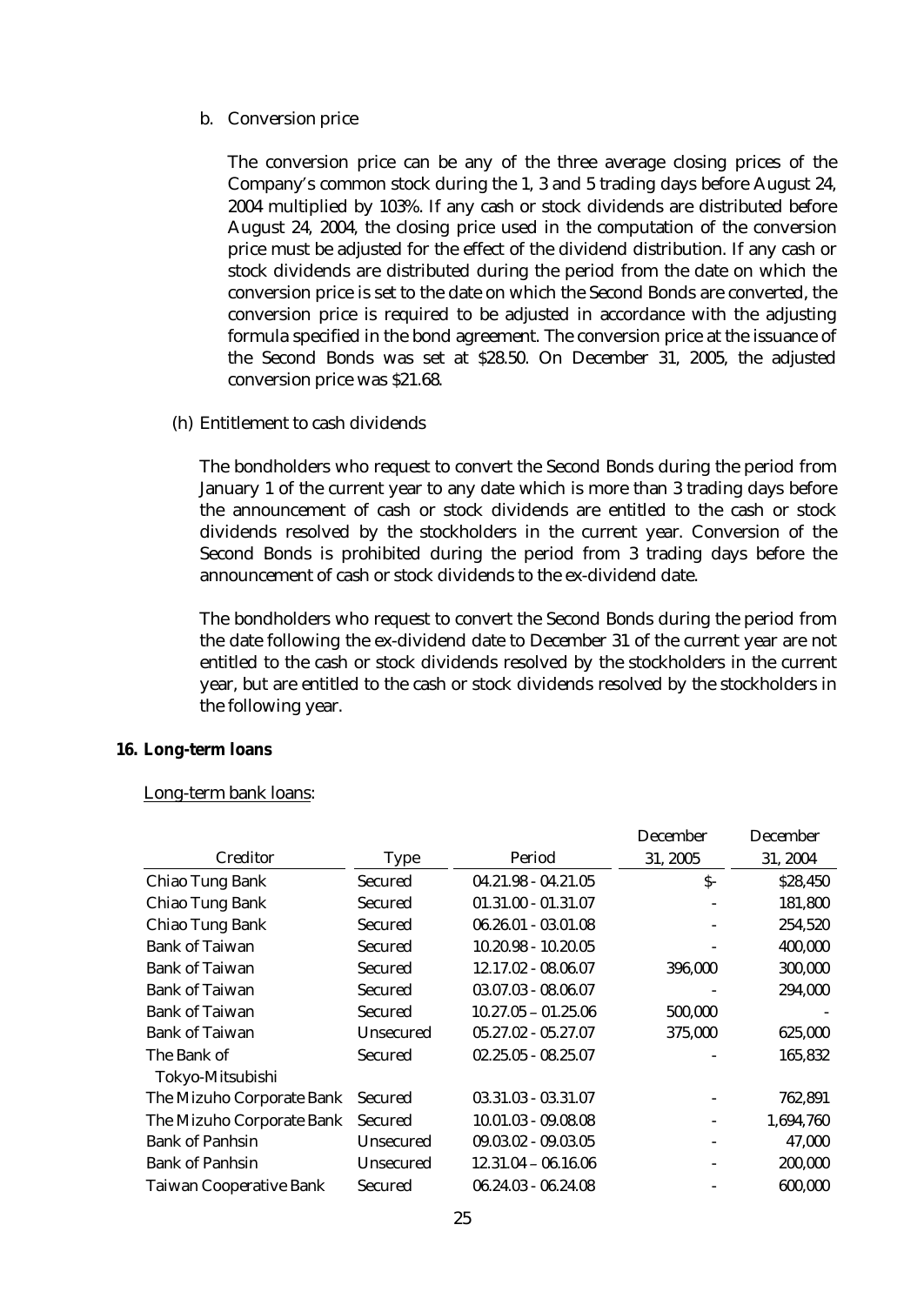|                                                       |                  |                       | <b>December</b> | <b>December</b> |
|-------------------------------------------------------|------------------|-----------------------|-----------------|-----------------|
| <b>Creditor</b>                                       | <b>Type</b>      | Period                | 31, 2005        | 31, 2004        |
| <b>Chang Hwa Bank</b>                                 | <b>Unsecured</b> | 12.16.02 - 12.16.07   |                 | 258,750         |
| <b>Chang Hwa Bank</b>                                 | <b>Unsecured</b> | 04.21.04 - 04.21.09   |                 | 1,977,600       |
| <b>Chang Hwa Bank</b>                                 | <b>Unsecured</b> | $05.26.04 - 04.21.07$ |                 | 1,341,600       |
| <b>International Bank of Taipei</b>                   | <b>Unsecured</b> | $03.15.02 - 03.15.06$ |                 | 75,000          |
| <b>Land Bank of Taiwan</b>                            | <b>Unsecured</b> | 12.19.02 - 12.19.07   |                 | 750,000         |
| Hua Nan Commercial Bank                               | <b>Unsecured</b> | $07.23.02 - 07.23.07$ |                 | 375,000         |
| The Export-Import Bank of<br>the Republic of China    | <b>Unsecured</b> | $08.27.02 - 08.27.07$ | 160,000         | 240,000         |
| <b>Sunny Bank</b>                                     | <b>Unsecured</b> | $11.28.02 - 11.28.05$ |                 | 95,000          |
| <b>Bank of East Asia</b>                              | <b>Unsecured</b> | $02.27.03 - 02.27.09$ | 150,000         | 150,000         |
| <b>Calyon Corporate and</b><br><b>Investment Bank</b> | <b>Unsecured</b> | $09.29.03 - 06.06.08$ | 500,000         | 500,000         |
| <b>First Commercial Bank</b>                          | <b>Unsecured</b> | $06.27.03 - 06.27.08$ | 1,500,000       | 2,100,000       |
| <b>Bank of Overseas Chinese</b>                       | <b>Unsecured</b> | 11.28.02 - 01.28.05   |                 | 75,000          |
| <b>Industrial Bank of Taiwan</b>                      | <b>Unsecured</b> | 11.11.03 - 11.11.07   | 180,000         | 300,000         |
| <b>Asia Trust</b>                                     | <b>Unsecured</b> | 12.30.03 - 07.20.05   |                 | 120,000         |
| <b>Cathay United Bank</b>                             | <b>Secured</b>   | 09.22.04 - 09.24.08   |                 | 101,610         |
| <b>Subtotal</b>                                       |                  |                       | 3,761,000       | 14,013,813      |
| <b>Less: Unrealized foreign</b><br>exchange gain      |                  |                       |                 | (253, 614)      |
| <b>Total</b>                                          |                  |                       | 3,761,000       | 13,760,199      |
| <b>Less: Current portion</b>                          |                  |                       | (2,798,000)     | (3,025,199)     |
| Non-current portion                                   |                  |                       | \$963,000       | \$10,735,000    |
|                                                       |                  |                       |                 |                 |

The interest rate range on the above long-term bank loans was 0.518%~4.515% and 0.518%~4.307% for the years ended December 31, 2005 and 2004, respectively. Please refer to Note F for details of the collaterals pledged for the above long-term loans.

### **17. Pensions**

## (1) The pension costs comprise the following:

|                                        | <b>Year Ended</b>        | <b>Year Ended</b>        |
|----------------------------------------|--------------------------|--------------------------|
|                                        | <b>December 31, 2005</b> | <b>December 31, 2004</b> |
| Service cost                           | \$124,724                | \$91,929                 |
| Interest cost                          | 33,437                   | 16,952                   |
| <b>Expected return on plan assets</b>  | (12, 567)                | (9,400)                  |
| <b>Deferred amortization</b>           |                          |                          |
| Unrecognized net transition obligation | 20,076                   | 20,077                   |
| <b>Prior service cost</b>              | 1,607                    |                          |
| Unrecognized loss on plan assets       | 35,595                   | 14,423                   |
| Net pension costs                      | \$202,872                | \$133,981                |
|                                        |                          |                          |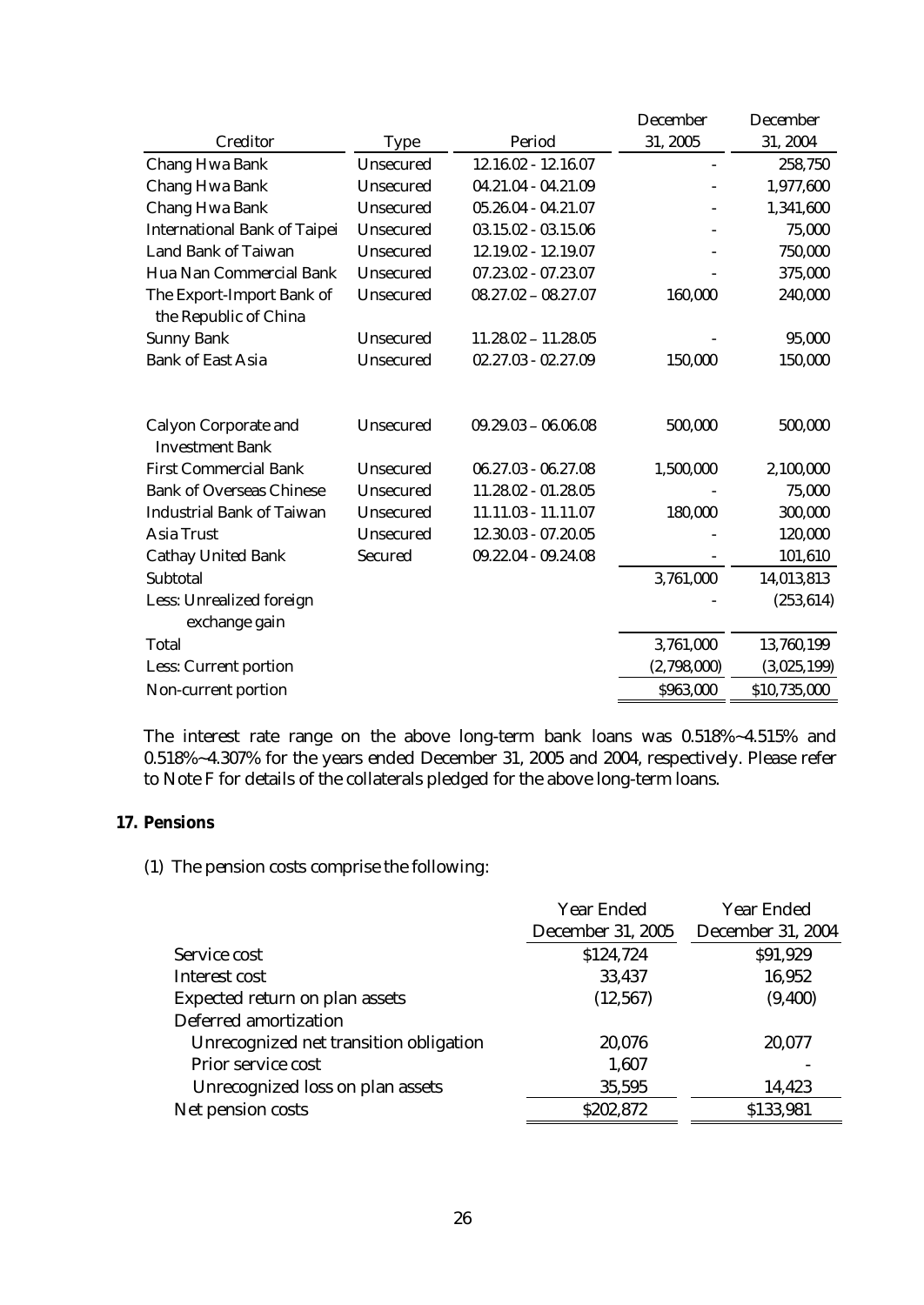(2) The Company's pension fund is deposited in an exclusive account with Central Trust of China. Reconciliation of the funded status of the plan to the carrying amount of accrued pension liability is as follows:

|                                             | <b>December 31, 2005</b> | <b>December 31, 2004</b> |
|---------------------------------------------|--------------------------|--------------------------|
| <b>Benefit obligations</b>                  |                          |                          |
| <b>Vested benefit obligation (VBO)</b>      | \$(187, 653)             | \$(318, 637)             |
| Non-vested benefit obligation               | (684, 696)               | (706, 270)               |
| <b>Accumulated benefit obligation (ABO)</b> | (872, 349)               | (1,024,907)              |
| <b>Effects of future salary increments</b>  | (63, 171)                | (136, 224)               |
| Projected benefit obligation (PBO)          | (935, 520)               | (1, 161, 131)            |
| Fair value of plan assets                   | 465,398                  | 400,780                  |
| <b>Funded status</b>                        | (470, 122)               | (760, 351)               |
| Unrecognized net transition obligation      | 100,383                  | 120,459                  |
| Unamortized prior service cost              | 24,109                   | 25,716                   |
| <b>Unrecognized loss on plan assets</b>     | 310,091                  | 680,432                  |
| <b>Additional accrued pension liability</b> | (371, 412)               | (690, 383)               |
| <b>Accrued pension liability</b>            | \$(406, 951)             | \$(624, 127)             |

(3) Actuarial assumptions

|                                        | <b>Year Ended</b>        | <b>Year Ended</b>        |
|----------------------------------------|--------------------------|--------------------------|
|                                        | <b>December 31, 2005</b> | <b>December 31, 2004</b> |
| Discount rate                          | 3.00%                    | 2.50%                    |
| Increase in future salary level        | 1.50%                    | 1.00%                    |
| Expected rate of return on plan assets | 3.00%                    | 2.50%                    |

## **18. Capital stock**

- (1) As of December 31, 2005 and 2004, the authorized capital of the Company was \$33,000,000 thousand and \$30,000,000 thousand, and the paid-in capital was \$27,075,246 thousand and \$24,259,425 thousand, divided into 2,707,525 thousand and 2,425,943 thousand shares of common stocks, respectively, with a par value of \$10 per share.
- (2) On June 23, 2005, the Company's stockholders resolved to increase capital by capitalizing \$2,461,386 thousand of retained earnings. Accordingly, 246,139 thousand new shares were issued with a par value of \$10 per share. The Company's capital stock after the capital increase amounted to \$27,075,246 thousand. The above capital increase was approved by the Financial Supervisory Commission of Executive Yuan on July 20, 2005 as per the Letter No. 0940129447 with the effective capital increase date set on August 26, 2005.
- (3) On June 24, 2004, the Company's stockholders resolved to increase capital by capitalizing \$1,288,127 thousand of retained earnings. Accordingly, 128,813 thousand new shares were issued with a par value of \$10 per share. The Company's capital stock after the capital increase amounted to \$22,757,009 thousand. The above capital increase was approved by the Financial Supervisory Commission of Executive Yuan on August 13, 2004 as per the Letter No. 0930136258 with the effective capital increase date set on September 30, 2004.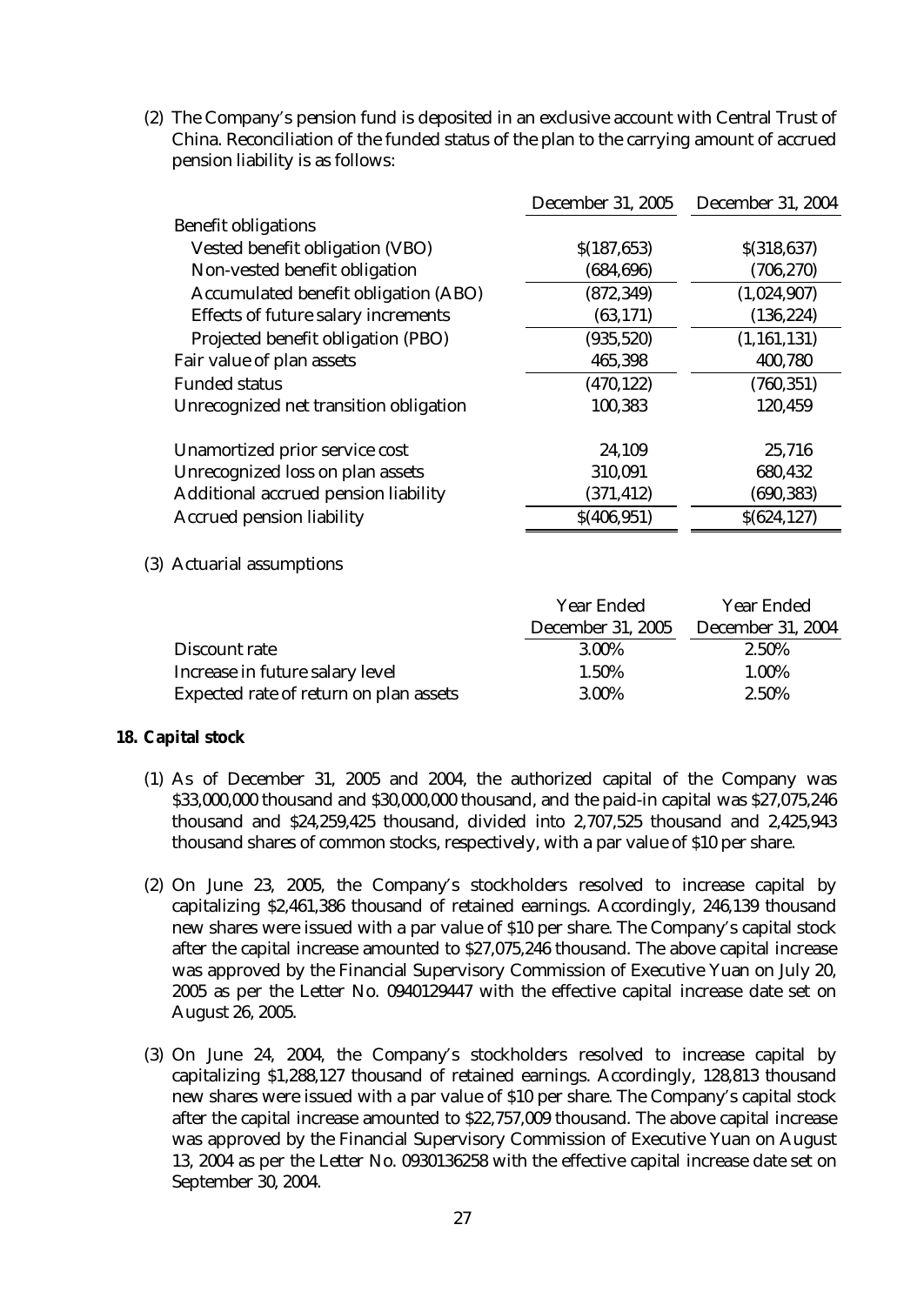(4) Details of the common stock converted from the unsecured domestic convertible bonds issued by the Company during the years ended December 31, 2005 and 2004 are set forth below:

|                                    | <b>Year Ended</b><br><b>December 31, 2005</b> |           | <b>Year Ended</b><br><b>December 31, 2004</b> |               |  |
|------------------------------------|-----------------------------------------------|-----------|-----------------------------------------------|---------------|--|
|                                    |                                               |           |                                               |               |  |
|                                    | <b>No. of Shares</b>                          |           | <b>No. of Shares</b>                          |               |  |
|                                    | (in '000)                                     | Amount    | (in '000)                                     | <b>Amount</b> |  |
| First unsecured convertible bonds  | 20.211                                        | \$202,111 | 67.467                                        | \$674,673     |  |
| Second unsecured convertible bonds | 15,233                                        | 152.324   | 82.785                                        | 827,848       |  |
| <b>Total</b>                       | 35.444                                        | \$354,435 | 150,252                                       | \$1,502,521   |  |

### **19. Capital surplus**

Under the Company Law, capital surplus arising from share issue premium and endowments received can be capitalized when the Company does not incur losses, provided that the annual amount capitalized cannot exceed 10% of the Company's paid-in capital. The remainder can only be used to offset losses. Additionally, pursuant to the Securities and Exchange Law and the Company Law, capitalization of the capital surplus is not allowed until the following year after the capital surplus is registered. Moreover, capital surplus cannot be used to make up losses unless the legal reserve is insufficient to cover the losses.

- **20. Appropriation of retained earnings and dividend policy** 
	- (1) The sections of the Company's Articles of Incorporation that are applicable to the appropriation of the 2004 and 2003 earnings are as follows:

According to Article 26 of the Company's Articles of Incorporation, if there is any profit for a fiscal year, the Company should first make provision for income tax, and make up the losses from prior years, then appropriate 10% of the residual amount as legal reserve. Dividends should be proposed by the Board of Directors and resolved by the stockholders. Bonuses paid to employees should be at least 1% of the total distributed amount and the remuneration paid to the directors and supervisors should not exceed 5% of the total distributed amount.

(2) Legal reserve

Pursuant to the Company Law, the Company is required to set aside 10% of its annual after-tax net income as legal reserve until the balance of such reserve equals the Company's paid-in capital. Utilization of the legal reserve is limited to offsetting deficits and capital increase. Appropriation of the legal reserve as cash dividends is prohibited.

(3) Special reserve

If there are any negative stockholders' equity items recorded by the Company, such as unrealized loss on the decline in market value of long-term equity investments and cumulative translation adjustments, the Company is required to set aside an amount equal to the amount of the negative stockholders' equity items to the special reserve from the after-tax net income. If the negative stockholders' equity items are subsequently reversed, an amount not exceeding the reversed amount can be appropriated from the special reserve.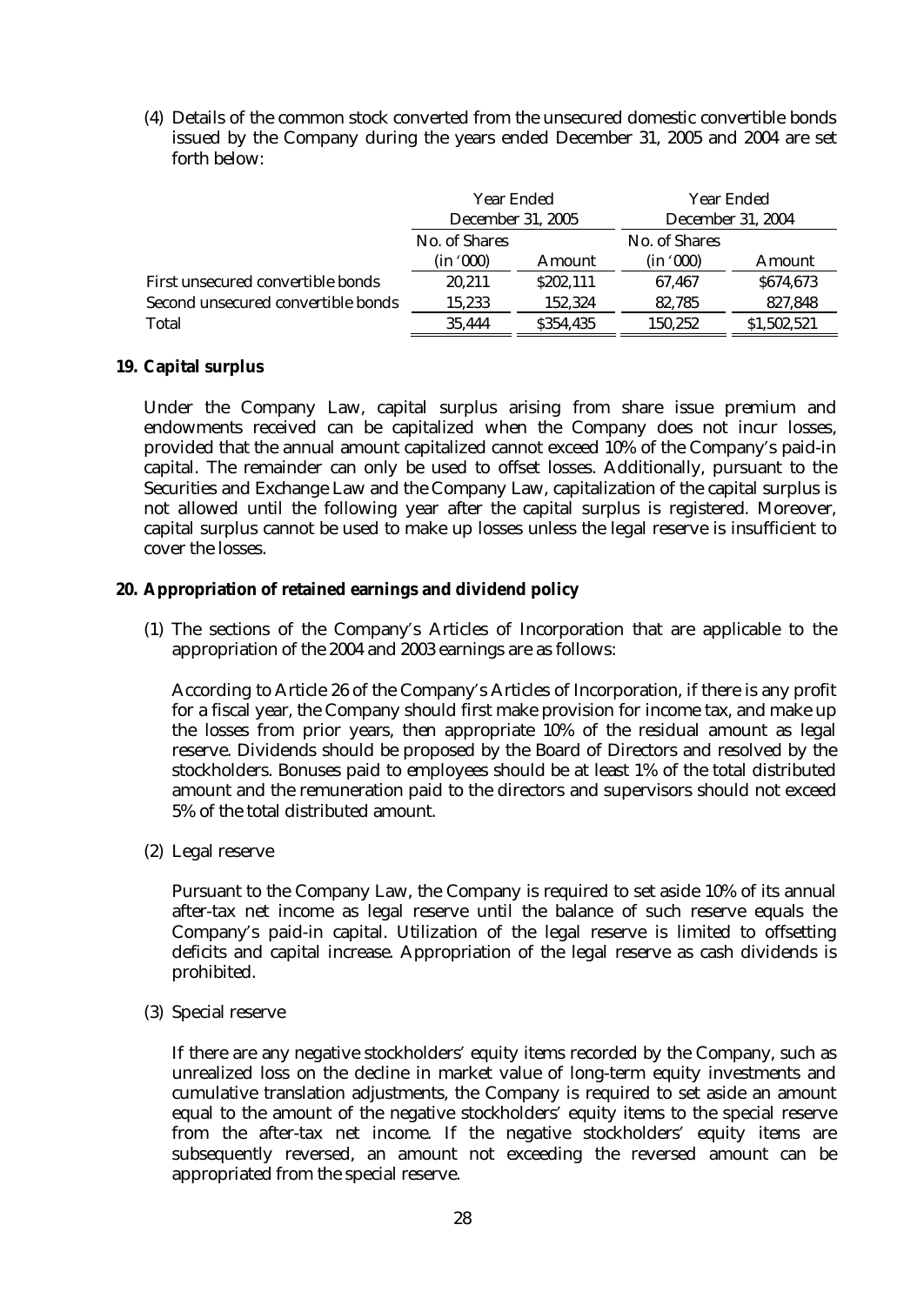- (4) The Company is currently at the stable growth stage. To facilitate future expansion plans, dividends distributed to stockholders are in the form of both cash and stocks with the proportions set at 0~50% and 100~50%, respectively. To maintain the Company's earnings per share at a certain level and in consideration of the impact of stock dividends on the Company's financial performance, the proportions of cash and stock dividends would be adjusted to 100%~50% and 0~50%, respectively, if the estimated earnings per share for the year in which the dividends are distributed decrease by more than 20%, compared to the prior year.
- (5) Appropriation of the 2004 and 2003 earnings as resolved by the stockholders on June 23, 2005 and June 24, 2004, respectively, is set forth below:

|                                                     | <b>Appropriated Earnings</b> |             | <b>Dividend Per Share</b><br>(in dollars) |              |
|-----------------------------------------------------|------------------------------|-------------|-------------------------------------------|--------------|
|                                                     | 2004                         | 2003        | 2004                                      | 2003         |
| Cash dividends to common<br>stockholders            | \$4,922,772                  | \$1,288,127 | \$2.00                                    | <b>SO.60</b> |
| <b>Stock dividends to common</b><br>stockholders    | 2,461,386                    | 1,288,127   | 1.00                                      | 0.60         |
| <b>Cash bonus to employees</b>                      | 80,000                       | 50,000      |                                           |              |
| <b>Remuneration to directors</b><br>and supervisors | 43,800                       | 22,100      |                                           |              |

Appropriation of the 2004 and 2003 earnings were calculated by the following formula. After distributing the bonus to employees and the remuneration to directors and supervisors, the after-tax basic earning per share for 2004 and 2003 decreased to \$4.76 from \$4.81 and to \$1.41 from \$1.44, respectively.

| Formula: | After-tax net income $-\text{Cash bonus to employees}$ - Remuneration to directors and supervisors                           |
|----------|------------------------------------------------------------------------------------------------------------------------------|
|          | Weighted-average number of outstanding shares (After retroactive adjustment)                                                 |
| 2004     | $=(12,084,669$ thousand dollars $-80,000$ thousand dollars $-43,800$ thousand dollars)<br>$2,512,726$ thousand shares=\$4.76 |
| 2003     | $=(3,604,776)$ thousand dollars–50,000 thousand dollars–22,100 thousand dollars)<br>2,503,260thousand shares $= $1.41$       |

(6) Information relating to the appropriation of the Company's 2004 earnings as proposed by the Board of Directors and resolved by the stockholders in 2005 is published on the "Market Observation Post System" at the website of the Taiwan Stock Exchange.

### **21. Operating revenues**

|                              | <b>Year Ended</b>        | <b>Year Ended</b>        |
|------------------------------|--------------------------|--------------------------|
|                              | <b>December 31, 2005</b> | <b>December 31, 2004</b> |
| Marine freight income        | \$39,415,004             | \$39,806,406             |
| Ship rental income           | 1,931,446                | 1,544,234                |
| <b>Commission income</b>     | 46,399                   | 162,043                  |
| <b>Agency service income</b> | 227,083                  | 95,561                   |
| <b>Others</b>                | 355,604                  | 316,176                  |
| <b>Total</b>                 | \$41,975,536             | \$41,924,420             |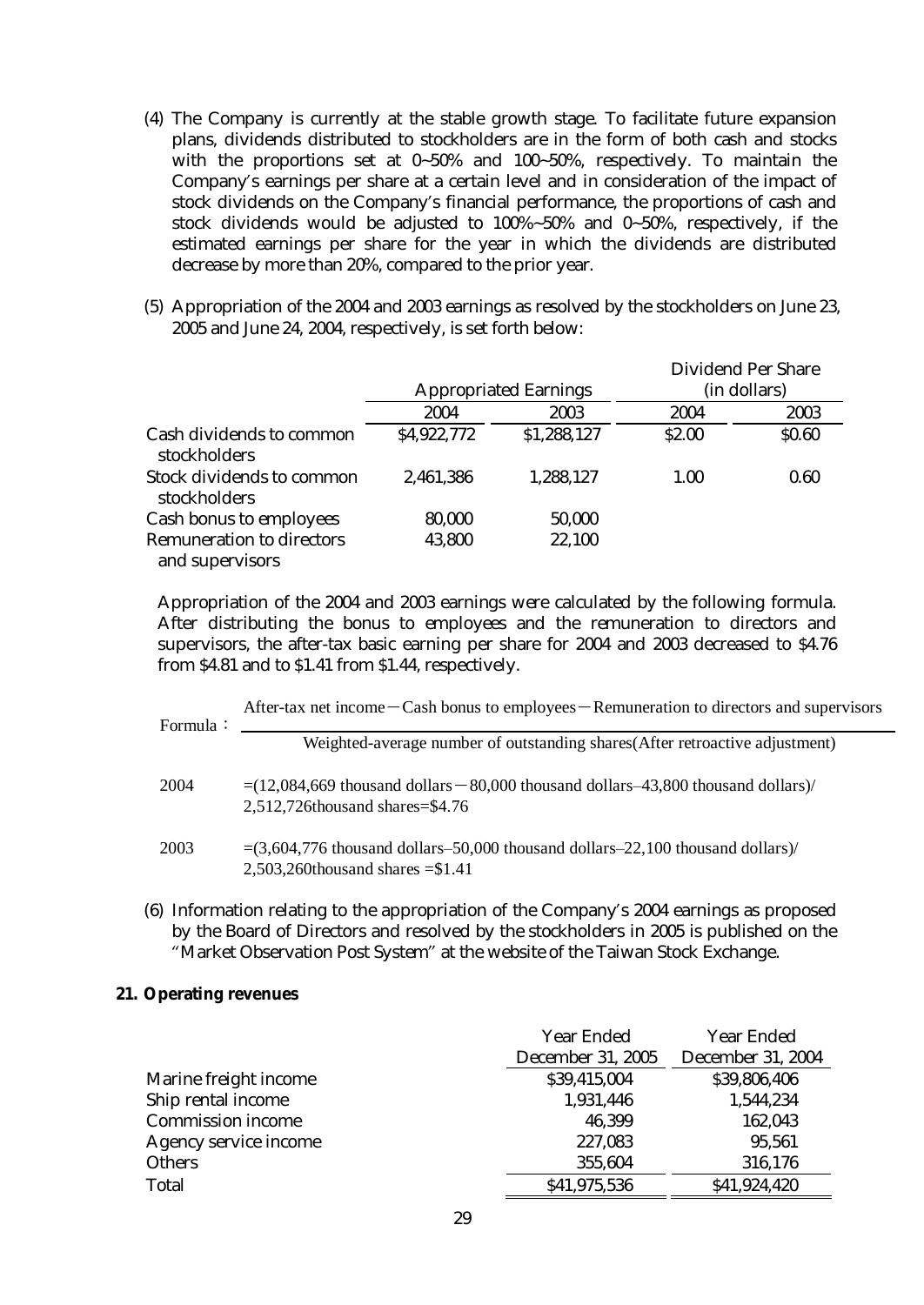## **22. Expenses relating to employment, depreciation , depletion, and amortization**

Expenses relating to employment, depreciation , depletion and amortization for the years ended December 31, 2005 and 2004 disclosed by function are as follows:

|                            |                  | Year Ended December 31, 2005 |              |  |  |
|----------------------------|------------------|------------------------------|--------------|--|--|
|                            | <b>Operating</b> | <b>Operating</b>             |              |  |  |
|                            | Costs            | <b>Expenses</b>              | <b>Total</b> |  |  |
| <b>Employment</b>          |                  |                              |              |  |  |
| <b>Salaries and wages</b>  | \$524,414        | \$1,018,211                  | \$1,542,625  |  |  |
| Labor and health insurance | 19,527           | 45,251                       | 64,778       |  |  |
| <b>Pension</b>             | 82,126           | 112,080                      | 194,206      |  |  |
| <b>Others</b>              | 31,257           | 31,626                       | 62,883       |  |  |
| <b>Total</b>               | \$657,324        | \$1,207,168                  | \$1,864,492  |  |  |
| <b>Depreciation</b>        | \$230,879        | \$892,601                    | \$1,123,480  |  |  |
| <b>Depletion</b>           | S-               | $S-$                         | \$-          |  |  |
| <b>Amortization</b>        | \$186,275        | \$61,386                     | \$247,661    |  |  |

|                            | Year Ended December 31, 2004 |                  |              |  |
|----------------------------|------------------------------|------------------|--------------|--|
|                            | <b>Operating</b>             | <b>Operating</b> |              |  |
|                            | Costs                        | <b>Expenses</b>  | <b>Total</b> |  |
| Employment                 |                              |                  |              |  |
| <b>Salaries and wages</b>  | \$520,473                    | \$962,138        | \$1,482,611  |  |
| Labor and health insurance | 22,879                       | 42,137           | 65,016       |  |
| <b>Pension</b>             | 45,583                       | 68,766           | 114,349      |  |
| <b>Others</b>              | 32,909                       | 29,081           | 61,990       |  |
| <b>Total</b>               | \$621,844                    | \$1,102,122      | \$1,723,966  |  |
| <b>Depreciation</b>        | \$413,705                    | \$1,089,737      | \$1,503,442  |  |
| <b>Depletion</b>           | S-                           | $S-$             |              |  |
| <b>Amortization</b>        | \$183,598                    | \$59,536         | \$243,134    |  |

#### **23. Income taxes**

(1) The income taxes comprise the following:

|                                                        | <b>Year Ended</b> | <b>Year Ended</b>                   |
|--------------------------------------------------------|-------------------|-------------------------------------|
|                                                        |                   | December 31, 2005 December 31, 2004 |
| Income tax expense - current period                    | \$1,753,544       | \$650,586                           |
| Add: 10% tax on unappropriated retained earnings       |                   |                                     |
| Less: Investment tax credit                            | (44, 323)         | (288, 509)                          |
| Withholding tax                                        | (318, 434)        | (3, 159)                            |
| Income tax payable                                     | 1,390,787         | 358,918                             |
| Add: Withholding tax                                   | 318,434           | 3,159                               |
| Separate income tax expense                            | 2,532             |                                     |
| Adjustments for changes in tax estimates               | (582)             | (18, 152)                           |
| Net change in deferred income tax assets / liabilities | 730,708           | 1,174,885                           |
| Income tax expense                                     | \$2,441,879       | \$1,518,812                         |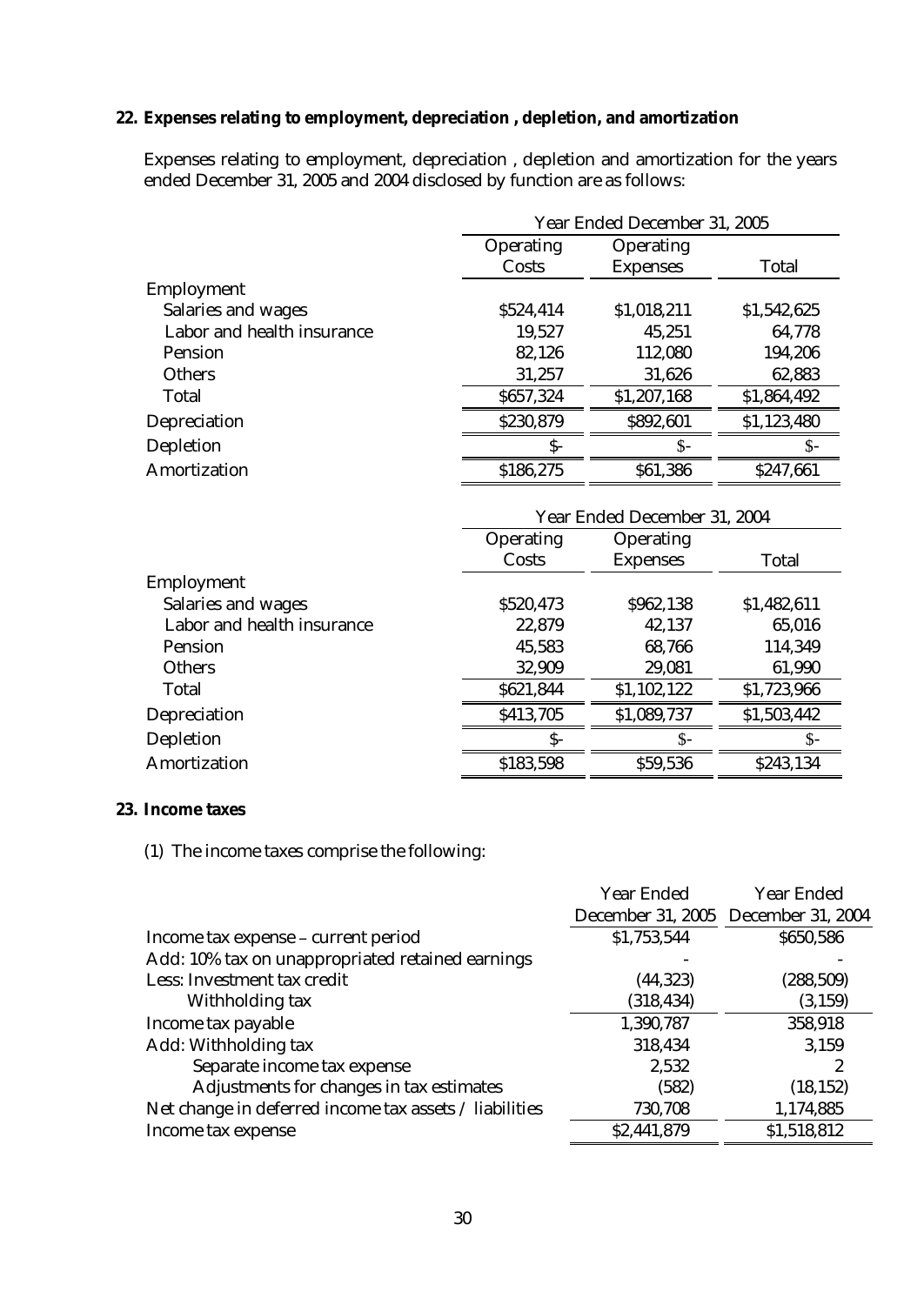|                                                                                                             |                 | December 31, 2005 December 31, 2004 |
|-------------------------------------------------------------------------------------------------------------|-----------------|-------------------------------------|
| (a) Total deferred income tax liabilities                                                                   | \$(2, 288, 339) | \$(1,639,744)                       |
| (b) Total deferred income tax assets                                                                        | \$44,554        | \$126,343                           |
| (c) Valuation allowance for deferred income tax<br><b>Assets</b>                                            | \$(325)         | $S-$                                |
| (d) Temporary differences resulting in deferred<br>income tax assets or liabilities:                        |                 |                                     |
| <b>Equity-accounted investment income</b>                                                                   | \$(9,039,180)   | \$(6,292,288)                       |
| <b>Foreign dividends</b>                                                                                    | 2,779           | 1,805                               |
| Unrealized foreign exchange gain                                                                            | (114, 177)      | (200, 466)                          |
| Unrealized foreign exchange loss                                                                            | 130,654         | 487,334                             |
| <b>Unrealized investment loss</b>                                                                           | 1,300           |                                     |
| <b>Unrealized expenses and losses</b>                                                                       | 7,945           | 16,235                              |
| <b>Pension expense</b>                                                                                      | 35,539          | (66, 256)                           |
| (e) Deferred income tax assets - current<br>Valuation allowance for deferred income tax<br>assets - current | \$35,344        | \$30,152                            |
| Deferred income tax assets - current, net                                                                   | 35,344          | 30,152                              |
| Deferred income tax liabilities - current                                                                   | (7, 352)        | (50, 116)                           |
| Net deferred income tax (liabilities) / assets -                                                            | \$27,992        | \$(19,964)                          |
| <b>Current</b>                                                                                              |                 |                                     |
| Deferred income tax assets - non-current<br>(f)                                                             | \$9,210         | \$96,191                            |
| Valuation allowance for deferred income tax                                                                 | (325)           |                                     |
| assets - non-current                                                                                        |                 |                                     |
| Deferred income tax assets - non-current, net                                                               | 8,885           | 96,191                              |
| Deferred income tax liabilities - non-current                                                               | (2, 280, 987)   | (1,589,628)                         |
| Net deferred income tax liabilities - non-current                                                           | \$(2,272,102)   | \$(1, 493, 437)                     |

### (2) Deferred income tax assets and liabilities

- (3) Except for the income tax return of 2001 and 2002, the Company's income tax returns through 2003 have been assessed by National Tax Administration (NTA).
- (4) Imputation tax credit

|                                                                   |                     | December 31, 2005 December 31, 2004 |
|-------------------------------------------------------------------|---------------------|-------------------------------------|
| Balance of imputation tax credit account (ICA)                    | \$515,213           | \$59,982                            |
|                                                                   | 2005<br>(Estimated) | 2004<br>(Actual)                    |
| Estimated (actual) tax credit rate for individual<br>stockholders | 3.10%               | 4.14%                               |

(5) Unappropriated retained earnings

|                  |              | December 31, 2005 December 31, 2004 |
|------------------|--------------|-------------------------------------|
| 1997 and before  | \$5,570,596  | \$5,570,596                         |
| 1998 and onwards | 16,618,826   | 13,111,340                          |
| Total            | \$22,189,422 | \$18,681,936                        |
|                  |              |                                     |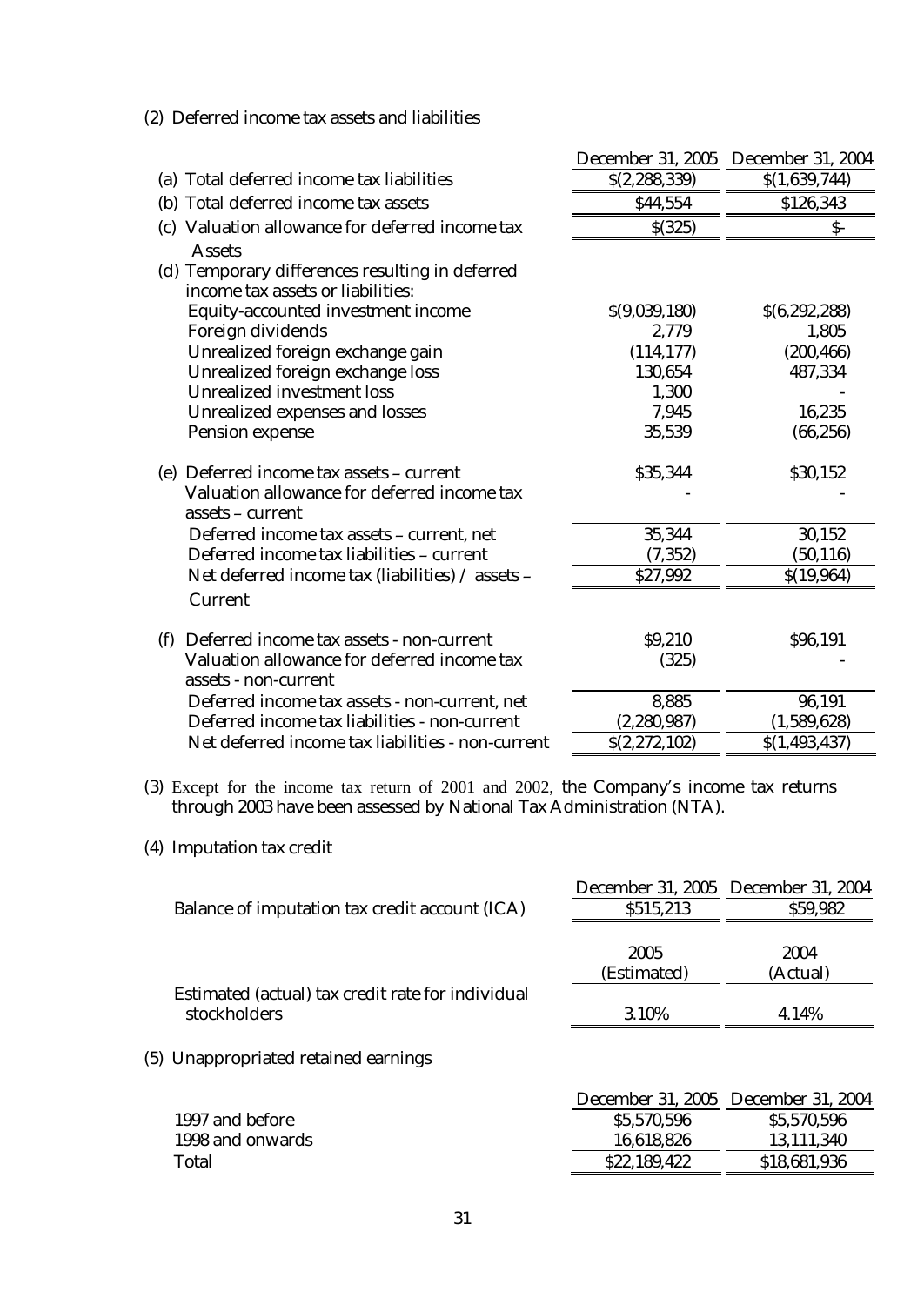# **24. Earnings per share**

# (1) Basic earnings per share:

|                                                                   | <b>Year Ended</b><br><b>December 31, 2005</b> |              | <b>Year Ended</b><br><b>December 31, 2004</b> |              |
|-------------------------------------------------------------------|-----------------------------------------------|--------------|-----------------------------------------------|--------------|
|                                                                   | Pre-tax                                       | After-tax    | Pre-tax                                       | After-tax    |
| Net income attributed to common                                   | \$14,665,790                                  | \$12,223,911 | \$13,603,481                                  | \$12,084,669 |
| stockholders                                                      |                                               |              |                                               |              |
| (In thousand shares)                                              |                                               |              |                                               |              |
| Beginning balance of shares outstanding                           | 2,425,942                                     | 2,425,942    | 2,146,878                                     | 2,146,878    |
| Capitalization of retained earnings in 2005<br>$(0.10$ per share) | 245,274                                       | 245,274      | 228,430                                       | 228,430      |
| Capitalization of retained earnings in 2004<br>$(0.06$ per share) |                                               |              | 128,813                                       | 128,813      |
| <b>Common stock converted from convertible</b><br>bonds           | 26,793                                        | 26,793       | 8,605                                         | 8,605        |
| Weighted-average number of shares<br>outstanding                  | 2,698,009                                     | 2,698,009    | 2,512,726                                     | 2,512,726    |
| Basic earnings per share (in dollars)                             | \$5.44                                        | \$4.53       | \$5.41                                        | \$4.81       |
| (2) Diluted earnings per share $\colon$                           |                                               |              |                                               |              |

|                                                                                                                                             | <b>Year Ended</b>        |                      | <b>Year Ended</b>         |                      |
|---------------------------------------------------------------------------------------------------------------------------------------------|--------------------------|----------------------|---------------------------|----------------------|
|                                                                                                                                             | <b>December 31, 2005</b> |                      | <b>December 31, 2004</b>  |                      |
|                                                                                                                                             | Pre-tax                  | After-tax            | <b>Pre-tax</b>            | After-tax            |
| Net income attributed to common<br>stockholders                                                                                             | \$14,665,790             | \$12,223,911         | \$13,603,481              | \$12,084,669         |
| Dilutive effect of potential common stock to<br>be converted from unsecured domestic<br>convertible bonds                                   | 4,197                    | 3,147                | 7,596                     | 5,697                |
| Net income after dilutive effect                                                                                                            | \$14,669,987             |                      | \$12,227,058 \$13,611,077 | \$12,090,366         |
| (In thousand shares)<br>Beginning balance of shares outstanding<br><b>Capitalization of retained earnings in 2005</b><br>$(0.10$ per share) | 2,425,942<br>245,274     | 2,425,942<br>245,274 | 2,146,878<br>228,430      | 2,146,878<br>228,430 |
| Capitalization of retained earnings in 2004<br>$(0.06$ per share)                                                                           |                          |                      | 128,813                   | 128,813              |
| Common stock converted from convertible<br>bonds                                                                                            | 26,793                   | 26,793               | 8,605                     | 8,605                |
| Potential common stock to be converted from<br>unsecured domestic convertible bonds                                                         | 163,409                  | 163,409              | 213,150                   | 213,150              |
| Weighted-average number of shares                                                                                                           | 2,861,418                | 2,861,418            | 2,725,876                 | 2,725,876            |
| outstanding                                                                                                                                 |                          |                      |                           |                      |
| Diluted earnings per share (in dollars)                                                                                                     | \$5.13                   | \$4.27               | \$4.99                    | \$4.43               |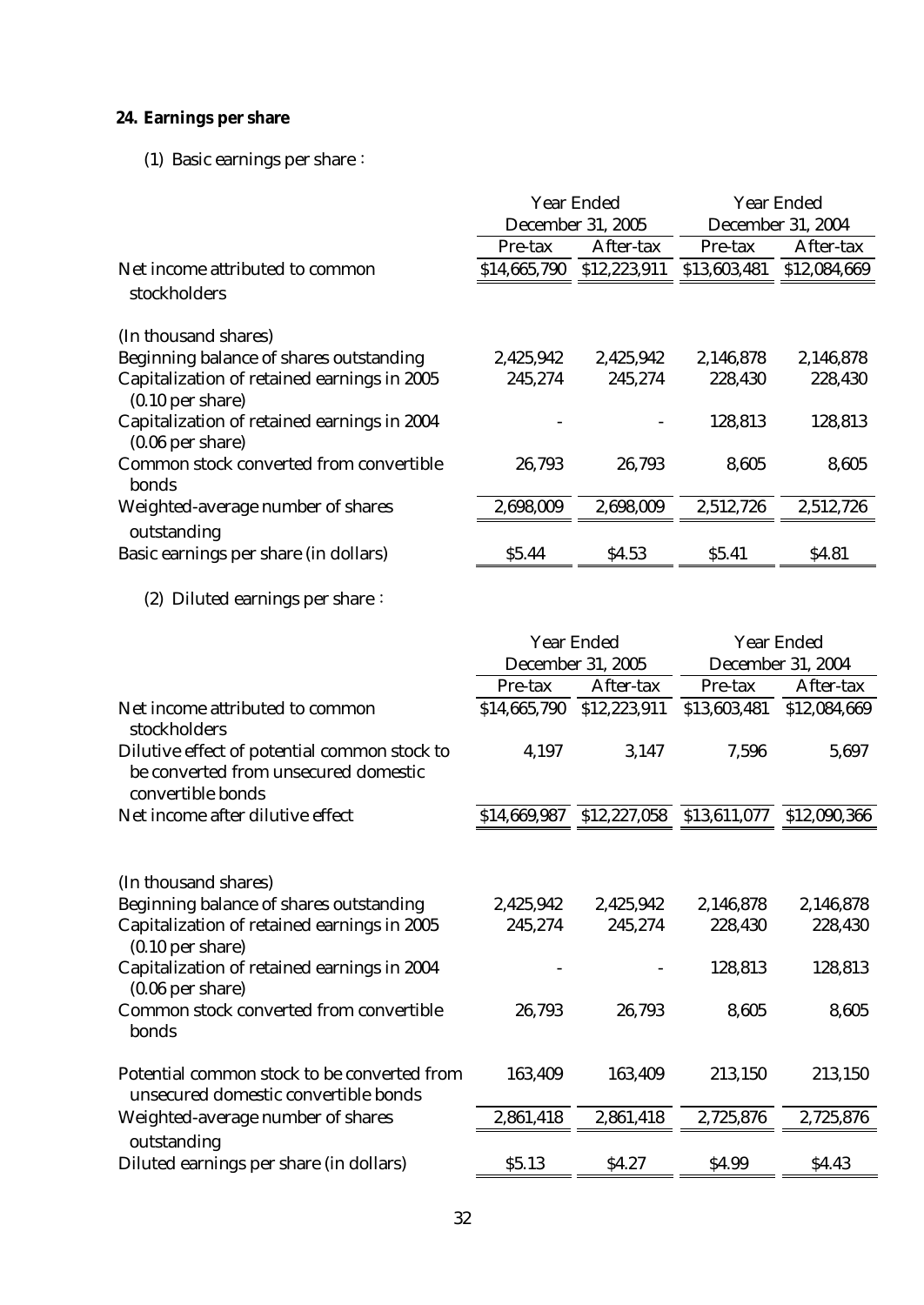# **E. RELATED PARTY TRANSACTIONS**

# **1. Names of the related parties and their relationship with the Company**

| <b>Related Party</b>                                                       | <b>Relationship with the Company</b>                                     |
|----------------------------------------------------------------------------|--------------------------------------------------------------------------|
| <b>Evergreen International S.A. (EIS)</b>                                  | Major stockholder of the Company                                         |
| Taiwan Terminal Services Co., Ltd. (TTSC)                                  | <b>Subsidiary of the Company</b>                                         |
| Peony Investment S.A. (Peony)                                              | <b>Subsidiary of the Company</b>                                         |
| <b>Evergreen International Storage and Transport</b>                       | Investee accounted for by the equity method                              |
| <b>Corporation (EITC)</b>                                                  |                                                                          |
| <b>EVA Airways Corporation (EVA)</b>                                       | Investee accounted for by the equity method                              |
| <b>Evergreen Security Corporation (ESRC)</b>                               | Investee accounted for by the equity method                              |
| Charng Yang Development Co., Ltd. (CYD)                                    | Investee accounted for by the equity method                              |
| <b>Evergreen International Corporation (EIC)</b>                           | Investee of the Company's major stockholder                              |
| Evergreen State Transport Co., Ltd. (Evergreen<br>State)                   | Investee of the Company's major stockholder                              |
| Evergreen Star Transport Co., Ltd. (Evergreen<br>Star)                     | Investee of the Company's major stockholder                              |
| <b>Evergreen Airline Service Corporation (EAS)</b>                         | Investee of the Company's major stockholder                              |
| Tai Wha Checker Co., Ltd. (THC)                                            | Indirect subsidiary of the Company (sold in<br><b>March 2005)</b>        |
| Shanghai Pao Long International Container<br>Co., Ltd. (PLIC)              | <b>Indirect subsidiary of the Company (sold in</b><br><b>April 2005)</b> |
| Shenzhen Greentrans Transportation Co., Ltd.<br>(SGTC)                     | <b>Indirect subsidiary of the Company</b>                                |
| Vigor Enterprise S.A. (Vigor)                                              | <b>Indirect subsidiary of the Company</b>                                |
| <b>Clove Holding Ltd. (Clove)</b>                                          | <b>Indirect subsidiary of the Company</b>                                |
| Hatsu Marine Limited (HML)                                                 | <b>Indirect subsidiary of the Company</b>                                |
| PT. Multi Bina Transport (MBT)                                             | <b>Indirect subsidiary of the Company</b>                                |
| PT. Multi Bina Pura International (MBPI)                                   | <b>Indirect subsidiary of the Company</b>                                |
| <b>Greencompass Marine S.A. (GMS)</b>                                      | <b>Indirect subsidiary of the Company</b>                                |
| Evergreen Heavy Industrial Co., (Malaysia)<br>Sdn. Bhd. (EHIC(M))          | <b>Indirect subsidiary of the Company</b>                                |
| Shanghai Jifa Logistics Co., Ltd. (SJL)                                    | <b>Investee of Peony</b>                                                 |
| Ningbo Victory Container Co., Ltd. (NVC)                                   | <b>Investee of Peony</b>                                                 |
| Qingdao Evergreen Container Storage and<br>Transportation Co., Ltd. (QECT) | <b>Investee of Peony</b>                                                 |
| Island Equipment LLC. (Island)                                             | <b>Investee of Peony</b>                                                 |
| <b>Whitney Equipment LLC (Whitney)</b>                                     | <b>Investee of Peony</b>                                                 |
| <b>Hemlock Equipment LLC (Hemlock)</b>                                     | <b>Investee of Peony</b>                                                 |
| <b>Taranto Container Terminal S.P.A. (TCT)</b>                             | <b>Investee of Peony</b>                                                 |
| Lloyd Triestino Di Navigazione S.P.A. (LT)                                 | <b>Investee of Peony</b>                                                 |
| <b>Evergreen Container Terminal (Thailand)</b><br>(ECTT)                   | <b>Investee of Peony</b>                                                 |
| <b>Colon Container Terminal S.A. (CCT)</b>                                 | <b>Investee of Peony</b>                                                 |
| PT. Evergreen Marine Indonesia (EMI)                                       | <b>Investee of Peony</b>                                                 |
| Evergreen Star (Thailand) Co., Ltd. (EGT)                                  | <b>Investee of Peony</b>                                                 |
| Evergreen Shipping (S) Pte. Ltd. (EGS)                                     | <b>Investee of Peony</b>                                                 |
| <b>Evergreen Korea Corporation (EGK)</b>                                   | <b>Investee of Peony</b>                                                 |
| Evergreen India Pte. Ltd. (EGI)                                            | <b>Investee of Peony</b>                                                 |
| <b>Gaining Enterprise S.A. (GESA)</b>                                      | <b>Investee of EITC</b>                                                  |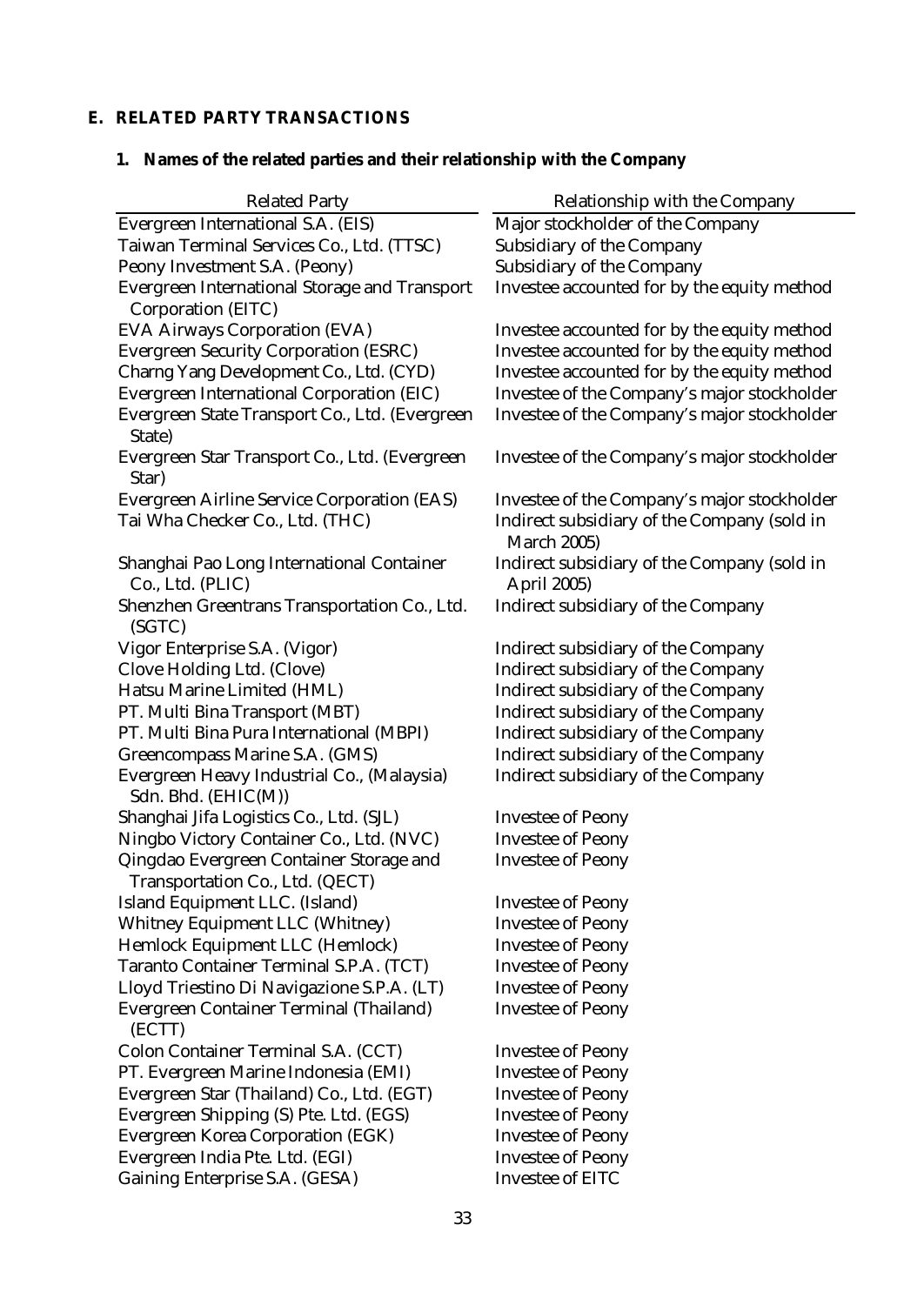### **2. Significant transactions with related parties**

(1) Operating revenues from related parties

|              | <b>Year Ended</b> |                          | <b>Year Ended</b> |                          |
|--------------|-------------------|--------------------------|-------------------|--------------------------|
|              |                   | <b>December 31, 2005</b> |                   | <b>December 31, 2004</b> |
|              |                   | % of Total               |                   | % of Total               |
|              |                   | <b>Operating</b>         |                   | <b>Operating</b>         |
|              | <b>Amount</b>     | <b>Revenues</b>          | <b>Amount</b>     | <b>Revenues</b>          |
| EIC          | \$1,887           |                          | \$1,424           |                          |
| <b>EITC</b>  | 101,742           | 0.24                     | 104,901           | 0.25                     |
| <b>TTSC</b>  | 3,214             | 0.01                     |                   |                          |
| LT           | 640,013           | 1.52                     | 121,029           | 0.29                     |
| <b>HML</b>   | 284,850           | 0.68                     | 37,387            | 0.09                     |
| <b>GMS</b>   | 115,163           | 0.28                     | 110,909           | 0.27                     |
| <b>EIS</b>   | 92,422            | 0.22                     | 84,885            | 0.20                     |
| <b>GESA</b>  | 17,879            | 0.04                     |                   |                          |
| <b>Total</b> | \$1,257,170       | 2.99                     | \$460,535         | 1.10                     |

The terms on the above transactions with related parties are not materially different from those with non-related parties.

## (2) Expenditures on services rendered by related parties

|                        | <b>Year Ended</b>        |                  | <b>Year Ended</b>        |                  |
|------------------------|--------------------------|------------------|--------------------------|------------------|
|                        | <b>December 31, 2005</b> |                  | <b>December 31, 2004</b> |                  |
|                        |                          | % of Total       |                          | % of Total       |
|                        |                          | <b>Operating</b> |                          | <b>Operating</b> |
|                        |                          | <b>Costs and</b> |                          | Costs and        |
|                        | <b>Amount</b>            | <b>Expenses</b>  | Amount                   | <b>Expenses</b>  |
| <b>EITC</b>            | \$1,403,285              | 3.89             | \$2,217,018              | 6.02             |
| EIC                    | 497,692                  | 1.41             | 472,385                  | 1.28             |
| <b>TTSC</b>            | 626,034                  | 1.78             | 632,052                  | 1.72             |
| <b>THC</b>             | 26,546                   | 0.08             | 122,738                  | 0.33             |
| <b>Evergreen State</b> | 21,528                   | 0.06             | 74,364                   | 0.20             |
| <b>Evergreen Star</b>  | 20,356                   | 0.06             | 62,343                   | 0.17             |
| <b>ESRC</b>            | 42,935                   | 0.12             | 46,059                   | 0.12             |
| <b>EAS</b>             | 8,016                    | 0.02             | 5,658                    | 0.01             |
| <b>EVA</b>             | 12,737                   | 0.04             | 2,981                    | 0.01             |
| <b>GESA</b>            | 1,954,468                | 5.56             | 2,105,492                | 5.72             |
| <b>HML</b>             | 734,806                  | 2.09             | 420,352                  | 1.14             |
| <b>GMS</b>             | 1,045,103                | 2.97             | 1,053,172                | 2.86             |
| LT                     | 10,075                   | 0.03             | 99,112                   | 0.27             |
| <b>EIS</b>             | 117,826                  | 0.33             | 95,313                   | 0.26             |
| <b>EMI</b>             | 74,091                   | 0.21             | 60,354                   | 0.17             |
| <b>EGT</b>             | 84,764                   | 0.24             | 65,486                   | 0.18             |
| <b>EGS</b>             | 64,588                   | 0.18             | 30,695                   | 0.18             |
| <b>EGK</b>             | 49,816                   | 0.14             | 53,346                   | 0.14             |
| <b>Total</b>           | \$6,794,666              | 19.21            | \$7,618,920              | 20.78            |

The terms on the above transactions with related parties are not materially different from those with non-related parties.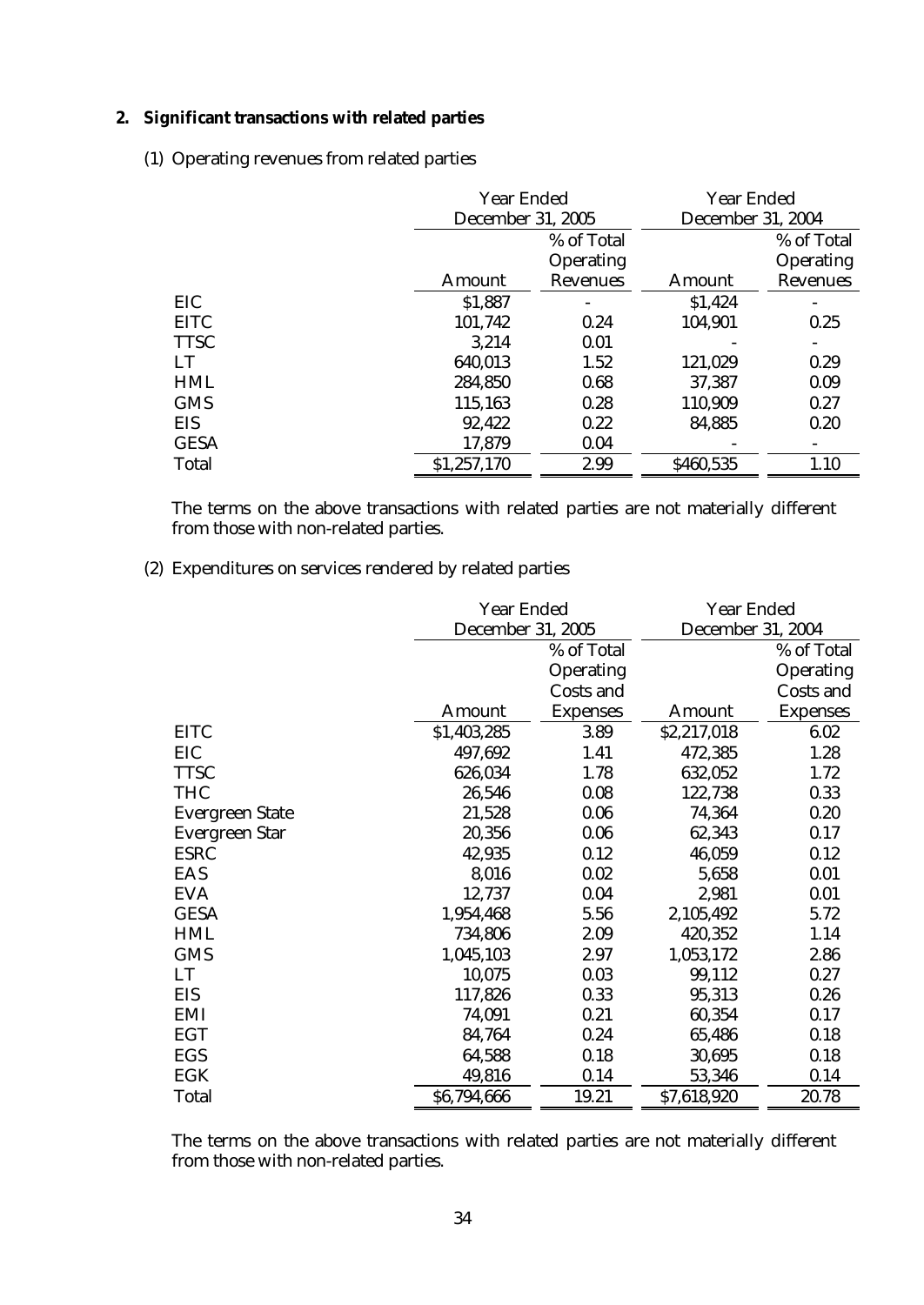- (3) Asset transactions
	- (a) Acquisitions of property, plant and equipment

On February 4, 2004, in line with the Company's operational requirements and its plan to adjust the supply of containers, the Company's Board resolved to enter into contracts with EHIC(M) and Vigor for manufacturing of containers which were recorded as transportation equipments. The total amounts of the contracts were USD20,669 thousand, which was NTD707,062 thousand. All payments had been made and all containers had been received by the Company on December 31, 2004.

(b) Sales of property, plant and equipment

|              |                                               | <b>Year Ended</b> |                          | <b>Year Ended</b>        |         |
|--------------|-----------------------------------------------|-------------------|--------------------------|--------------------------|---------|
|              |                                               |                   | <b>December 31, 2005</b> | <b>December 31, 2004</b> |         |
|              |                                               | <b>Selling</b>    | Gain                     | <b>Selling</b>           | Gain    |
|              | <b>Asset Sold</b>                             | Price             | (Loss)                   | <b>Price</b>             | (Loss)  |
| <b>GMS</b>   | <b>Transportation</b><br>equipment            | $\mathsf{S}$ -    | \$-                      | \$681,010                | $S-$    |
| <b>LT</b>    | <b>Transportation</b><br>equipment            | 1,048             | 971                      | 1,567                    | 1,466   |
| EIC          | Office equipment                              |                   |                          | 16                       |         |
| <b>EITC</b>  | <b>Transportation</b><br>equipment            | 780               | 686                      |                          |         |
| <b>CCT</b>   | <b>Computer equipment</b>                     |                   |                          | 195                      |         |
| <b>EVA</b>   | <b>Transportation and</b><br>office equipment | 2,645             | 97                       | 53                       | 17      |
| <b>ESRC</b>  | Office equipment                              |                   |                          | 170                      | 165     |
| <b>TCT</b>   | <b>Transportation</b><br>equipment            |                   |                          | 379                      | 33      |
| <b>Total</b> |                                               | \$4,473           | \$1,754                  | \$683,390                | \$1,681 |

(c) Sales of long-term investments

In June 2004, the Company's Board of Directors resolved to sell its equity stake in Dongbu Pusan Container Terminal Co., Ltd. to Peony at book value. The transaction was completed in July 2004 and the Company had received all the proceeds.

- (4) Leases
	- (a) Rental income (recorded as non-operating income) derived from the operating premises and parking lots leased to the related parties are as follows:

|            |                         | <b>Year Ended</b><br><b>December 31, 2005</b> |               |               | <b>Year Ended</b><br><b>December 31, 2004</b> |
|------------|-------------------------|-----------------------------------------------|---------------|---------------|-----------------------------------------------|
|            |                         |                                               | % of Total    |               | % of Total                                    |
|            |                         |                                               | Rental        |               | Rental                                        |
|            | <b>Lease Property</b>   | <b>Amount</b>                                 | <b>Income</b> | <b>Amount</b> | <b>Income</b>                                 |
| EIC        | <b>Office buildings</b> | \$57,499                                      | 97.06         | \$48,299      | 97.98                                         |
| <b>EVA</b> | <b>Parking lots</b>     | 264                                           | 0.45          | 96            | 0.19                                          |
| ESRC       | <b>Parking lots</b>     | 168                                           | 0.28          |               |                                               |
| Total      |                         | \$57,931                                      | 97.79         | \$48,395      | 98.17                                         |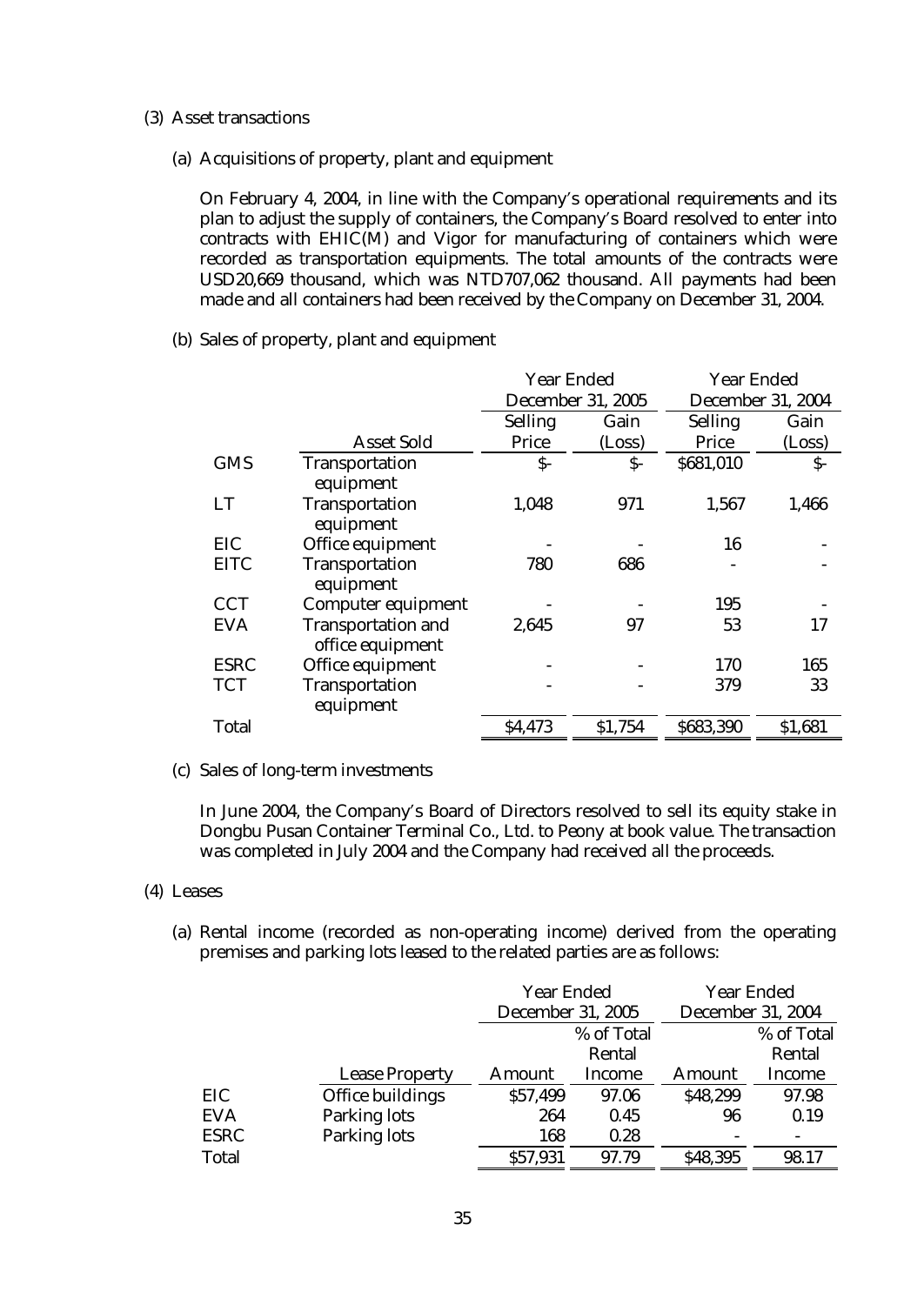(b) Rental expenses (recorded as general and administrative expenses) on operating premises and parking lots leased from the related parties are as follows:

|              |                         | <b>Year Ended</b> |                          |               | <b>Year Ended</b>        |
|--------------|-------------------------|-------------------|--------------------------|---------------|--------------------------|
|              |                         |                   | <b>December 31, 2005</b> |               | <b>December 31, 2004</b> |
|              |                         |                   | % of Total               |               | % of Total               |
|              | Leasehold               |                   | Rental                   |               | Rental                   |
|              | <b>Property</b>         | <b>Amount</b>     | <b>Expenses</b>          | <b>Amount</b> | <b>Expenses</b>          |
| EIC          | <b>Office buildings</b> | \$36,954          | 90.50                    | \$30,484      | 81.93                    |
| <b>EITC</b>  | <b>Office building</b>  | 1,175             | 2.88                     | 1,197         | 3.22                     |
| <b>EVA</b>   | <b>Parking lots</b>     | 1,227             | 3.00                     | 202           | 0.55                     |
| <b>Total</b> |                         | \$39,356          | 96.38                    | \$31,883      | 85.70                    |

(c) Rental expenses incurred on the vessels leased from the related parties are recorded under direct operating costs. Details are set forth below:

|              |                           | <b>Year Ended</b><br><b>December 31, 2005</b> |                    | <b>Year Ended</b><br><b>December 31, 2004</b> |
|--------------|---------------------------|-----------------------------------------------|--------------------|-----------------------------------------------|
|              |                           | % of Total<br><b>Vessel Rental</b>            |                    | % of Total<br><b>Vessel Rental</b>            |
| LT           | <b>Amount</b><br>\$10,095 | <b>Expenses</b><br>0.17                       | Amount<br>\$85,775 | <b>Expenses</b><br>1.49                       |
| <b>HML</b>   | 734,806                   | 12.50                                         |                    |                                               |
| <b>GMS</b>   | 1,042,061                 | 17.73                                         | 1,027,497          | 17.80                                         |
| <b>EIS</b>   | 117,202                   | 1.99                                          | 97,121             | 1.68                                          |
| <b>GESA</b>  | 1,964,870                 | 33.42                                         | 2,113,399          | 36.61                                         |
| <b>EITC</b>  | 829,410                   | 14.11                                         | 863,879            | 14.97                                         |
| <b>Total</b> | \$4,698,444               | 79.92                                         | \$4,187,671        | 72.55                                         |

### (5) Receivables from and payables to related parties

The receivables from and payables to related parties are set forth as follow, please refer to Note E3 for detail interest calculation:

|                            | <b>December 31, 2005</b> |                                | <b>December 31, 2004</b> |                                |
|----------------------------|--------------------------|--------------------------------|--------------------------|--------------------------------|
|                            | <b>Amount</b>            | % of Account<br><b>Balance</b> | <b>Amount</b>            | % of Account<br><b>Balance</b> |
| <b>Accounts receivable</b> |                          |                                |                          |                                |
| <b>EIC</b>                 | \$83,602                 | 3.33                           | \$340,659                | 9.93                           |
| <b>EITC</b>                | 24,731                   | 0.99                           | 24,396                   | 0.71                           |
| <b>Total</b>               | \$108,333                | 4.32                           | \$365,055                | 10.64                          |
| <b>Other receivables</b>   |                          |                                |                          |                                |
| <b>EITC</b>                | \$12,389                 | 4.42                           | \$8,907                  | 2.86                           |
| <b>EIC</b>                 | 17,521                   | 6.24                           | 8,092                    | 2.59                           |
| <b>GESA</b>                |                          |                                | 8,032                    | 2.58                           |
| <b>CCT</b>                 | 1,658                    | 0.59                           | 1,830                    | 0.59                           |
| <b>Others</b>              | 1,043                    | 0.37                           | 386                      | 0.12                           |
| <b>Total</b>               | \$32,611                 | 11.62                          | \$27,247                 | 8.74                           |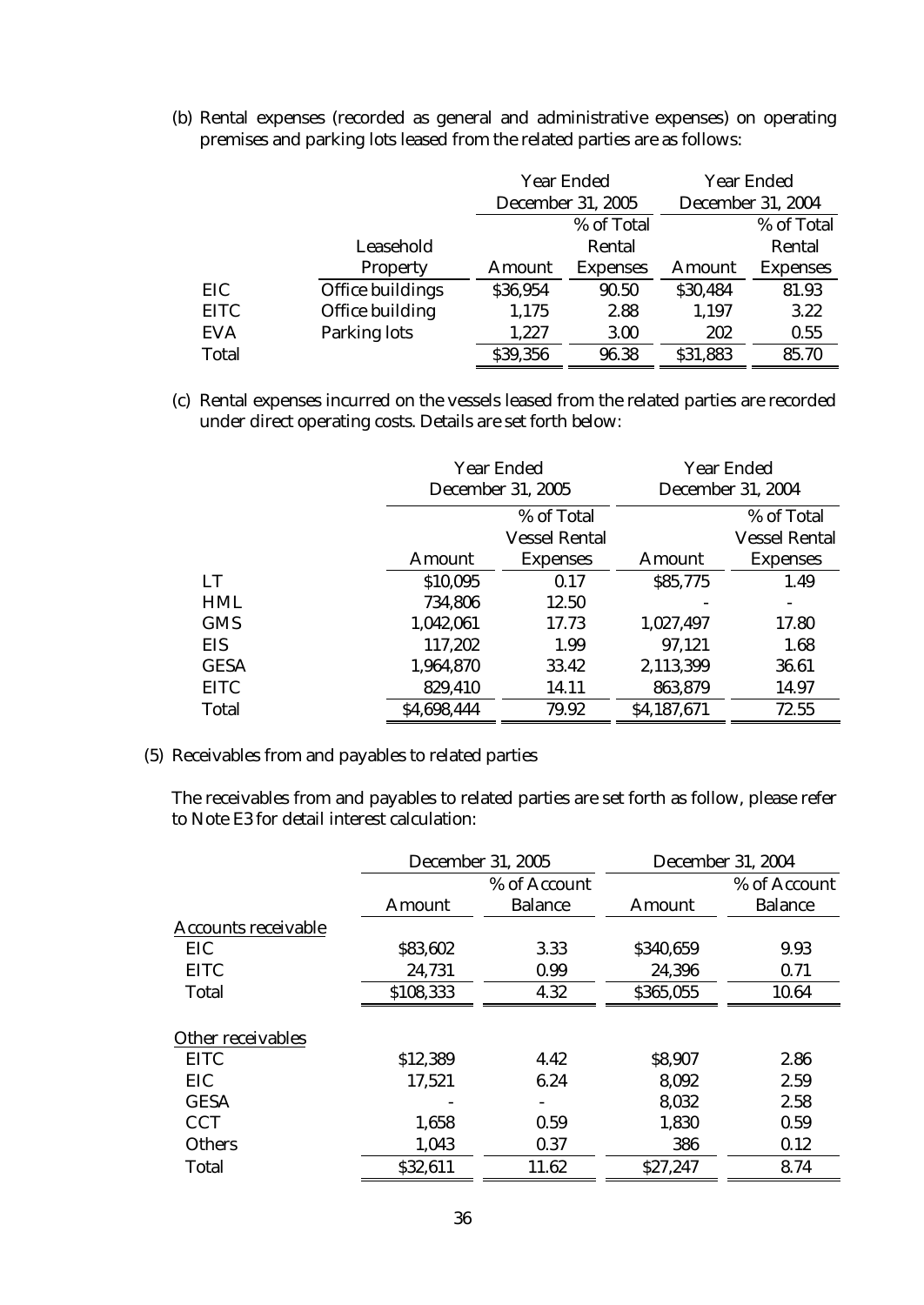|                         |               | <b>December 31, 2005</b>       |               | <b>December 31, 2004</b>       |  |
|-------------------------|---------------|--------------------------------|---------------|--------------------------------|--|
|                         | <b>Amount</b> | % of Account<br><b>Balance</b> | <b>Amount</b> | % of Account<br><b>Balance</b> |  |
| Notes payable           |               |                                |               |                                |  |
| EIC                     | \$-           |                                | \$1,388       | 10.96                          |  |
| <b>Accounts payable</b> |               |                                |               |                                |  |
| <b>EITC</b>             | \$4,828       | 0.17                           | \$127,511     | 3.90                           |  |
| <b>TTSC</b>             | 36,486        | 1.32                           | 37,146        | 1.14                           |  |
| EIC                     | 17,660        | 0.64                           | 57,661        | 1.76                           |  |
| <b>Evergreen State</b>  |               |                                | 30,831        | 0.94                           |  |
| <b>Evergreen Star</b>   |               |                                | 13,128        | 0.40                           |  |
| <b>THC</b>              |               |                                | 9,738         | 0.30                           |  |
| <b>ESRC</b>             | 3,635         | 0.13                           | 4,921         | 0.15                           |  |
| <b>LT</b>               | 425,372       | 15.38                          | 799,355       | 24.44                          |  |
| <b>EIS</b>              | 15,028        | 0.54                           | 6,338         | 0.20                           |  |
| <b>GMS</b>              | 7,413         | 0.27                           | 156,879       | 4.80                           |  |
| <b>HML</b>              | 167,176       | 6.05                           | 599,635       | 18.34                          |  |
| <b>Others</b>           | 1,589         | 0.06                           | 479           | 0.01                           |  |
| <b>Total</b>            | \$679,187     | 24.56                          | \$1,843,622   | 56.38                          |  |
| Other payables          |               |                                |               |                                |  |
| <b>EIS</b>              | \$2,590       | 1.78                           | \$10,761      | 9.89                           |  |

### **3. Financing activities with related parties**

In 2005, the Company's related party, Greencompass Marine S.A. (GMS), requested financing from the Company for its operational expansion and working capital requirements. The request was approved by the Board of Directors according to the Company's "Procedures for Capital Lending, Endorsement and Guarantee". The highest balance of the financing amount during 2005 was USD20,000 thousand, and the balance as of December 31, 2005 was USD0 thousand. The interest rate charged on the loans to GMS was Singapore InterBank Offered Rate (SIBOR) plus 0.4%. The interest income recognized for the year ended December 31, 2005 amounted to \$742 thousand, and the accrued interest receivable from GMS as of December 31, 2005 was USD0. In 2004, the Company did not have any financing activities with its related parties.

### **4. Endorsements and guarantees for related parties**

Endorsements and guarantees issued by the Company for its related parties are as follows: (expressed in thousand dollars)

|                |            | <b>December 31, 2005</b> |            | <b>December 31, 2004</b> |
|----------------|------------|--------------------------|------------|--------------------------|
| <b>GMS</b>     | <b>USD</b> | 290,197                  | <b>USD</b> | 463,116                  |
| Peony          | <b>USD</b> | $\overline{\phantom{a}}$ | <b>USD</b> | 81,350                   |
| <b>TCT</b>     | <b>EUR</b> | 41,213                   | <b>USD</b> | 92,563                   |
| <b>HML</b>     | <b>USD</b> | 412,686                  | <b>USD</b> | 352,750                  |
| <b>Island</b>  | <b>USD</b> | $\overline{\phantom{a}}$ | <b>USD</b> | 56,353                   |
| <b>CCT</b>     | <b>USD</b> | 18,353                   | <b>USD</b> | 19,080                   |
| Whitney        | <b>USD</b> | 8,621                    | <b>USD</b> |                          |
| <b>Hemlock</b> | USD        | 44,262                   | <b>USD</b> | $\overline{\phantom{a}}$ |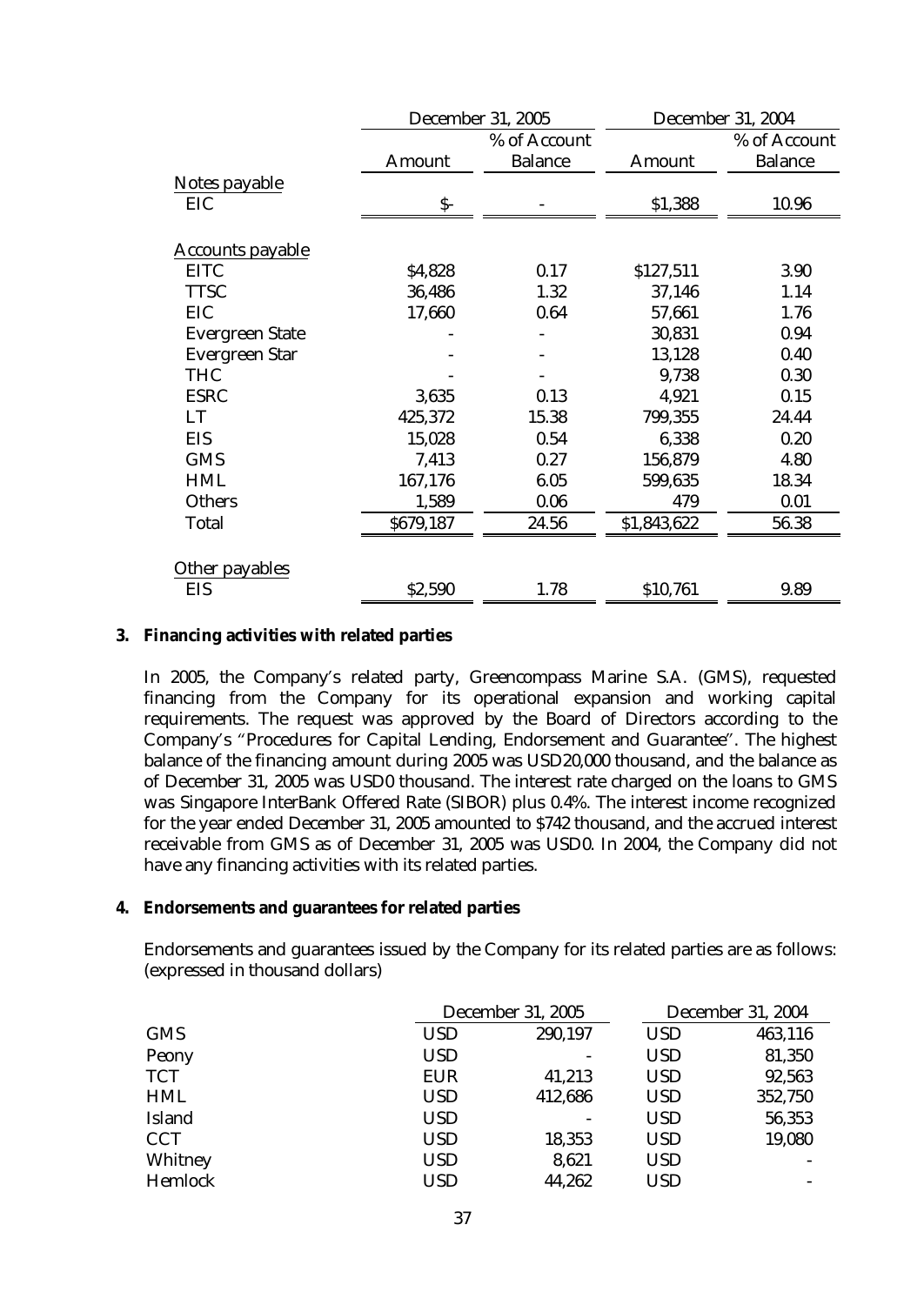- **5. Significant contracts with related parties** 
	- (1) The Company has entered into an agreement with EIC for management, computer information, Shipping affairs, and consulting services. Except payments under behalf are charged on actual amounts, the rest of fees are charged on an hourly basis or as cost-added method. The contract was effective from July 1, 1996 and keeps effectively unless termination.
	- (2) The Company has entered into an agency agreement with EIC. Under the agreement, EIC has been acting as the Company's agent for cargo forwarding and collection of freight since 2002. As of December 31, 2005 and 2004, the amount receivable under the agency agreement was \$83,602 thousand and \$340,659 thousand, respectively.
	- (3) The Company has entered into an agreement with ESRC. Under the agreement, ESRC should provide security service in the Taipei office, Kaohsiung office, and container yards. The service fees for Taipei office, Kaohsiung office and container yards were \$846 thousand dollars and \$1,614 thousand dollars, respectively. The fees are paid monthly. About long-term contracts, please refer to Note G.
	- (4) The Company has entered into agency agreements with its related parties to manage petty cash required by their vessels, and payments of crew salaries and insurance premiums in Taiwan. The transactions are recorded under "agency reciprocal accounts". As of December 31, 2005 and 2004, the debit balances of the accounts are as follows:

|              | <b>December 31, 2005</b> | <b>December 31, 2004</b> |
|--------------|--------------------------|--------------------------|
| <b>EIS</b>   | \$6,758                  | \$6,673                  |
| <b>GMS</b>   | 11,326                   | 10,776                   |
| <b>GESA</b>  | 4,557                    | 5,300                    |
| <b>HML</b>   | 3,064                    | 2,022                    |
| <b>Total</b> | \$25,705                 | \$24,771                 |

- (5) The Company has entered into agency agreements with its related parties, under which the related parties act as the Company's overseas agents to deal with the port formalities related to foreign ports, such as arrival and departure of the Company's ships, cargo stevedoring and forwarding, collection of freight and payment of expenses incurred with foreign ports. The transactions are recorded under "agency accounts". As of December 31, 2005 and 2004, the balances of the accounts are as follows:
	- 1. Debit balances of agency accounts

|              | <b>December 31, 2005</b> | <b>December 31, 2004</b> |
|--------------|--------------------------|--------------------------|
| <b>GMS</b>   | \$320,605                | \$662,240                |
| EIS          | 434,606                  | 228,700                  |
| EIC          | 47,966                   |                          |
| <b>GESA</b>  | 27,225                   | 152,601                  |
| LT           | 37,016                   | 576,461                  |
| <b>HML</b>   |                          | 338,753                  |
| EMI          | 56,081                   | 32,991                   |
| <b>EGT</b>   | 3,938                    | 70,150                   |
| <b>EGS</b>   |                          | 181                      |
| <b>Total</b> | \$927,437                | \$2,062,077              |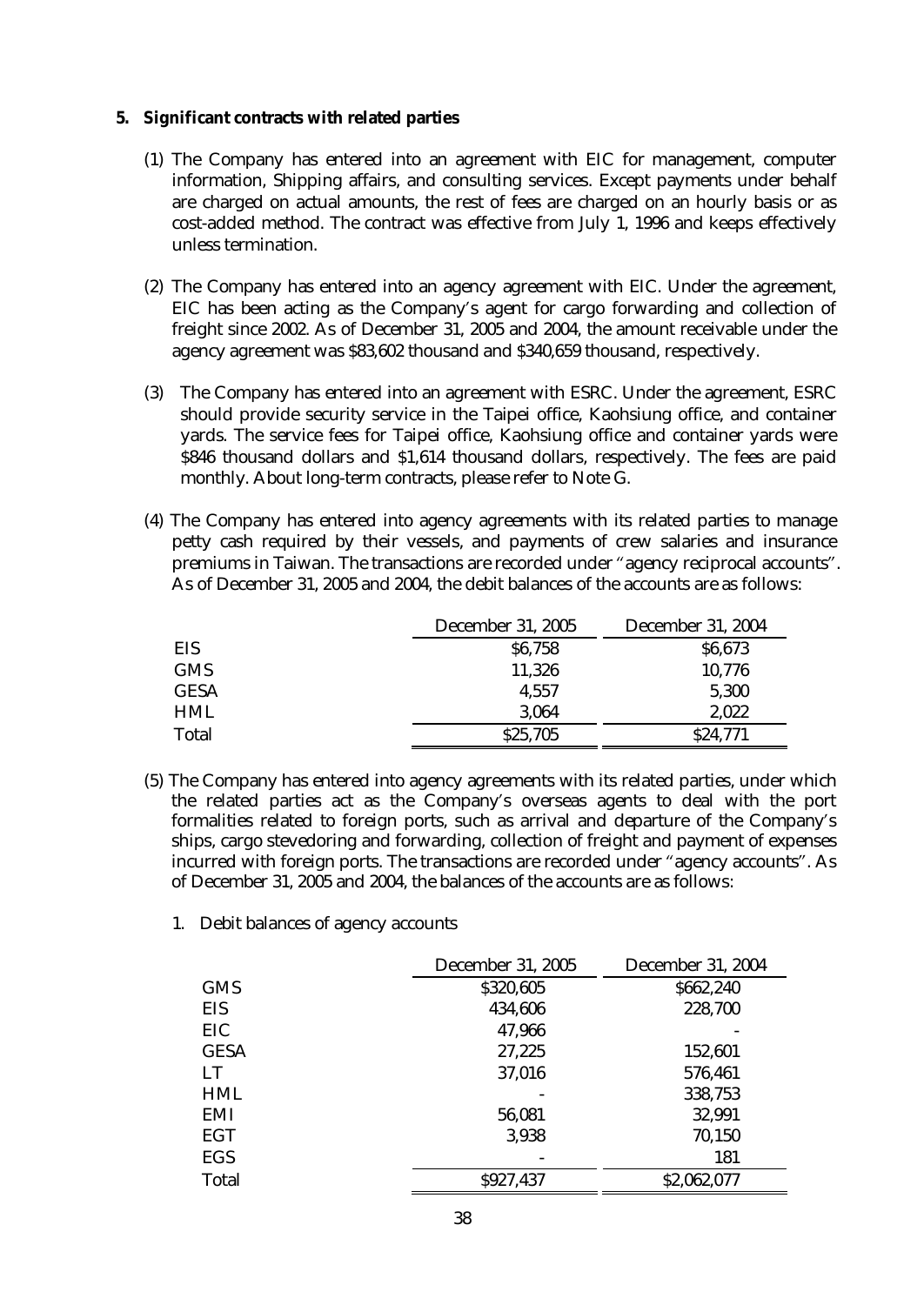2. Credit balances of agency accounts

|              | <b>December 31, 2005</b> | <b>December 31, 2004</b> |
|--------------|--------------------------|--------------------------|
| <b>HML</b>   | \$8,160                  | S-                       |
| EGI          | 50,239                   | $\overline{\phantom{0}}$ |
| <b>Total</b> | \$58,399                 | S-                       |

(6) The Company has been commissioned by its related parties to manage their vessels. The management fees are charged monthly and are recorded as operating revenues. Details of the management fees recognized for the years ended December 31, 2005 and 2004 are as follows:

|              | <b>December 31, 2005</b> | <b>December 31, 2004</b> |
|--------------|--------------------------|--------------------------|
| <b>EITC</b>  | \$93,472                 | \$96,793                 |
| EIS          | 75,528                   | 32,993                   |
| <b>GMS</b>   | 98,923                   | 49,260                   |
| <b>HML</b>   | 32,744                   | 12,271                   |
| <b>GESA</b>  | 17,879                   |                          |
| <b>Total</b> | \$318,546                | \$191,317                |

- (7) Please refer to Note G for details of the agreements entered into by the Company with EITC, GESA, GMS and EIS for the long-term leases of ships.
- 6. **About the significant subsequent events with related parties please refer to Note I.**

### **F. PLEDGED ASSETS**

**1. Short-term investments** 

|                     | <b>December 31, 2005</b> | <b>December 31, 2004</b> | <b>Purpose</b>           |
|---------------------|--------------------------|--------------------------|--------------------------|
| <b>Mutual funds</b> | \$380,000                | \$1,074,069              | <b>Commercial papers</b> |

### **2. Restricted assets - current**

|                      | <b>December</b> | <b>December</b> |                                                 |                          |
|----------------------|-----------------|-----------------|-------------------------------------------------|--------------------------|
|                      | 31, 2005        | 31, 2004        | Pledgee                                         | <b>Purpose</b>           |
| <b>Time deposits</b> | \$130,000       | \$130,000       | <b>Kaohsiung Harbor</b><br><b>Bureau</b>        | Performance<br>guarantee |
| Time deposits        | 1,050           | 4,550           | <b>Military - Finance</b><br><b>Department</b>  | Performance<br>guarantee |
| <b>Time deposits</b> | 600             |                 | <b>Kaohsiung Customs</b><br><b>Bureau</b>       | Performance<br>guarantee |
| <b>Time deposits</b> | 50              | 600             | <b>Directorate General of</b><br><b>Customs</b> | Performance<br>guarantee |
| Time deposits        | 350             | 50              | <b>Central Trust of China</b>                   | Performance<br>guarantee |
| <b>Total</b>         | \$132,050       | \$135,200       |                                                 |                          |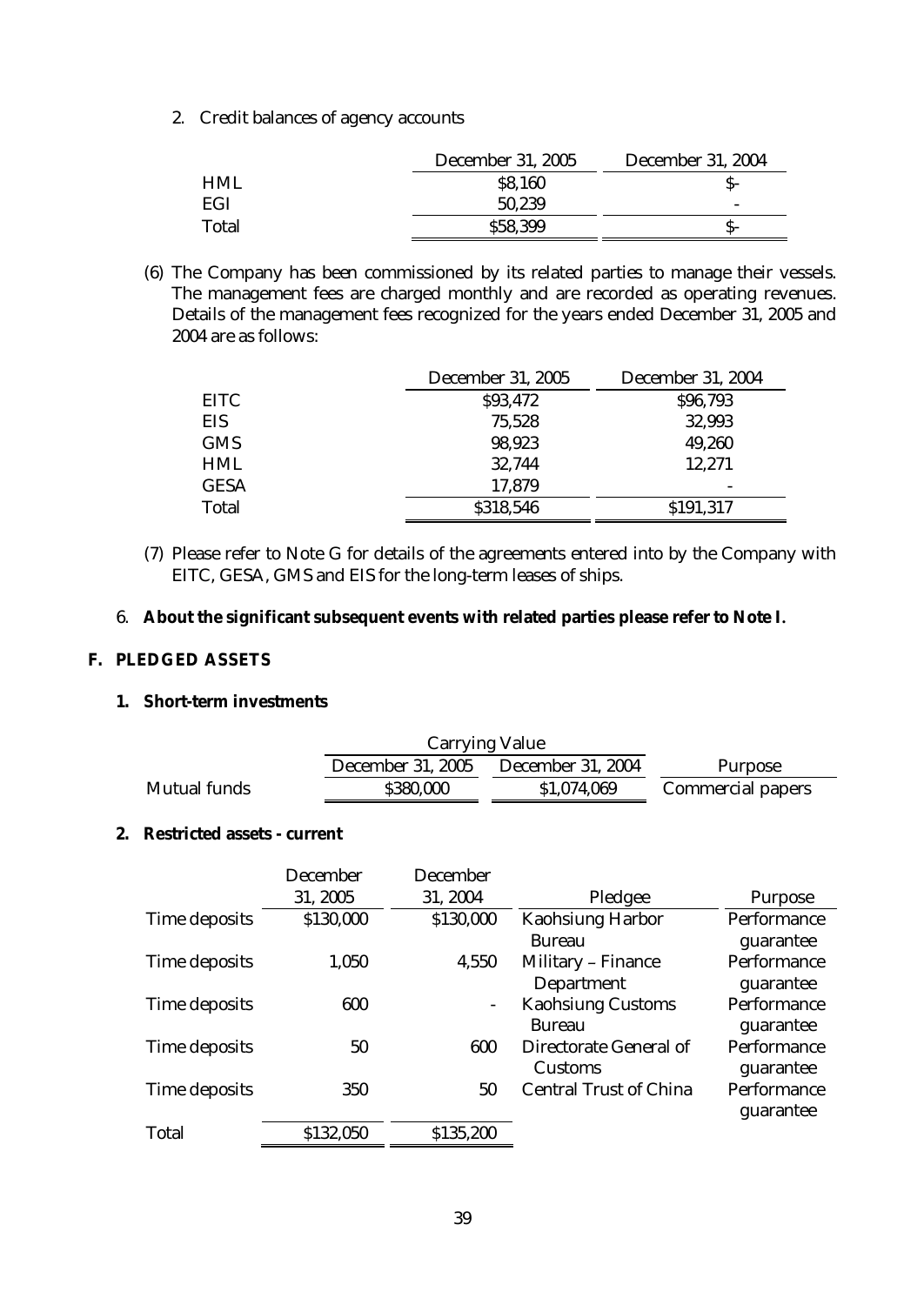### **3. Property, plant and equipment**

|                                    | <b>December 31, 2005</b> | <b>December 31, 2004</b> | <b>Purpose</b>                         |
|------------------------------------|--------------------------|--------------------------|----------------------------------------|
| Land                               | \$1,947,491              | \$1,947,491              | Long-term loans                        |
| <b>Buildings</b>                   | 998,913                  | 1,021,551                | Long-term loans                        |
| Loading and                        |                          | 669,208                  | Long-term loans                        |
| discharging<br>equipment           |                          |                          |                                        |
| <b>Transportation</b><br>equipment | 1,760,363                | 2,199,770                | Long-term loans                        |
| Ships and equipment                | -                        | 399,583                  | Long-term loans and<br>corporate bonds |
| <b>Total</b>                       | \$4,706,767              | \$6,237,603              |                                        |

### **G. COMMITMENTS AND CONTINGENT LIABILITIES**

1. Details of the stand-by letters of credit issued by the banks on behalf of the Company are as follows: (expressed in thousand dollars)

| <b>Guarantor</b>       |     | <b>December 31, 2005</b> | <b>December 31, 2004</b> |         |  |
|------------------------|-----|--------------------------|--------------------------|---------|--|
| Taipei Fubon Bank      | NTD | $\overline{\phantom{0}}$ | NTD                      | 282,213 |  |
| <b>Bank of America</b> | USD | 5.000                    | USD                      | 250     |  |
| <b>HSBC</b>            | EUR | $\overline{\phantom{0}}$ | EUR                      | 1,050   |  |

2. Endorsements and guarantees issued by the Company are as follows: (expressed in thousand dollars)

| <b>Companies receiving guarantees</b> |            | <b>December 31, 2005</b> | <b>December 31, 2004</b> |         |  |
|---------------------------------------|------------|--------------------------|--------------------------|---------|--|
| <b>GMS</b>                            | <b>USD</b> | 290,197                  | <b>USD</b>               | 463,116 |  |
| <b>Peony</b>                          | <b>USD</b> |                          | <b>USD</b>               | 81,350  |  |
| <b>TCT</b>                            | <b>EUR</b> | 41,213                   | <b>USD</b>               | 92,563  |  |
| <b>HML</b>                            | <b>USD</b> | 412,686                  | <b>USD</b>               | 352,750 |  |
| <b>Island</b>                         | <b>USD</b> |                          | <b>USD</b>               | 56,353  |  |
| <b>CCT</b>                            | <b>USD</b> | 18,353                   | <b>USD</b>               | 19,080  |  |
| Whitney                               | <b>USD</b> | 8,621                    | <b>USD</b>               |         |  |
| Hemlock                               | <b>USD</b> | 44,262                   | <b>USD</b>               |         |  |

3. A former stockholder of the Company sold some of its shares through issuance of global depository receipts (GDRs). The issuance of GDRs was approved by the SEC on June 19, 1996 as per the Letter (85) Tai-Cai-Zheng (1) No. 35410. On August 2, 1996, the GDRs were approved by the UK governing authority to be listed on the London Stock Exchange and were issued in Asia, Europe and the US. The initial number of units issued was 5,449,592, representing 54,495,920 shares of the Company's common stock at NTD50.50 per share, and the number of supplementary units issued was 817,438. In total, the number of units issued was 6,267,030, representing 62,670,300 shares of the Company's common stock at NTD50.50 per share, and the GDRs issued amounted to USD115 million. Another 2,025,506 units, representing 20,255,111 shares of the Company's common stock, were issued during the period from 1997 to December 31, 2005. As of December 31, 2005, 7,453,148 units were redeemed and 839,388 units, representing 8,393,931 shares of the Company's common stock, were outstanding.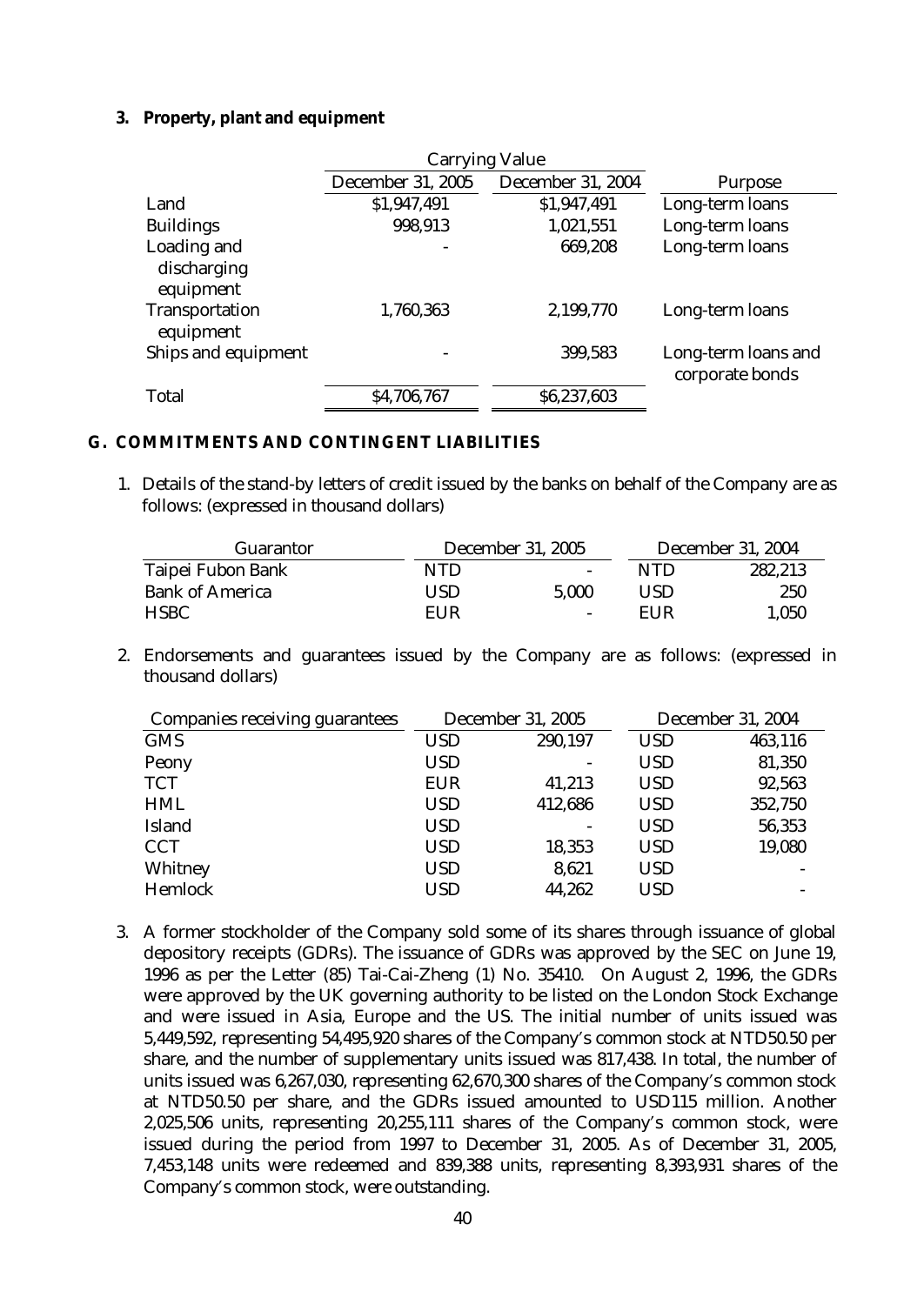- 4. As of December 31, 2005, the medium-term loan facilities granted by the financial institutions with the resolution from the Board of Directors to finance the Company's purchase of new containers and general working capital requirement were NTD 7,592,000 thousand and JPY 760,000 thousand, respectively, and the unutilized credits were NTD 2,459,000 thousand and JPY 760,000 thousand, respectively.
- 5. As of December 31, 2005, details of the loading and discharging equipment acquired to support the operations of the No. 4 and the No. 5 Container Distribution Center at Kaohsiung Harbor were as follows: (expressed in thousand dollars)

| Item                                    | <b>Contract Amount</b> |         |  |            | <b>Amount Paid</b> | <b>Amount Accrued</b> |         |  |
|-----------------------------------------|------------------------|---------|--|------------|--------------------|-----------------------|---------|--|
| Rail mounted gantry                     | USD                    | 4,020   |  | USD.       | 2.172              | <b>USD</b>            | 1.848   |  |
| cranes<br>Rail mounted gantry<br>cranes | <b>NTD</b>             | 207,000 |  | <b>NTD</b> | 41.400             | <b>NTD</b>            | 165,600 |  |
| <b>Gantry cranes</b>                    | USD                    | 16,650  |  | <b>USD</b> | 7.493              | <b>USD</b>            | 9,157   |  |

6. As of December 31, 2005, the estimated amounts of rent payable in the following years under the long-term lease agreements entered into by the Company for the rental of ships and equipment are as follows:

|              | <b>Amount</b>         |
|--------------|-----------------------|
| Lessor       | (in thousand dollars) |
| <b>EITC</b>  | <b>USD 45,507</b>     |
| <b>GESA</b>  | 78,075                |
| <b>GMS</b>   | 59,316                |
| <b>EIS</b>   | 1,985                 |
| <b>KSG</b>   | 15,738                |
| <b>EPC</b>   | 2,690                 |
| <b>TDS</b>   | 42,709                |
| <b>HFE</b>   | 1,614                 |
| <b>Total</b> | <b>USD 247,634</b>    |

- 7. As of December 31, 2005, the estimated amounts of security service in the following years under the long-term contract that the Company entered into with ESRC is \$77,455 thousand.
- 8. As of December 31, 2005 and 2004, the promissory notes issued by the Company for loans borrowed amounted to \$7,597,221 thousand and \$11,027,131 thousand, respectively.

### **H. SIGNIFICANT DISASTER LOSSES**

None.

## **I. SIGNIFICANT SUBSEQUENT EVENTS**

1. On March 1, 2006, the Company's board of directors resolved to sell the Ever-Growth, the Ever-Gentle, the Ever-Garden, the Ever-Gifted, and the Ever-Govern to indirect subsidiary-Greencompass Marine S.A. for routing and ships adjustments, the total amount of the transaction was USD37,000 thousand; the Company's board of directors also resolved to acquire the Uni-Crown, the Uni-Chart, the Uni-Concert, the Uni-Corona, the Uni-Concord from related party-EITC, the total amount of transaction was USD63,800 thousand . As of the date on which the financial statements were issued, the proposal of acquiring and selling ships was still in process.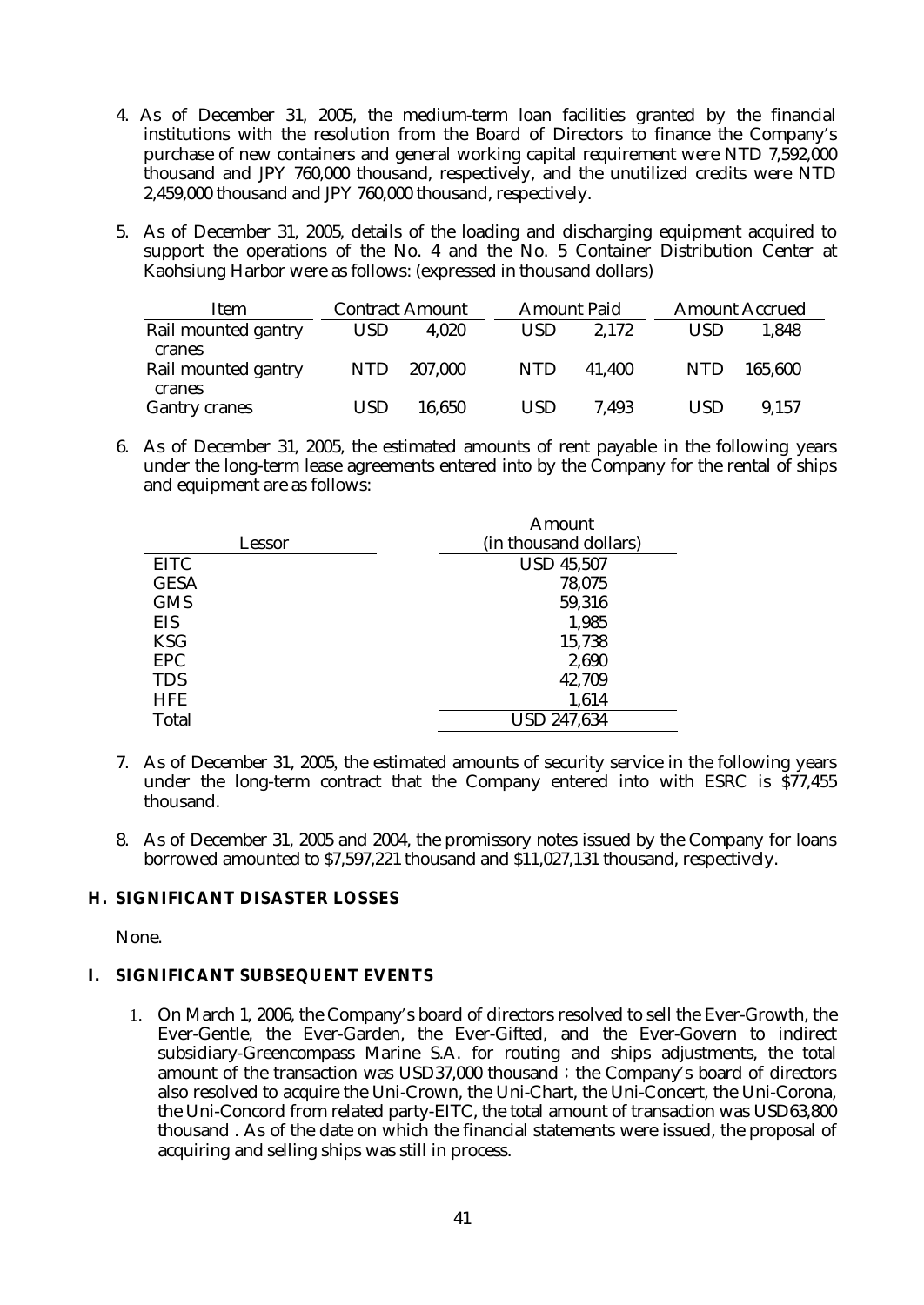2. The Company's board of directors resolved to inject additional cash in EVA Airways Corporation(EVA Airways) as a shareholder on March 1, 2006. The Company subscribed to 58,159 thousand shares for \$697,906 thousand at \$12 per share, issued by EVA Airways. After cash injection, the Company's investment in EVA Airways represents 20.02% of its equity.

## **J. OTHERS**

- 1. Derivative financial instruments
	- (1) The contract (notional principal) amounts and credit risk (expressed in thousand dollars)

|                              |            | <b>December 31, 2005</b> |                    | <b>December 31, 2004</b> |                 |           |                    |  |
|------------------------------|------------|--------------------------|--------------------|--------------------------|-----------------|-----------|--------------------|--|
|                              |            | <b>Notional</b>          |                    |                          | <b>Notional</b> |           |                    |  |
|                              |            | Principal                |                    |                          | Principal       |           |                    |  |
|                              |            | (Contract                |                    |                          |                 | (Contract |                    |  |
| <b>Financial Instruments</b> |            | Amount)                  | <b>Credit Risk</b> |                          |                 | Amount)   | <b>Credit Risk</b> |  |
| Non-trading purposes         |            |                          |                    |                          |                 |           |                    |  |
| Interest rate swaps (IRS)    | <b>USD</b> | 157,500                  | <b>USD</b>         | 799                      | <b>USD</b>      | 120,000   |                    |  |
|                              | <b>NTD</b> | 1,910,000                |                    | -                        | <b>NTD</b>      | 2,615,000 |                    |  |
| <b>Cross currency swaps</b>  | <b>USD</b> | 13,125                   |                    | -                        | <b>USD</b>      | 21,875    |                    |  |
| (CCS)                        |            |                          |                    |                          |                 |           |                    |  |
| Oil swaps                    | <b>USD</b> | 70,946                   | <b>USD 3.676</b>   |                          | <b>USD</b>      | 7,946     |                    |  |
| <b>Trading purposes</b>      |            |                          |                    |                          |                 |           |                    |  |
| Foreign exchange options USD |            | 23,235                   |                    |                          | <b>USD</b>      | 58,000    |                    |  |
|                              | <b>EUR</b> | 25,000                   |                    |                          | <b>EUR</b>      | 31,000    |                    |  |
|                              | <b>JPY</b> | 1,920,000                |                    |                          | <b>JPY</b>      | 5,415,235 |                    |  |

The above credits risk amounts are based on the contracts with positive fair values on the balance sheet date and represent the possible loss that will be incurred by the Company in the event that the counterparties default. The counterparties of the Company are all well-known banks with good credit ratings. Thus, the credit risk is assessed to be remote.

(2) Market risk

Interest rate swaps, cross currency swaps, foreign exchange options, forward exchange contracts and oil swaps are utilized to hedge against fluctuations in interest rates, exchange rates and oil prices. Thus, the market risk is offset against each other. Periodic reviews are conducted on the Company's exposure to market risk, and a stop-loss mechanism has been established to minimize the impact of market risk on the Company's operations.

(3) Liquidity risk, cash flow risk and the amount, timing and uncertainty of future cash requirements

As no principals are exchanged upon settlement of the interest rate swaps, cross currency swaps, forward exchange contracts and foreign exchange options, no significant cash requirement is expected. Therefore, the Company's working capital is assessed to be adequate and no funding risk is expected. In addition, the interest rates, exchange rates and prices are fixed. Thus, cash flow risk is remote.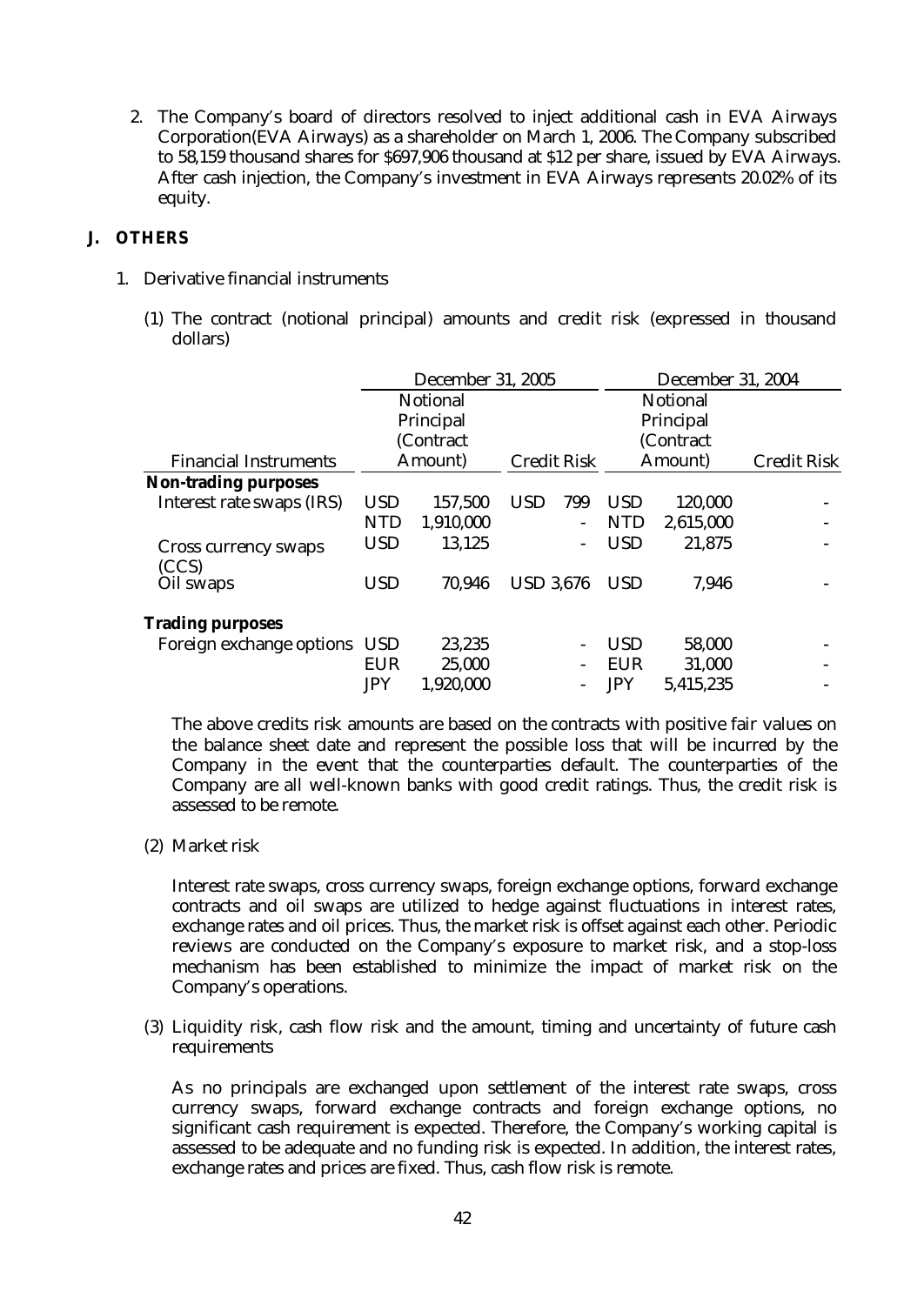(4) The purposes and strategies of holding derivative financial instruments

The derivative financial instruments are held for trading and non-trading purposes. Interest rate swaps, cross currency swaps, forward exchange contracts and foreign exchange options are undertaken to hedge against fluctuations in interest rates and exchange rates, whereas oil swaps are used to hedge against fluctuations in oil prices and control the cost within a tolerable limit. The aim of the hedging strategy is to hedge most of the market risk. For the derivative financial instruments held for trading purposes, they are undertaken to make profits on the interest rate, exchange rate and price differentials.

- (5) Disclosures of derivative financial instruments in the financial statements
	- (a) Interest rate swaps

The contracts are settled based on the difference between the spot interest rate and contracted interest rate. The amount received and paid upon settlement is recorded as a deduction from and an addition to the interest expense on shipping finance, respectively.

(b) Cross currency swaps

The difference between the spot exchange rate and the contracted rate is recorded as foreign exchange gain or loss at maturity of the contracts.

(c) Foreign exchange options

As the Company has actual position in the underlying assets, full settlements are conducted at expiration of the contracts. The difference between the spot exchange rate and the contracted rate is recorded as foreign exchange gain or loss upon settlement.

(d) Oil swaps

The contracts are settled based on the difference between the spot oil price and the contracted price. The amount received and paid upon settlement is recorded as a deduction from and an addition to fuel expense.

(6) Financial instruments undertaken to hedge the commitments for expected transactions

Oil swaps are undertaken to fix the oil price within a tolerable limit for future oil usage.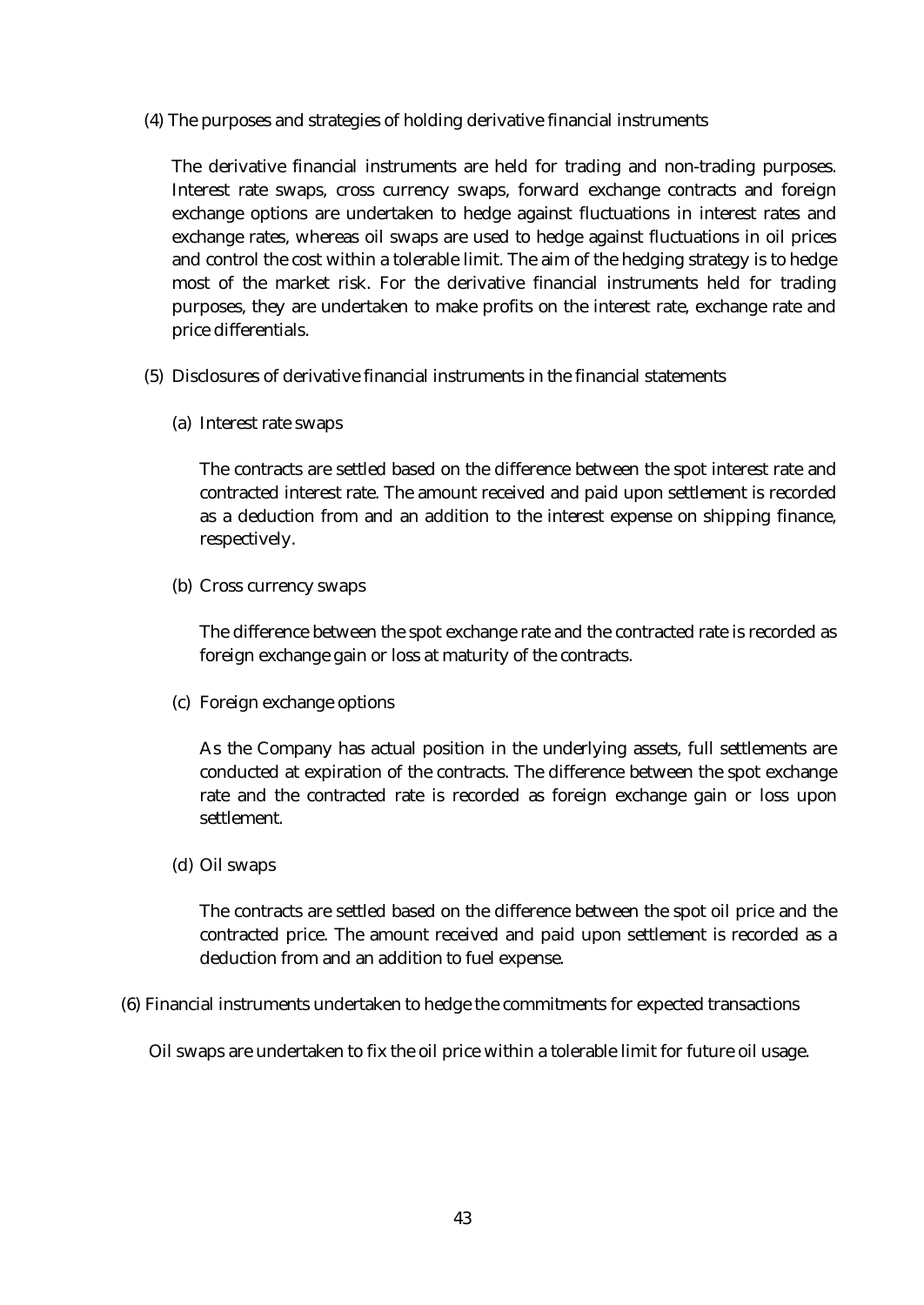### 2. Fair values of financial instruments

|                                                        |             | December 31, 2005     | <b>December 31, 2004</b> |                        |  |
|--------------------------------------------------------|-------------|-----------------------|--------------------------|------------------------|--|
| <b>Non-Derivative Financial</b>                        | Carrying    |                       | Carrying                 |                        |  |
| <b>Instruments</b>                                     | Value       | <b>Fair Value</b>     | Value                    | <b>Fair Value</b>      |  |
| <b>Assets</b>                                          |             |                       |                          |                        |  |
| Cash and cash equivalents                              | \$4,701,240 | \$4,701,240           | \$4,171,007              | \$4,171,007            |  |
| <b>Short-term investments</b>                          | 4,402,881   | 4,445,872             | 16,990,797               | 17,035,662             |  |
| Notes and accounts receivable                          | 2,718,089   | 2,718,089             | 3,655,296                | 3,655,296              |  |
| Other financial assets - current                       | 613,203     | 613,203               | 61,058                   | 61,058                 |  |
| Long-term equity investments                           | 61,319,140  | 60,763,146            | 54,230,267               | 54,742,353             |  |
| Long-term bond investments                             | 12,581      | 12,581                |                          |                        |  |
| Other financial assets -<br>non-current                |             |                       | 135,330                  | 135,330                |  |
| <b>Refundable deposits</b>                             | 169,208     | 169,208               | 42,408                   | 42,408                 |  |
| Long-term receivables (including<br>current portion)   | 422,048     | 422,048               | 507,179                  | 507,179                |  |
| <b>Restricted assets</b>                               | 132,050     | 132,050               | 135,200                  | 135,200                |  |
| <b>Liabilities</b>                                     |             |                       |                          |                        |  |
| Short-term loans                                       | 1,800,000   | 1,800,000             | 2,795,303                | 2,795,303              |  |
| Short-term bills payable                               | 799,755     | 799,755               | 2,099,091                | 2,099,091              |  |
| Notes and accounts payable                             | 7,040,816   | 7,040,816             | 7,110,512                | 7,110,512              |  |
| Corporate bonds payable<br>(including current portion) | 9,005,039   | 9,005,039             | 11,457,831               | 11,457,831             |  |
| Long-term loans (including<br>current portion)         | 3,761,000   | 3,761,000             | 13,760,199               | 13,760,199             |  |
| <b>Accrued pension cost</b>                            | 35,539      | 35,539                | (66, 265)                | (66, 265)              |  |
| <b>Guarantee deposits received</b>                     | 125         | 125                   | 85                       | 85                     |  |
| <b>Derivative Financial Instruments</b>                |             |                       |                          |                        |  |
| Interest rate swaps (IRS)                              |             | <b>USD</b><br>(4,950) |                          | <b>USD</b><br>(393)    |  |
| Cross currency swaps (CCS)                             |             | <b>USD</b><br>(948)   |                          | <b>USD</b><br>(2, 433) |  |
| Foreign exchange options                               | 33,175      | <b>NTD</b><br>33,175  | 215,540                  | <b>NTD 215,540</b>     |  |
| Oil swaps                                              |             | <b>USD</b><br>2,832   |                          | <b>USD</b><br>(9,100)  |  |

The methods and assumptions adopted by the Company to estimate the fair values of the above financial instruments are summarized below.

- (1) Fair values of the short-term financial instruments are estimated to be equal to their carrying values. As maturity of these instruments is short, it is reasonable that their fair values equal their carrying values. This method is applied to cash and cash equivalents, notes and accounts receivable, refundable deposits, restricted assets, short-term loans, short-term notes and bills payable, notes and accounts payable, and guarantee deposits received.
- (2) Fair values of marketable securities equal the quoted market prices, if available. If the quoted market prices are not available, fair values are estimated using financial information or other information.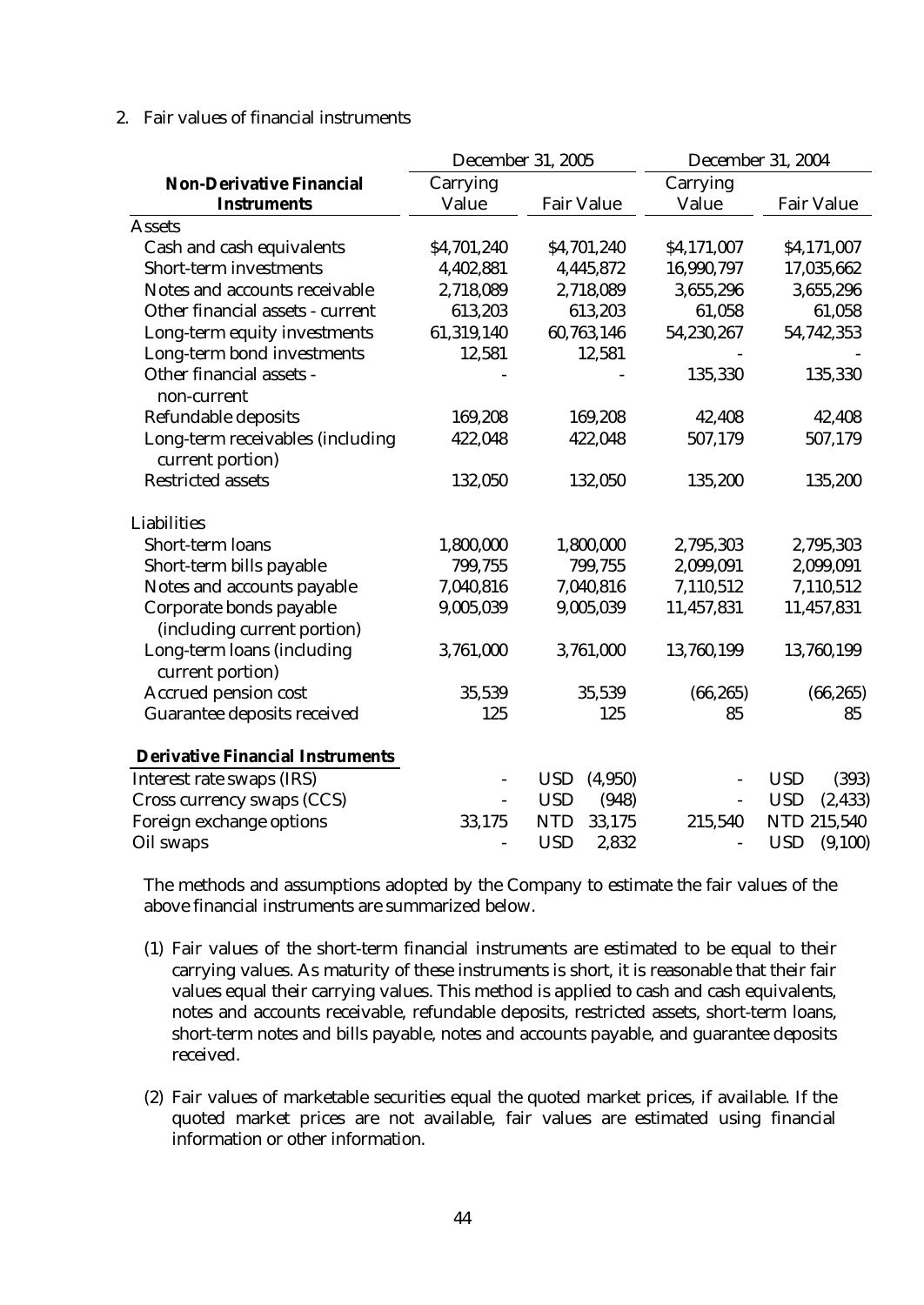- (3) Fair values of long-term loans are estimated based on the present values of future cash flows. The discount rate is based on the interest rate charged on a comparable long-term loan with similar terms and conditions.
- (4) Fair values of corporate bonds payable equal the quoted market prices, if available. If the quoted market prices are not available, fair values are estimated using financial information or other information.
- (5) Fair values of derivative financial instruments are estimated to be equal to the amounts that should be received or paid if the contracts are settled on the balance sheet date. Unrealized gains (losses) on the outstanding contracts are normally included in the estimation. The prices quoted by the financial institutions are used as a reference for estimation of the derivative financial instruments' fair values.
- 3. Certain vessels of GMS, an indirect subsidiary of the Company, were under investigation by the US government agency due to inadequate documentation on fuel handling. In April 2005, the Company reached an agreement with the US Department of Justice, under which GMS agreed to make a reconciliation payment of USD12,515 thousand.

## **K. SUPPLEMENTARY DISCLOSURES**

## **1. Information on significant transactions**

(1) Loans extended by the Company

Please see Schedule 4.

(2) Endorsements and guarantees provided by the Company

Please see Schedule 5.

(3) Marketable securities held by the Company as of December 31, 2005

Please see Schedule 6.

(4) Acquisition or sale of one specific security with the accumulated amount exceeding NT\$100 million or 20% of the Company's paid-in capital

Please see Schedule 7.

(5) Acquisition of real estate properties with an amount exceeding NTD100 million or 20% of the Company's paid-in capital

None.

(6) Disposal of real estate properties with an amount exceeding NTD100 million or 20% of the Company's paid-in capital

None.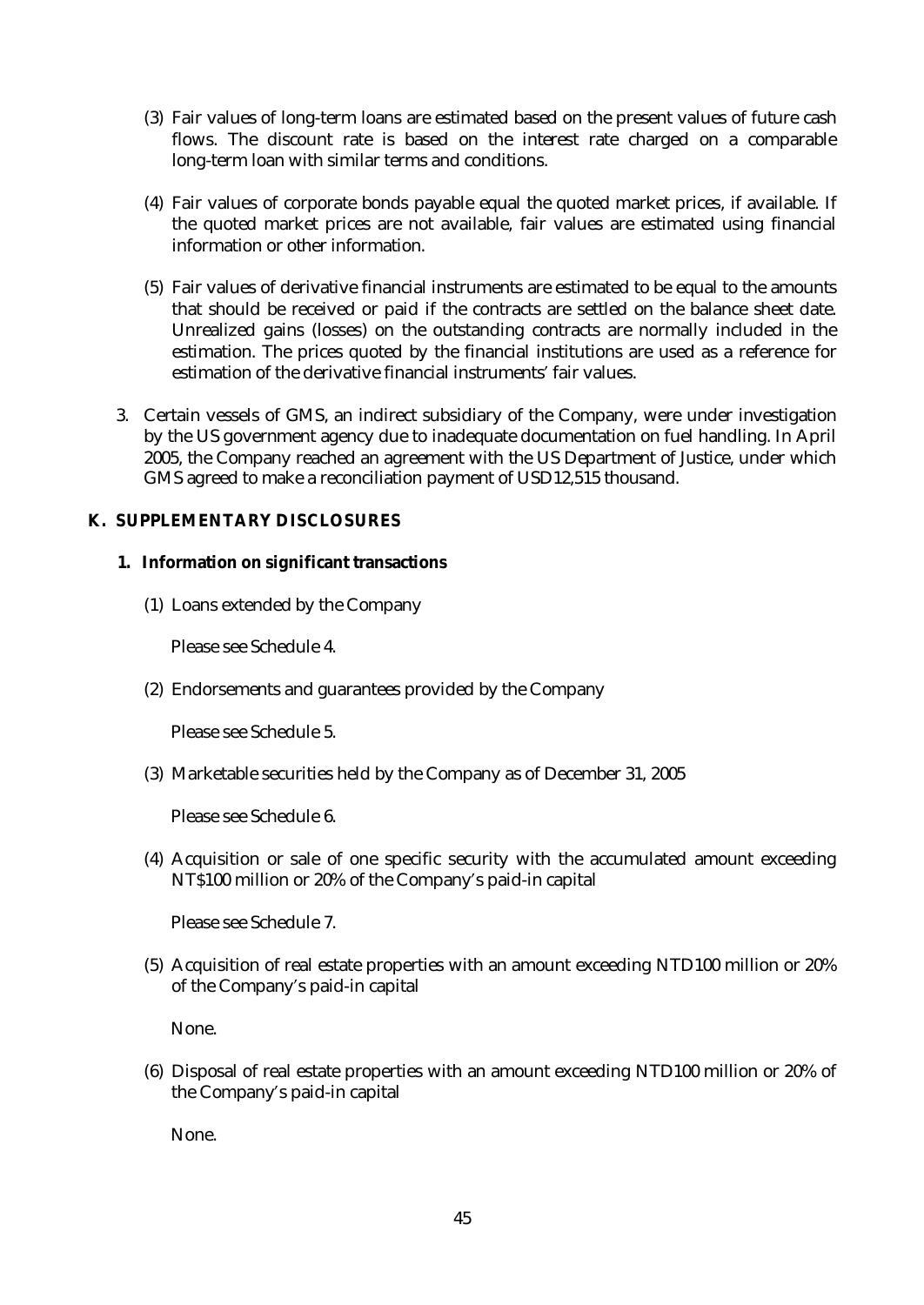(7) Purchases from or sales to related parties exceeding NTD100 million or 20% of the Company's paid-in capital

Please see Schedule 8.

(8) Receivables from related parties exceeding NTD100 million or 20% of the Company's paid-in capital

Please see Schedule 9.

(9) Derivative financial instruments undertaken by the Company

Please refer to Note J1 and J2.

### **2. Information on the investees**

(1) Information on the investees over which the Company can directly or indirectly exercise significant influence or in which the Company has controlling power

Please see Schedule 10.

- (2) Significant transactions conducted by the investees in which the Company has direct or indirect controlling power
	- (a) Loans extended by the investees

Please see Schedule 4.

(b) Endorsements and guarantees provided by the investees

None.

(c) Marketable securities held by the investees as at December 31, 2005

Please see Schedule 6.

(d) Acquisition or sale of one specific security with the accumulated amount exceeding NTD100 million or 20% of the respective investee's paid-in capital

None.

(e) Acquisition of real estate properties with an amount exceeding of NTD100 million or 20% of the respective investee's paid-in capital

None.

(f) Disposal of real estate properties with an amount exceeding NTD100 million or 20% of the respective investee's paid-in capital

None.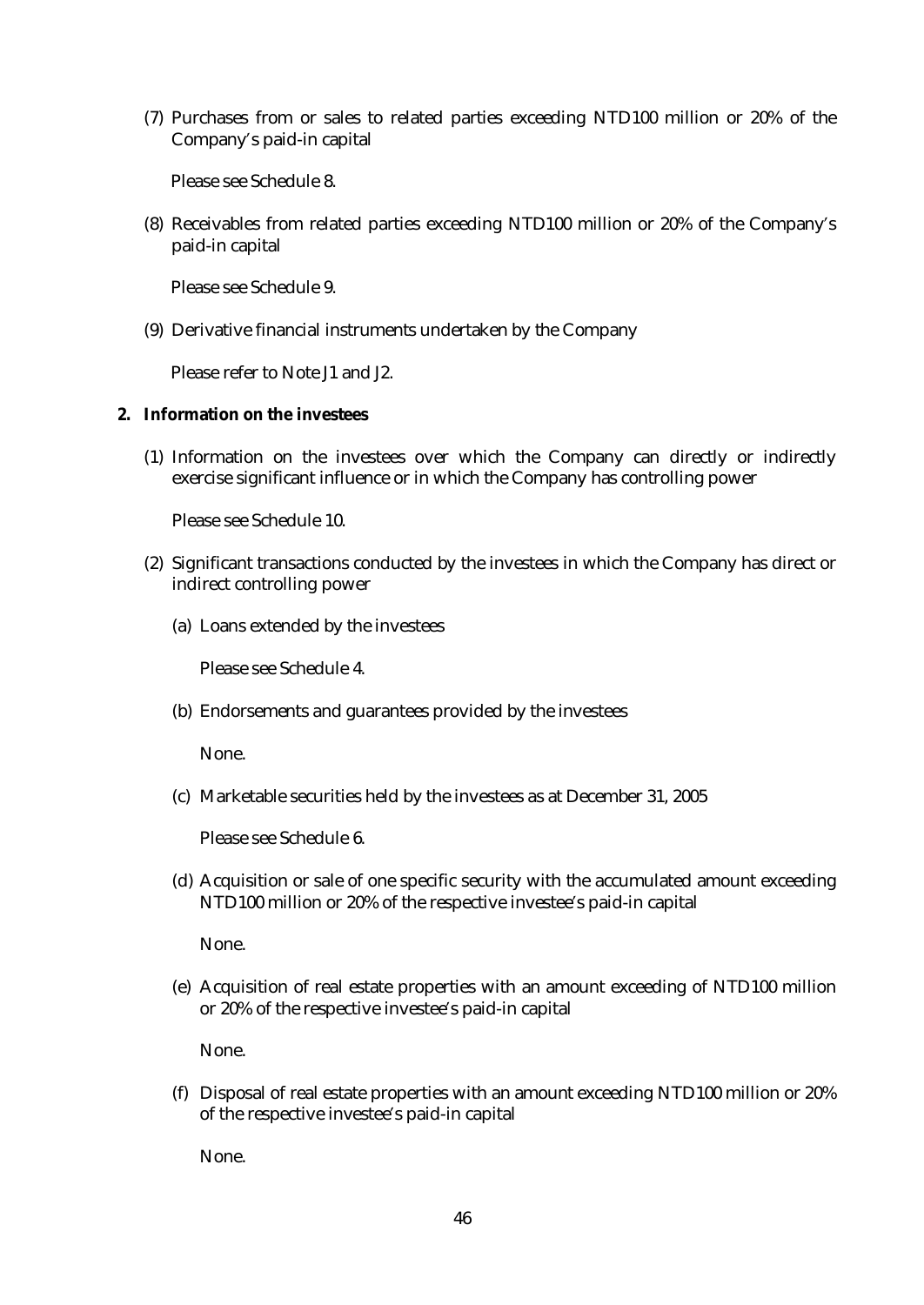(g) Purchases from or sales to related parties exceeding NTD100 million or 20% of the respective investee's paid-in capital

Please see Schedule 8.

(h) Receivables from related parties exceeding NTD100 million or 20% of the respective investee's paid-in capital

Please see Schedule 9.

(i) Derivative financial instruments undertaken by the investees

Please see Schedule 11.

### **3. Information on Mainland China investments**

(1) Details of investments in Mainland China

Please see Schedule 12.

(2) Significant transactions conducted directly or indirectly with the investees in Mainland China

None.

## **L. SEGMENT INFORMATION**

1. Financial information by industries

The Company is engaged in only one single industry, i.e. international marine transportation and shipping agency. Therefore, no disclosure is required.

2. Financial information by geographical areas

The Company is engaged in international marine transportation. Dealings with foreign ports, such as port formalities relating to arrival and departure of the Company's ships, cargo stevedoring and forwarding, collection of freight, and payment of expenses incurred with foreign ports, are handled by overseas shipping agents. Therefore, no disclosure is required.

3. Export information

As the Company is engaged in international marine transportation, every vessel sails between the major harbors in the world. Therefore, no export sales are reported.

4. Information on major customers

The Company provides services to customers all over the world. No single customer of the Company accounts for more than 10% of the Company's operating revenues.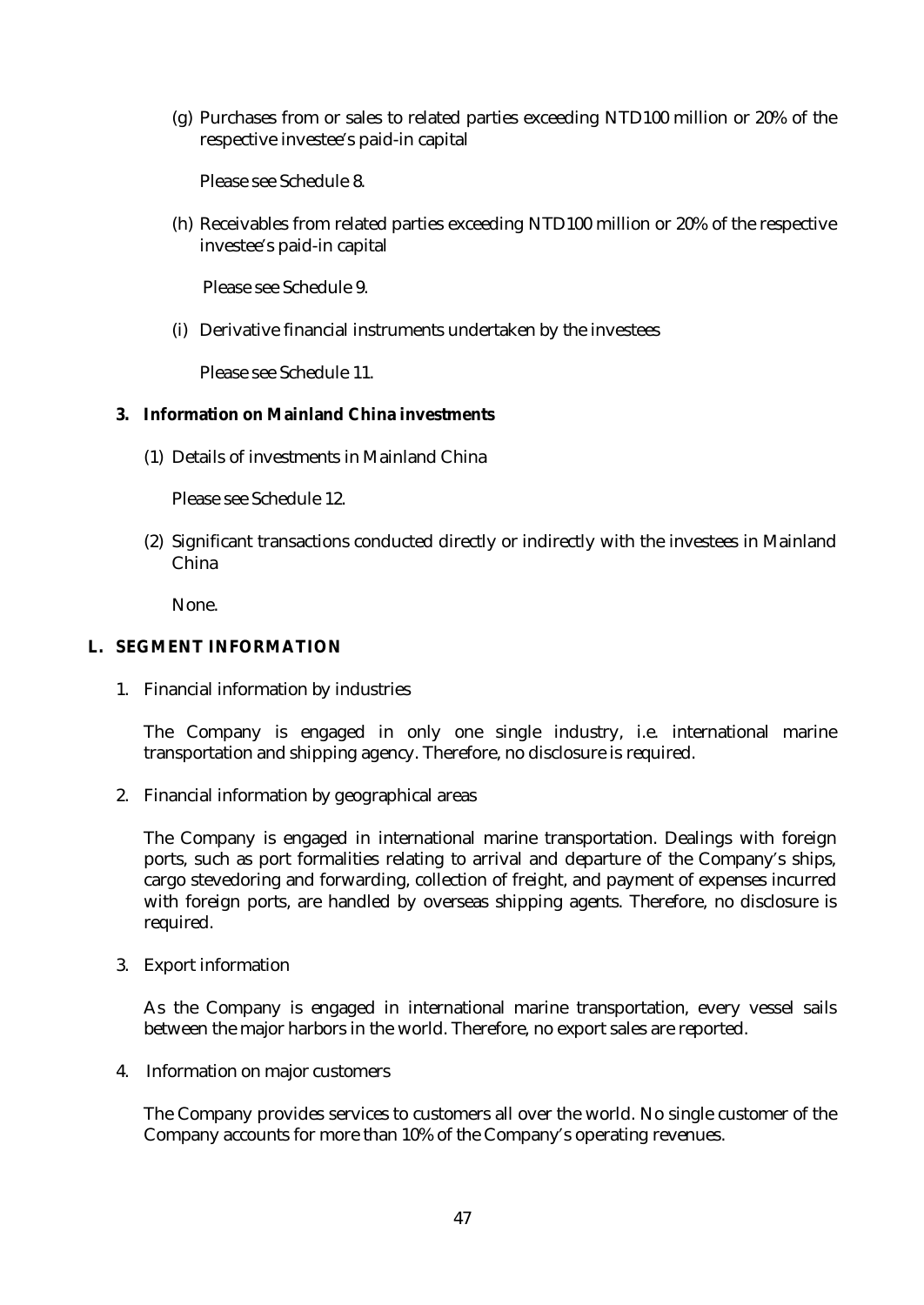Evergreen Marine Corporation and Subsidiaries-Greencompass Marine S. A. Derivative financial instrument undertaken by the Company and its investee December 31, 2005

### 1. Derivative financial instruments:

(1) The contract (notional principal) amounts and credit risk (expressed in thousand dollars)

|                              |  |                               |                       | December 31, 2005 |               | December 31, 2004 |                    |       |  |
|------------------------------|--|-------------------------------|-----------------------|-------------------|---------------|-------------------|--------------------|-------|--|
|                              |  |                               | <b>Notional</b>       |                   |               | <b>Notional</b>   |                    |       |  |
| Principal<br>Principal       |  |                               |                       |                   |               |                   |                    |       |  |
| (Contract<br>(Contract       |  |                               |                       |                   |               |                   |                    |       |  |
| <b>Financial Instruments</b> |  | <b>Credit Risk</b><br>Amount) |                       |                   | <b>Amount</b> |                   | <b>Credit Risk</b> |       |  |
| Interest<br>rate             |  |                               | swaps USD 108,176 USD |                   |               | 598 USD           |                    | - USD |  |
| (IRS)                        |  |                               |                       |                   |               |                   |                    |       |  |
| Foreign exchange             |  | <b>EUR</b>                    | 3,000 USD             |                   |               | - USD             |                    | - USD |  |
| option                       |  |                               |                       |                   |               |                   |                    |       |  |

The above credits risk amounts are based on the contracts with positive fair values on the balance sheet date and represent the possible loss that will be incurred by the Company in the event that the counterparties default. The counterparties of the Company are all well-known banks with good credit ratings. Thus, the credit risk is assessed to be remote.

(2) Market risk

The interest rate swaps are utilized to hedge against fluctuations in interest rates, exchange rates. And the foreign exchange options are derivative financial instruments which are held for trading. Periodic reviews are conducted on the Subsidiary's exposure to market risk, and a stop-loss mechanism has been established to minimize the impact of market risk on the Subsidiary's operations.

(3) Liquidity risk, cash flow risk and the amount, timing and uncertainty of future cash requirements

As no principals are exchanged upon settlement of the interest rate swaps and forward exchange options , no significant cash requirement is expected. Therefore, the Subsidiary's working capital is assessed to be adequate and no funding risk is expected. In addition, the interest rates, exchange rates and prices are fixed. Thus, cash flow risk is remote.

(4) The purposes and strategies of holding derivative financial instruments

The derivative financial instruments are held for trading and non-trading purposes. Interest rate swaps are undertaken to hedge against fluctuations in interest rates and exchange rates. The aim of the hedging strategy is to hedge most of the market risk. For the derivative financial instruments held for trading purposes, they are undertaken to make profits on the interest rate, exchange rate and price differentials.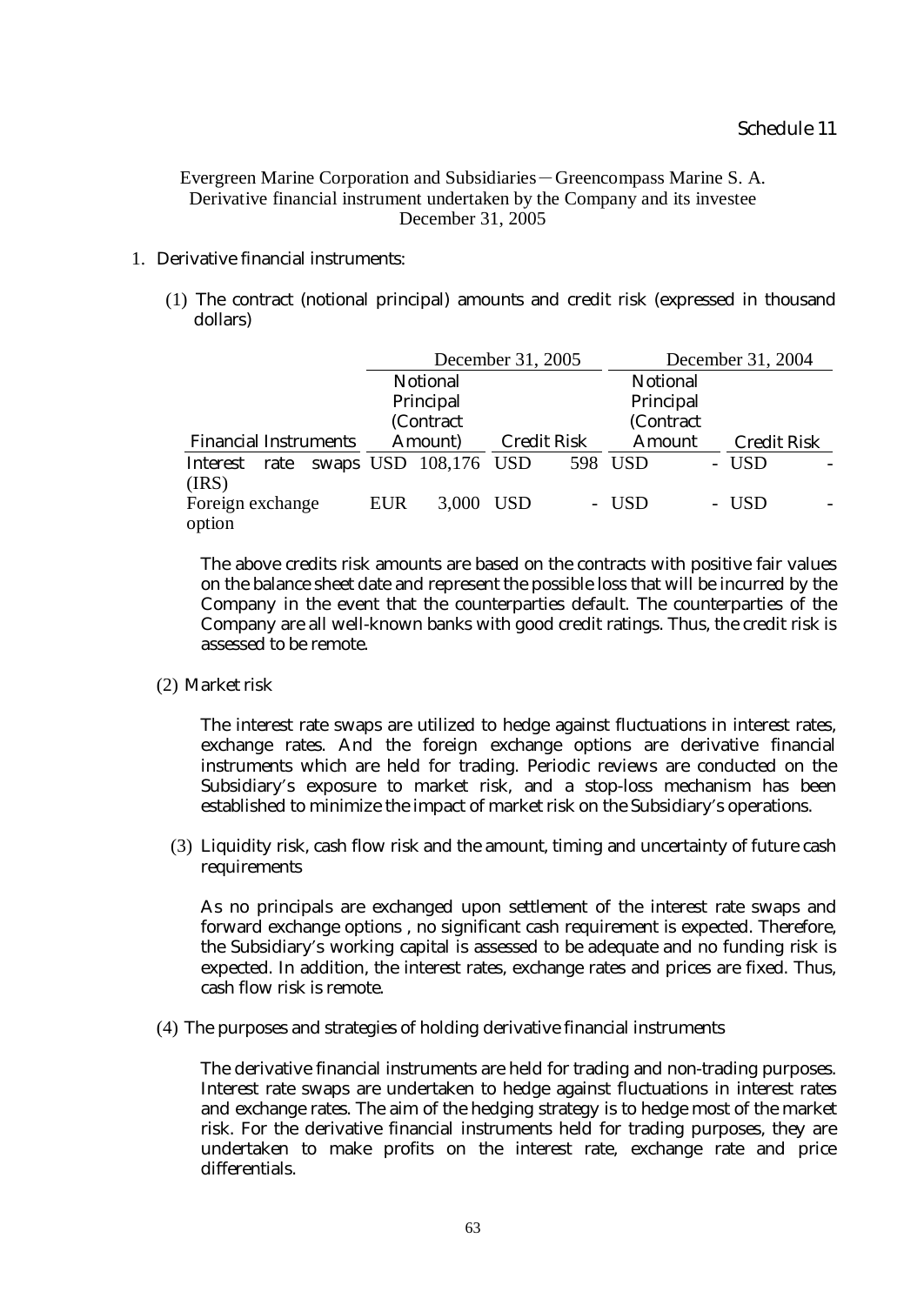- (5) Disclosures of derivative financial instruments in the financial statements
	- 1) Interest rate swaps:

The contracts are settled based on the difference between the spot interest rate and contracted interest rate. The amount received and paid upon settlement is recorded as a deduction from and an addition to the interest expense on shipping finance, respectively.

2) Foreign Exchange Option:

As the Company has actual position in the underlying assets, full settlements are conducted at expiration of the contracts. The difference between the spot exchange rate and the contracted rate is recorded as foreign exchange gain or loss upon settlement.

2. Fair values of financial instruments

|                          |            | 94.12.31 |            | 93.12.31 |          |       |      |       |
|--------------------------|------------|----------|------------|----------|----------|-------|------|-------|
| Derivative financial     |            | Carrying | Fair       |          | Carrying |       | Fair |       |
| <i>instruments</i>       |            | Value    |            | Value    |          | Value |      | Value |
| Interest rate swaps      | USD        |          | <b>USD</b> | 126.     | USD.     |       | USD. |       |
| Foreign exchange options | <b>USD</b> | .66      | USD        | 166.     | USD      |       | USD. |       |